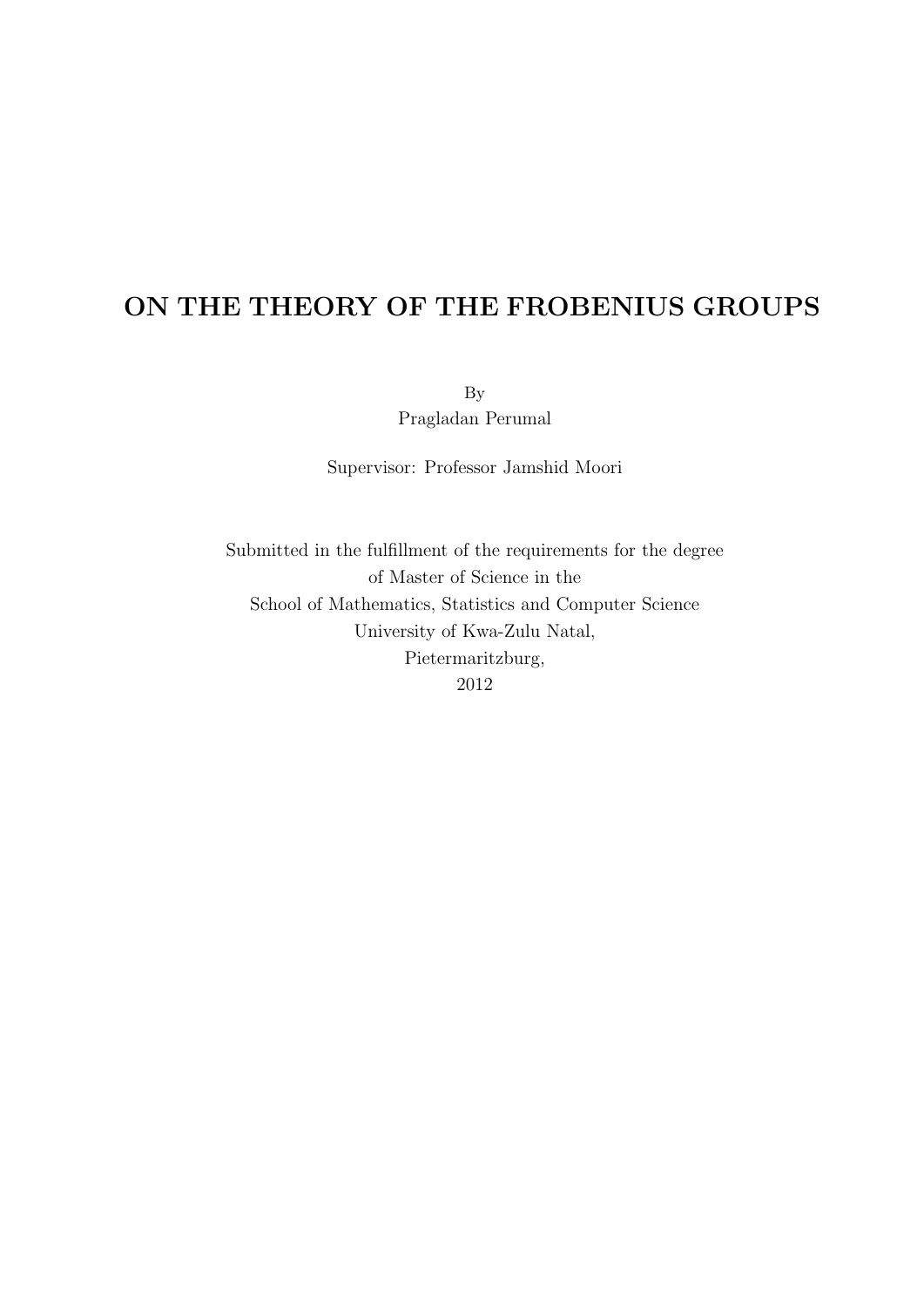## Abstract

The Frobenius group is an example of a split extension. In this dissertation we study and describe the properties and structure of the group. We also describe the properties and structure of the kernel and complement, two non-trivial subgroups of every Frobenius group. Examples of Frobenius groups are included and we also describe the characters of the group. Finally we construct the Frobenius group  $29^2$ :  $SL(2, 5)$  and then compute it's Fischer matrices and character table.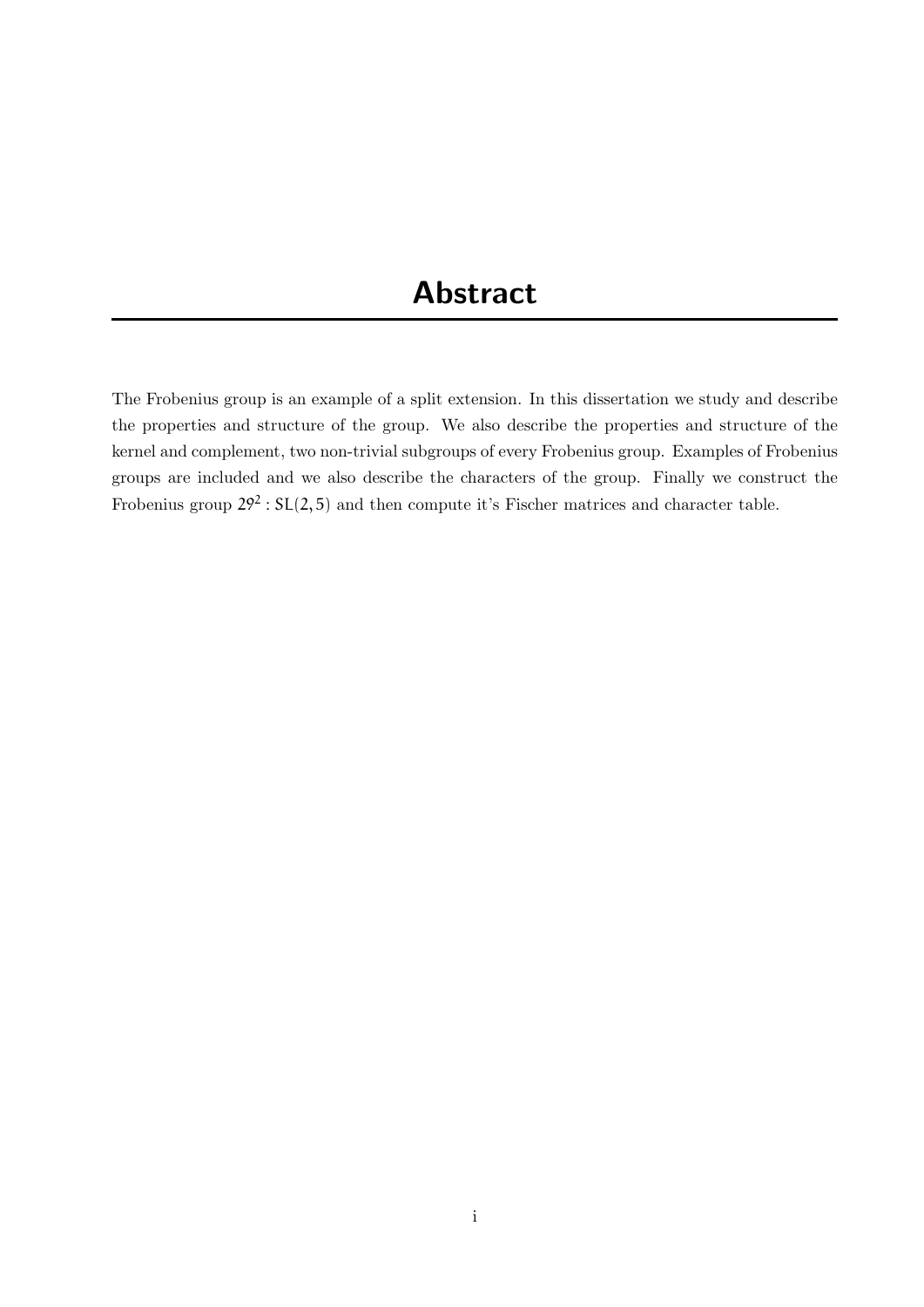# Preface

The work covered in this dissertation was done by the author under the supervision of Prof. Jamshid Moori, School of Mathematics, Statistics and Computer Science, University of Kwa-Zulu Natal, Pietermaritzburg (2008-2010) / School of Mathematical Sciences, University of The Northwest, Mafikeng (2011).

The use of the work of others however has been duly acknowledged throughout the dissertation.

Signature(Student) Date

.......................... .........................

.......................... .........................

Signature(Supervisor) Date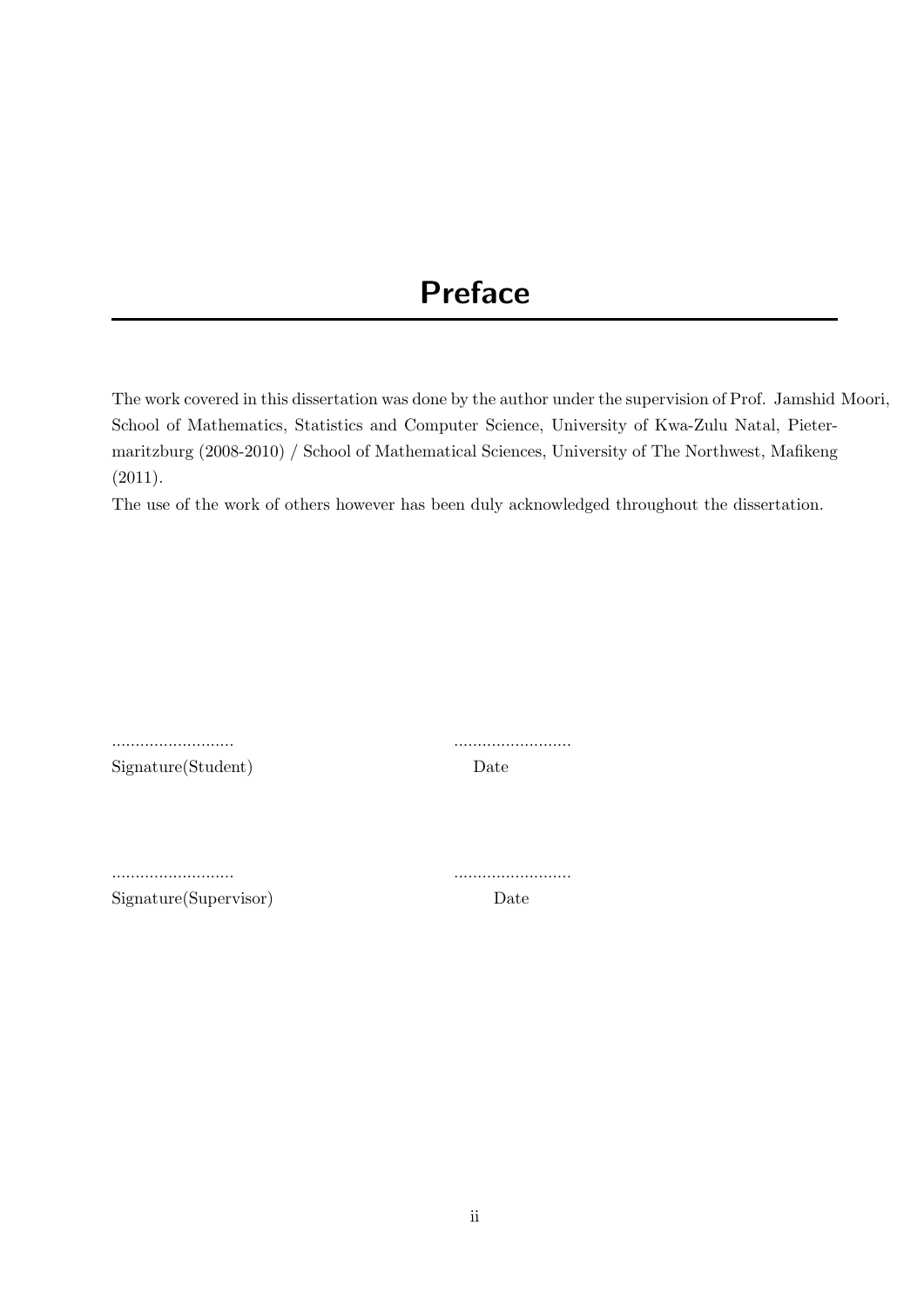## Acknowledgements

My sincere thanks and deepest gratitude goes to my supervisor Prof Jamshid Moori for his unwavering support and guidance throughout the course of this work. Prof Moori is an inspiring academic and excellent supervisor.

I also express my gratitude to the School of Mathematics, Statistics and Computer Science of the University of KZN for making available to me an office space and to my fellow student Ayoub Basheer who never refused any help or assistance asked of him.

I also wish to thank The National Research Foundation (NRF) for their assistance through the study grants and to the Durban University of Technology for their support and assistance.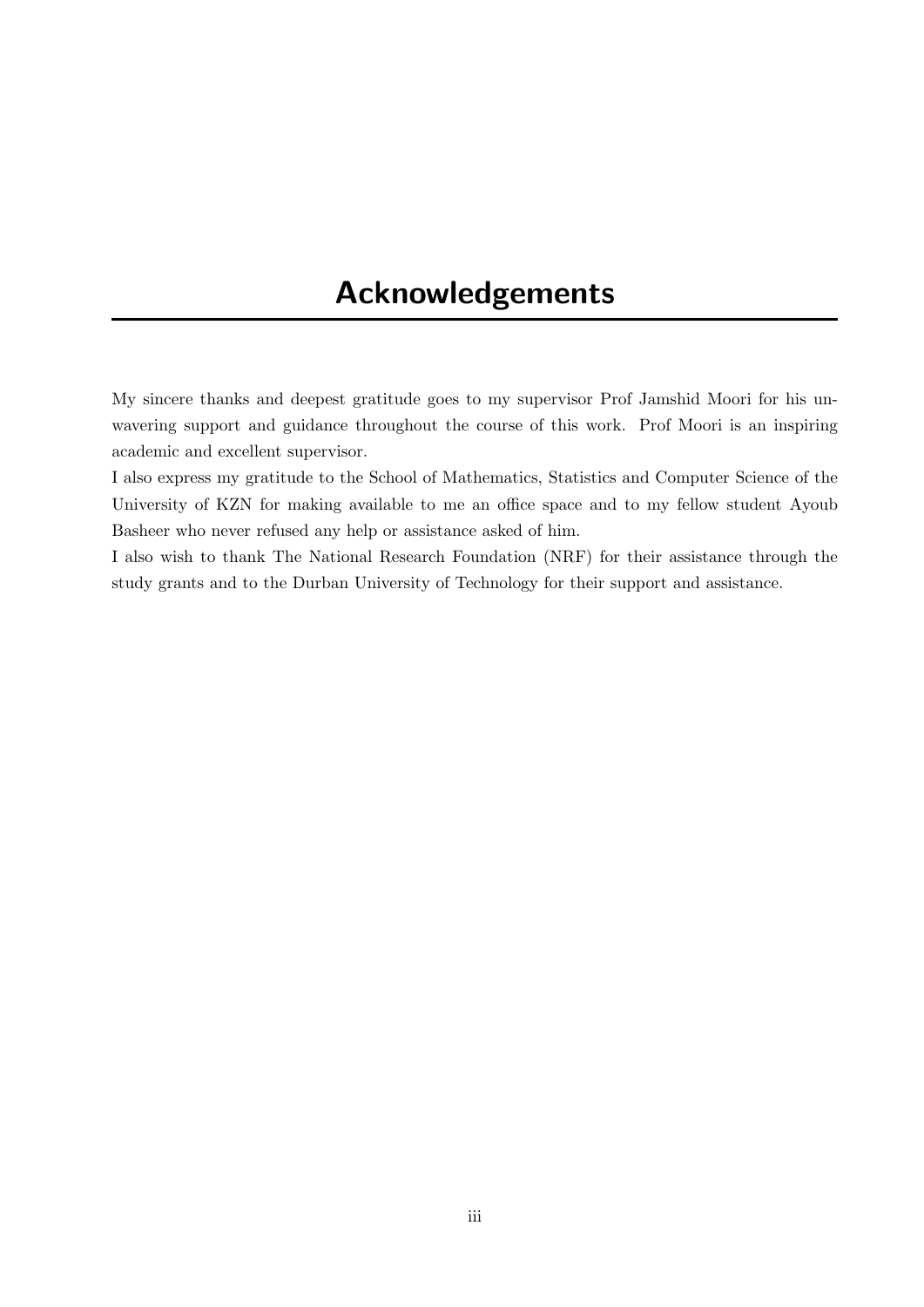# Table of Contents

|               | Abstract                      |                                                       |                                                 | i              |
|---------------|-------------------------------|-------------------------------------------------------|-------------------------------------------------|----------------|
|               | Preface                       |                                                       |                                                 | ii             |
|               |                               |                                                       | <b>Acknowledgements</b>                         | iii            |
|               |                               | <b>Table of Contents</b>                              |                                                 | iv             |
|               |                               | <b>List of Notations</b>                              |                                                 | viii           |
| 1.            | Preliminaries<br>$\mathbf{1}$ |                                                       |                                                 |                |
| Preliminaries |                               |                                                       |                                                 | $\mathbf{1}$   |
|               | 1.1                           |                                                       |                                                 | 1              |
|               | 1.2                           |                                                       |                                                 | $\overline{2}$ |
|               | 1.3                           | Representation Theory and Characters of Finite Groups |                                                 | $\overline{5}$ |
|               |                               | 1.3.1                                                 | The Character Table and Orthogonality Relations | 9              |
|               |                               | 1.3.2                                                 |                                                 | 10             |
|               |                               | 1.3.3                                                 |                                                 | 12             |
|               |                               | 1.3.4                                                 |                                                 | 13             |
|               |                               | 1.3.5                                                 |                                                 | 16             |
|               |                               | 1.3.6                                                 |                                                 | 17             |
|               | 1.4                           |                                                       |                                                 | 20             |
|               |                               | 1.4.1                                                 |                                                 | 20             |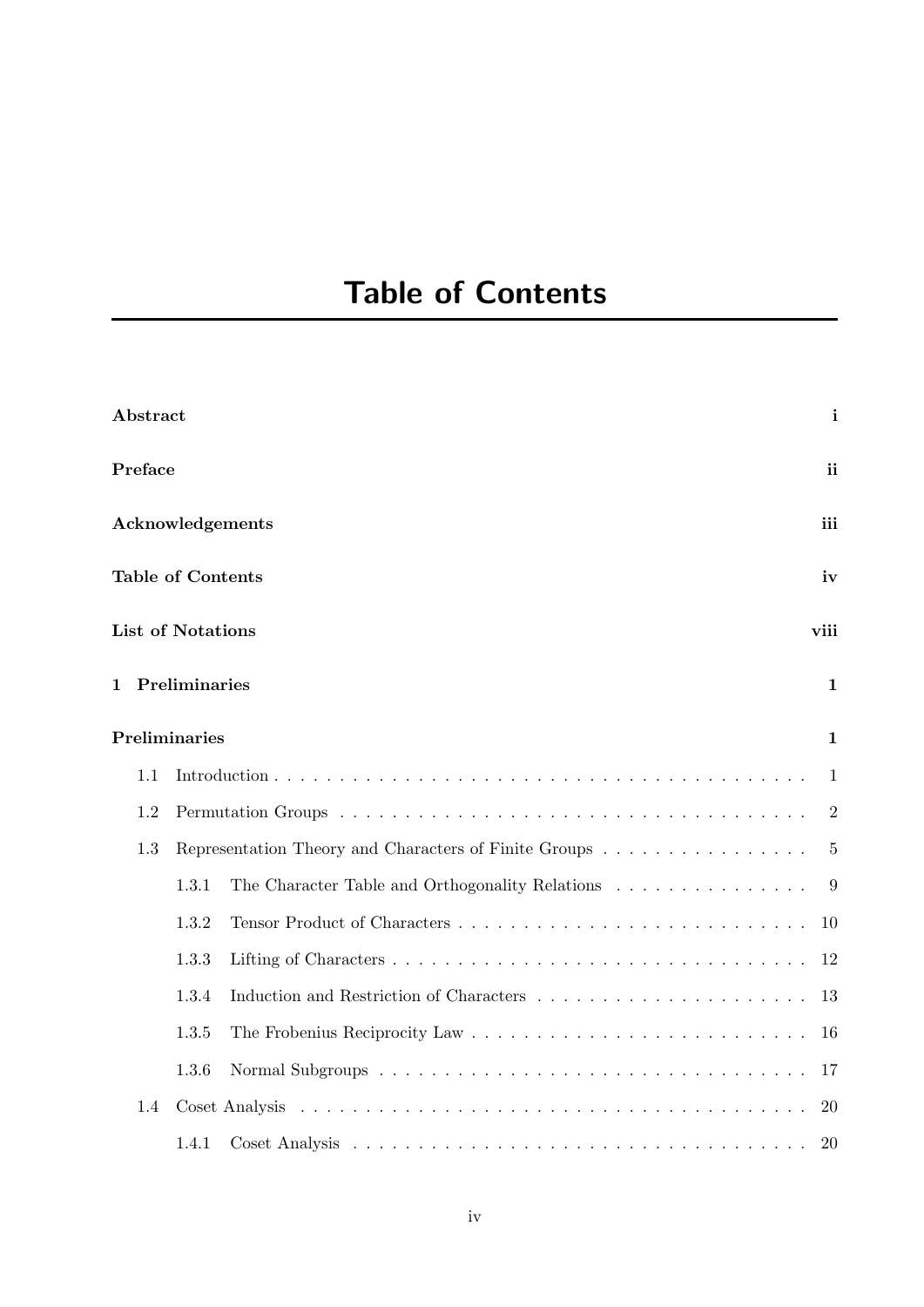|                                               |                     | TABLE OF CONTENTS                                                                                         | $\mathbf{V}$ |
|-----------------------------------------------|---------------------|-----------------------------------------------------------------------------------------------------------|--------------|
|                                               | 1.5                 |                                                                                                           | 22           |
| $\bf{2}$                                      |                     | The Frobenius Group                                                                                       | 23           |
|                                               | The Frobenius Group |                                                                                                           |              |
|                                               | 2.1                 |                                                                                                           | 23           |
|                                               | 2.2                 |                                                                                                           | 23           |
| 3                                             |                     | <b>Structure of The Frobenius Group</b>                                                                   | 28           |
| <b>Structure of The Frobenius Group</b><br>28 |                     |                                                                                                           |              |
|                                               | 3.1                 |                                                                                                           | 28           |
|                                               | 3.2                 |                                                                                                           | 28           |
|                                               | 3.3                 | The Center, Commutator and Frattini Subgroups of a Frobenius Group $\dots \dots$                          | 43           |
|                                               |                     | The Center $\ldots \ldots \ldots \ldots \ldots \ldots \ldots \ldots \ldots \ldots \ldots \ldots$<br>3.3.1 | 44           |
|                                               |                     | 3.3.2                                                                                                     | 44           |
|                                               |                     | 3.3.3                                                                                                     | 44           |
| 4                                             |                     | <b>Examples of Frobenius Groups</b>                                                                       | 46           |
| <b>Examples of Frobenius Groups</b>           |                     |                                                                                                           | 46           |
|                                               | 4.1                 |                                                                                                           | 46           |
|                                               | 4.2                 |                                                                                                           | 49           |
|                                               |                     | 4.2.1                                                                                                     | 49           |
| 5                                             |                     | <b>Characters of Frobenius Groups</b>                                                                     | 53           |
|                                               |                     | <b>Characters of Frobenius Groups</b>                                                                     | 53           |
|                                               | 5.1                 | Characters of Frobenius Groups                                                                            | 53           |
|                                               | 5.2                 |                                                                                                           | 56           |
|                                               | 5.3                 |                                                                                                           | 61           |
|                                               | 5.4                 |                                                                                                           | 62           |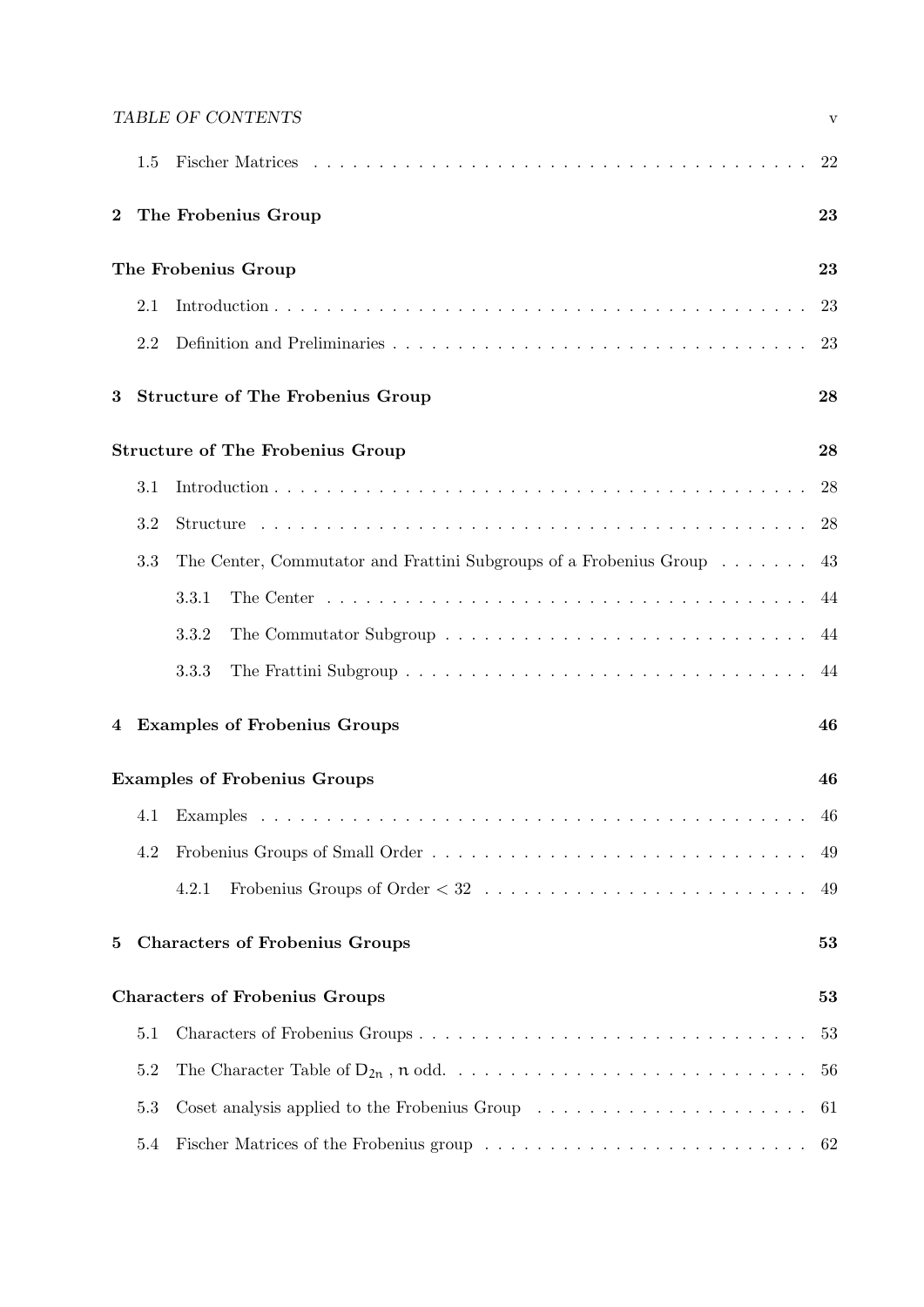### TABLE OF CONTENTS  $\hbox{\tiny\it vi}$

| 6                                                                     |     | The Frobenius Group $29^2$ : $SL(2,5)$ and it's Character Table                                               | 63 |
|-----------------------------------------------------------------------|-----|---------------------------------------------------------------------------------------------------------------|----|
| The Frobenius Group $29^2$ : $SL(2,5)$ and it's Character Table<br>63 |     |                                                                                                               |    |
|                                                                       | 6.1 |                                                                                                               | 63 |
|                                                                       | 6.2 |                                                                                                               | 65 |
|                                                                       |     | 6.2.1                                                                                                         |    |
|                                                                       |     | 6.2.2                                                                                                         |    |
|                                                                       |     | 6.2.3                                                                                                         |    |
|                                                                       |     | 6.2.4                                                                                                         |    |
|                                                                       |     | Construction of the Character Table of $29^2 : SL(2,5) \dots \dots \dots \dots \dots \dots \dots$ 68<br>6.2.5 |    |
|                                                                       |     | 6.2.6                                                                                                         |    |
|                                                                       | 6.3 | The Fischer Matrices of the Group: $29^2 : SL(2,5) \ldots \ldots \ldots \ldots \ldots \ldots \ldots$ 74       |    |
| 7                                                                     |     | Appendix<br>75                                                                                                |    |
|                                                                       | 7.1 |                                                                                                               | 75 |
|                                                                       | 7.2 |                                                                                                               | 77 |
|                                                                       |     | 7.2.1                                                                                                         |    |
|                                                                       | 7.3 |                                                                                                               | 80 |
|                                                                       |     | 7.3.1                                                                                                         |    |
|                                                                       |     |                                                                                                               | 83 |
|                                                                       |     | 7.4.1                                                                                                         |    |
|                                                                       | 7.5 |                                                                                                               |    |
|                                                                       |     | 7.5.1                                                                                                         |    |
|                                                                       | 7.6 |                                                                                                               |    |
|                                                                       |     | 7.6.1                                                                                                         |    |
|                                                                       | 7.7 |                                                                                                               |    |
|                                                                       |     | 7.7.1                                                                                                         |    |
|                                                                       | 7.8 |                                                                                                               |    |
|                                                                       |     | 7.8.1                                                                                                         |    |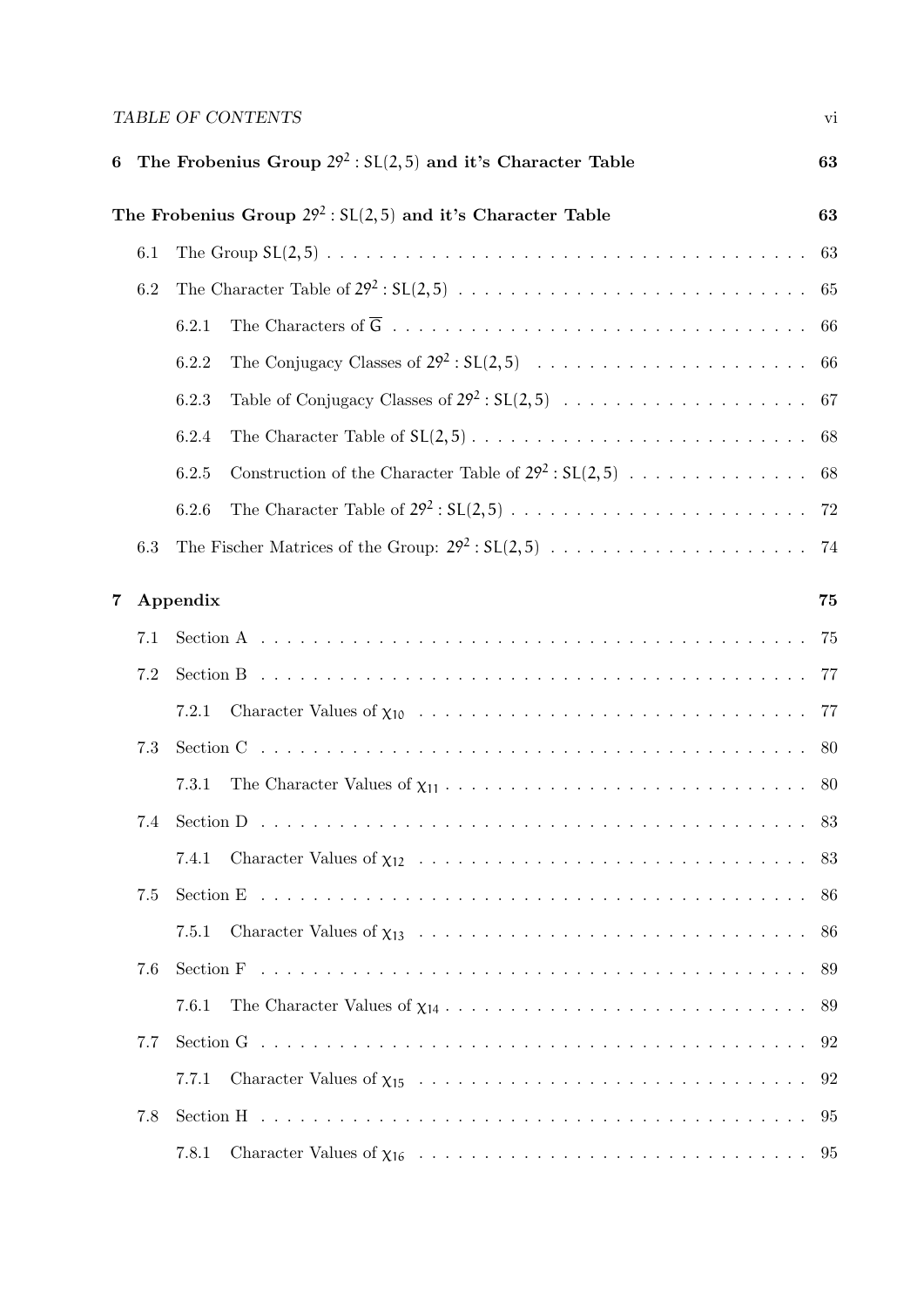### TABLE OF CONTENTS vii

### Bibliography 99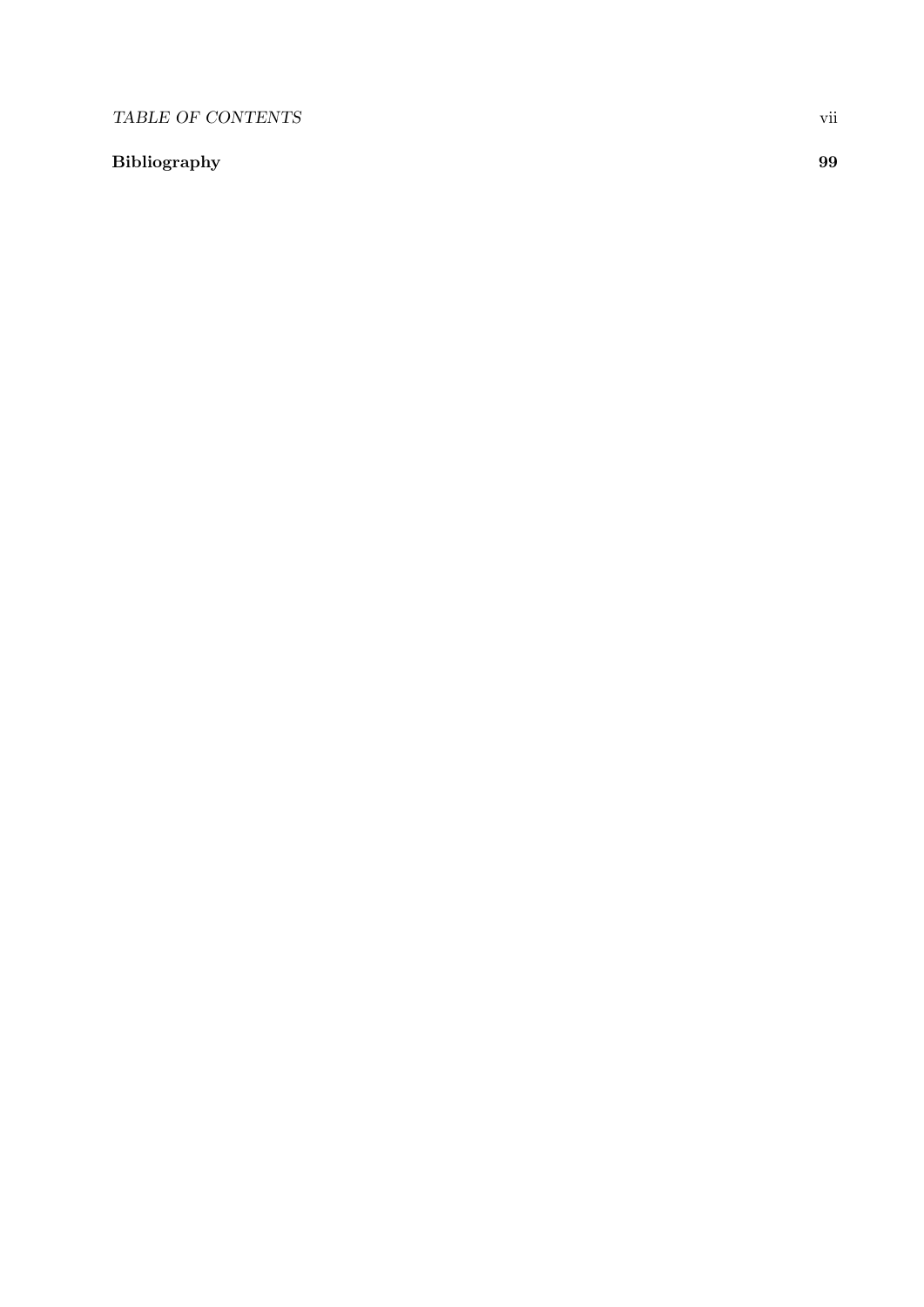# List of Notations

| $\mathbb N$              | natural numbers                                                         |
|--------------------------|-------------------------------------------------------------------------|
| $\mathbb Z$              | integer numbers                                                         |
| $\mathbb R$              | real numbers                                                            |
| $\mathbb{C}$             | complex numbers                                                         |
| $\mathbb F$              | a field                                                                 |
| $\mathbb{F}^*$           | multiplicative group of $\mathbb F$                                     |
| $\mathbb{F}_q$           | Galois field of q elements                                              |
| $\vee$                   | vector space                                                            |
| dim                      | dimension of a vector space                                             |
| det                      | determinant of a matrix                                                 |
| tr                       | trace of a matrix                                                       |
| G                        | a finite group                                                          |
| $e, 1_G$                 | identity of G                                                           |
| G                        | order of G                                                              |
| o(g)                     | order of $g \in G$                                                      |
| $\cong$                  | isomorphism of groups                                                   |
| $H \leq G$               | H is a subgroup of G                                                    |
| [G:H]                    | index of H in G                                                         |
| $N \trianglelefteq G$    | N is a normal subgroup of G                                             |
| $N \times H$ , $\otimes$ | direct product of groups                                                |
| N:H                      | split extension of N by H                                               |
| G/N                      | quotient group                                                          |
| [g], $C_g$               | conjugacy class of g in G                                               |
| $C_G(g)$                 | centralizer of $g \in G$                                                |
| $G_x$ , $Stab_G(x)$      | stabilizer of $x \in X$ when G acts on X                                |
| $x^G$                    | orbit of $x \in X$                                                      |
| Fix(g)                   | number of elements in a set X fixed by $g \in G$ under the group action |
| Aut(G)                   | automorphism group of G                                                 |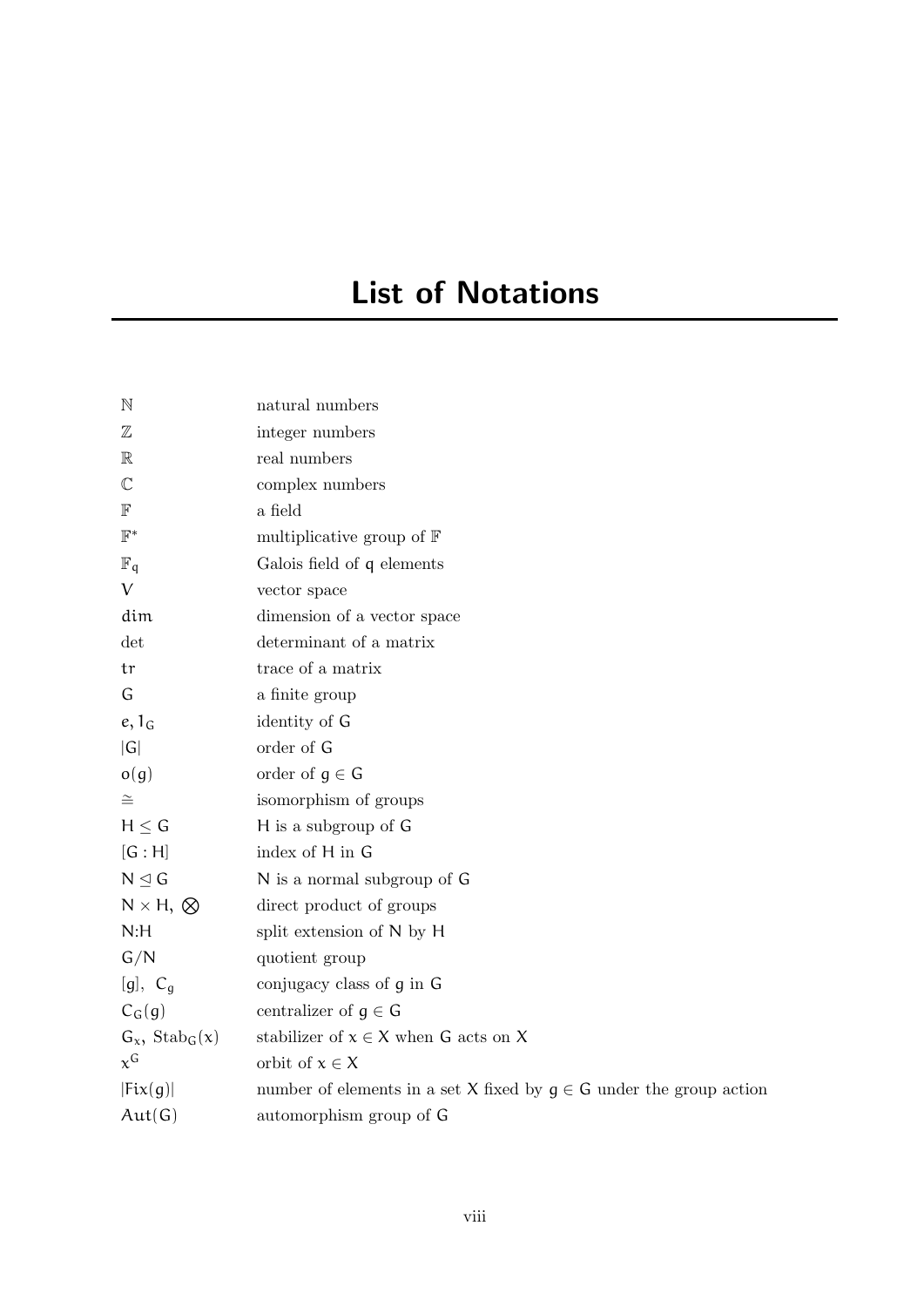| Holo(G)              | holomorph of G                                                                          |
|----------------------|-----------------------------------------------------------------------------------------|
| [x, y]               | commutator of $x$ and $y$ in $G$                                                        |
| $G^{'}$              | derived or commutator subgroup of G                                                     |
| Z(G)                 | center of G                                                                             |
| $D_{2n}$             | dihedral group consisting of $2n$ elements                                              |
| $Syl_p(G)$           | set of Sylow $p$ -subgroups of $G$                                                      |
| $\mathbb{Z}_{n}$     | group $\{\overline{0}, \overline{1}, \ldots, \overline{n-1}\}\$ under addition modulo n |
| $S_n$                | symmetric group of n objects                                                            |
| $A_n$                | alternating group of n objects                                                          |
| GL(n, F)             | general linear group over a field F                                                     |
| GL(n, q)             | finite general linear group over $\mathbb{F}_q$                                         |
| SL(n, F)             | special linear group                                                                    |
| $Aff(n, \mathbb{F})$ | affine group                                                                            |
| $\chi$               | character of finite group                                                               |
| $\chi_{\rho}$        | character afforded by a representation $\rho$ of $G$                                    |
| 1                    | trivial character                                                                       |
| deg                  | degree of a representation or character                                                 |
| Irr(G)               | set of ordinary irreducible characters of G                                             |
| $\chi \uparrow_H^G$  | character induced from subgroup H to G                                                  |
| $x \downarrow^G_H$   | character restricted from a group G to it's subgroup H                                  |
| $\rho \uparrow G$    | induced representation from subgroup H to group G                                       |
| $\rho \downarrow G$  | restriction of representation $\rho$ of group G to subgroup H                           |
| $\chi(1_G)$          | degree of character $\chi$                                                              |
| $\overline{\chi(g)}$ | conjugate of character value $\chi(g)$                                                  |
| $\widetilde{\chi}$   | lift of character $\chi$                                                                |
| $\widehat{\chi}$     | character of factor group $G/N$                                                         |
|                      |                                                                                         |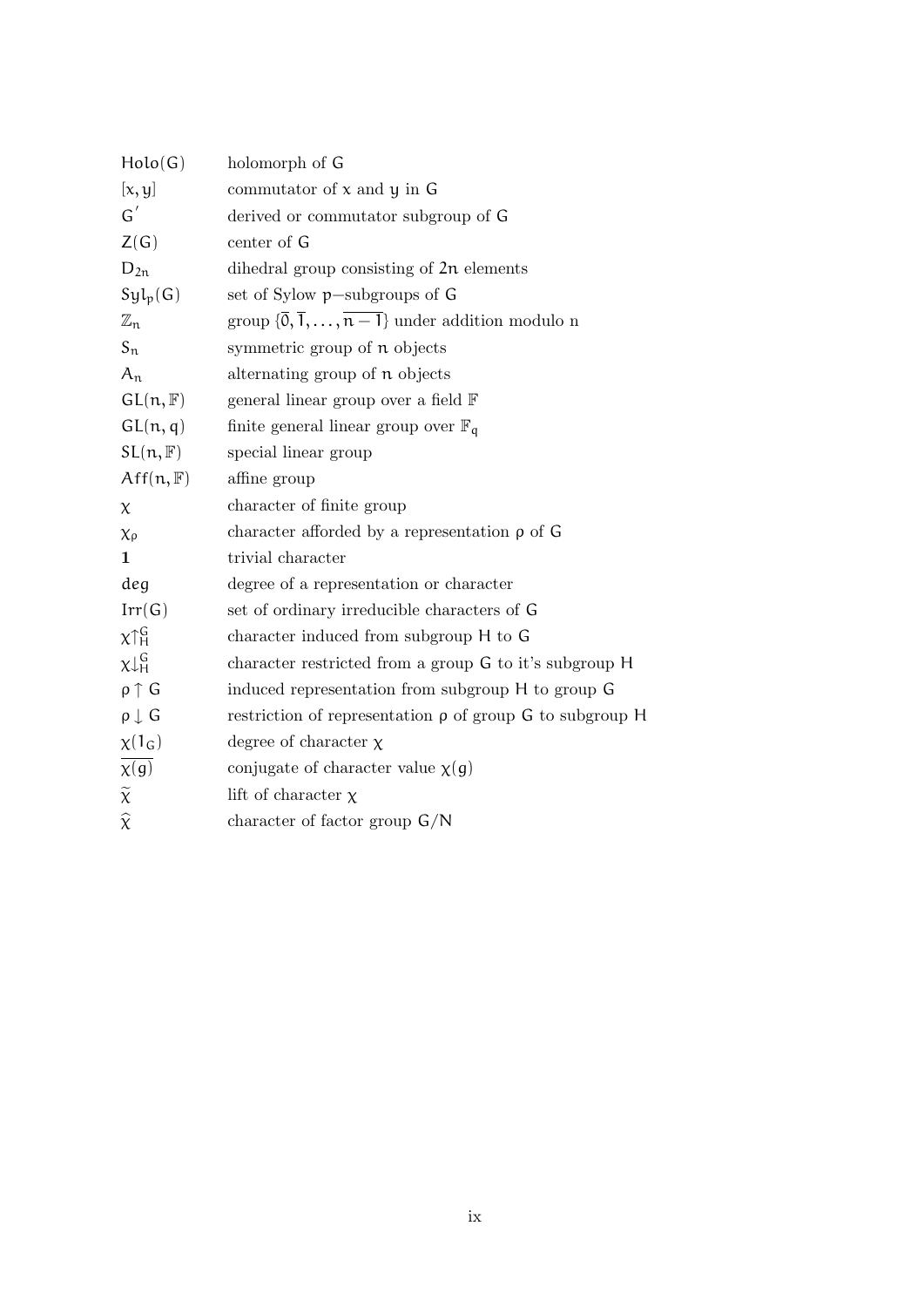| $\mathcal{C}(G)$          | algebra of class functions of a group G                             |
|---------------------------|---------------------------------------------------------------------|
| $\mathbb{F}[G]$           | group algebra of a finite group $G$ over a field $F$                |
| $\Phi^9$                  | conjugate class function/character                                  |
| $I_G(\phi)$               | inertia group of a character $\phi$                                 |
| cf(H)                     | set of class functions of group H                                   |
| $\widehat{S}$             | matrix of a representation S                                        |
| $\langle \, , \, \rangle$ | inner product of class functions or group generated by two elements |
| $\otimes$                 | tensor product of representations                                   |
| $\oplus$ , $\oplus$       | direct sum                                                          |
| $x^9$                     | action of g on $x$ (gx or $xg$ ) when group G acts on set X         |
| $x \sim y$                | $x$ is equivalent to y or $x$ is conjugate to y                     |
| H <sup>g</sup>            | conjugate of H                                                      |
| c(G)                      | number of conjugacy classes of group G                              |
| $\phi(G)$                 | Frattini subgroup of a group G                                      |
| $\mathbb{F}_{p,q}$        | group of order $pq$ generated by $p$ and $q$                        |
| $\langle x \rangle$       | cyclic group generated by $x$                                       |
| Kerф                      | kernel of a homomorphism $\phi$                                     |
| $Im\phi$                  | image of a function $\phi$                                          |
| (a, b)                    | greatest common divisor of a and b                                  |
|                           |                                                                     |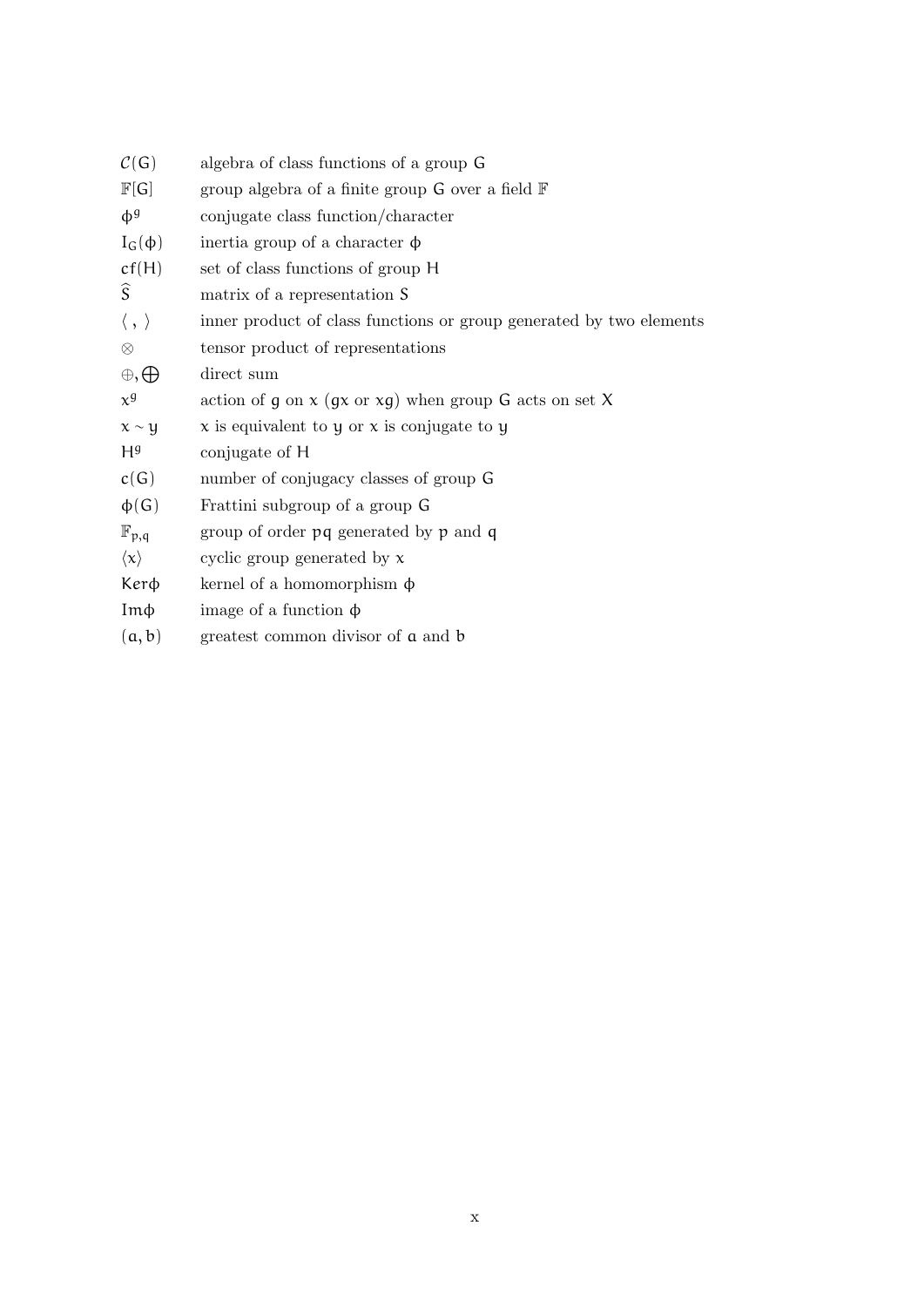# 1

## **Preliminaries**

#### 1.1 Introduction

Generally speaking, any group G which contains a given group H as a subgroup is called an extension of H. Here we consider the case in which H is a normal subgroup of G.

A group G having a normal subgroup N can be factored into N and G/N. The study of extensions involves the reverse question : Given  $N \leq G$  and  $G/N$ , to what extent can one recapture G? Otto Schreier first considered the problem of constructing all groups G such that G will have a given normal subgroup N and a given factor group H  $\cong$  G/N. There is always one such group, since the direct product of N and H has this property.

Note 1.1.1. All groups and all sets on which there is some action in this dissertation are finite.

**Definition 1.1.1.** Let G be a non-simple group. Then G is an extension of N by a group H if N  $\trianglelefteq$  G and G/N  $\cong$  H.

Note 1.1.2. The group H in Definition 1.1.1 need not be a subgroup of G.

**Definition 1.1.2.** An extension G of a group N by a group H is said to be split (or a split extension) if N ⊴ G, H ≤ G such that G = NH and N∩H = {1<sub>G</sub>}. Thus G/N = NH/N  $\cong$  H/N∩H = H/{1<sub>G</sub>} = H.

Alternatively we say that  $N$  is complemented in  $G$  by  $H$  or  $G$  is the semi- direct product of  $N$  by H.

Note 1.1.3. A split extension  $\overline{G}$  of N by G will be denoted as  $\overline{G} = N : G$  and a non-split extension  $\overline{G}$  of N by G will be denoted as  $\overline{G} = N \cdot G$ .

**Remark 1.1.1.** If G is the semi- direct product of N by H, then every  $g \in G$  can be uniquely written in the form  $g = nh$  with  $n \in N$  and  $h \in H$ . This representation is unique since if  $g = nh = mk$  with  $n, m \in N$  and  $h, k \in H$ , then

 $nh = mk \Rightarrow m^{-1}n = kh^{-1} \Rightarrow m^{-1}n \in N$  and  $m^{-1}n \in H \Rightarrow m^{-1}n \in N \cap H = \{1_G\} \Rightarrow m = n$ .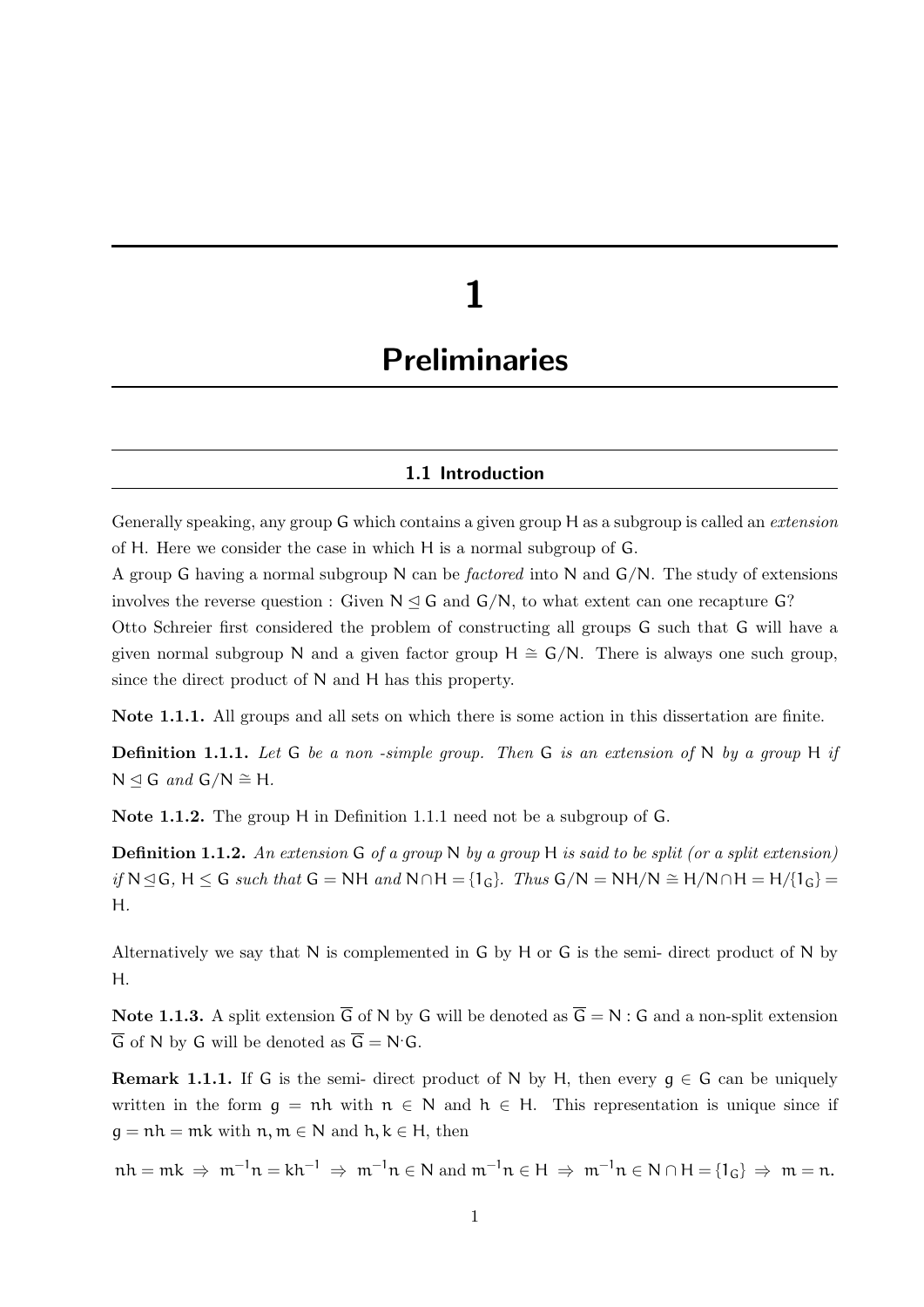#### CHAPTER 1. PRELIMINARIES 2

Similarly we can show that  $h = k$ .

#### Note 1.1.4. If the subgroup H in Definition 1.1.2 is also normal in G, then  $G = N \times H$ .

The Frobenius group is an example of a group which is a split extension.

Below is a brief description of the work carried out in this dissertation. In the remaining part of this chapter we describe results about Permutation groups since we give our definition of a Frobenius group as a Permutation group. This will include definitions and results about permutation groups that we would use later on. A significant part of the chapter is devoted to the theory of Representations and Characters which we will use in later chapters. We close the chapter by briefly describing coset analysis and the Fischer matrices.

In Chapter Two, we define the Frobenius group and give some general properties of the group. In Chapter Three we go into details by looking at the structure of the group. We give some important results about the kernel and complement of a Frobenius group and also describe ways to construct Frobenius groups.

Chapter Four contains examples of Frobenius groups. Included is a list of Frobenius groups of small order (up to order 32 ).

In Chapter Five we describe the *Characters of Frobenius groups* and then use these results to construct the character table of the Dihedral group  $D_{2n}$ , when  $n$  is odd. The method of coset analysis is applied to the Frobenius group verifying results obtained earlier. We also apply the theory of the Fischer matrices to the Frobenius group discovering that the Fischer matrices of the group are very simple.

Chapter Six deals with the group  $29^2$ :  $SL(2,5)$  and it's character table. We first describe the construction of the group and then it's character table using the theory we described in earlier chapters. Finally we determine the Fischer matrices for the group  $29^2 : SL(2,5)$ .

#### 1.2 Permutation Groups

Much of the material covered in this chapter is from Moori [17].

**Definition 1.2.1.** ([16]). Let G be a group and X a set. We say that G acts on X if there is a homomorphism  $\rho : G \to S_X$ . Then  $\rho(q) \in S_X \forall q \in G$ . The action of  $\rho(q)$ on X, that is  $\rho(q)(x)$ , is denoted by  $x^g$  for any  $x \in X$ . We say that G is a **permutation group** on X.

**Definition 1.2.2.** (Orbits) Let G be a group that acts on a set X and let  $x \in X$ . Then the orbit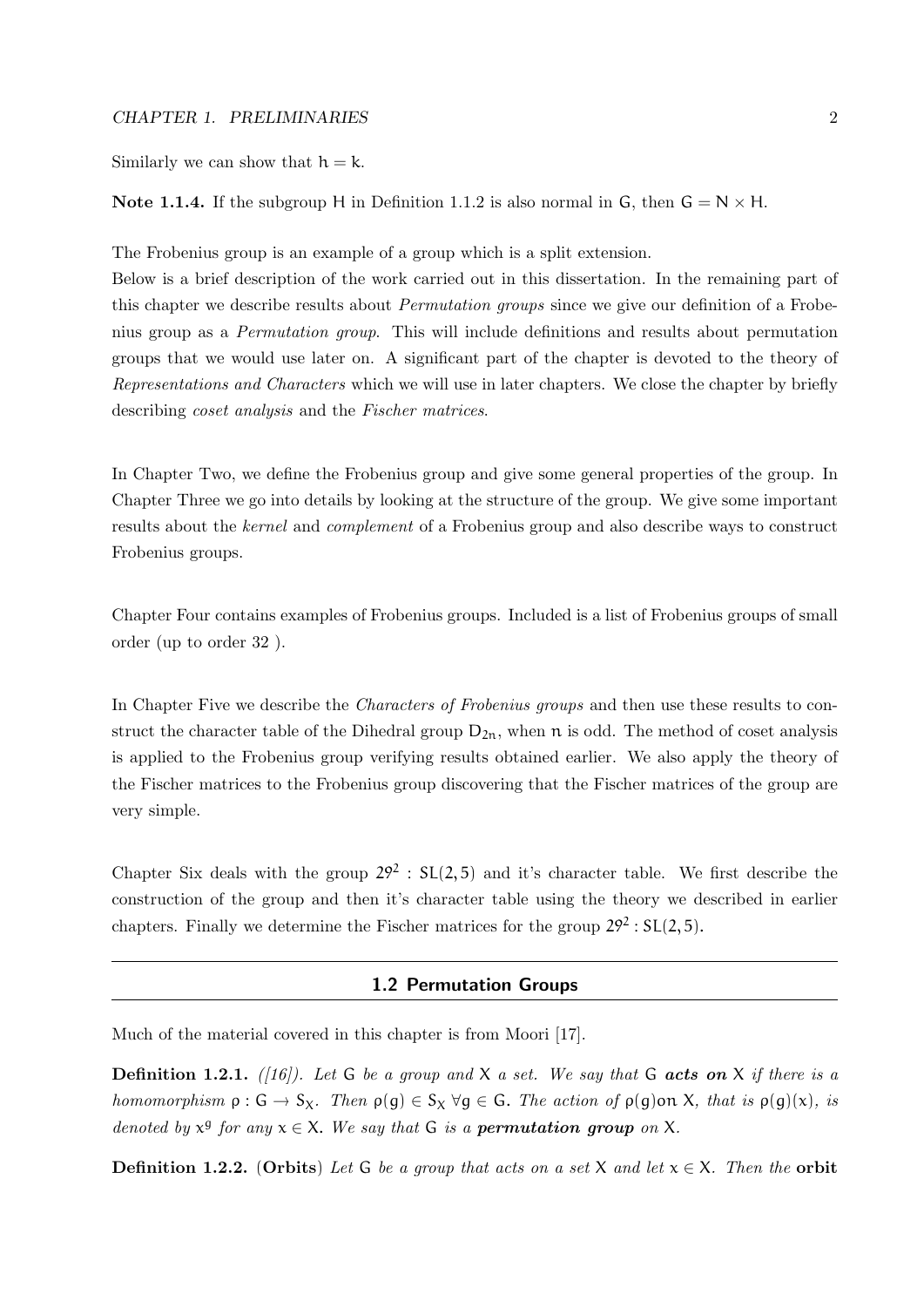of  $x$  under the action of  $G$  is defined by

$$
x^G := \{x^g \mid g \in G\}.
$$

**Theorem 1.2.1.** Let  $G$  be a group that acts on a set  $X$ . The set of all orbits of  $G$  on  $X$  form a partition of X.

**PROOF:**Define a relation ~ on X by  $x \sim y$  if and only if  $x = y^g$  for some  $g \in G$ . Then ~ is an equivalence relation on X since

$$
x \sim y \Rightarrow x = y^g \Rightarrow x^{g^{-1}} = y \Rightarrow y \sim x.
$$

And if

$$
x = y^g
$$
 and  $y = z^{g'}$  then  $x = z^{g'g}$  implies that  $x \sim z$ .

And  $[x] = \{x^g | g \in G\} = x^G$ . Hence the set of all orbits of G on X partitions X.

Definition 1.2.3. (Stabilizer) If G is a group that acts on a set X and  $x \in X$  then the stabilizer of x in G, denoted by  $G_x$  is the set  $G_x = \{g \mid x^g = x\}$ . That is  $G_x$  is the set of elements of G that fixes x.

**Theorem 1.2.2.** Let  $G$  be a group that acts on a set  $X$ . Then

- 1.  $G_x$  is a subgroup of G for each  $x \in X$ .
- 2.  $|x^G| = [G:G_x]$ , that is the number of elements in the orbit of x is equal to the index of  $G_x$  in G.

**PROOF**: (1) Since  $x^{1_G} = x, 1_G \in G_x$ . Hence  $G_x \neq \emptyset$ . Let g, h be two elements of  $G_x$ . Then  $x^g = x^h = x.$  So  $(x^g)^{h^{-1}} = (x^h)^{h^{-1}} = x^1$   $\in \infty$ , and therefore  $x^{gh^{-1}} = x.$  Thus  $gh^{-1} \in G_x$ . (2) Since

$$
x^g = x^h \iff x = x^{hg^{-1}} \iff hg^{-1} \in G_x
$$
  

$$
\iff (G_x)g = (G_x)h,
$$

the map  $\gamma : x^G \to G/G_x$  given by  $\gamma(x^g) = (G_x)g$  is well defined and one-to-one. Obviously  $\gamma$  is onto. Hence there is a one-to-one correspondence between  $x^G$  and  $G/G_x$ . Thus  $|x^G| = |G/G_x|$ .

Corollary 1.2.3. If G is a finite group acting on a finite set X then  $\forall x \in X$ ,  $|x^G|$  divides  $|G|$ .

**PROOF**: By Theorem 1.2.2, we have  $|x^G| = [G : G_x] = |G|/|G_x|$ . Hence  $|G| = |x^G| \times |G_x|$ . Thus  $|x^G|$ divides <sup>|</sup>G|.

**Theorem 1.2.4.** 1. If G is a finite group, then  $\forall q \in G$  the number of conjugates of q in G is equal to  $[G: C_G(g)]$ .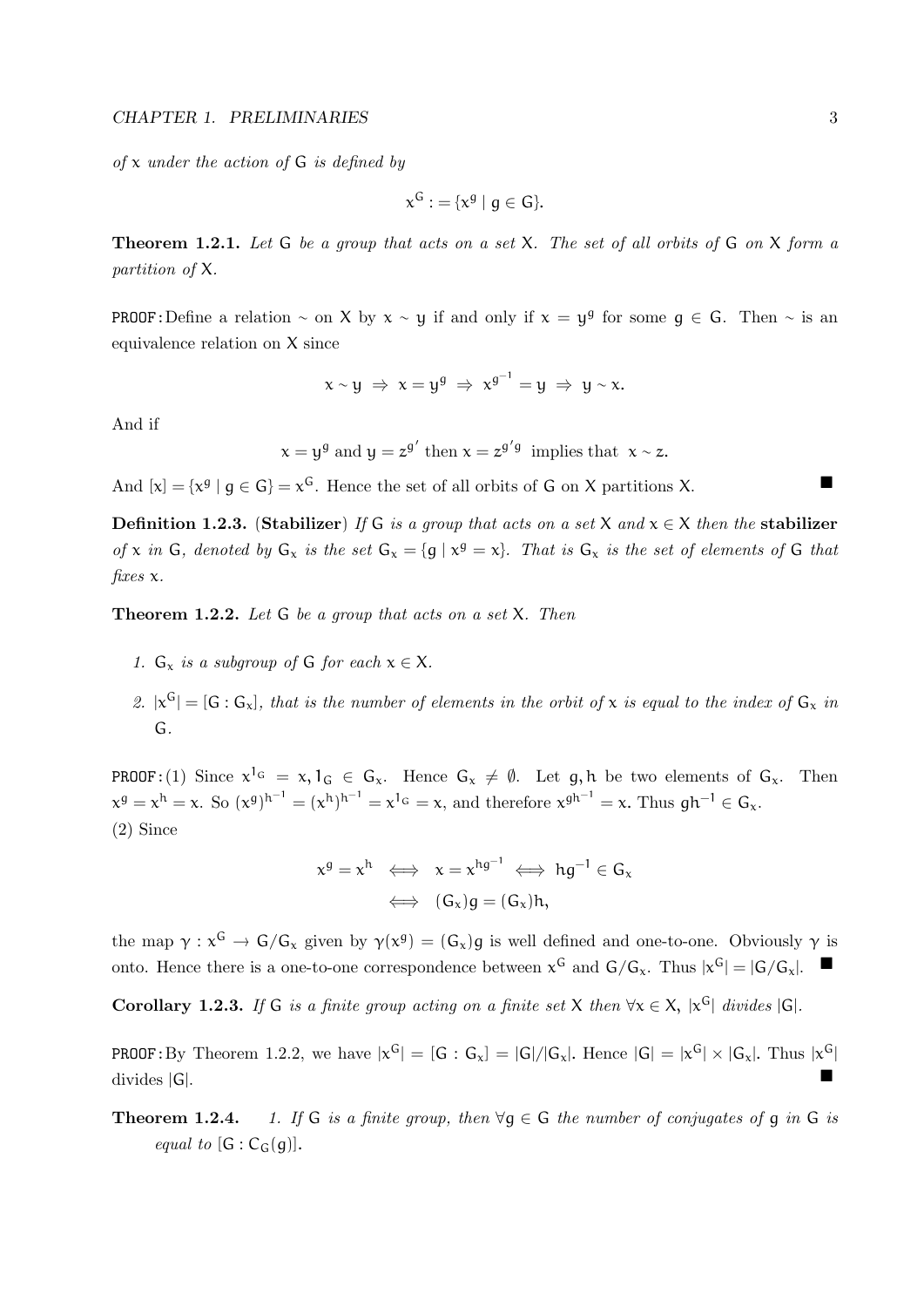#### CHAPTER 1. PRELIMINARIES 4

2. If G is a finite group and H is a subgroup of G, then the number of conjugates of H in G is equal to  $[G : N_G(H)]$ .

**PROOF:** (1) Since G acts on itself by conjugation, using Theorem 1.2.2 we have  $|g^G| = [G : G_g]$ . But since

$$
g^G = \{ g^h \mid h \in G \} = \{ h g h^{-1} \mid h \in G \} = [g]
$$

and

$$
G_g=\{h\in G\mid g^h=g\}=\{h\in G\mid hgh^{-1}=g\}=\{h\in G\mid hg=gh\}=C_G(g),
$$

we have

$$
|g^G| = |[g]| = [G : G_g] = [G : C_G(g)] = \frac{|G|}{|C_G(g)|}.
$$

(2) Let G act on the set of it's subgroups by conjugation. Then by Theorem 1.2.2 we have  $|H^G|$  =  $[G: G_H]$ . Since  $H^G = {H^g | g \in G} = {gHg^{-1} | g \in G} = [H]$  and  $G_H = {g \in G | H^g = H} = {g \in G}$  $G | gHg^{-1} = H$ } = N<sub>G</sub>(H), we have  $|[H]| = |H^G| = [G : G_H] = [G : N_G(H)] = \frac{|G|}{|N_G(H)|}$ .

Theorem 1.2.5. (Cauchy – Frobenius) Let G be a finite group acting on a finite set X. Let n denote the number of orbits of G on X. Let  $F(g)$  denote the number of elements of X fixed by  $g \in G$ . *Then*  $n = \frac{1}{16}$  $\frac{1}{|G|}$   $\sum$ g∈G  $F(g)$ .

**PROOF:** Consider  $S = \sum_{g \in G} F(g)$ . Let  $x \in X$ . Since there are  $|G_x|$  elements in G that fix x, x is counted  $|G_x|$  times in S. If  $\Delta = x^G$ , then  $\forall y \in \Delta$  we have  $|\Delta| = |x^G| = |y^G| = [G : G_x] = [G : G_y]$ . Hence  $|G_x| = |G_y|$ . Thus  $\Delta$  contributes  $[G : G_x] \cdot |G_x|$  to the sum S. But  $[G : G_x] \cdot |G_x| = |G|$  is independent to the choice of ∆ and hence each orbit of G on X contributes |G| to the sum S. Since we have  $n$  orbits, we have  $S = n|G|$ .

**Definition 1.2.4.** (Transitive Groups) Let G be a group acting on a set X. If G has only one orbit on X, then we say that  $G$  is transitive on X, otherwise we say that  $G$  is intransitive on X. If G is transitive on X, then  $x^G = X \forall x \in X$ . This means that  $\forall x, y \in X$ ,  $\exists g \in G$  such that  $x^g = y$ .

Note 1.2.1. If G is a finite transitive group acting on a finite set X, then Theorem 1.2.2, part  $(2)$ implies that  $|x^G| = |X| = |G|/|G_x|$ . Hence  $|G| = |X|$ . $|G_x|$ .

Definition 1.2.5. (Multiply Transitive Groups) Let G be a group that acts on a set X and let  $|X| = n$  and  $1 \le k \le n$  be a positive integer. We say that G is k – transitive on X if for every two ordered k - tuples  $(x_1, x_2, \ldots, x_k)$  and  $(y_1, y_2, \ldots, y_k)$  with  $x_i \neq x_j$  and  $y_i \neq y_j$  for  $i \neq j$  there exists  $g \in G$  such that  $x_i^g = y_i$  for  $i = 1, 2, \ldots, k$ .

**Theorem 1.2.6.** If G is a k - transitive group on a set X with  $|X| = n$ , then

$$
|G| = n(n-1)(n-2)\ldots(n-k+1)|G_{[x_1,x_2,\ldots,x_k]}|
$$

for every choice of k- distinct  $x_1, x_2, \ldots, x_k \in X$ , where  $G_{[x_1, x_2, \ldots, x_k]}$  denote the set of all elements  $g \in G$  such that  $x_i^g = x_i, 1 \le i \le k$ .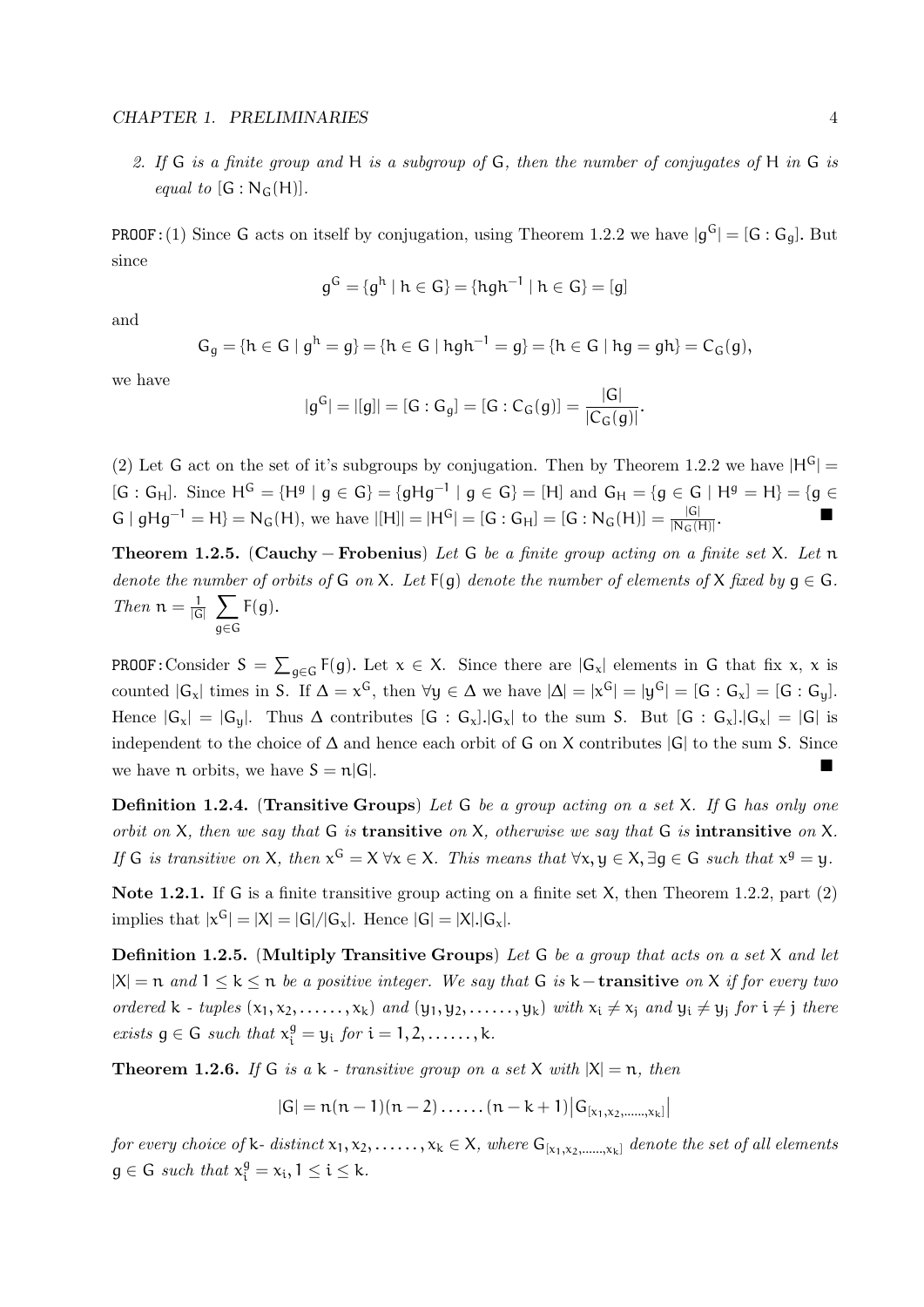**PROOF:**Let  $x_1 \in X$ . Then since G is k - transitive, we have

$$
|G| = n \times |G_{\chi_1}| \tag{1.1}
$$

and  $G_{x_1}$  is  $(k-1)$  transitive on  $X - \{x_1\}$  (see Theorem 9.7 in Rotman [23]). Choose  $x_2 \in X - \{x_1\}$ . Then since  $G_{x_1}$  is  $(k-1)$  - transitive on  $X - \{x_1\}$  we have  $|G_{x_1}| = |X - \{x_1\}| \times |(G_{x_1})_{x_2}|$ , that is  $|G_{x_1}| = (n-1) \times |G_{[x_1,x_2]}|$  and  $G_{[x_1,x_2]}$  is  $(k-2)$  - transitive on  $X - \{x_1, x_2\}$ .

Now by (1.1) we get that  $|G| = n(n-1) \times |G_{[x_1,x_2]}|$ . If we continue in this way, we will get

$$
|G| = n(n-1)(n-2)\ldots(n-k+1)|G_{[x_1,x_2,\ldots,x_k]}|.
$$

**Theorem 1.2.7.** Let G be a group that acts transitively on a finite set X with  $|X| > 1$ . Then there exists  $g \in G$  such that g has no fixed points.

PROOF:By Theorem 1.2.5 we have

$$
1 = n = \frac{1}{|G|} \sum_{g \in G} F(g)
$$
  
= 
$$
\frac{1}{|G|} \left[ F(1_G) + \sum_{g \in G - \{1_G\}} F(g) \right]
$$
  
= 
$$
\frac{1}{|G|} \left[ |X| + \sum_{g \in G - \{1_G\}} F(g) \right]
$$

If  $F(g) > 0$  for all  $g \in G$ , then we have

$$
1 = \frac{1}{|G|} \Big[ |X| + \sum_{g \in G - \{1_G\}} F(g) \Big] \ge \frac{1}{|G|} \Big[ |X| + |G| - 1 \Big]
$$
  
 
$$
\ge 1 + \frac{|X| - 1}{|G|} > 1.
$$

**Definition 1.2.6.** ([21]). (Semiregular; Regular) Let X be a nonempty set and let G be a group that acts on X. The permutation group G is said to be semiregular if  $Stab_G(x) = \{1_G\}$  for all  $x \in X$ . The permutation group G is said to be regular if it is both transitive and semiregular.

#### 1.3 Representation Theory and Characters of Finite Groups

There are two kinds of representations; *permutation* and *matrix*. Cayleys Theorem, which asserts that any group G can be embedded into the Symmetric group  $S_G$ , is an example of a permutation representation. We are interested here in matrix representations.

 $\blacksquare$ 

 $\blacksquare$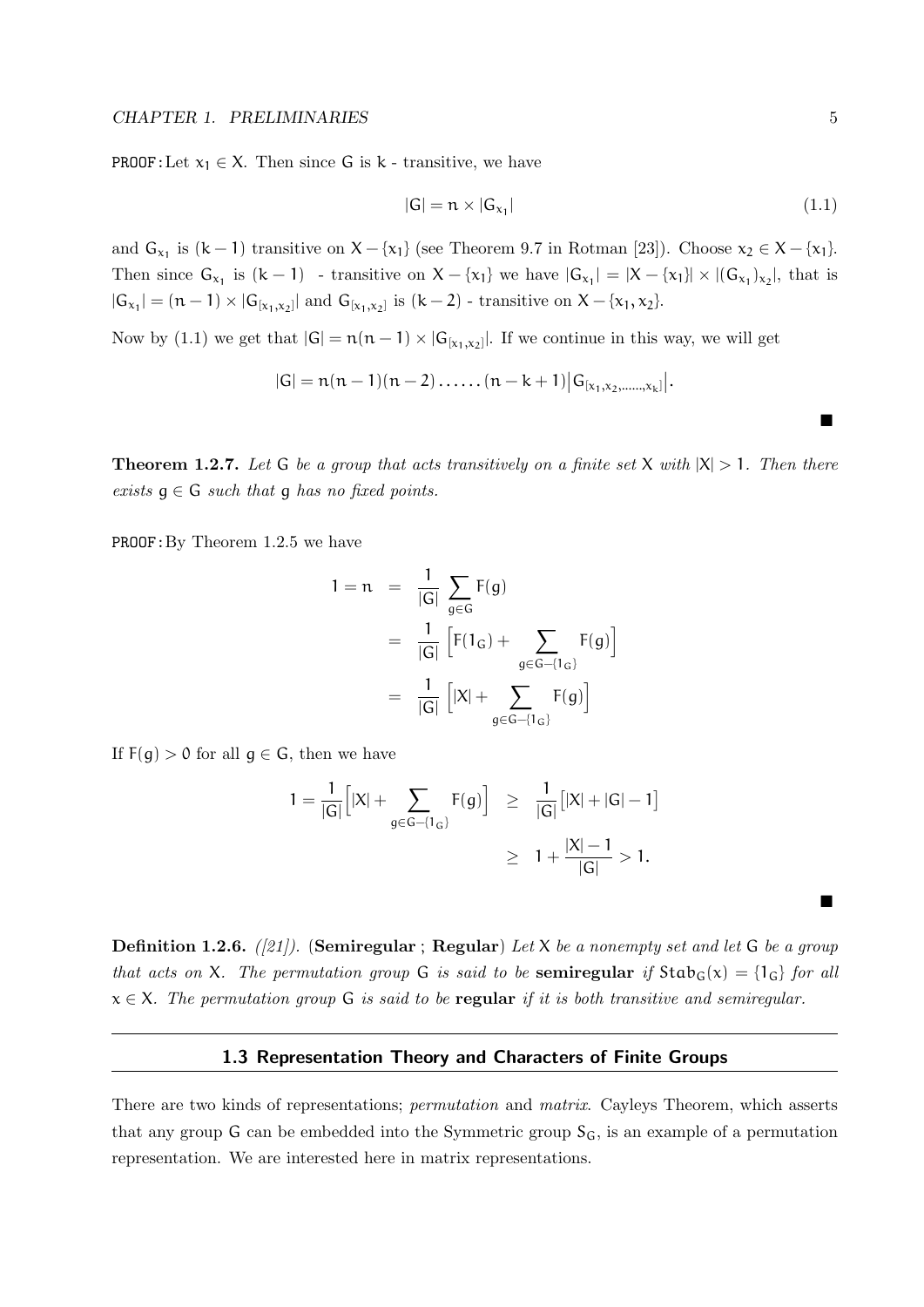**Definition 1.3.1.** Let G be a group. Any homomorphism  $\rho : G \to GL(n, \mathbb{F})$ , where  $GL(n, \mathbb{F})$  is the group consisting of all  $n \times n$  non-singular matrices is called a **matrix representation** or simply a representation of G. If  $\mathbb{F} = \mathbb{C}$ , then  $\rho$  is called an ordinary representation. The integer  $\mathfrak{n}$  is called the degree of  $\rho$ . Two representations  $\rho$  and  $\sigma$  are said to be equivalent if there exists  $P \in GL(n, \mathbb{F})$  such that  $\sigma(g) = P \rho(g) P^{-1}$ ,  $\forall g \in G$ .

We will restrict our work to ordinary representations.

**Definition 1.3.2.** (Character) Let  $\rho : G \to GL(n, \mathbb{C})$  be a representation of a group G. Then  $ρ$  affords a complex valued function  $χρ : G → C$  defined by  $χρ(g) = trace(p(g)), ∀g ∈ G$ . The function  $\chi_{\rho}$  is called a **character** afforded by the representation  $\rho$  of G or simply a character of G. The integer  $\pi$  is called the **degree** of  $\chi_{\rho}$ . If  $\pi = 1$ , then  $\chi_{\rho}$  is said to be **linear**.

Note 1.3.1. For any group G, consider the function  $\rho : G \to GL(1,\mathbb{C})$  given by  $\rho(g) = 1$ ,  $\forall g \in G$ . It is clear that  $\rho$  is a representation of G and  $\chi_{\rho}(g) = 1$ ,  $\forall g \in G$ . The character  $\chi_{\rho}$  is called the trivial character and it may also be denoted by 1.

**Definition 1.3.3.** (Class Function) If  $\phi$ :  $G \rightarrow \mathbb{C}$  is a function that is constant on conjugacy classes of a group G, that is  $\phi(g) = \phi(xgx^{-1})$ ,  $\forall x \in G$ , then we say that  $\phi$  is a class function.

Proposition 1.3.1. A character is a class function.

PROOF:Immediate since similar matrices have the same trace.

**Definition 1.3.4.** (F – Algebra) If F is a field and A is a vector space over F, then we say that A is an  $\mathbf{F} - \mathbf{Algebra}$  if:

- 1. A is a ring with identity,
- 2. for all  $\lambda \in F$  and  $x, y \in A$ , we have  $\lambda (xy) = \lambda (x)y = x(\lambda y)$ .

Definition 1.3.5. (Group Algebra) Let G be a finite group and F any field. Then by F[G] we mean the set of formal sums  $\{\sum_{g \in G} \lambda_g.g : \lambda_g \in F\}$ . We define the operations on F[G] by

1.  $\sum_{g \in G} \lambda_g g + \sum_{g \in G} \mu_g g := \sum_{g \in G} (\lambda_g + \mu_g) g$ 

$$
\text{2. } \lambda\big(\textstyle\sum_{g\in G}\lambda_g g\big):=\textstyle\sum_{g\in G}\big(\lambda\lambda_g\big)g, \ \ \lambda\in F,
$$

3.  $\left(\sum_{g\in G} \lambda_g g\right) \cdot \left(\sum_{g\in G} \mu_g g\right) := \sum_{g\in G} \left[\sum_{h\in G} \lambda_h \mu_{h^{-1}g}\right] g.$ 

Under the above operations  $F[G]$  is an F-algebra known as the group algebra of G over F.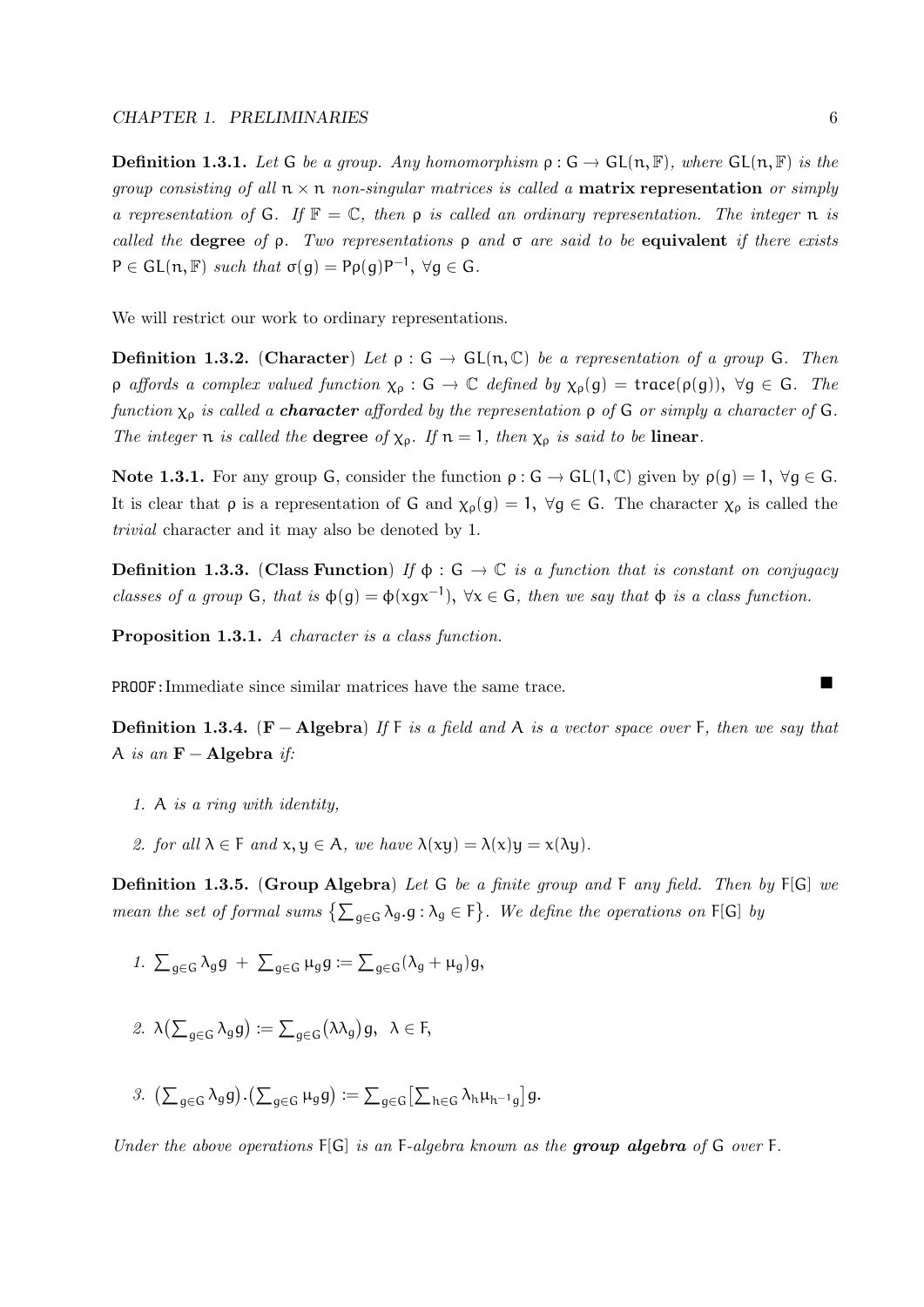Let G be a group. Now define over the set of class functions of G addition and multiplication of two class functions  $ψ_1$  and  $ψ_2$  by

$$
(\psi_1 + \psi_2)(g) = \psi_1(g) + \psi_2(g), \ \forall g \in G,
$$
  

$$
\psi_1 \psi_2(g) = \psi_1(g)\psi_2(g), \ \forall g \in G
$$

Clearly  $\psi_1 + \psi_2$  and  $\psi_1 \psi_2$  are class functions of G. Also if  $\lambda \in \mathbb{C}$ , then  $\lambda \psi$  is a class function of G whenever  $\psi$  is. Therefore the set of all class functions of G forms an *algebra*, denoted by  $\mathcal{C}(G)$ . The set of all characters of G forms a *subalgebra* of  $C(G)$ .

**Proposition 1.3.2.** If  $\chi_{\psi}$  and  $\chi_{\phi}$  are two characters of a group G, then so is  $\chi_{\psi} + \chi_{\phi}$ .

PROOF:Let  $\psi$  and  $\phi$  be representations of G affording the characters  $\chi_{\psi}$  and  $\chi_{\phi}$  respectively. Define the function  $\xi$  on G by  $\xi(g) = \begin{pmatrix} \psi(g) & 0 \\ 0 & \psi(g) \end{pmatrix}$  $0$   $\varphi$ (g)  $\setminus$  $= \psi(g) \bigoplus \phi(g)$ . Clearly  $\xi$  is a homomorphism of G with  $\chi_{\xi} = \chi_{\psi} + \chi_{\phi}$ .

**Definition 1.3.6.** Let S be a set of  $(n \times n)$  matrices over  $\mathbb{F}$ . We say that S is reducible if  $\exists m, k \in \mathbb{N}$ , and there exists  $P \in GL(n, \mathbb{F})$  such that  $\forall A \in S$  we have

$$
PAP^{-1} = \left(\begin{array}{cc} B & 0 \\ C & D \end{array}\right)
$$

where B is an  $m \times m$  matrix, D and C are  $k \times k$  and  $k \times m$  matrices respectively. Here 0 denotes the zero  $m \times k$  matrix. If there is no such P, we say that S is **irreducible**. If  $C = 0$ , the zero  $k \times m$  matrix, for all  $A \in S$  then we say that S is fully reducible. We say that S is completely reducible if  $\exists P \in GL(n, \mathbb{F})$  such that

$$
PAP^{-1} = \begin{pmatrix} B_1 & 0 & \cdots & 0 \\ 0 & B_2 & \cdots & 0 \\ \vdots & \vdots & \ddots & \vdots \\ 0 & 0 & \cdots & B_k \end{pmatrix}, \forall A \in S,
$$

where each  $B_i$  is irreducible.

**Definition 1.3.7.** Let  $f : G \to GL(n, \mathbb{F})$  be a representation of G over  $\mathbb{F}$ . Let  $S = \{f(g) | g \in G\}$ . Then  $S \subseteq GL(n, \mathbb{F})$ . We say that f is reducible, fully reducible or completely reducible if S is reducible, fully reducible or completely reducible.

We state below two important results in representation theory, namely Maschke's Theorem and Schur's Lemma. The proof of both these results can be found in Moori [17].

**Theorem 1.3.3.** (Maschke's Theorem) Let  $\rho$ :  $G \to GL(n, \mathbb{F})$  be a representation of a group G. If the characteristic of  $\mathbb F$  is zero or does not divide  $|G|$ , then  $\rho = \bigoplus_{i=1}^r$ i=1 ρi , where ρ<sup>i</sup> are irreducible representations of G.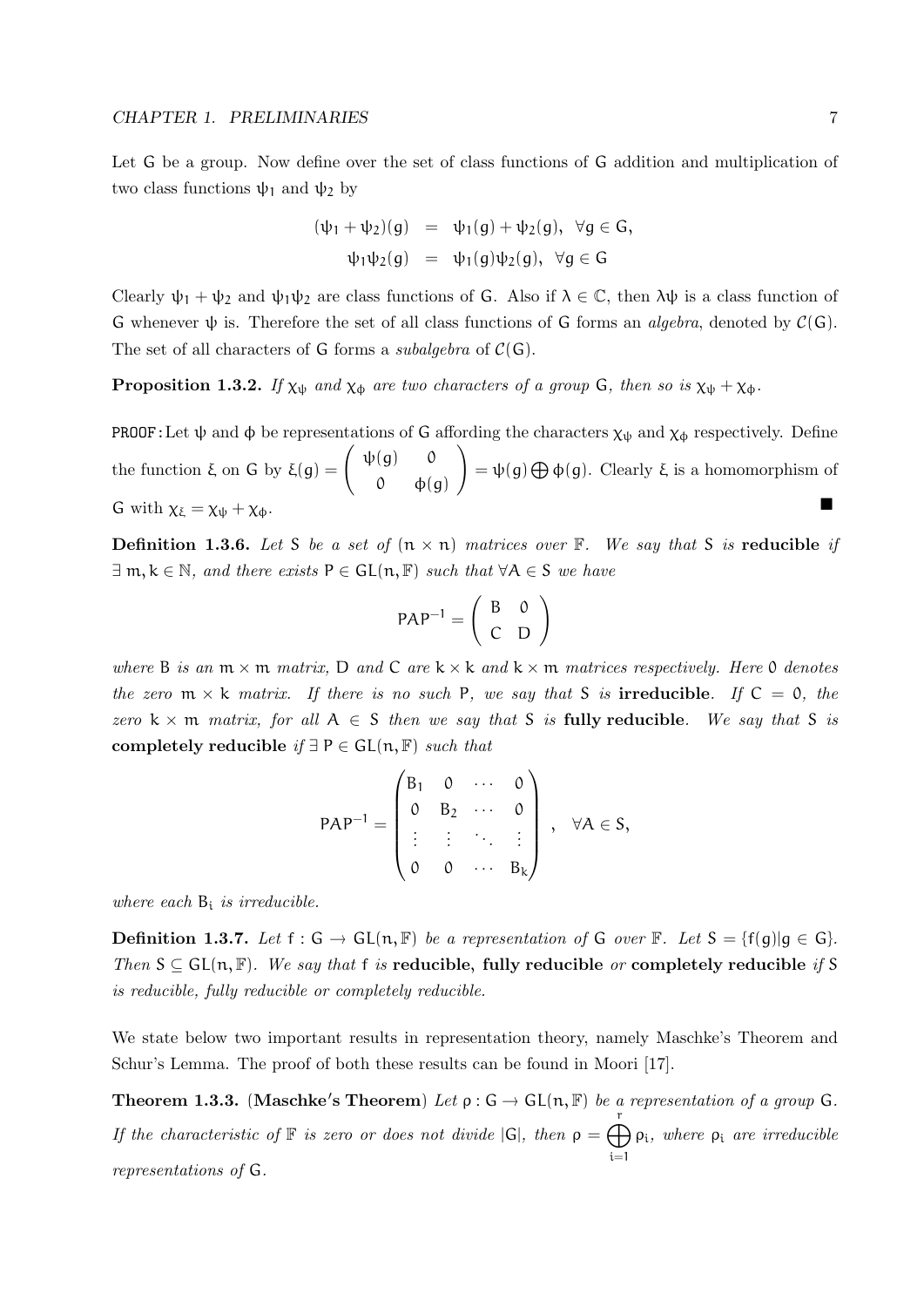PROOF: See Moori [17].

**Theorem 1.3.4.** (Schur's Lemma) Let  $\rho$  and  $\phi$  be two irreducible representations of degree n and m respectively, of a group G over a field  $\mathbb F$ . Assume that there exists an  $m \times n$  matrix P such that  $P \rho(g) = \phi(g) P$  for all  $g \in G$ . Then either  $P = 0_{m \times n}$  or P is non-singular so that  $\rho(g) = P^{-1} \phi(g) P$ (that is  $\rho$  and  $\phi$  are equivalent representations of G).

PROOF:See Moori [17].

**Definition 1.3.8.** (Inner Product) Let G be a group. Over  $C(G)$  we define an inner product

$$
\langle \ , \ \rangle : \mathcal{C}(G) \times \mathcal{C}(G) \to \mathbb{C} \ \text{by} \ \langle \psi, \varphi \rangle = \frac{1}{|G|} \ \sum_{g \in G} \psi(g) \overline{\varphi(g)},
$$

where  $\overline{\Phi(g)}$  is the complex conjugate of  $\Phi(g)$ .

In the following Proposition we list some properties of characters of a group.

- **Proposition 1.3.5.** 1. Let  $\chi_{\rho}$  be the character afforded by an irreducible representation  $\rho$  of a group G. Then  $\langle \chi_{\rho}, \chi_{\rho} \rangle = 1$ 
	- 2. If  $\chi_{\rho}$  and  $\chi_{\rho'}$  are irreducible characters of two non equivalent representations of G, then  $\langle \chi_{\rho}, \chi_{\rho'} \rangle = 0.$

3. If 
$$
\rho \cong \bigoplus_{i=1}^{k} d_i \rho_i
$$
, then  $\chi_{\rho} = \sum_{i=1}^{k} d_i \chi_{\rho_i}$ .

\n4. If  $\rho \cong \bigoplus_{i=1}^{k} d_i \rho_i$ , then  $d_i = \langle \chi_{\rho}, \chi_{\rho_i} \rangle$ .

PROOF: See Moori [17] or James [10].

**Proposition 1.3.6.** Let  $\chi_{\rho}$  be the character afforded by a representation  $\rho$  of a group G. Then  $\rho$ is irreducible if and only if  $\langle \chi_{\rho}, \chi_{\rho} \rangle = 1$ .

PROOF:See James [10].

Let Irr(G) denote the set of all ordinary irreducible characters of a group G.

**Corollary 1.3.7.** The set Irr(G) forms an orthonormal basis for  $C(G)$  over  $C$ .

PROOF: See James [10].

**Note 1.3.2.** Corollary 1.3.7 asserts that if  $\psi$  is a class function of a group G, then  $\psi = \sum_{i=1}^{k} \lambda_i \chi_i$ where  $\lambda_i \in \mathbb{C}$  and  $\text{Irr}(\mathsf{G}) = {\chi_1, \chi_2, \ldots, \chi_k}$ . If  $\lambda_i \in \mathbb{Z}$ ,  $\forall i$ , then  $\psi$  is called a *generalised character*. Moreover, if  $\lambda_i \in \mathbb{N} \cup \{0\}$ , then  $\psi$  is a character of G.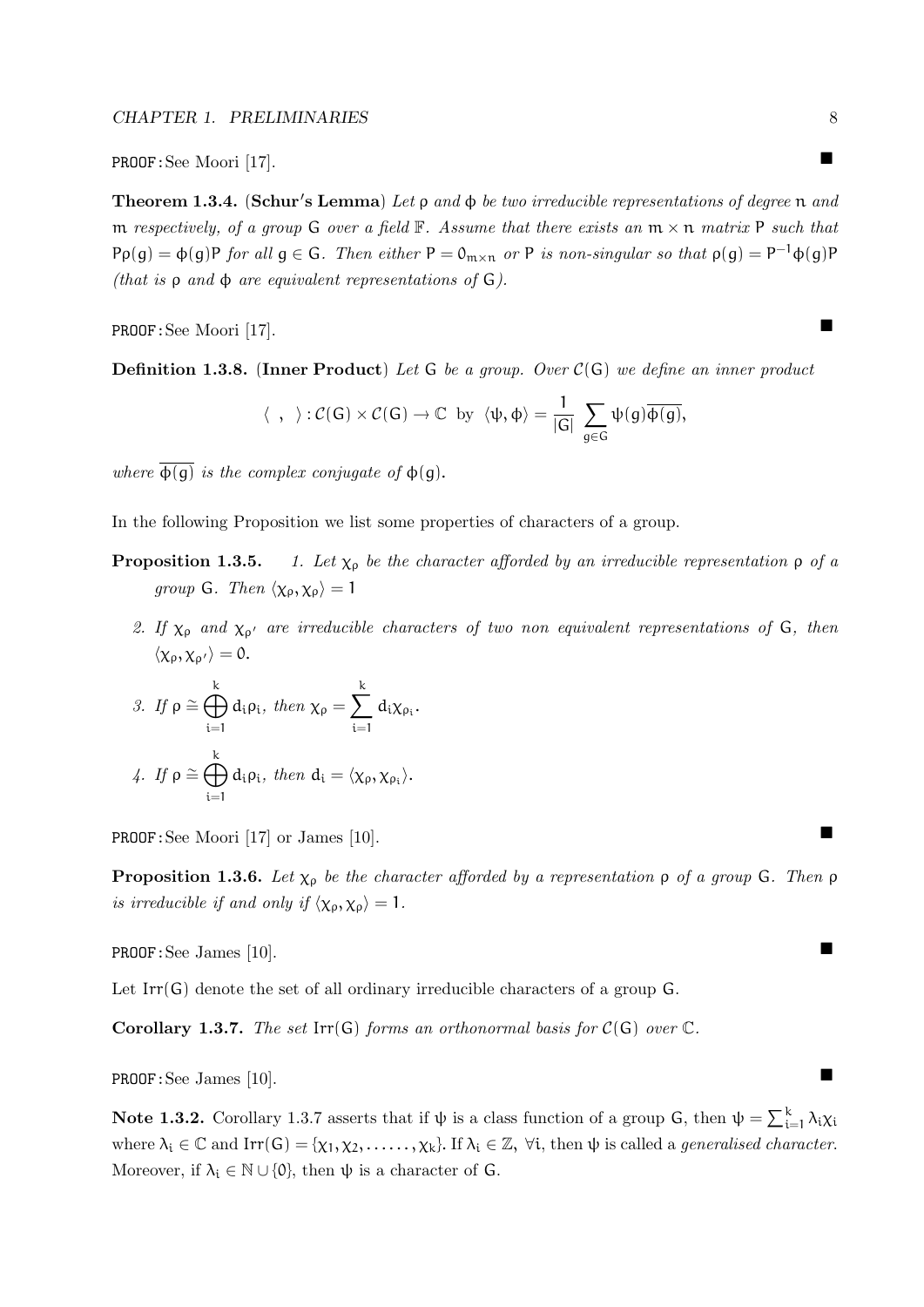The following counting result counts the number of irreducible characters of a group.

Theorem 1.3.8. The number of irreducible characters of a group G is equal to the number of conjugacy classes of G.

PROOF: See James [10] or Moori [17].

**Proposition 1.3.9.** The number of linear characters of a group  $G$  is given by  $|G|/|G'|$ , where  $G'$ is the derived subgroup of G.

PROOF:See Moori [16].

#### 1.3.1 The Character Table and Orthogonality Relations

The irreducible characters of a finite group are class functions, and the number of them by Theorem 1.3.8 is equal to the number of conjugacy classes of the group. A table recording the values of all the irreducible characters of the group is called a character table of the group.

**Definition 1.3.9.** (Character Table) The character table of a group G is a square matrix whose columns correspond to the conjugacy classes of G and whose rows correspond to the irreducible characters of G.

The character table is a useful tool which can be used to make inferences about the group. For example later on we will show that provided certain conditions are satisfied , we can use a given character table of some group to determine whether the group is Frobenius (see Theorem 5.2.2). The simplicity, normality and solvability as well as the center and commutator of the group can also be determined from the character table.

The following Propositions contains some useful results about the values of the irreducible characters in the character table of a group G.

Proposition 1.3.10.  $\vert\vert G\vert, \ \forall \chi \in \text{Irr}(G).$ 

\n- \n
$$
2. \sum_{i=1}^{|Irr(G)|} \left( \chi_i(1_G) \right)^2 = |G|.
$$
\n
\n- \n $3. If \chi \in Irr(G), then \overline{\chi} \in Irr(G), where \overline{\chi}(g) = \overline{\chi(g)}, \forall g \in G.$ \n
\n- \n $\chi(g^{-1}) = \overline{\chi(g)}, \forall g \in G.$ \n*In particular if*  $g^{-1} \in [g], then \chi(g) \in \mathbb{R}, \forall \chi.$ \n
\n

PROOF:See Moori [17].

The rows and columns of the character table also satisfy orthogonality relations which we state in the next theorem.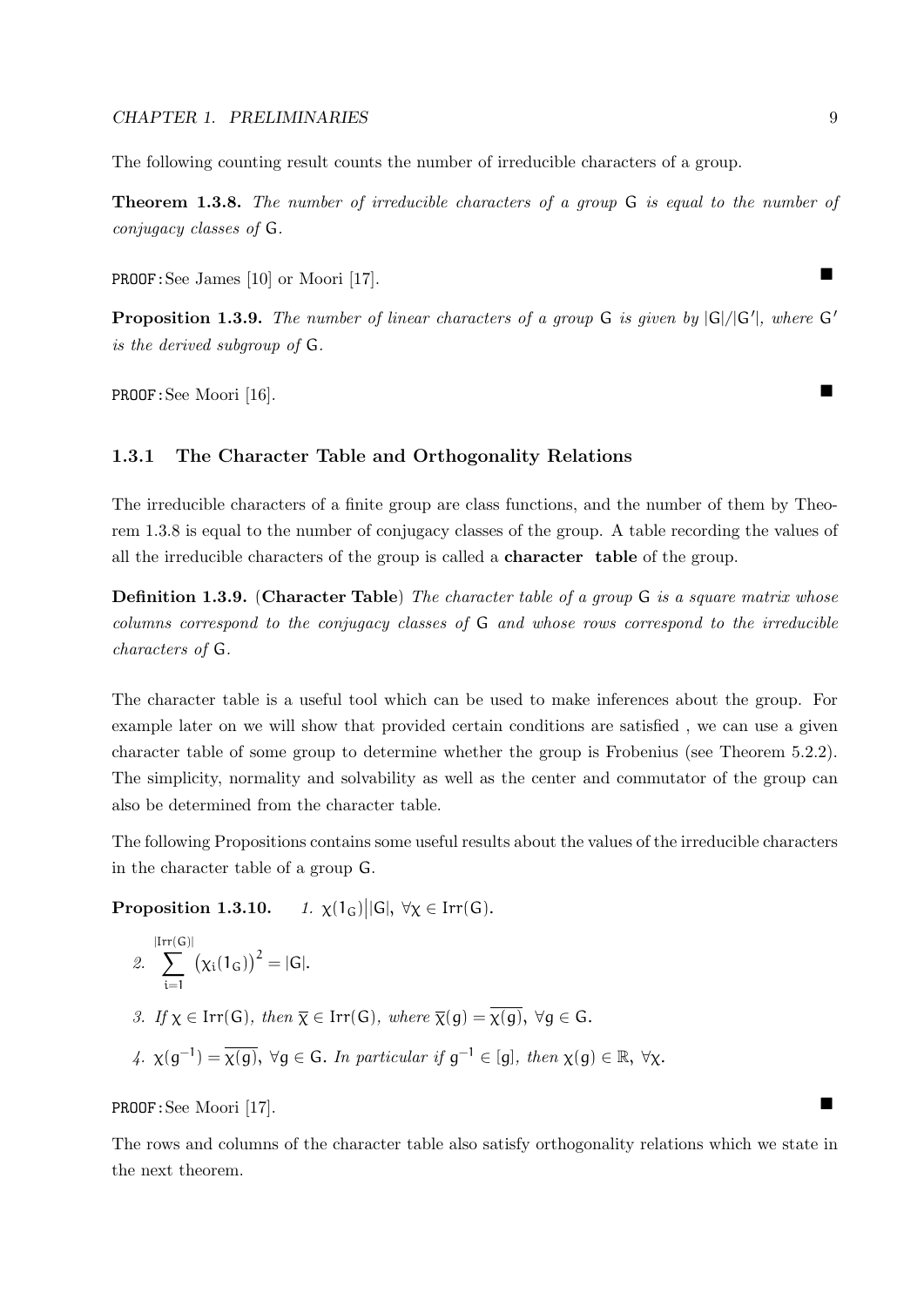**Theorem 1.3.11.** Let  $\text{Irr}(G) = \{ \chi_1, \chi_2, \ldots, \chi_k \}$  and  $\{g_1, g_2, \ldots, g_k \}$  be a collection of representatives for the conjugacy classes of a group G. For each  $1 \le i \le k$  let  $C_G(g_i)$  be the centralizer of g<sup>i</sup> . Then we have the following:

1. The row orthogonality relation: For each  $1 \leq i, j \leq k$ ,

$$
\sum_{r=1}^k \frac{\chi_i(g_r)\overline{\chi_j(g_r)}}{|C_G(g_r)|}=\langle \chi_i, \chi_j\rangle=\delta_{ij}.
$$

2. The column orthogonality relation: For each  $1 \leq i, j \leq k$ ,

$$
\sum_{r=1}^k \frac{\chi_r(g_i)\overline{\chi_r(g_j)}}{|C_G(g_i)|} = \delta_{ij}.
$$

**PROOF:** (1) Using Proposition 1.3.5(2) we have

$$
\delta_{ij}=\langle \chi_i, \chi_j\rangle = \frac{1}{|G|}\sum_{g\in G}\chi_i(g)\overline{\chi_j(g)}=\frac{1}{|G|}\sum_{r=1}^k\frac{|G|}{|C_G(g_r)|}\chi_i(g_r)\overline{\chi_j(g_r)}=\sum_{r=1}^k\frac{\chi_i(g_r)\overline{\chi_j(g_r)}}{|C_G(g_r)|}.
$$

(2) For fixed  $1 \leq s \leq k$ , define  $\psi_s : G \to \mathbb{C}$  by  $\psi_s(g) = \begin{cases} 1 & \text{if } g \in [g_s], \\ 0 & \text{otherwise.} \end{cases}$ 0 otherwise.

It is clear that  $\psi_s$  is a class function on G. Since Irr(G) form an orthonormal basis for  $\mathcal{C}(G)$ , there exists  $\lambda'_t s \in \mathbb{C}$  such that  $\psi_s = \sum^k$  $\lambda_t \chi_t$ . Now for  $1 \leq j \leq k$  we have

$$
\lambda_j=\langle \psi_s,\chi_j\rangle=\frac{1}{|G|}\sum_{g\in G}\psi_s(g)\overline{\chi_j(g)}=\sum_{t=1}^k\frac{\psi_s(g_t)\overline{\chi_j(g_t)}}{|C_G(g_t)|}=\frac{\overline{\chi_j(g_s)}}{|C_G(g_s)|}.
$$

Hence  $\psi_s = \sum^{k}$ j=1  $\chi_{\rm j}({\mathfrak g}_{\rm s})$  $\frac{\lambda_1(s_3)}{|\mathcal{C}_G(g_s)|}\chi_j$ . Thus we have the required formula:

 $t=1$ 

$$
\delta_{st}=\psi_s(g_t)=\sum_{j=1}^k\frac{\chi_j(g_t)\overline{\chi_j(g_s)}}{|C_G(g_t)|}.
$$

П

#### 1.3.2 Tensor Product of Characters

We show in this section that if  $\psi$  and  $\chi$  are characters of a group G, then the product  $\chi\psi$  defined by

$$
(\chi\psi)(g) = \chi(g).\psi(g), \ \forall g \in G
$$

is also a character of G. It is clear that if  $\chi$  and  $\psi$  are class functions on G, then so is  $\chi\psi$ .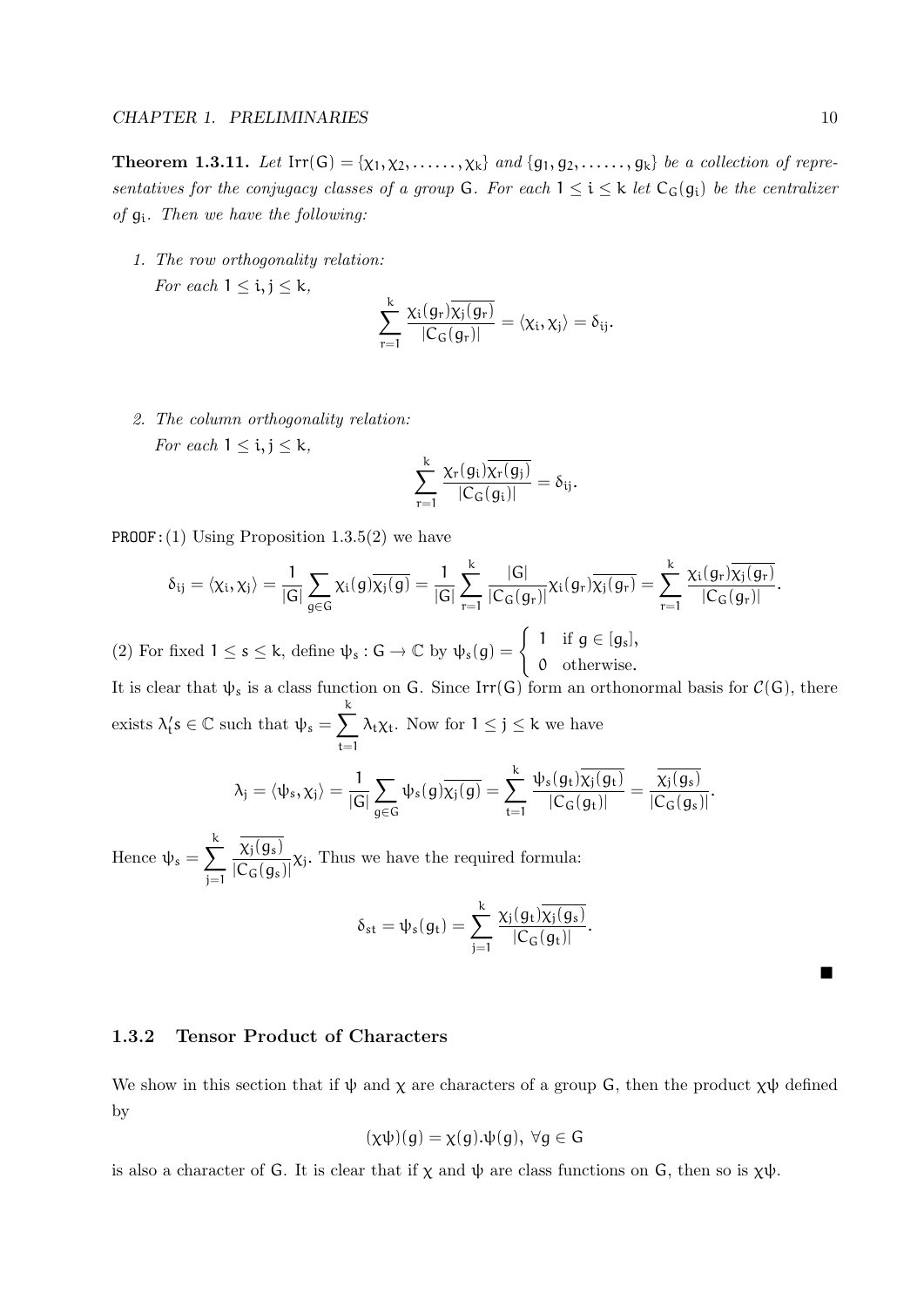#### Definition 1.3.10. (Tensor Product of Matrices − Kronecker Product)

Let  $P = (p_{ij})_{m \times m}$  and  $Q = (q_{ij})_{n \times n}$  be two matrices. Define the  $mn \times mn$  matrix  $P \otimes Q$  by

$$
P\otimes Q:=(p_{ij}Q)=\begin{pmatrix} p_{11}Q & p_{12}Q & \cdots & p_{1m}Q \\ p_{21}Q & p_{22}Q & \cdots & p_{2m}Q \\ \vdots & \vdots & \ddots & \vdots \\ p_{m1}Q & p_{m2}Q & \cdots & p_{mm}Q \end{pmatrix}
$$

Then we have

$$
trace(P \otimes Q) = p_{11}trace(Q) + p_{12}trace(Q) + ... + p_{mm}trace(Q)
$$
  
= trace(P).trace(Q)

Definition 1.3.11. (Tensor Product of Representations) Let T and U be two representations of a group G. We define the **tensor product**  $T \otimes U$  by

$$
(\mathsf{T}\otimes \mathsf{U})(g):=\mathsf{T}(g)\otimes \mathsf{U}(g),
$$

where  $\otimes$  on the RHS is defined by Definition 1.3.10.

**Theorem 1.3.12.** Let  $T$  and  $U$  be two representations of a group  $G$ . Then

- 1.  $T \otimes U$  is a representation of G.
- 2.  $\chi_{\text{T}\otimes\text{U}} = \chi_{\text{T}} \cdot \chi_{\text{U}}$ .

PROOF: (1)  $\forall g, h \in G$  we have

$$
(T \otimes U)(gh) = T(gh) \otimes U(gh)
$$
  
= (T(g).T(h)) \otimes (U(g).U(h))  
= (T(g) \otimes U(g)).(T(h) \otimes U(h))  
= (T \otimes U)(g).(T \otimes U)(h) by Definition 1.3.11

(2) ∀g ∈ G

$$
\chi_{T \otimes U}(g) = \text{trace}((T \otimes U)(g))
$$
  
=\text{trace}(T(g) \otimes U(g))  
=\text{trace}(T(g)).\text{trace}(U(g))  
=\chi\_T(g).\chi\_U(g)  
= (\chi\_T.\chi\_U)(g).

Hence  $\chi_{T\otimes U} = \chi_T . \chi_U$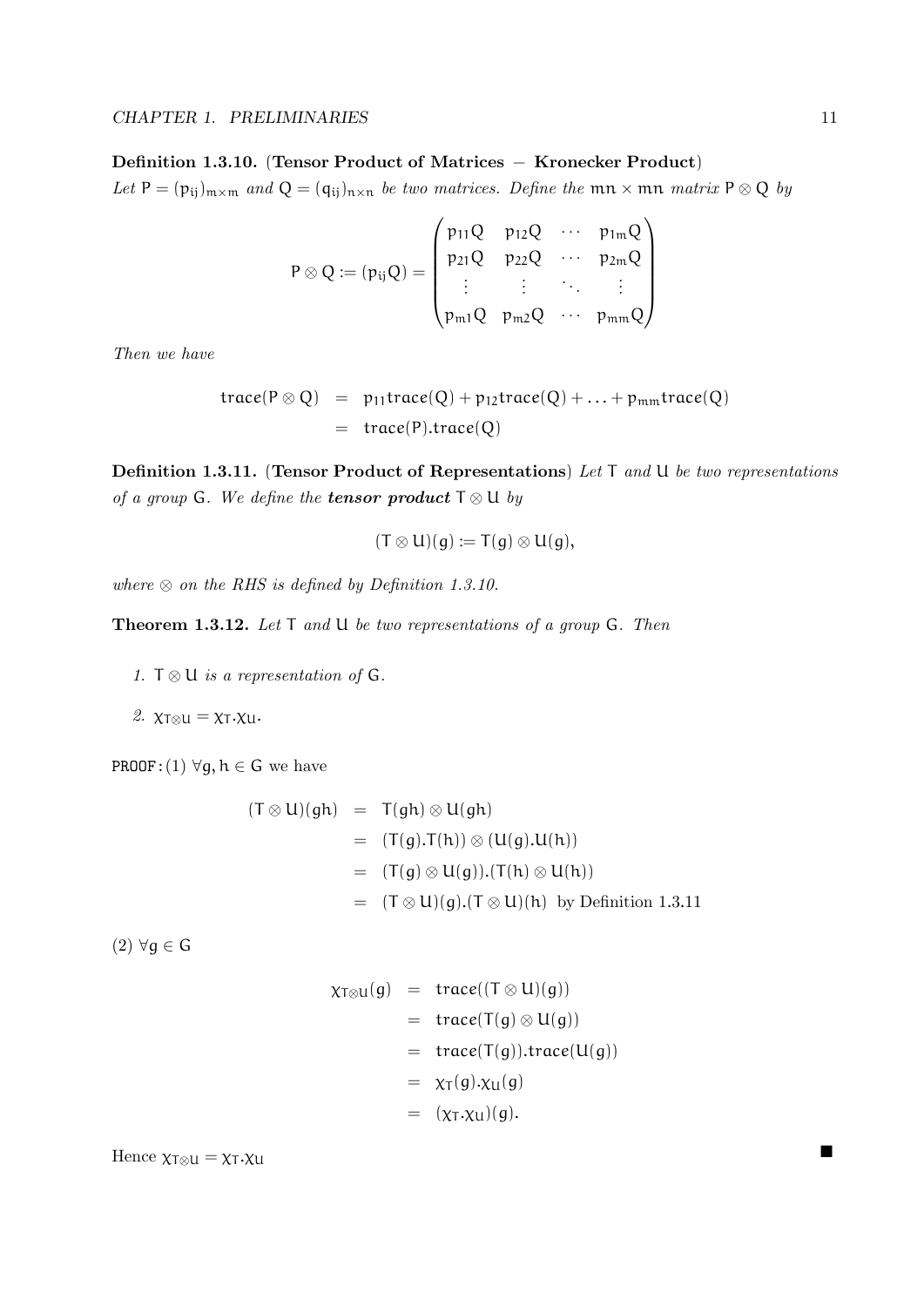**Definition 1.3.12.** (Direct Product) Let G be a group. Let  $G = H \times K$  be the direct product of H and K. Let  $T : H \to GL(m, \mathbb{C})$  and  $U : K \to GL(n, \mathbb{C})$  be representations of H and K respectively. Define the **direct product**  $T \otimes U$  as follows: Let  $q \in G$ . Then q can be written uniquely in the form hk,  $h \in H, k \in K$ . Define

$$
(T\otimes U)(g):=T(h)\otimes U(k)
$$

where  $\otimes$  on the RHS is the tensor product given in Definition 1.3.10.

Also  $T \otimes U$  is a representation of degree  $mn$  of  $G = H \times K$  and

$$
(\chi_{T\otimes U})(g) = \chi_T(h) . \chi_U(k)
$$
, where  $g = hk$ .

**Theorem 1.3.13.** Let  $G = H \times K$  be the direct product of the groups H and K. Then the direct product of any irreducible character of  $H$  and any irreducible character of  $K$  is an irreducible character of G. Moreover, every irreducible character of G can be constructed in this way.

PROOF:Let  $\chi_T \in \text{Irr}(H)$  and  $\chi_U \in \text{Irr}(K)$ . Let  $\chi = \chi_{T \otimes U} = \chi_T \cdot \chi_U$ . Then  $\chi$  is a character of G. We claim  $\chi \in \text{Irr}(G)$ . Let  $q \in G$ , then  $\exists ! h \in H, k \in K$  such that  $q = hk$ . So

$$
\sum_{g \in G} | \chi(g) |^2 = \sum_{h \in H} \sum_{k \in K} | \chi_T(h). \chi_U(k) |^2
$$
  
= 
$$
\sum_{h \in H} \sum_{k \in K} | \chi_T(h) |^2 . | \chi_U(k) |^2
$$
  
= 
$$
\sum_{h \in H} | \chi_T(h) |^2 . \sum_{k \in K} | \chi_U(k) |^2
$$
  
= |H|.|K| = |G|.

Hence  $\frac{1}{|G|} \sum |\chi(g)|^2 = 1$ ; so  $\langle \chi, \chi \rangle = 1$ . Thus  $\chi \in \text{Irr}(G)$ .

**Remark 1.3.1.** Suppose that  $|\text{Irr}(H)| = r$  and  $|\text{Irr}(K)| = s$ , then we obtain rs irreducible characters of  $G = H \times K$  in this way. If  $g_1 = hk$  and  $g_2 = h'k'$  are two elements in G, then  $g_1 \sim g_2$  if and only if  $h \sim h'$  in H and  $k \sim k'$  in K. Thus the number of conjugacy classes of G equals the number of conjugacy classes of H times the number of conjugacy classes of K which equals rs. Hence  $|Irr(G)| = rs.$ 

#### 1.3.3 Lifting of Characters

We present here a method for constructing characters of a group  $G$  when  $G$  has a normal subgroup N. Assuming that the irreducible characters of the factor group  $G/N$  are known, the idea here is to construct characters of G by a process known as lifting of characters.

**Definition 1.3.13.** (Kernel) Let  $\chi$  be a character of a group G afforded by a representation  $\rho$  of G. Then

$$
Ker(\rho) = Ker(\chi) = \{g \in G \mid \chi(g) = \chi(1_G)\} \trianglelefteq G.
$$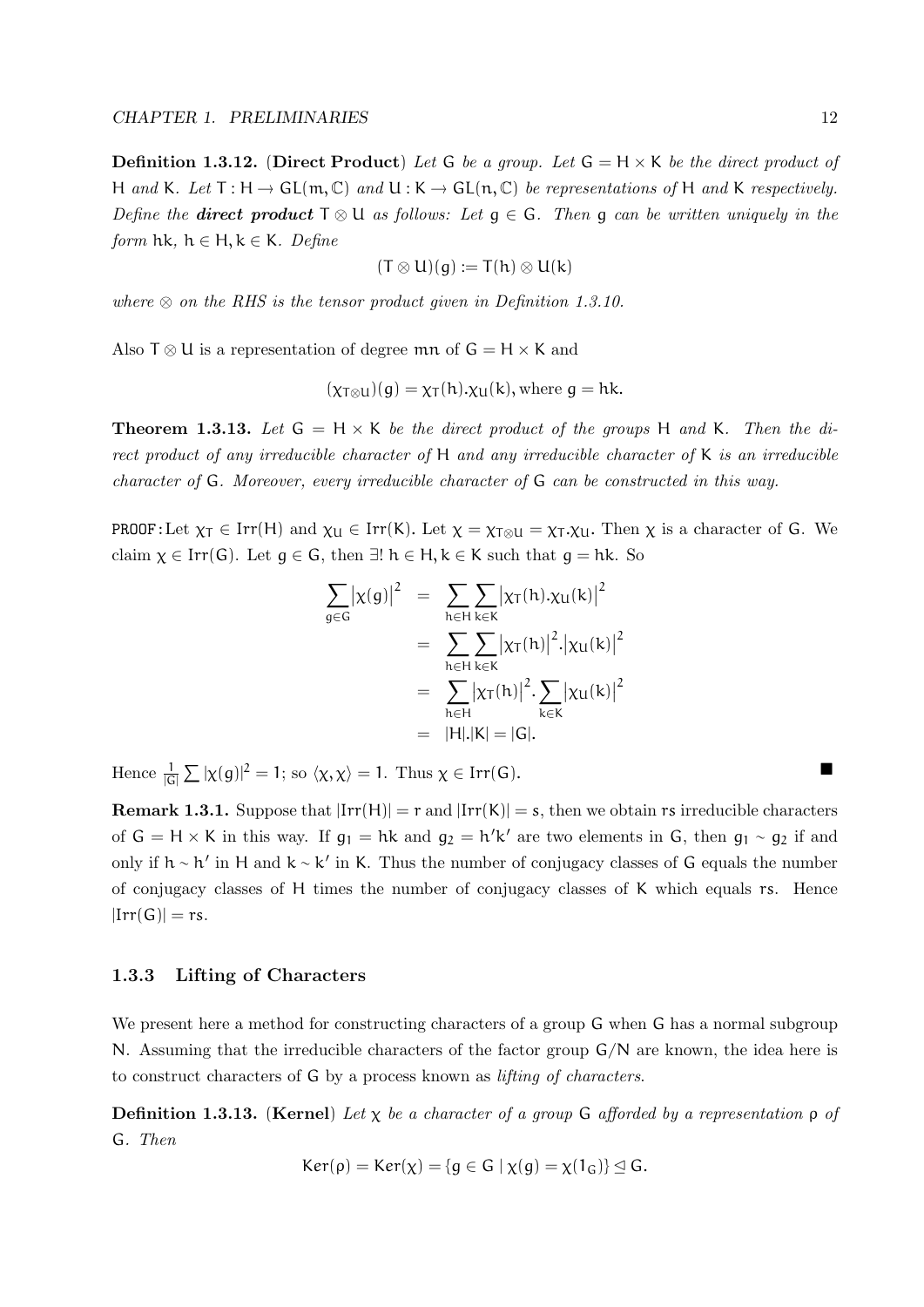Also if  $N \leq G$  such that N is an intersection of the kernel of irreducible characters of G, then  $N \trianglelefteq G$ .

**Proposition 1.3.14.** Let G be a group. Let  $N \leq G$  and  $\tilde{\chi}$  be a character of  $G/N$ . The function  $\chi: G \to \mathbb{C}$  defined by  $\chi(g) = \widetilde{\chi}(gN), \forall g \in G$  is a character of G with  $\deg(\chi) = \deg(\widetilde{\chi})$ . Moreover,  $if \ \widetilde{\chi} \in \text{Irr}(\mathsf{G/N})$ , then  $\chi \in \text{Irr}(\mathsf{G})$ .

**PROOF:** Suppose that  $\tilde{\rho}: G/N \to GL(n, \mathbb{C})$  is a representation which affords the character  $\tilde{\chi}$ . Define the function  $\rho : G \to GL(n, \mathbb{C})$  by  $\rho(g) = \tilde{\rho}(gN), \forall g \in G$ . Then  $\rho$  defines a representation on G since

$$
\rho(gh) = \tilde{\rho}(ghN) = \tilde{\rho}(gNhN) = \tilde{\rho}(gN)\tilde{\rho}(hN) = \rho(g)\rho(h), \forall g, h \in G.
$$

Hence the character  $\chi$ , which is afforded by  $\rho$ , satisfies

$$
\chi(g) = \operatorname{trace}(\rho(g)) = \operatorname{trace}(\tilde{\rho}(gN)) = \tilde{\chi}(gN) \,\forall g \in G.
$$

So  $\chi$  is a character of G. The degree of  $\chi$  is

$$
\deg(\chi) = \chi(1_G) = \widetilde{\chi}(1_G N) = \widetilde{\chi}(N) = \deg(\widetilde{\chi}).
$$

Let T be a transversal of N in G. Then

$$
1 = \langle \widetilde{\chi}, \widetilde{\chi} \rangle = \frac{1}{|G/N|} \sum_{gN \in G/N} \widetilde{\chi}(gN) \widetilde{\chi}(gN)^{-1}
$$
  
\n
$$
= \frac{1}{|G|} \sum_{gN \in G/N} |N| \widetilde{\chi}(gN) \widetilde{\chi}(gN)^{-1}
$$
  
\n
$$
= \frac{1}{|G|} \sum_{g \in T} |N| \widetilde{\chi}(gN) \widetilde{\chi}(g^{-1}N)
$$
  
\n
$$
= \frac{1}{|G|} \sum_{g \in T} |N| \chi(g) \chi(g^{-1})
$$
  
\n
$$
= \frac{1}{|G|} \sum_{g \in G} \chi(g) \chi(g^{-1})
$$
  
\n
$$
= \langle \chi, \chi \rangle.
$$

#### 1.3.4 Induction and Restriction of Characters

#### Restriction to a Subgroup

Let G be a group,  $H \leq G$ . If  $\rho : G \to GL(n, \mathbb{C})$  is a representation of G, then  $\rho \downarrow H : H \to GL(n, \mathbb{C})$ given by  $(\rho \downarrow H)(h) = \rho(h)$ ,  $\forall h \in H$ , is a representation of H. We say that  $\rho \downarrow H$  is the **restriction** of  $\rho$  to H. If  $\chi_{\rho}$  is the character of  $\rho$ , then  $\chi_{\rho} \downarrow H$  is the character of  $\rho \downarrow H$ . We refer to  $\chi_{\rho} \downarrow H$  as the **restriction** of  $\chi_{\rho}$  to H.

 $\blacksquare$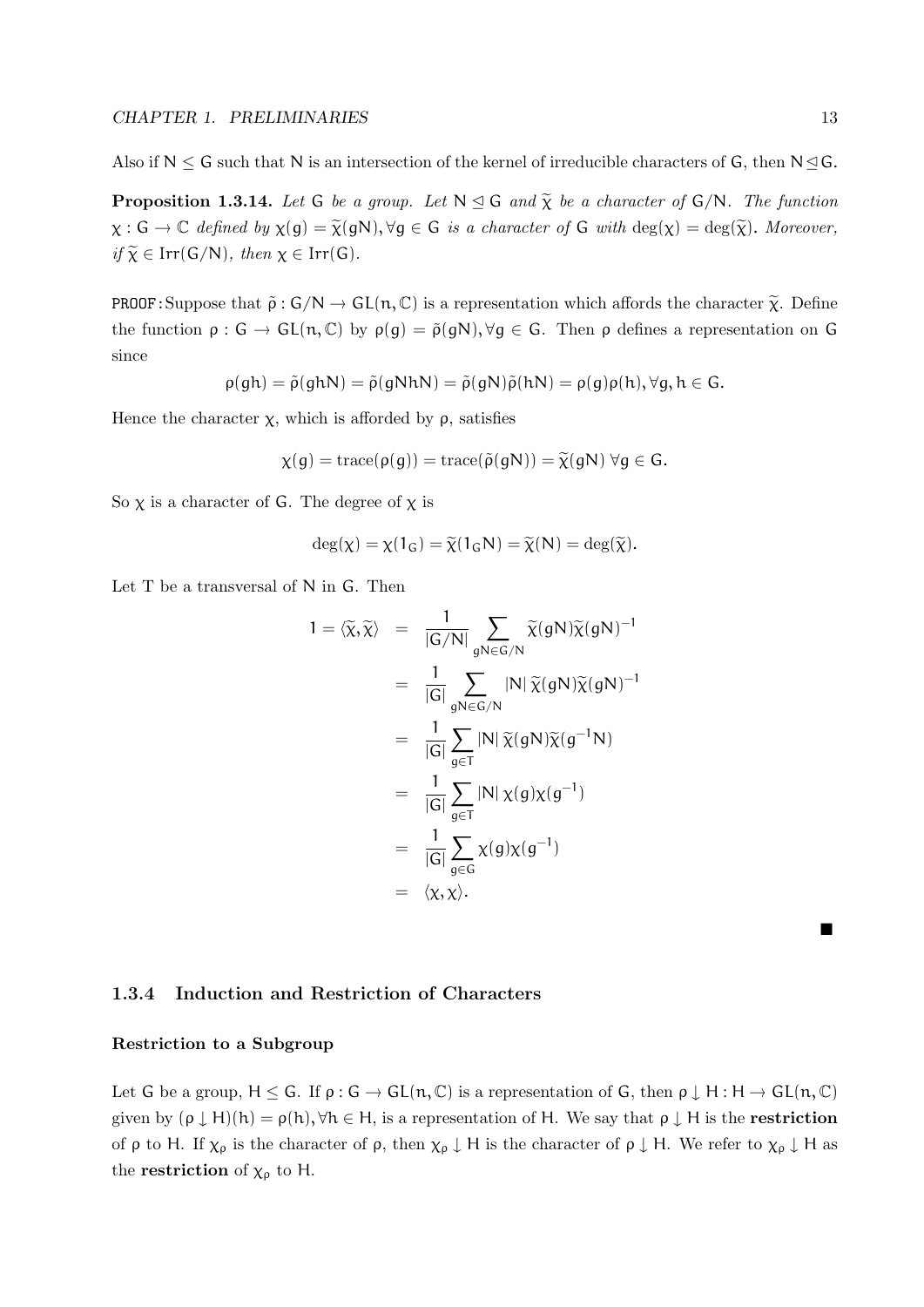**Remark 1.3.2.** It is clear that  $\deg(\rho) = \deg(\rho \downarrow H)$ . However,  $\rho$  irreducible does not imply (in general) that  $\rho \downarrow H$  is irreducible.

**Theorem 1.3.15.** Let G be a group,  $H \le G$ . Let  $\psi$  be a character of H. Then there is an irreducible character  $\chi$  of G such that  $\langle \chi \downarrow H, \psi \rangle_H \neq 0$ .

PROOF:See Moori [17].

**Theorem 1.3.16.** Let G be a group,  $H \leq G$ . Let  $\chi \in \text{Irr}(G)$  and let  $\text{Irr}(H) = {\psi_1, \psi_2, \ldots, \psi_r}.$ Then  $\chi \downarrow H =$  $\sum_{r}$ i=1  $d_i\psi_i$ , where  $d_i \in \mathbb{N} \cup \{0\}$  and  $\sum$ i=1  $d_i^2 \leq [G : H]$ . (\*) Moreover, we have equality in (\*) if and only if  $\chi(g) = 0 \,\forall g \in G \backslash H$ .

PROOF:We have

$$
\sum_{i=1}^r d_i^2 = \langle \chi \downarrow H, \chi \downarrow H \rangle_H = \frac{1}{|H|} \sum_{h \in H} \chi(h). \overline{\chi(h)} \ .
$$

Since  $\chi$  is irreducible,

$$
1 = \langle \chi, \chi \rangle_G = \frac{1}{|G|} \sum_{g \in G} \chi(g) . \overline{\chi(g)}
$$
  
= 
$$
\frac{1}{|G|} \sum_{g \in H} \chi(g) . \overline{\chi(g)} + \frac{1}{|G|} \sum_{g \in G-H} \chi(g) . \overline{\chi(g)}
$$
  
= 
$$
\frac{|H|}{|G|} \sum_{i=1}^r d_i^2 + K,
$$

where  $K = \frac{1}{16}$  $\frac{1}{|G|}$   $\sum$ g∈G−H  $\chi(g)\overline{\chi(g)}$ . Since  $K=\frac{1}{16}$  $\frac{1}{|G|}$   $\sum$ g∈G−H  $|\chi(g)|^2$ ,  $K \geq 0$ .

Thus

$$
\frac{|H|}{|G|}\ \sum_{i=1}^r\,d_i^2=1-K\leq 1,
$$

so

$$
\sum_{i=1}^r d_i^2 \le |G|/|H| = [G : H].
$$

Also

$$
K = 0
$$
 if and only if  $|\chi(g)|^2 = 0 \,\forall g \in G - H$ .

Hence  $K = 0$  if and only if  $\chi(g) = 0$ ,  $\forall g \in G - H$ .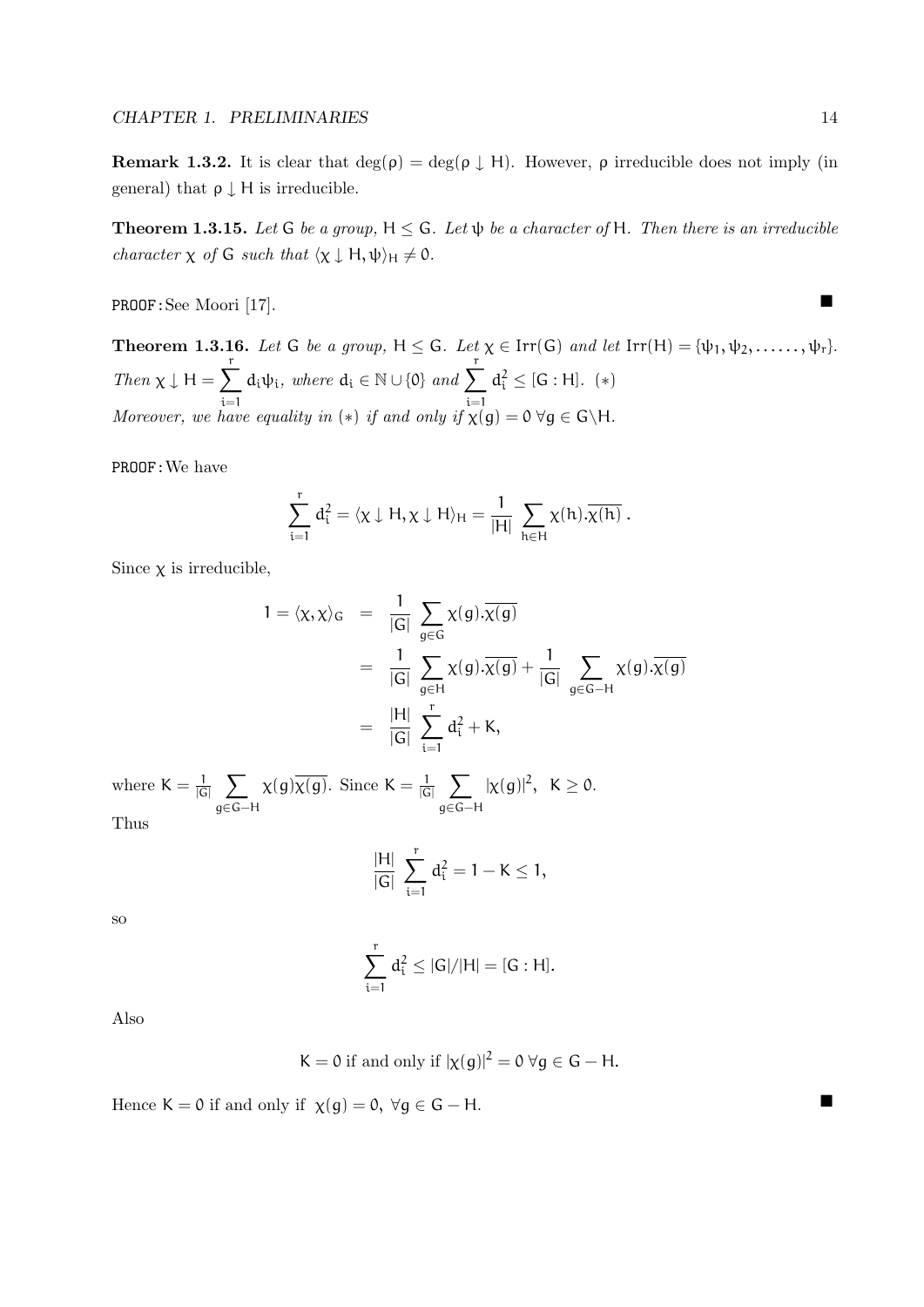#### Induced Representations

**Definition 1.3.14.** (Transversal) Let G be a group. Let  $H \le G$ . By a right transversal of H in G we mean a set of representatives for the right cosets of H in G.

**Theorem 1.3.17.** Let G be a group. Let  $H \leq G$  and T be a representation of H of degree n. Extend T to G by  $T^0(g) = T(g)$  if  $g \in H$  and  $T^0(g) = 0_{n \times n}$  if  $g \notin H$ . Let  $\{x_1, x_2, \ldots, x_r\}$  be a right transversal of H in G. Define  $T \uparrow G$  by

$$
(T\uparrow G)(g):=\begin{pmatrix}T^0(x_1gx_1^{-1})&T^0(x_1gx_2^{-1})&\cdots&T^0(x_1gx_r^{-1})\\T^0(x_2gx_1^{-1})&T^0(x_2gx_2^{-1})&\cdots&T^0(x_2gx_r^{-1})\\ \vdots&\vdots&\ddots&\vdots\\T^0(x_rgx_1^{-1})&T^0(x_rgx_2^{-1})&\cdots&T^0(x_rgx_r^{-1})\end{pmatrix}=(T^0(x_igx_j^{-1}))_{i,j=1}~,~\forall g\in G.
$$

Then  $T \uparrow G$  is a representation of G of degree nr.

PROOF:See Moori [17]

Definition 1.3.15. (Induced Representation/Character) The representation  $T \uparrow G$  defined above is said to be **induced** from the representation  $\mathsf{T}$  of  $\mathsf{H}$ . Let  $\boldsymbol{\phi}$  be the character afforded by  $\mathsf{T}$ . Then the character afforded by  $T \uparrow G$  is called the **induced character** from  $\phi$  and is denoted by  $\Phi^G$ . If we extend  $\Phi$  to G by  $\Phi^0(g) = \Phi(g)$  if  $g \in H$  and  $\Phi^0(g) = 0$  if  $g \notin H$ , then

$$
\varphi^G(g) = \mathrm{trace} \big( (T \uparrow G)(g) \big) = \sum_{i=1}^r \mathrm{trace} \big( T^0(x_i g x_i^{-1}) \big) = \sum_{i=1}^r \varphi^0(x_i g x_i^{-1}).
$$

Note also that  $\phi^{\mathsf{G}}(1_{\mathsf{G}}) = \mathfrak{n} \mathfrak{r} = \frac{|\mathsf{G}|}{|\mathsf{H}|}$  $\frac{|\mathbf{G}|}{|H|}$ .φ(1).

**Proposition 1.3.18.** The values of the induced character  $\phi^G$  are given by

$$
\varphi^G(g)=\frac{1}{|H|}\sum_{x\in G}\varphi^0(xgx^{-1})\ ,\forall g\in G.
$$

PROOF:See Moori [17].

**Proposition 1.3.19.** Let G be a group. Let  $H \leq G$ . Assume that  $\phi$  is a character of H and  $g \in G$ . Let  $[q]$  denote the conjugacy class of  $G$  containing q.

1. If  $H \cap [q] = \emptyset$ , then  $\Phi^{G}(q) = 0$ ,

$$
\text{2. if } H \cap [g] \neq \emptyset \text{, then } \varphi^G(g) = \big| C_G(g) \big| \sum_{i=1}^m \frac{\varphi(x_i)}{\big| C_H(x_i) \big|},
$$

where  $x_1, x_2, \ldots, x_m$  are representatives of classes of H that fuse to [g]. That is H  $\cap$  [g] breaks up into m conjugacy classes of H with representatives  $x_1, x_2, \ldots, x_m$ .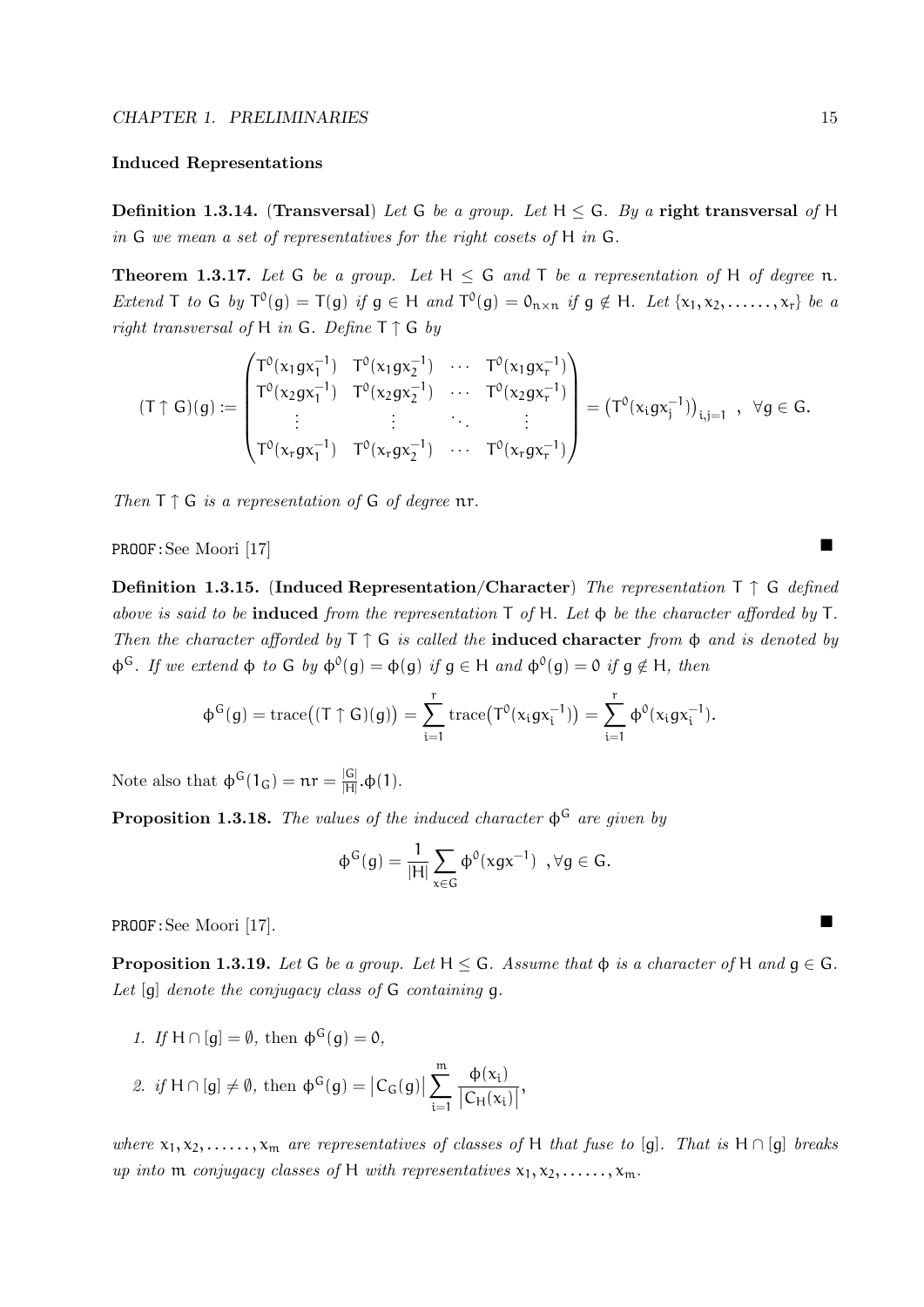PROOF:By Proposition 1.3.18 we have

$$
\varphi^G(g) = \frac{1}{|H|} \sum_{x \in G} \varphi^0(xgx^{-1}).
$$

If  $H \cap [g] = \emptyset$ , then  $xgx^{-1} \notin H$  for all  $x \in G$ , so  $\phi^0(xgx^{-1}) = 0 \,\forall x \in G$  and  $\phi^G(g) = 0$ . Now suppose that H ∩ [g]  $\neq \emptyset$ . As x runs over G, xgx<sup>-1</sup> covers [g] exactly  $|C_G(g)|$  times, so

$$
\begin{array}{rcl}\n\Phi^G(g) & = & \frac{1}{|H|} \times |C_G(g)| \sum_{y \in [g]} \Phi^0(y) \\
& = & \frac{|C_G(g)|}{|H|} \sum_{y \in [g] \cap H} \Phi(y) \\
& = & \frac{|C_G(g)|}{|H|} \sum_{i=1}^m [H : C_H(x_i)] \Phi(x_i) \\
& = & |C_G(g)| \sum_{i=1}^m \frac{\Phi(x_i)}{|C_H(x_i)|}.\n\end{array}
$$

1.3.5 The Frobenius Reciprocity Law

Definition 1.3.16. (Induced Class Function) Let G be a group. Let  $H \leq G$  and  $\phi$  be a class function on H. Then the **induced class function**  $\phi^G$  on G is defined by

$$
\varphi^G(g) = \frac{1}{|H|} \sum_{x \in G} \varphi^0(xgx^{-1}),
$$

where  $\phi^0$  coincides with  $\phi$  on H and is zero otherwise.

Note also that

$$
\begin{array}{lcl} \varphi^G(yg y^{-1}) & = & \displaystyle \frac{1}{|H|} \sum_{x \in G} \varphi^0(xyg y^{-1} x^{-1}) = \frac{1}{|H|} \sum_{x \in G} \varphi^0\big((xy) g(xy)^{-1}\big) \\ \\ & = & \displaystyle \frac{1}{|H|} \sum_{z \in G} \varphi^0(zgz^{-1}) = \varphi^G(g). \end{array}
$$

Thus  $\phi^G$  is also a class function on G.

Note 1.3.3. Let G be group. If  $H \leq G$  and  $\phi$  is a class function on G, then  $\phi \downarrow H$  is a class function on H.

Induction and Restriction of characters are related by the following result.

**Theorem 1.3.20.** (Frobenius Reciprocity) Let G be a group. Let  $H \le G$ ,  $\phi$  be a class function on H and  $\psi$  a class function on G. Then

$$
\langle \varphi, \psi \downarrow H \rangle_H = \langle \varphi^G, \psi \rangle_G.
$$

 $\blacksquare$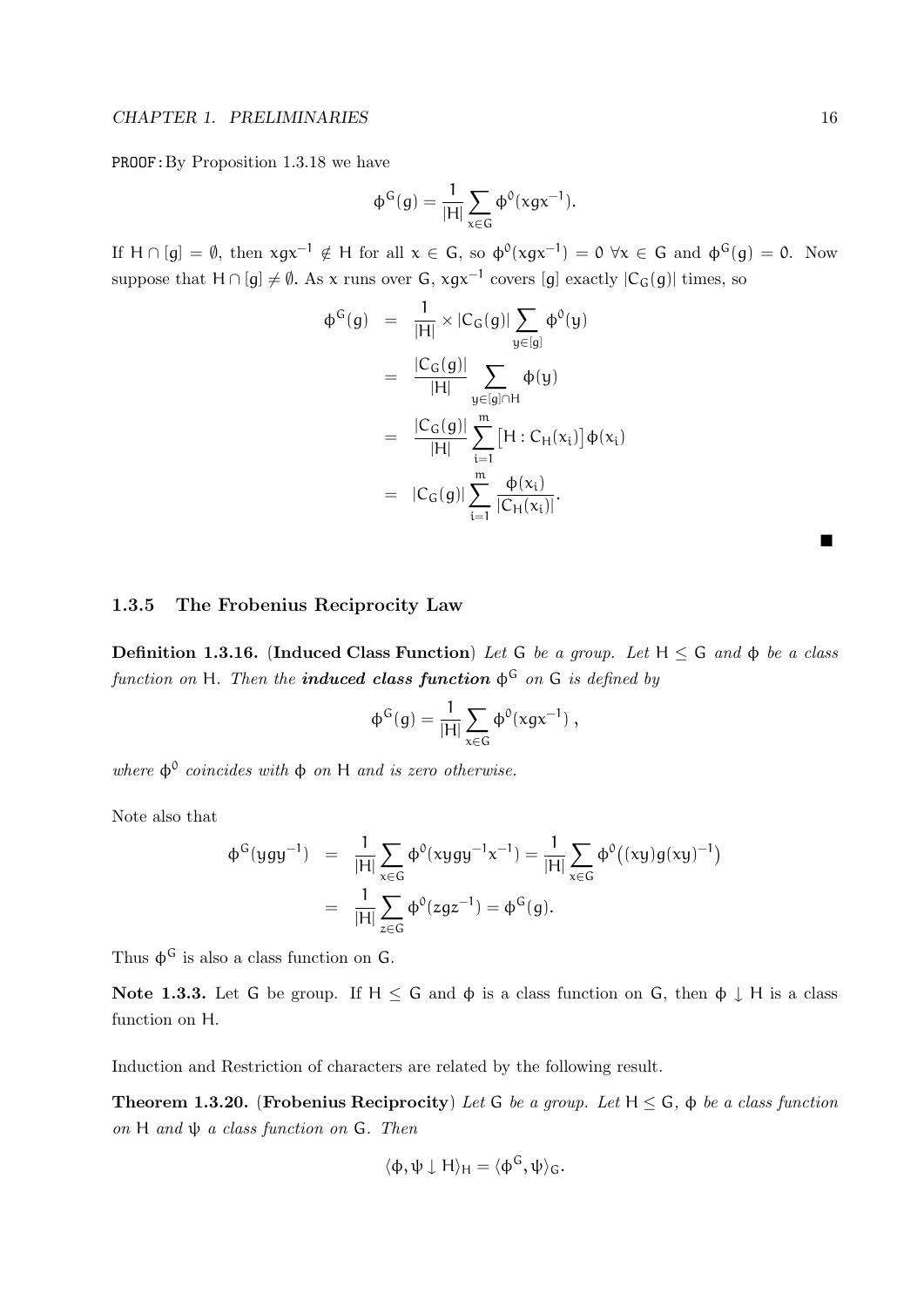PROOF:

$$
\langle \phi^G, \psi \rangle_G = \frac{1}{|G|} \sum_{g \in G} \phi^G(g) \cdot \overline{\psi(g)}
$$
  

$$
= \frac{1}{|G|} \sum_{g \in G} \left( \frac{1}{|H|} \sum_{x \in G} \phi^0(xgx^{-1}) \right) \cdot \overline{\psi(g)}
$$
  

$$
= \frac{1}{|G||H|} \sum_{g \in G} \sum_{x \in G} \phi^0(xgx^{-1}) \cdot \overline{\psi(g)} . \tag{1.2}
$$

Let  $y = xgx^{-1}$ . Then as g runs over G,  $xgx^{-1}$  runs through G. Also since  $\psi$  is a class function on  $G, \psi(y) = \psi(xgx^{-1}) = \psi(g)$ . Thus by 1.2 above we have

$$
\langle \Phi^G, \psi \rangle_G = \frac{1}{|G||H|} \sum_{y \in G} \sum_{x \in G} \Phi^0(y) \overline{\psi(y)}
$$
  

$$
= \frac{1}{|G||H|} \sum_{x \in G} \left( \sum_{y \in G} \Phi^0(y) \overline{\psi(y)} \right)
$$
  

$$
= \frac{1}{|G||H|} \cdot |G| \sum_{y \in G} \Phi^0(y) \overline{\psi(y)}
$$
  

$$
= \frac{1}{|H|} \sum_{y \in H} \Phi(y) \overline{\psi(y)} = \langle \Phi, \Psi \downarrow H \rangle_H.
$$

|  | 1.3.6 Normal Subgroups |
|--|------------------------|
|  |                        |

Definition 1.3.17. (Conjugate Class Function/Representation) Let G be a group. Let  $N \trianglelefteq G$ . If  $\phi$  is a class function on N, for each  $g \in G$  define  $\phi^g(n) = \phi(gng^{-1})$ ,  $n \in N$ . The function  $\phi^g$  is said to be conjugate to  $\phi$  in G. Also if P is a representation of N  $\leq$  G, the conjugate representation is  $P^g$  given by  $P^g(n) = P(gng^{-1})$ .

**Proposition 1.3.21.** Let G be a group. Let  $N \leq G$  and  $\phi, \psi$  class functions on N. Let  $x, y \in G$ . Then

- 1.  $\phi^x$  is a class function on N;
- 2.  $(\phi^x)^y = \phi^{xy}$ ;
- 3.  $\langle \phi^x, \psi^y \rangle = \langle \phi, \psi \rangle$ ;
- 4.  $\langle \chi \downarrow N, \phi^{\chi} \rangle = \langle \chi \downarrow N, \phi \rangle$  where  $\chi$  is a class function on G ;
- 5. If  $\phi$  is a character, then so is  $\phi^x$ .

PROOF:See Moori [17]

п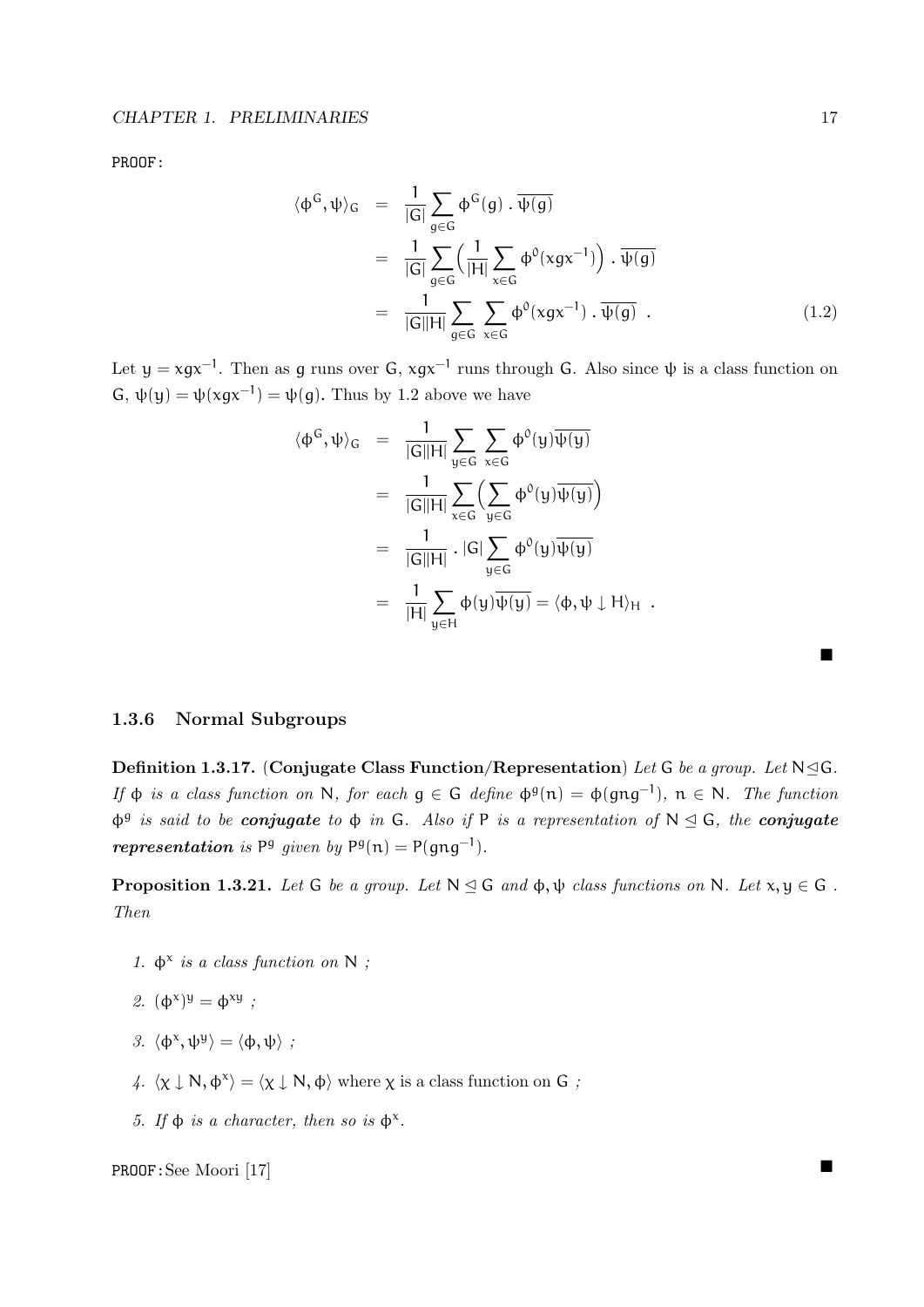**Proposition 1.3.22.** Let  $q, h \in G$ . Then  $q \sim h$  if and only if  $\chi(q) = \chi(h)$  for all characters  $\chi$  of G.

PROOF:See Moori [17].

Corollary 1.3.23. If  $Irr(G) = {\chi_i | i = 1, 2, ..., r},$  then  $\bigcap_{i=1}^{r} Ker(\chi_i) = {1_G}.$ 

PROOF: If  $g \in \bigcap_{i=1}^r \text{Ker}(\chi_i)$ , then  $\chi_i(g) = \chi_i(1_G)$   $\forall i = 1, 2, ..., r$ . Hence  $\chi(g) = \chi(1_G)$  for all characters  $\chi$  of G. So  $g \sim 1_G$  by Proposition 1.3.22. Thus  $g = 1_G$ .

**Theorem 1.3.24.** Let G be a group. Let  $N \leq G$ . Then there exist some irreducible characters  $\chi_1, \chi_2, \ldots, \chi_s$  of G such that  $N = \bigcap_{i=1}^s \text{Ker}(\chi_i)$ .

**PROOF:**Let  $\text{Irr}(G/N) = {\hat{\chi_1}, \hat{\chi_2}, \dots, \hat{\chi_s}}$ . Then by Corollary 1.3.23, we have

$$
\cap_{i=1}^sKer(\widehat{\chi_i}) = \{1_{G/N}\} = \{N\}.
$$

Let  $\chi_i$  be the lift to G of  $\hat{\chi}_i$  (that is  $\chi_i(g) = \hat{\chi}_i(gN)$ , for all  $g \in G$ ). We claim  $N = \bigcap_{i=1}^s \text{Ker}(\chi_i)$ : Since  $\chi_i(n) = \hat{\chi}_i(nN) = \hat{\chi}_i(N) = \chi_i(1_G)$ , we have  $n \in \text{Ker}(\chi_i)$  so  $N \subseteq \bigcap_{i=1}^s \text{Ker}(\chi_i)$ . Now let  $g \in \bigcap_{i=1}^s \text{Ker}(\chi_i)$ . Then

$$
\widehat{\chi_i}(N) = \chi_i(1_G) = \chi_i(g) = \widehat{\chi_i}(gN) \quad, i = 1, 2, \ldots, s
$$

imply that  $gN \in \bigcap_{i=1}^s \text{Ker}(\widehat{\chi_i}) = \{N\}$ . So  $g \in N$  and hence  $\bigcap_{i=1}^s \text{Ker}(\chi_i) \subseteq N$ . Thus  $N = \bigcap_{i=1}^s \text{Ker}(\chi_i)$ . П

**Definition 1.3.18.** Suppose that  $\psi$  is a character of a group G, and that  $\chi$  is an irreducible character of G. We say that  $\chi$  is a **constituent** of  $\psi$  if  $\langle \psi, \chi \rangle \neq 0$ . Thus, the constituents of  $\psi$  are the irreducible characters  $\chi_i$  of G for which the integer  $d_i$  in the expression  $\psi = d_1\chi_1 + ... + d_k\chi_k$ is non-zero.

**Theorem 1.3.25.** (Clifford Theorem) Let G be a group. Let  $N \trianglelefteq G$  and  $\chi \in \text{Irr}(G)$ . Let  $\phi$  be an irreducible constituent of  $\chi \downarrow N$  and let  $\phi_1, \phi_2, \ldots, \phi_k$  (where  $\phi = \phi_1$ ) be the distinct conjugates of  $φ$  in  $G$ . Then

$$
\chi \downarrow N = e \sum_{i=1}^k \varphi_i , \text{ where } e = \langle \chi \downarrow N, \varphi \rangle_N.
$$

PROOF:Let  $n \in N$ . Then

$$
\varphi^G(n) = \frac{1}{|N|} \sum_{x \in G} \varphi^0(xnx^{-1}) = \frac{1}{|N|} \sum_{x \in G} \varphi(xnx^{-1}) = \frac{1}{|N|} \sum_{x \in G} \varphi^x(n) ,
$$

where we have used the fact that  $xnx^{-1} \in N$ ,  $\forall x \in G$ . Now if  $\psi \in \text{Irr}(N)$  and  $\psi \notin {\phi_1, \phi_2, ..., \phi_k}$ , then  $\langle \sum_{n} \phi^x, \psi \rangle_N = 0$  whence  $\langle (\phi^G) \downarrow N, \psi \rangle_N = 0$ . Using the Frobenius Reciprocity theorem we x∈G get

$$
0 = \langle (\phi^G) \downarrow N, \psi \rangle_N = \langle \phi^G, \psi^G \rangle_G
$$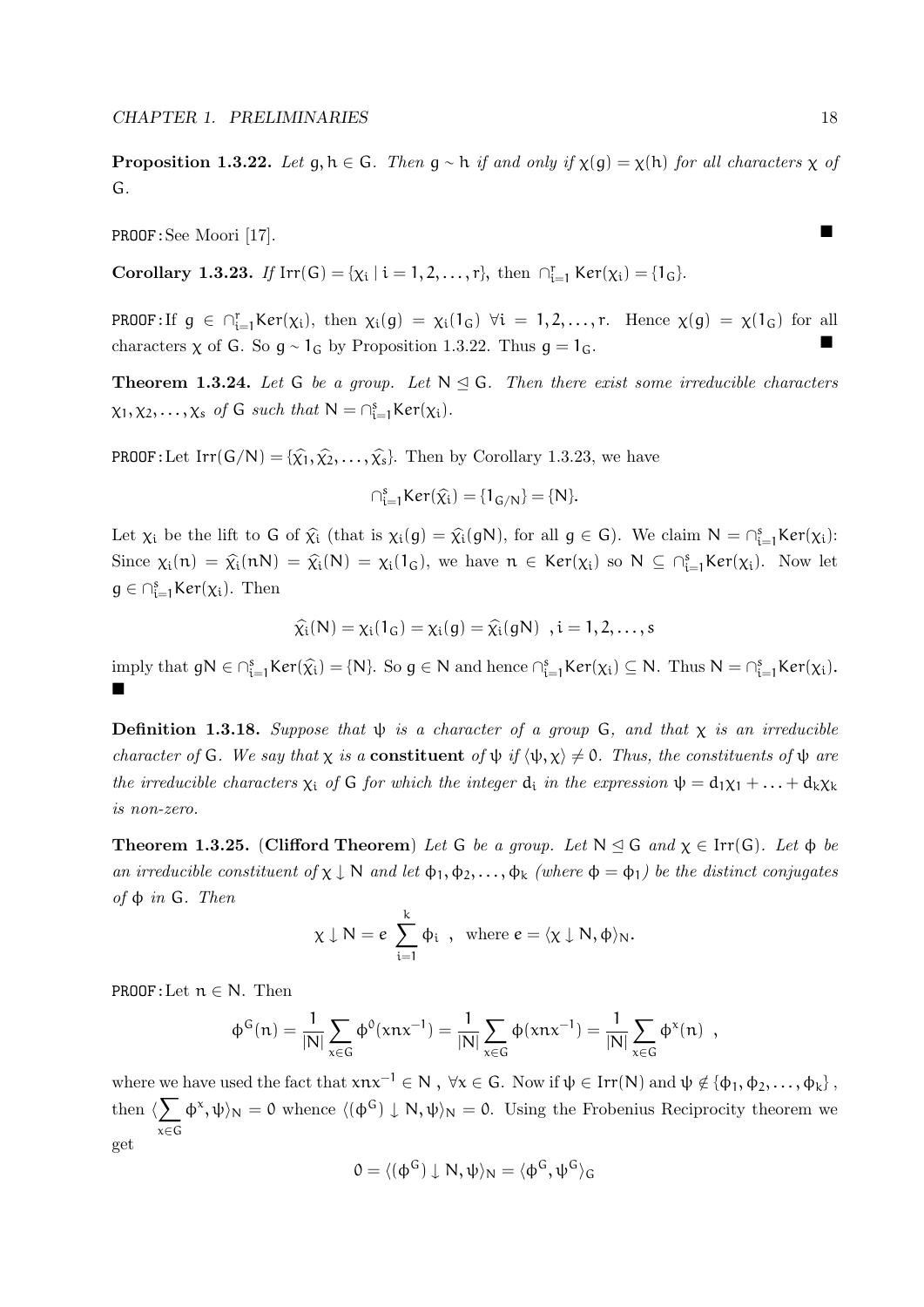and

$$
0\neq \langle \varphi, \chi \downarrow N \rangle_N = \langle \varphi^G, \chi \rangle_G.
$$

Thus

$$
\langle \chi, \psi^G \rangle_G = 0 \ ; \ \mathrm{so} \ \langle \chi \downarrow N, \psi \rangle_N = 0.
$$

Hence

$$
\chi\downarrow N=\sum_{i=1}^k\langle\chi\downarrow N,\varphi_i\rangle_N\varphi_i.
$$

Now by Proposition 1.3.21(4) we have

$$
\langle \chi \downarrow N, \phi_i \rangle_N = \langle \chi \downarrow N, \phi \rangle_N = e \text{ for all } i = 1, 2, \dots, k.
$$

Thus

$$
\chi\downarrow N=\sum_{i=1}^ke\ \varphi_i=e\ \sum_{i=1}^k\varphi_i.
$$

**Definition 1.3.19.** (Inertia Group) Let G be a group. Let  $N \leq G$  and let  $\phi \in \text{Irr}(N)$ . Then the inertia group of  $\phi$  is defined by

$$
I_G(\varphi):=\{g\in G\mid \varphi^g=\varphi\}.
$$

**Proposition 1.3.26.** Let G be a group. Let  $N \triangleleft G$ ,  $\phi \in \text{Irr}(N)$ . Then  $\phi^G \in \text{Irr}(G)$  if and only if  $I_G(\phi) = N$ .

PROOF:Let  $g, k \in G$ . Then  $\phi^g = \phi^k$  if and only if  $\phi^{gk^{-1}} = \phi$  if and only if  $gk^{-1} \in I_G(\phi)$  if and only if  $I_G(\phi)$ .g =  $I_G(\phi)$ .k. So if  $\{t_1, t_2, \ldots, t_m\}$  is a right transversal for  $I_G(\phi)$  in G then  $\phi^{t_1}, \phi^{t_2}, \ldots, \phi^{t_m}$ is a complete set of distinct conjugates of  $\phi$  in G. Now for any  $g \in G$  we have

$$
\varphi^G(g) = \frac{1}{|N|} \sum_{x \in G} \varphi^0(xgx^{-1}) = \frac{1}{|N|} \sum_{y \in I} \sum_{j=1}^m \varphi^0(yt_jgt_j^{-1}y^{-1}) \ , \ \ \text{where} \ I = I_G(\varphi).
$$

Thus  $\forall n \in \mathbb{N}$ 

$$
(\varphi^{G} \downarrow N)(n) = \frac{1}{|N|} \sum_{y \in I} \sum_{j=1}^{m} \varphi(yt_jnt_j^{-1}y^{-1})
$$
  
= 
$$
\frac{1}{|N|} |I| \sum_{j=1}^{m} \varphi(t_jnt_j^{-1})
$$
  
= 
$$
[I:N] \sum_{j=1}^{m} \varphi^{t_j}(n).
$$

(Note: We have used the fact that  $y t_j n t_j^{-1} y^{-1} \in N$ ,  $\forall y \in I$ ,  $\forall t_j$ ). Hence

$$
\langle \varphi^G\downarrow N, \varphi\rangle_N = [I:N]\ \sum_{j=1}^m \langle \varphi^{t_j}, \varphi\rangle_N = [I:N]\ ,
$$

 $\blacksquare$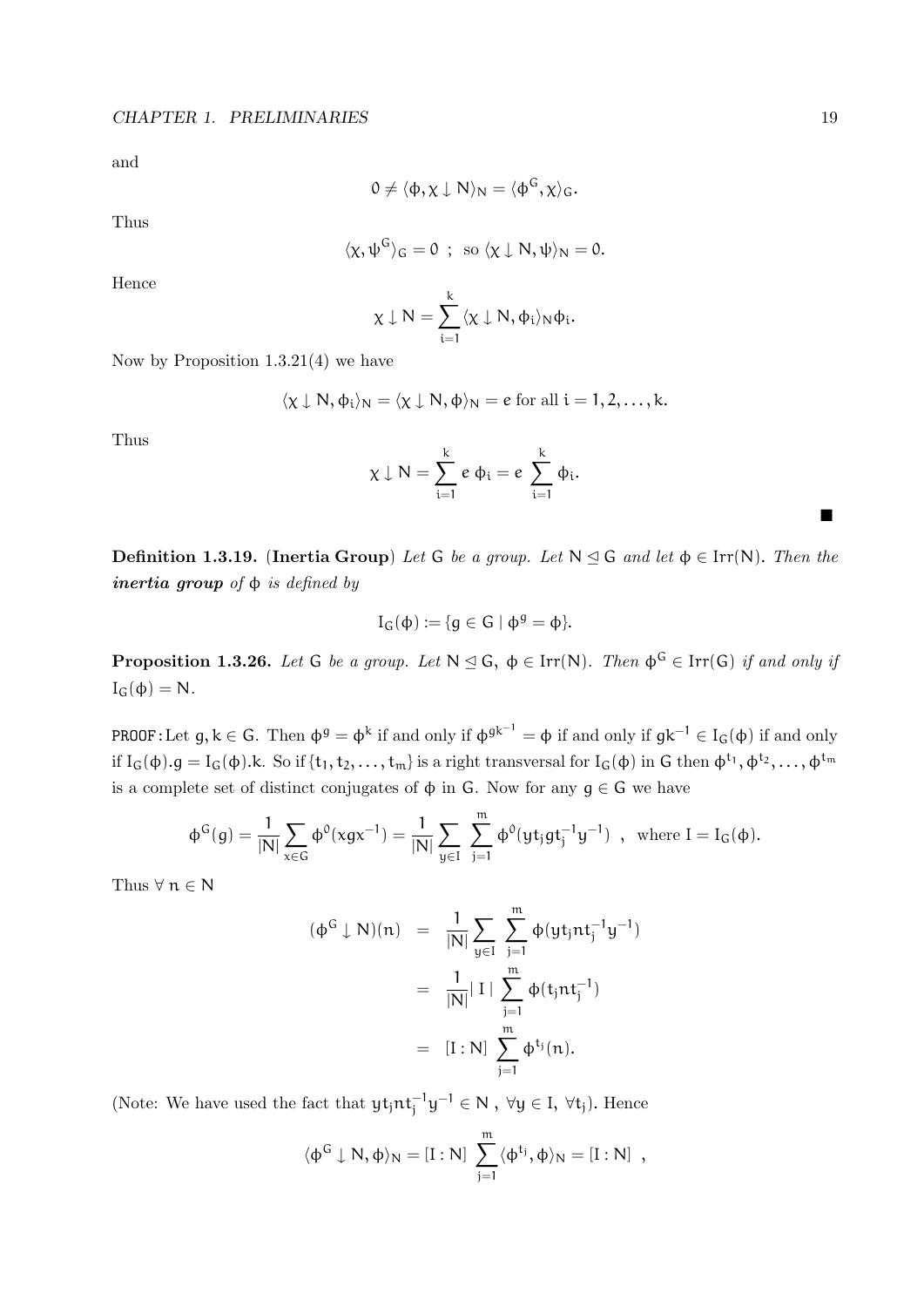since  $\phi^{t_j} \neq \phi$  if  $j \neq 1$  and  $\phi^{t_j}$  are irreducible (because  $\phi$  is and by Proposition 1.3.21(3)). Now by the Frobenius Reciprocity theorem we have

$$
\langle \phi^G, \phi^G \rangle_G = \langle \phi^G \downarrow N, \phi \rangle_N = [I : N].
$$

So  $\phi^G$  is irreducible if and only if  $[I : N] = 1$ . Hence  $\phi^G$  is irreducible if and only if  $N = I_G(\phi)$ .

**Proposition 1.3.27.** Let G be group. Assume that  $G = N$ : H. That is G is a split extension of N by H. Let  $\varphi \in \text{Irr}(N)$ . Then  $I_G(\varphi) = N : I_H(\varphi)$ . Hence  $\varphi^G \in \text{Irr}(G)$  if and only if  $I_H(\varphi) = \{1_H\}$ .

**PROOF:** Since  $N \leq I_G(\phi)$  and  $N \leq G$ ,  $N \leq I_G(\phi)$ . Let  $g \in I_G(\phi)$ . Then  $g \in G$  and  $g = nh$  where  $n \in N$  and  $h \in H$ . So

$$
\varphi = \varphi^g = \varphi^{nh} = (\varphi^n)^h = \varphi^h.
$$

Hence  $h \in I_H(\phi)$ ; so  $I_G(\phi) \subseteq NI_H(\phi)$ . Similarly we can show that  $NI_H(\phi) \subseteq I_G(\phi)$ . Thus  $NI_H(\phi) = I_G(\phi)$ . Since  $I_H(\phi) \subseteq H$  and  $H \cap N = \{1_G\}$ ,  $N \cap I_H(\phi) = \{1_G\}$ . Thus  $I_G(\phi) = N : I_H(\phi)$ . Now  $I_G(\phi) = N : I_H(\phi) = N$  if and only if  $I_H(\phi) = \{1_G\}$ . The result now follows by Proposition 1.3.26.

#### 1.4 Coset Analysis

The technique works for both split and non-split extensions and was developed and first used by Moori. We use the method described in Mpono [19].

First we define a lifting.

Definition 1.4.1. (Lifting) If  $\overline{G}$  is a split extension of N by G, then  $\overline{G} = \bigcup_{g \in G} Ng$ , so G may be regarded as a right transversal for N in  $\overline{G}$  (that is, a complete set of right coset representatives of N in  $\overline{G}$ ). Now suppose  $\overline{G}$  is any extension of N by G, not necessarily split, then, since  $\overline{G}/N \cong G$ , there is an onto homomorphism  $\lambda : \overline{G} \to G$  with kernel N. For  $g \in G$  define a lifting of q to be an element  $\overline{g} \in \overline{G}$  such that  $\lambda(\overline{g}) = g$ .

#### 1.4.1 Coset Analysis

Let  $\overline{G} = N.G$  where N is an abelian normal subgroup of  $\overline{G}$ .

- For each conjugacy class [q] in G with representative  $q \in G$ , we analyze the coset N $\overline{q}$ , where  $\overline{q}$  is a lifting of q in  $\overline{G}$  and  $\overline{G} = \bigcup_{g \in G} N \overline{q}$ .
- To each class representative  $g \in G$  with lifting  $\overline{g} \in \overline{G}$ , we define

$$
C_{\overline{g}} = \{x \in \overline{G} \mid x(N\overline{g}) = (N\overline{g})x\}.
$$

Then  $C_{\overline{q}}$  is the stabilizer of  $N\overline{g}$  in  $\overline{G}$  under the action by conjugation of  $\overline{G}$  on  $N\overline{g}$ , and hence  $C_{\overline{q}}$  is a subgroup of  $\overline{G}$ .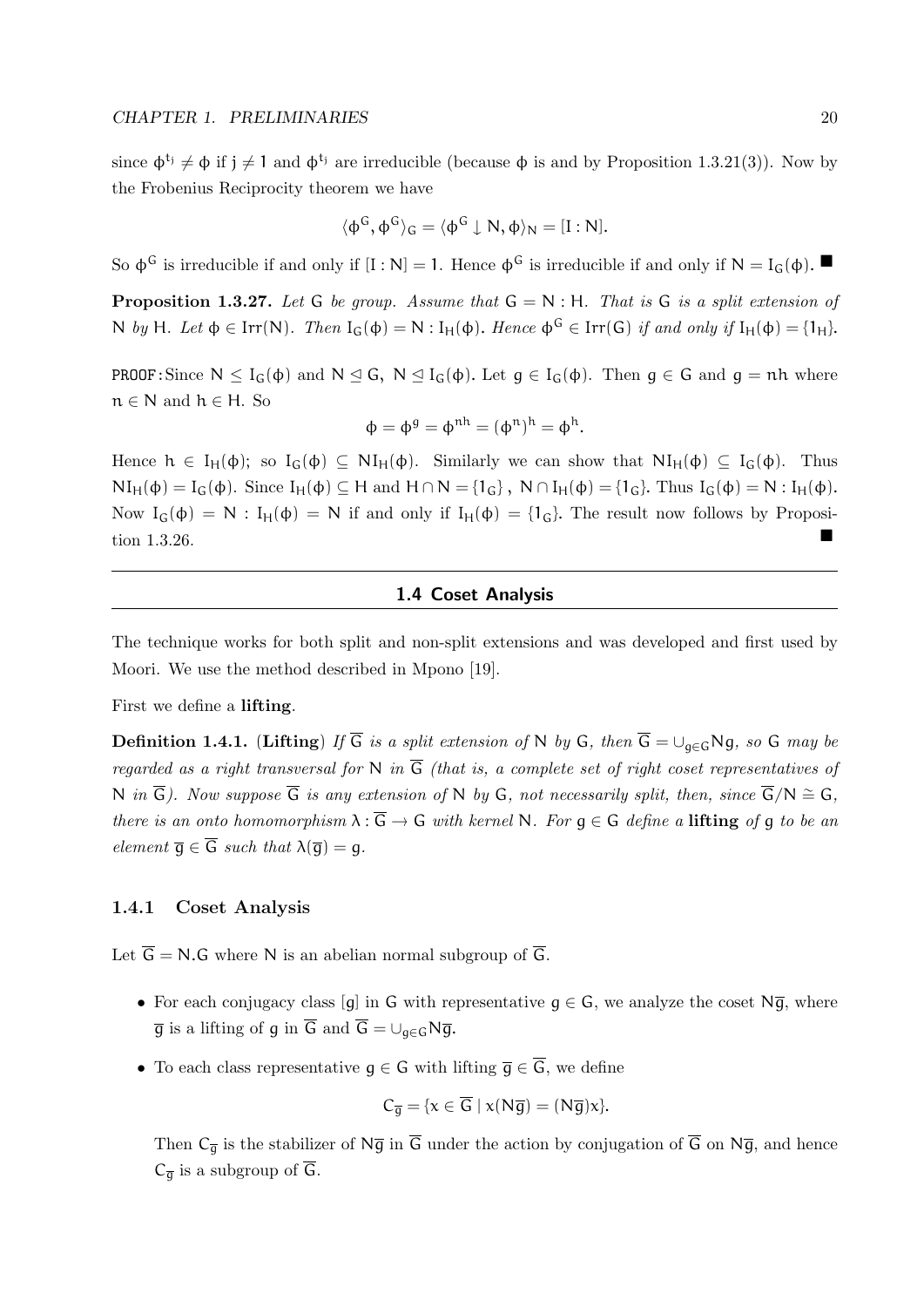- If  $\overline{G} = N$ : G then we can identify  $C_{\overline{g}}$  with  $C_g = \{x \in \overline{G} \mid x(Ng) = (Ng)x\}$ , where the lifting of  $g \in \overline{G}$  is g itself since  $G \leq \overline{G}$ .
- The conjugacy classes of  $\overline{G}$  will be determined by the action by conjugation of  $\overline{G}$ , for each each conjugacy class [q] of  $G$ , on the elements of  $N\overline{g}$ .
- To act  $\overline{G}$  on the elements of N $\overline{g}$ , we first act N and then act  $\{\overline{h} \mid h \in C_G(g)\}$  where  $\overline{h}$  is a lifting of h in G.
- We describe the action in two steps:
	- 1. The action of N on  $N\bar{q}$ : Let  $C_N(\overline{g})$  be the stabilizer of  $\overline{g}$  in N. Then for any  $n \in N$  we have

$$
x \in C_{N}(n\overline{g}) \iff x(n\overline{g})x^{-1} = n\overline{g},
$$
  

$$
\iff xx^{-1}x\overline{g}x^{-1} = n\overline{g},
$$
  

$$
\iff x\overline{g}x^{-1} = \overline{g}, \text{ (since N is abelian)}
$$
  

$$
\iff x \in C_{N}(\overline{g}).
$$

Thus  $C_N(\overline{g})$  fixes every element of N $\overline{g}$ . Now let  $|C_N(\overline{g})| = k$ . Then under the action of N,  $N\overline{g}$  splits into k orbits  $Q_1, Q_2, \ldots, Q_k$  where  $|Q_i| = [N : C_N(\overline{g})] = \frac{|N|}{k}$  for  $i \in \{1, 2, \ldots, k\}$ .

2. The action of  $\{\overline{h} \mid h \in C_N(g)\}$  on N $\overline{g}$ :

Since the elements of  $N\bar{g}$  are now in orbits  $Q_1, Q_2, \ldots, Q_k$  from step (1) above, we only act  $\{\overline{h} \mid h \in C_G(g)\}$  on these k orbits. Suppose that under this action  $f_i$  of these orbits  $Q_1, Q_2, \ldots, Q_k$  fuse together to form one orbit  $\Delta_j$ , then the  $f_{j's}$  obtained this way satisfy

$$
\sum_j f_j = k \text{ and } |\triangle_j| = f_j \times \frac{|N|}{k} .
$$

Thus for  $x \in \Delta_j$ , we obtain that

$$
|[\mathbf{x}]_{\overline{\mathbf{G}}}| = |\Delta_{\mathbf{j}}| \times |[\mathbf{g}]_{\mathbf{G}}|
$$
  
\n
$$
= \mathbf{f}_{\mathbf{j}} \times \frac{|\mathbf{N}|}{\mathbf{k}} \times \frac{|\mathbf{G}|}{|\mathbf{C}_{\mathbf{G}}(\mathbf{g})|}
$$
  
\n
$$
= \mathbf{f}_{\mathbf{j}} \times \frac{|\overline{\mathbf{G}}|}{\mathbf{k}|\mathbf{C}_{\mathbf{G}}(\mathbf{g})|}.
$$
 (1.3)

Thus,

$$
|C_{\overline{G}}(x)| = \frac{|\overline{G}|}{|[x]_{\overline{G}}|} = |\overline{G}| \times k \frac{|C_G(g)|}{f_j |\overline{G}|}
$$

$$
= \frac{k |C_G(g)|}{f_j} . \tag{1.4}
$$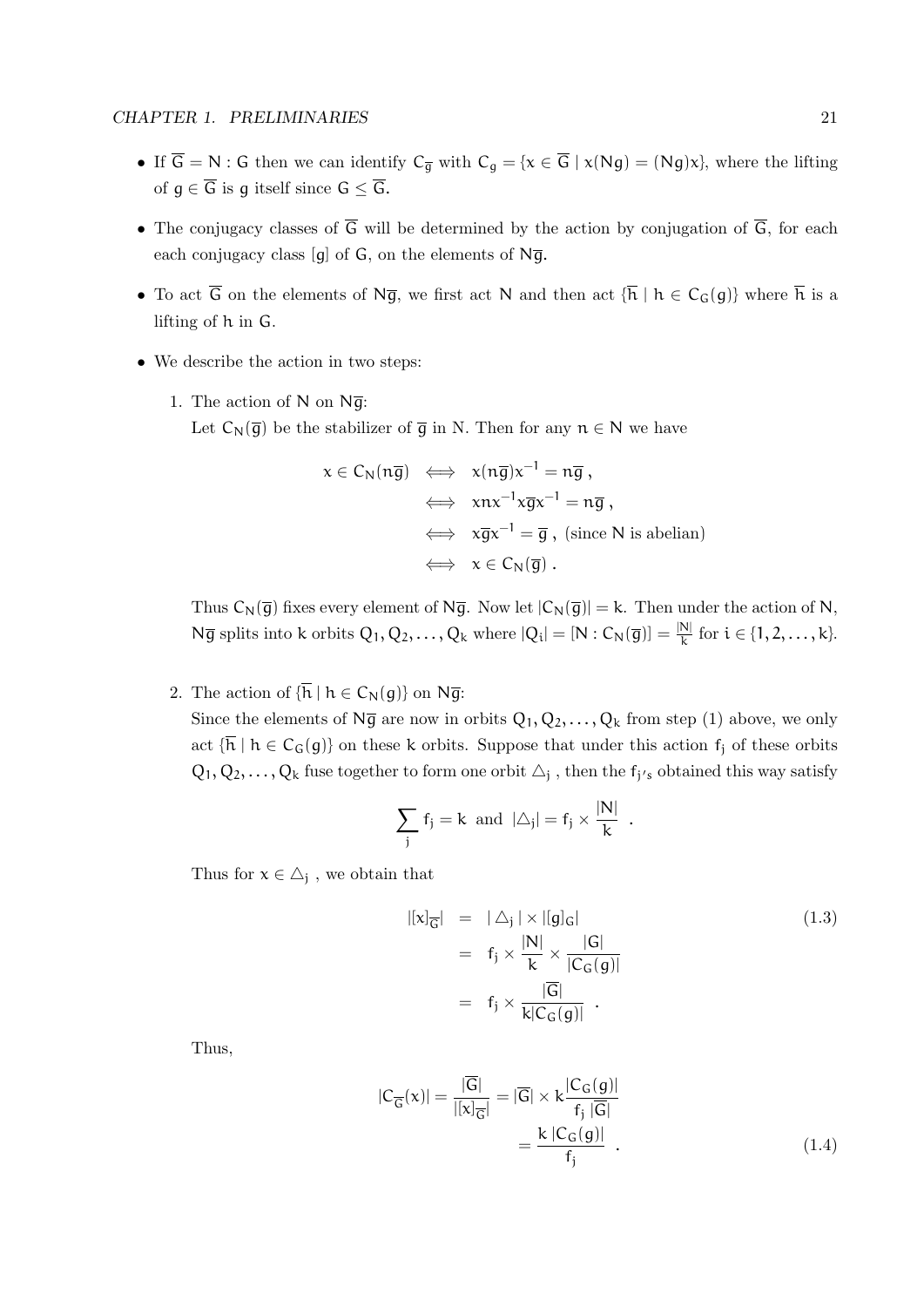#### 1.5 Fischer Matrices

Let  $\overline{G}$  be an extension of N by G. Let  $\chi_1, \chi_2, \ldots, \chi_t$  be representatives of the orbits of  $\overline{G}$  on Irr(N), and let  $H_i = I_{\overline{G}}(\chi_i)$  and  $H_i = H_i/N$ . Let  $\psi_i$  be an extension of  $\chi_i$  to H. Take  $\chi_1 = 1_N$ , so  $H_1 = G$  and  $H_1 = G$ . We consider a conjugacy class [g] of G with representative g. Let  $X(g) = \{x_1, x_2, \ldots, x_{c(g)}\}$ be representatives of  $\overline{G}$ -conjugacy classes of elements of the coset Ng. Take  $x_1 = \overline{g}$ . Let R(g) be a set of pairs  $(i, y)$  where  $i \in \{1, ..., t\}$  such that  $H_i$  contains an element of [g], and y ranges over representatives of the conjugacy classes of  $H_i$  that fuse to [g]. Corresponding to this  $y \in H_i$ , let  $\{y_i\}$  be representatives of conjugacy classes of  $\overline{H}_i$  that contain liftings of y.

**Definition 1.5.1.** We define the Fischer matrix  $M(g) = (a_i^j)$  $\mathcal{L}(\mathbf{i}, \mathbf{y})$  with columns indexed by  $\mathsf{X}(\mathsf{g})$ and rows indexed by  $R(g)$  (as described above) by

$$
a_{(i,y)}^j = \sum_{k}^{\prime} \frac{|C_{\overline{G}}(x_j)|}{|C_{\overline{H}_i}(y_{l_k})|} \psi_i(y_{l_k}).
$$
\n(1.5)

where  $\overline{y}$ k is the sum over those  $k$  for which  $y_{l_k}$  is conjugate to  $x_j$  in  $G$  .

Remark 1.5.1. We have kept the theory in this section brief since the Fischer matrices of the Frobenius group are simple. However, Fischer matrices have other special properties which are used in their computations. For a more detailed account see Whitney [25] and Moori and Mpono [18].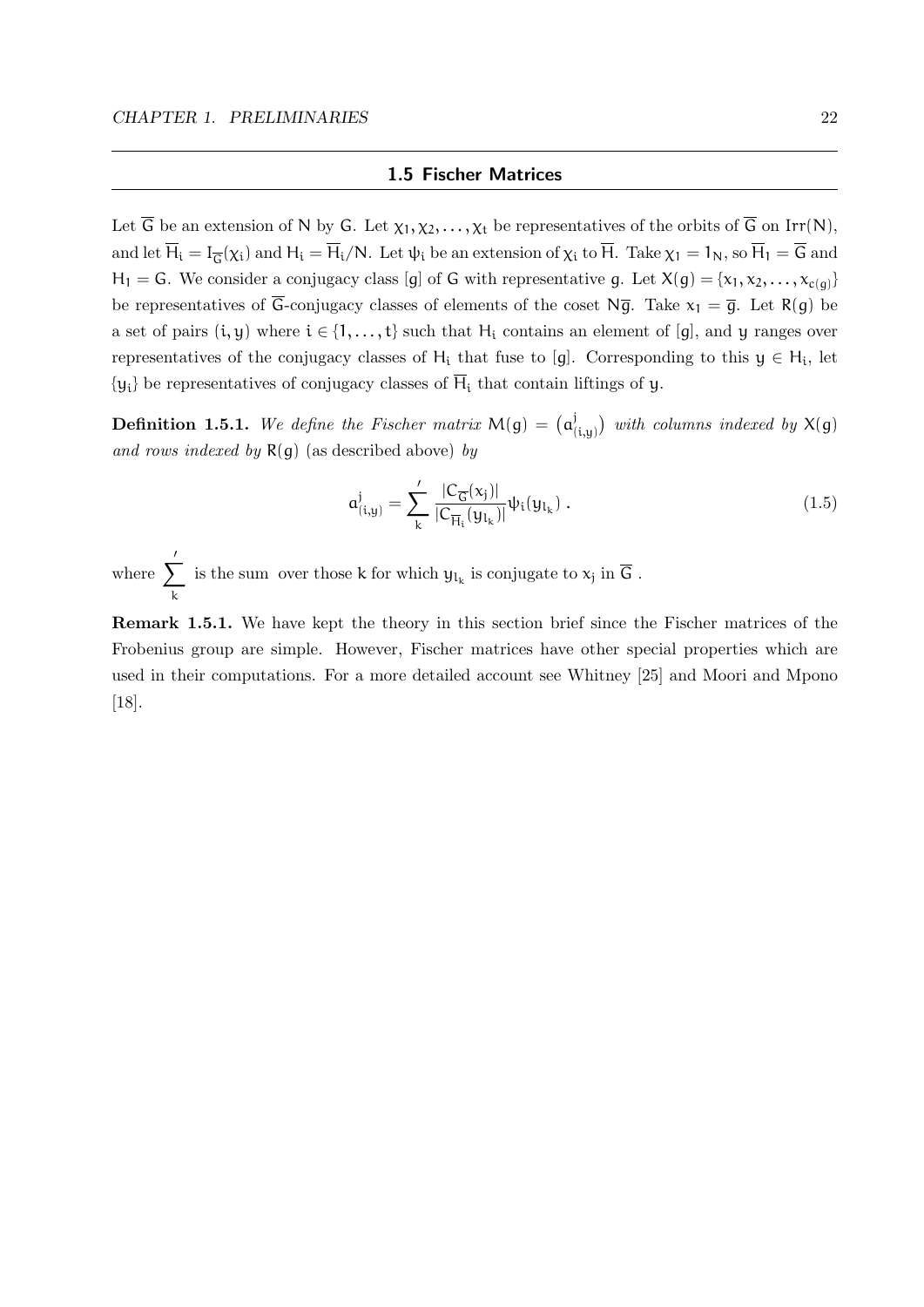# 2

### The Frobenius Group

#### 2.1 Introduction

In the previous chapter we described Permutation Groups. The concept of a permutation group is not only interesting in it's own right but can also be used to describe groups in general. In this chapter we will use the definition of permutation groups to introduce a class of permutation groups that are split extensions. These groups are the Frobenius groups.

#### 2.2 Definition and Preliminaries

**Definition 2.2.1.** ([14]). Let G be a transitive permutation group on a set  $\Omega$  with  $|\Omega| > 1$ . Then G is said to be a Frobenius Group on  $\Omega$  if:

- 1.  $G_{\alpha} \neq \{1_G\}$  for any  $\alpha \in \Omega$ .
- 2.  $G_{\alpha} \cap G_{\beta} = \{1_G\}$  for all  $\alpha, \beta \in \Omega$  and  $\alpha \neq \beta$ .

**Note 2.2.1.**  $G_{\alpha}$  here is the *stabilizer* of  $\alpha \in \Omega$ .

Note 2.2.2. Although all our groups in this dissertation are finite, infinite Frobenius groups do exist (see Collins [2]), for an example.

Remark 2.2.1. Although we have defined them as permutation groups, Frobenius groups have numerous equivalent descriptions. The following proposition is one of several characterizations of Frobenius groups.

**Proposition 2.2.1.** ([6]). A group G is a Frobenius group if and only if it has a proper subgroup  $H \neq \{1_G\}$  such that  $H \cap H^x = \{1_G\}$  for all  $x \in G - H$ .

**PROOF:** Assume G acts on  $\Omega$ . Take  $\alpha \in \Omega$  and let  $G_{\alpha} = H \neq \{1_G\}$ . Now for any  $x \in G - H$ ,  $\alpha^x \neq \alpha$  (since if  $\alpha^x = \alpha$ , then  $x \in G_{\alpha} = H$  which is a contradiction).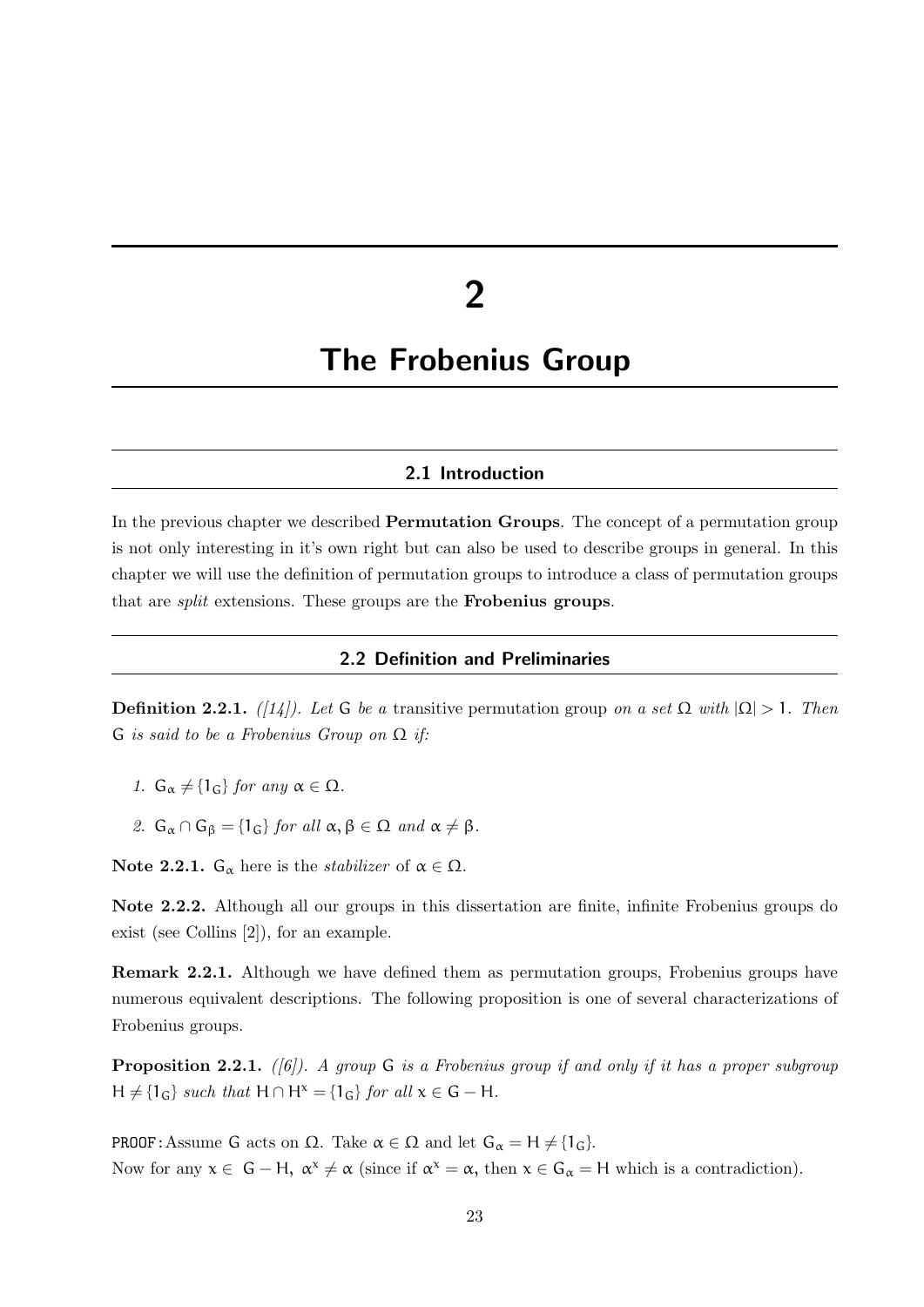Let  $1_G \neq y \in H$ . We will show that  $y \notin H^x$ ,  $\forall x \in G - H$ . Since  $y \in H$ , we have  $\alpha^y = \alpha$ . Let  $\alpha^x = \beta$  for any  $x \in G - H$  and  $\beta \in \Omega$ . Then  $\beta = \alpha^x \neq \alpha$ . Now if  $(\alpha^x)^y = \alpha^x$  then  $y \in G_{\beta}$  contradicting part (2) of definition 2.2.1. Therefore

$$
(\alpha^x)^y \neq \alpha^x \Rightarrow \alpha^{xyx^{-1}} \neq \alpha^{1_G} = \alpha \Rightarrow xyx^{-1} \notin G_\alpha
$$
  
\n
$$
\Rightarrow y \notin x^{-1}G_\alpha x = x^{-1}Hx = H^{x^{-1}} = H^{x'} \text{ for } x' \in G.
$$

So  $H \cap H^x = \{1_G\} \forall x \in G - H$ .

Conversely, set  $\Omega = \{xH : x \in G\}$  where  $\{1_G\} < H < G$ . Then G acts transitively on  $\Omega$  by the Generalised Cayley Theorem. First we show that for any  $\alpha \in \Omega$ ,  $G_{\alpha} \neq 1_G$ . Let  $\alpha = g_0H$  for some  $g_0 \in G$ . Then

$$
G_{\alpha} = \{g \in G : gg_0H = g_0H\} = \{g \in G : g_0^{-1}gg_0H = H\}
$$
  
=  $\{g \in G : g_0^{-1}gg_0 \in H\} = \{g \in G : g \in g_0Hg_0^{-1}\}$   
=  $H^{g_0} \neq \{1_G\}$  (since  $H \neq \{1_G\}$ ).

So  $G_{\alpha} \neq \{1_G\}$  for any  $\alpha \in \Omega$ . Now let  $\alpha = xH$  and  $\beta = yH$  for  $\alpha, \beta \in \Omega$  and  $x, y \in G$  such that  $\alpha \neq \beta$ . Then by the above argument  $G_{\alpha} = H^{\alpha}$  and  $G_{\beta} = H^{\beta}$ . We know that  $H \cap H^t = \{1_G\} \ \forall t \in G \backslash H$ . We just need to show that  $H^x \cap H^y = \{1_G\}$ . So suppose that  $g \in H^x$  and  $g \in H^y$  for  $g \in G$ . Then  $g = xh'x^{-1} = yh''y^{-1}$  for  $h', h'' \in H$ , which implies that  $h' = x^{-1}yh''y^{-1}x = x^{-1}yh''(x^{-1}y)^{-1}$ . Let  $w = x^{-1}y$ . Then  $w \in G \backslash H$  since if  $w \in H$ , then  $x^{-1}y \in H$  which implies that  $x^{-1}yH = H$  and hence that  $yH = xH$ , that is  $\alpha = \beta$ , which is a contradiction. Thus  $h' \in H$  and  $h' \in H^w$  implies  $h' \in H \cap H^w = \{1_G\}.$  Therefore,  $g = xh'x^{-1} = x\{1_G\}x^{-1} = 1_G$ . Hence,  $H^x \cap H^y = \{1_G\}.$ 

**Corollary 2.2.2.** ([6]). If G is a Frobenius group and  $H \leq G$  is the stabilizer of a point then  $N_G(H) = H$ .

PROOF:Let  ${1_G} < H < G$ . We know that  $H \subseteq N_G(H)$  since  $gHg^{-1} = H \ \forall g \in H$ . Let  $g \in N_G(H)$ and suppose that  $g \notin H$ . Since  $g \in N_G(H)$ ,  $gHg^{-1} = H \forall g \in G \backslash H$ . But G is a Frobenius group. Therefore  $H^g \cap H = \{1_G\} \ \forall g \in G \backslash H$ . This implies that  $H^g = H = \{1_G\} \ \forall g \in G \backslash H$  contradicting the fact that  $H \neq \{1_G\}$ . Therefore  $g \in H$  and hence  $N_G(H) \subseteq H$  and the result follows.

Note 2.2.3. ([6]). If G is a Frobenius group on  $\Omega$  and  $H = G_\alpha$  for some  $\alpha \in \Omega$  then H is called the Frobenius Complement in G. Denote by  $N^*$  the set of all  $x \in G$  having no fixed points in  $\Omega$  and set  $N = N^* \cup \{1_G\}$ . Then  $N = (G \setminus \cup \{H^x : x \in G\}) \cup \{1_G\}$  and we call N the **Frobenius** Kernel of G.

In 1901, Frobenius proved that Frobenius kernels of Frobenius groups are normal subgroups. We will prove this later on as the Frobenius Theorem after the following two Propositions. It should be mentioned that there is no known proof of Frobenius Theorem which does not use character theory. However, Corradi and Horvath [3] provide a proof of the theorem when the complement H is solvable or has even order and Knapp and Schmid [13] provide a proof that uses character theory but is simpler and more direct.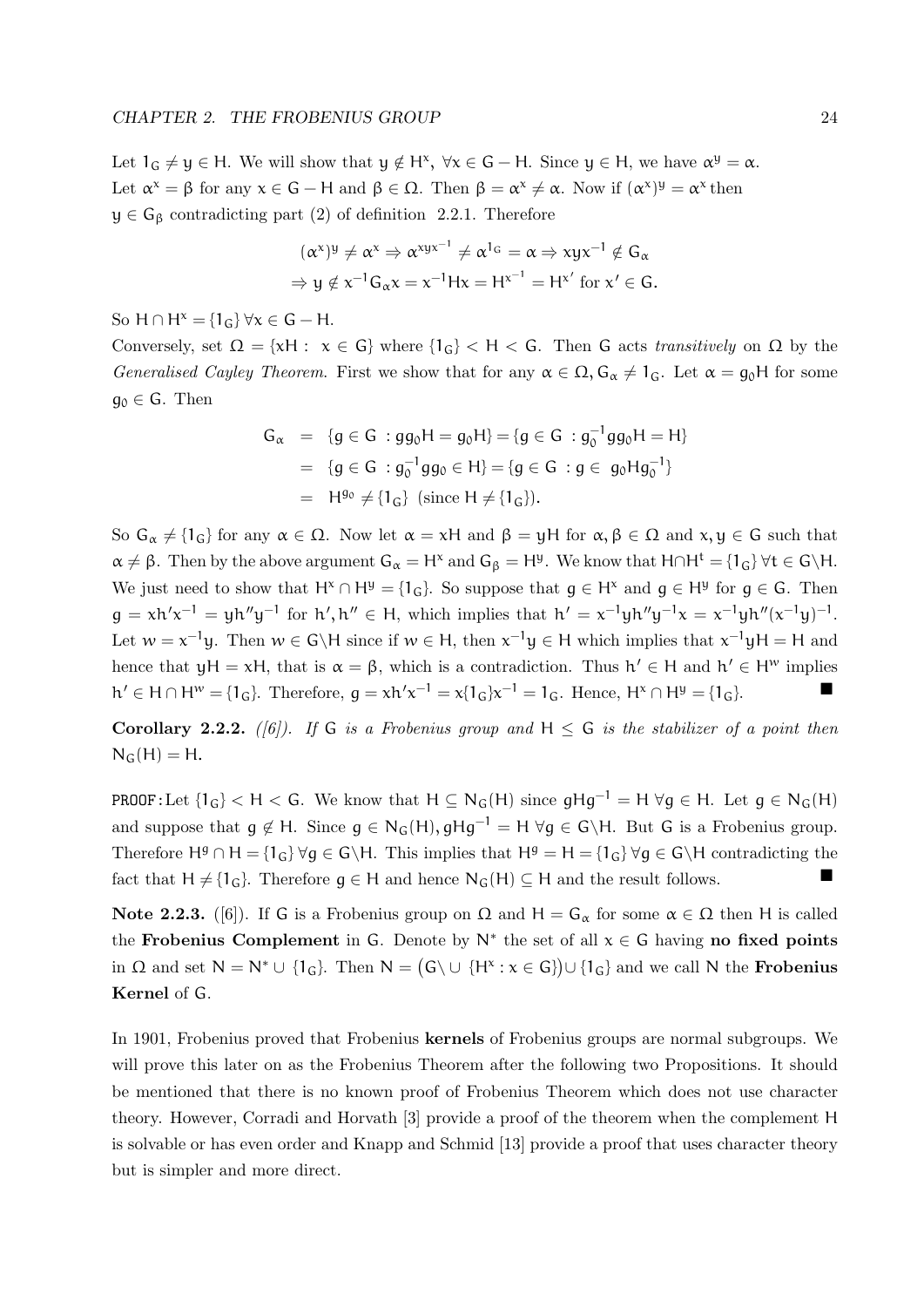**Proposition 2.2.3.** ([6]). Suppose that G is a Frobenius group with complement H, and suppose that  $\theta$  is an element of the set of class functions of  $H(\theta \in cf(H))$  with  $\theta(1_G) = 0$ , then  $(\theta^G) \downarrow_H = \theta$ .

**PROOF**: Note that  $\theta^G(1_G) = \frac{|G|}{|H|} \theta(1_G) = n \times r$ . So  $\theta^G(1_G) = [G : H] \theta(1_G) = [G : H] \times 0 = 0$ . If  $1_G \neq y \in H$  then  $\theta^G(y) = \frac{1}{|H|} \sum \theta^0(tyt^{-1})$ . Now if  $tyt^{-1} \in H$  then  $y \in t^{-1}Ht$  and hence t∈G  $y \in H^{t^{-1}} = H^{t'}$  for  $t' \in G$ . So  $y \in H \cap H^{t'}$ . But since  $1_G \neq y$  and G is a Frobenius group,  $y \in H \cap H^{t'}$  implies that  $t' \in H$ . Therefore  $\theta^0(t'yt'^{-1}) = \theta(t'yt'^{-1}) = \theta(y)$ . Hence,  $\theta^G(y) =$  $\frac{1}{|H|} \times |H| \times \theta(y) = \theta(y) \,\forall y \in H.$ 

**Proposition 2.2.4.** ([6]). Suppose G is a Frobenius group with complement H and kernel N. Then

- 1.  $|N| = [G : H] > 1$ .
- 2. If  $K \trianglelefteq G$  with  $K \cap H = \{1_G\}$  then  $K \subseteq N$ .

**PROOF:1.** Since  $N_G(H) = H$  by Corollary 2.2.2, there are [G : H] distinct conjugates of H in G. So

$$
|U\{H^x : x \in G\}| = [G:H] \times (|H|-1) + 1
$$
  
= 
$$
\frac{|G|}{|H|} \times (|H|-1) + 1
$$
  
= 
$$
|G| - \frac{|G|}{|H|} + 1
$$
  
= 
$$
|G| - [G:H] + 1.
$$

Now since  $N = (G \cup \{H^x : x \in G\}) \cup \{1_G\}$ , we have

$$
|N| = |G| - (|G| - [G : H] + 1) + 1
$$
  
= |G| - |G| + [G : H] - 1 + 1  
= [G : H].

Also  $\{1_G\} < H < G$  implies  $[G : H] > 1$ .

2. Let  $1_G \neq k \in K$ . Suppose  $k \notin N$ . Then  $k \in H^z$  for some  $z \in G \backslash H$ . So  $k = zhz^{-1}$  for some  $h \in H$ . So  $z^{-1}$ kz = h ∈ H and since K  $\leq$  G we have  $z^{-1}$ kz ∈ K. Therefore  $z^{-1}$ kz ∈ H ∩ K = {1<sub>G</sub>} and hence  $k = 1_G$  which is a contradiction. Therefore  $k \in N$  and  $K \subseteq N$ .

**Theorem 2.2.5.** ([6]). If G is a Frobenius group with complement H and kernel N then N is a normal subgroup of G.

PROOF:We will show that N is the intersection of the kernels of some irreducible characters of G. Take  $I_H \neq \phi \in \text{Irr}(H)$ , where  $I_H$  is the **principle character** of H and set  $\theta = \phi - \phi(1_G)I_H$ . Then  $θ$  is a generalized character of H. Also  $θ(1<sub>G</sub>) = θ$  and by the Frobenius Reciprocity Theorem,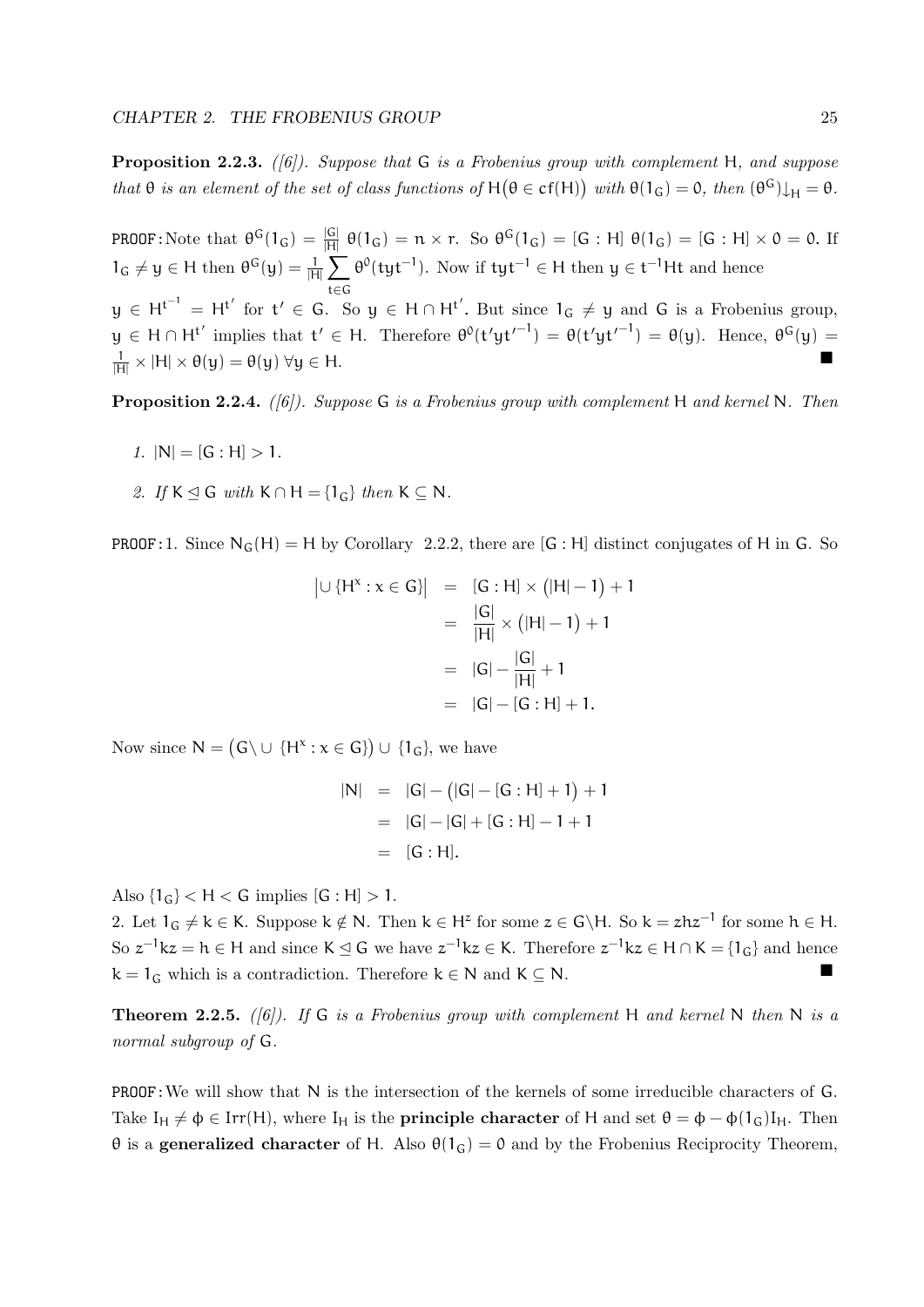and Proposition 2.2.3, we have that  $\langle \theta^G, \theta^G \rangle = \langle \theta, \theta^G \downarrow_H \rangle = \langle \theta, \theta \rangle$ . Now

$$
\langle \theta, \theta \rangle = \langle \phi - \phi(1_G)I_H, \phi - \phi(1_G)I_H \rangle
$$
  
=  $\langle \phi, \phi \rangle - \phi(1_G) \langle \phi, I_H \rangle - \phi(1_G) \langle I_H, \phi \rangle + (\phi(1_G))^2 \langle I_H, I_H \rangle$   
=  $1 - 0 - 0 + (\phi(1_G))^2$   
=  $1 + \phi(1_G)^2$ .

Again by the Frobenius reciprocity we have that;

$$
\langle \theta^{G}, I_{G} \rangle = \langle \theta, I_{H} \rangle
$$
  
\n
$$
= \langle \phi - \phi(1_{G})I_{H}, I_{H} \rangle
$$
  
\n
$$
= \langle \phi, I_{H} \rangle - \phi(1_{G})\langle I_{H}, I_{H} \rangle
$$
  
\n
$$
= 0 - \phi(1_{G}) \times 1
$$
  
\n
$$
= -\phi(1_{G}).
$$

So  $\langle \theta^G, I_G \rangle = \langle \theta, I_H \rangle = -\phi(1_G)$ . Thus if we set  $\phi^* = \theta^G + \phi(1_G)I_G$  then  $\phi^*$  is a generalized character of G and we have

$$
\langle \phi^*, I_G \rangle = \langle \theta^G + \phi(1_G)I_G, I_G \rangle
$$
  
= 
$$
\langle \theta^G, I_G \rangle + \phi(1_G) \langle I_G, I_G \rangle
$$
  
= 
$$
-\phi(1_G) + \phi(1_G)
$$
  
= 0.

Also

$$
\langle \phi^*, \phi^* \rangle = \langle \theta^G + \phi(1_G)I_G, \theta^G + \phi(1_G)I_G \rangle
$$
  
\n
$$
= \langle \theta^G, \theta^G \rangle + \phi(1_G) \langle \theta^G, I_G \rangle + \phi(1_G) \langle I_G, \theta^G \rangle + (\phi(1_G))^2 \langle I_G, I_G \rangle
$$
  
\n
$$
= \langle \theta, \theta \rangle - \phi(1_G) \phi(1_G) - \phi(1_G) \phi(1_G) + (\phi(1_G))^2
$$
  
\n
$$
= 1 + \phi(1_G)^2 - \phi(1_G)^2 - \phi(1_G)^2 + \phi(1_G)^2
$$
  
\n
$$
= 1.
$$

Therefore either  $\phi^*$  or  $-\phi^* \in \text{Irr}(\mathsf{G})$ , since if  $\phi^* = \sum_{i} \lambda_i \chi_i$  for  $\lambda \in \mathbb{Z}$  and  $\chi_i \in \text{Irr}(\mathsf{G})$  then

$$
\langle \phi^*, \phi^* \rangle = 1 \Rightarrow \sum \lambda_i^2 = 1
$$
  
\n
$$
\Rightarrow \lambda_i = \pm 1 \text{ or } \lambda_j = 0 \ \forall i \neq j
$$
  
\n
$$
\Rightarrow \phi^* = \chi_i \text{ or } -\phi^* = \chi_i.
$$

By Proposition 2.2.3 we have for  $y \in H$  that;

$$
\begin{array}{lcl} \varphi^*(y) & = & \theta^G(y) + \varphi(1_G)I_G(y) = \theta(y) + \varphi(1_G) \times 1 \\ \\ & = & \theta(y) + \varphi(1_G) = \varphi(y). \end{array}
$$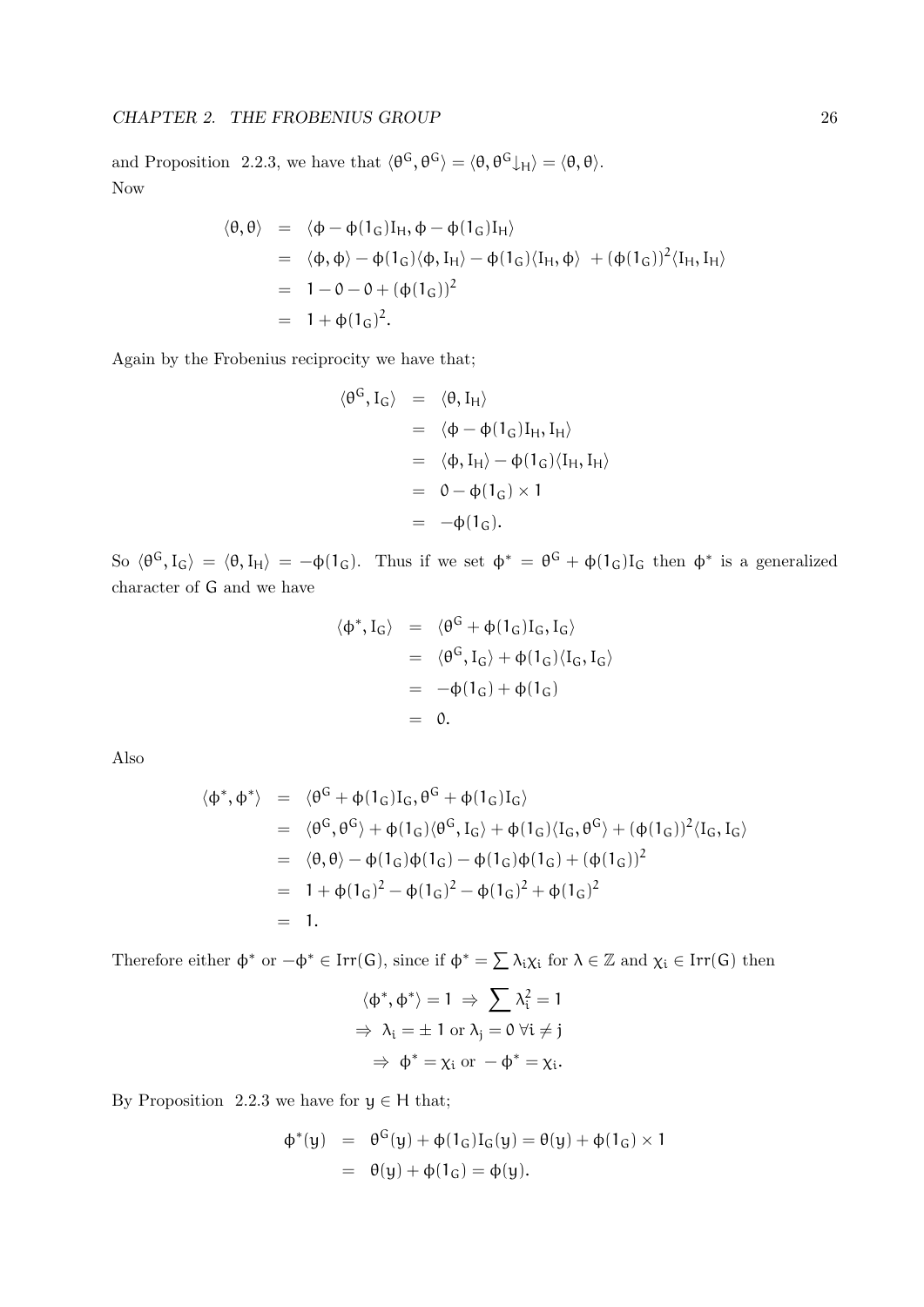So in particular  $\phi^*(1_G) = \phi(1_G) > 0$  and hence  $\phi^* \in \text{Irr}(G)$ . So for every non-principle  $\phi \in \text{Irr}(H)$ we have chosen an extension  $\phi^* \in \text{Irr}(\mathsf{G})$ .

Now set  $K = \bigcap {\kappa \in \mathbb{N}^* : I_H \neq \emptyset \in \text{Irr}(H)} \leq G$ . We want to show that  $K = N$ . Suppose  $y \in H \cap K$ . Then  $y \in H$  and  $y \in K$ . So  $\phi(y) = \phi^*(y) = \phi^*(1_G)$  (since  $y \in \text{ker}\phi^*$ ,  $\forall I_H \neq \phi \in \text{Irr}(H)$ ).

But  $\phi^*(1_G) = \phi(1_G)$  implies that  $y \in \text{ker}\phi$ ;  $\forall \phi \in \text{Irr}(H)$  and  $\phi \neq I_H$ . Since  $\bigcap_{\phi \in \text{Irr}(H)} \text{ker}\phi =$  ${1_H} = {1_G}$ , (see Moori, Corollary 4.2 [17]), we have that  $y = 1_G$ . Now since K $\leq$ G and K∩H = {1<sub>G</sub>}, by Proposition 2.2.4 we have  $K \subseteq N$ . On the other hand if  $1_G \neq x \in N$  then  $x \notin H^z$  for any  $z \in G$ . So

$$
\begin{array}{ll} \varphi^*(x) & = \theta^G(x) + \varphi(1_G)I_G(x) \\ & = 0 + \varphi(1_G) = \varphi^*(1_G), \end{array}
$$

since  $\theta^{G}(x) = 0 \ \forall x \in G \backslash H$ . This implies that  $x \in \text{ker}\phi^*$ . So  $N \subseteq K$ . Thus  $K = N \subseteq G$ .

Corollary 2.2.6. If G is a Frobenius group with kernel N and complement H then G is a semi-direct product of N by H.

PROOF: We know that  $N = (G \cup \{H^x : x \in G\}) \cup \{1_G\}$  and  $N \cap H = \{1_G\}$ . Also  $N \leq G$  and  $H \leq G$ . So

$$
|NH| = \frac{|N| \times |H|}{|N \cap H|} = \frac{(G : H) \times |H|}{1} = |G|.
$$

Therefore  $G = NH$ . Thus G is a semi-direct product of N by H.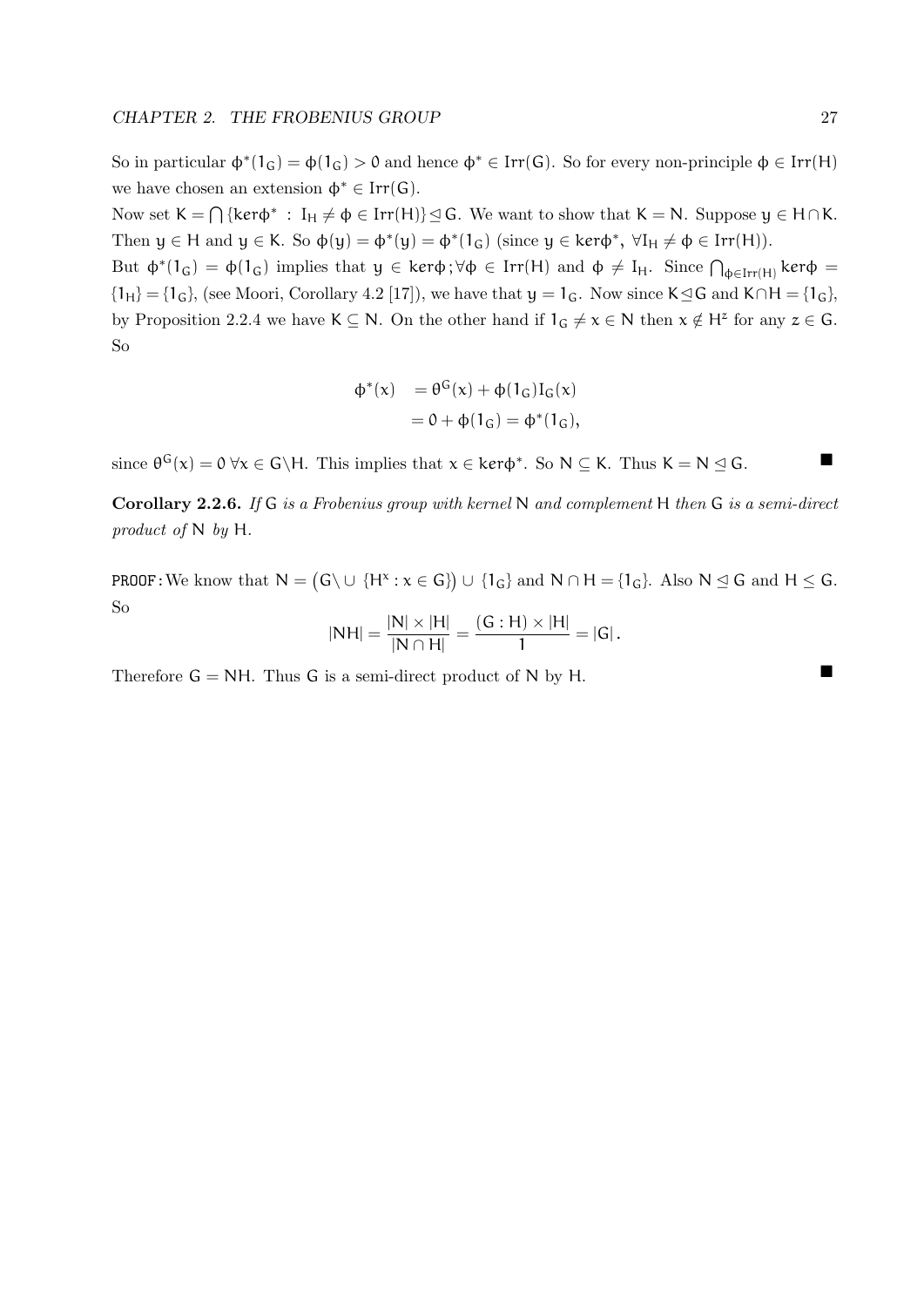# 3

## Structure of The Frobenius Group

#### 3.1 Introduction

This chapter forms the main part of this thesis. We look here at the structure of the Frobenius group. Some of the results provide us with alternate definitions of the Frobenius group, while others can be used to construct Frobenius groups. We look at the structure of the kernel N and the complement H in greater detail. Lemma 3.2.15 is a useful result and provides some insight into the conjugacy classes of the group. We also give some results about the center, commutator subgroup and Frattini subgroup of a Frobenius group. We end the chapter by briefly mentioning some results about solvability of Frobenius groups.

#### 3.2 Structure

**Proposition 3.2.1.** ([6]). Suppose that G is a Frobenius group with complement H and kernel N. If  $1_G \neq x \in N$  then  $C_G(x) \leq N$ .

**PROOF:** Since  $C_G(x) \leq G$  we just need to show that  $C_G(x) \subseteq N$ . First we will show that if  $h \in$  $H \cap C_G(x)$  then  $h = 1_G$ . So suppose that for  $h \in H$  and  $x \in N$ ,  $h \in H \cap C_G(x)$ . Now  $h \in C_G(x)$ implies that  $hxh^{-1} = x$ . So  $h = xhx^{-1} = h^x \in H^x$ . Therefore  $h \in H \cap H^x = \{1_G\}$  and hence  $h = 1_G$ . Suppose now that  $y \in C_G(x)$ . We will show that  $y \in N$ . Assume that  $y \notin N$ , then  $1_G \neq y \in H^z$ for some  $z \in G$ . This follows from the definition of the Frobenius kernel, see Note 2.2.3. Now  $y \in C_G(x)$  implies that  $yxy^{-1} = x$  and since  $y \in H^z$  we have  $y = zhz^{-1}$  for some  $h \in H$ . Therefore  $z^{-1}yz = h$  and hence  $y^{z^{-1}} = y^{z'} = h \in H$  for some  $z' \in G$ .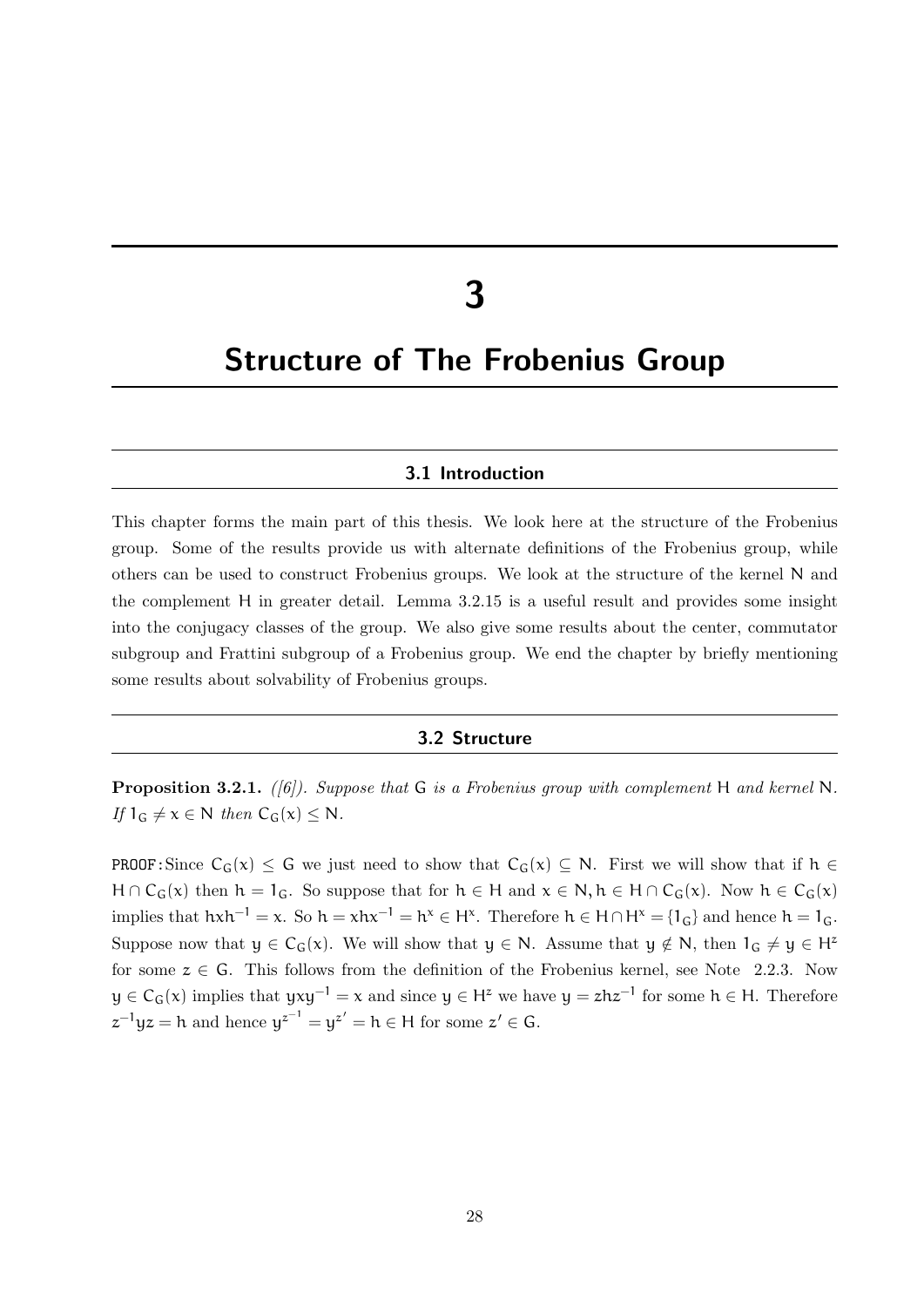Now

$$
yxy^{-1} = x
$$
  
\n
$$
\Rightarrow (zhz^{-1})x(zhz^{-1})^{-1} = x \Rightarrow zh(z^{-1}xz)h^{-1}z^{-1} = x
$$
  
\n
$$
\Rightarrow zh(x^{z^{-1}})h^{-1}z^{-1} = x \Rightarrow z^{-1}[zh(x^{z^{-1}})h^{-1}z^{-1}]z = z^{-1}xz
$$
  
\n
$$
\Rightarrow h(x^{z^{-1}})h^{-1} = z^{-1}xz \Rightarrow h(x^{z^{-1}})h^{-1} = x^{z^{-1}}
$$
  
\n
$$
\Rightarrow h \in C_G(x^{z^{-1}}) \Rightarrow y^{z^{-1}} \in C_G(x^{z^{-1}}).
$$

Therefore  $y^{z^{-1}} \in H \cap C_G(x^{z^{-1}})$ . Also since  $x^{z^{-1}} \in N$  ( $\because N \subseteq G$ ) and  $x^{z^{-1}} \neq 1_G$  ( $\because x \neq 1_G$ ), by the first part of the proof, since  $y^{z^{-1}} \in H \cap C_G(x^{z^{-1}})$ , we have that  $y^{z^{-1}} = 1_G$  and hence  $y = 1_G$  which is a contradiction. Therefore  $y \in N$  and hence  $C_G(x) \subseteq N$ .

**Proposition 3.2.2.** ([6]). Suppose that G is a Frobenius group with complement H and kernel N. Then  $\circ(H)|\circ(N)-1$ .

PROOF:Now G acts by conjugation on N. Restricting this action to H, the complement H acts by conjugation on N. Let  $1_G \neq x \in N$ . Then  $H_x = \{h \in H : x^h = x\} = \{h \in H : h x h^{-1} = x\} = C_H(x)$ . Now by Proposition 3.2.1,  $C_G(x) \le N$ . Since  $C_H(x) \subseteq C_G(x) \le N$ ,  $C_H(x) \le N$ . But G is a Frobenius group and  $H \cap N = \{1_G\}$ . Therefore  $C_H(x) = \{1_G\}$ . Now by the Orbit Stabilizer Theorem, we have that  $x^H = [H : H_x]$ . So  $x^H = \frac{|H|}{|H_x|} = \frac{|H|}{|H_x|} = |H|$ . Since the H - orbits partition N, N\{1<sub>G</sub>} is a union of H - orbits each of size |H|. Therefore  $|N| - 1 = \alpha |H|$  where  $\alpha$  is the number of orbits. This implies that  $|\mathsf{H}|$  $|N| - 1.$ 

Note 3.2.1. A subgroup H of a group G is called a **Hall** subgroup if  $|H|$  and  $|G : H|$  are relatively prime. Thus, by Proposition 2.2.4 and the following Corollary, in a Frobenius group the order of the complement H and the kernel N are always relatively prime.

Corollary 3.2.3. The complement H of a Frobenius group G is a Hall subgroup of G and the kernel N is a normal Hall subgroup of G.

**PROOF**: By Proposition 3.2.2, we have  $|H||N| - 1$ . So  $|H| \times \alpha = |N| - 1$  for some  $\alpha \in \mathbb{N}$ . So  $|N| - \alpha$  |H| = 1 implies that  $(|N|, |H|) = 1$ . But by Proposition 2.2.4, we have  $|N| = [G : H]$ . So  $([G : H]$ ,  $|H|$  = 1 and hence that H is a Hall subgroup of G. Since  $G = NH$  and  $|G|$  =  $|N| \times |H|$ ,  $\frac{|G|}{|N|} = |H|$ . So  $[G : N] = |H|$ . Hence by above,  $(|N|, [G : N]) = 1$ . This implies that N is a normal Hall subgroup of <sup>G</sup>.

**Lemma 3.2.4.** If G is a group and  $\mathcal{T}(x) = x^{-1} \,\forall x \in G$ , then

- 1.  $T$  is 1-1 from  $G$  onto  $G$ .
- 2. T is an automorphism  $\Leftrightarrow$  G is abelian.

PROOF: Easy and omitted.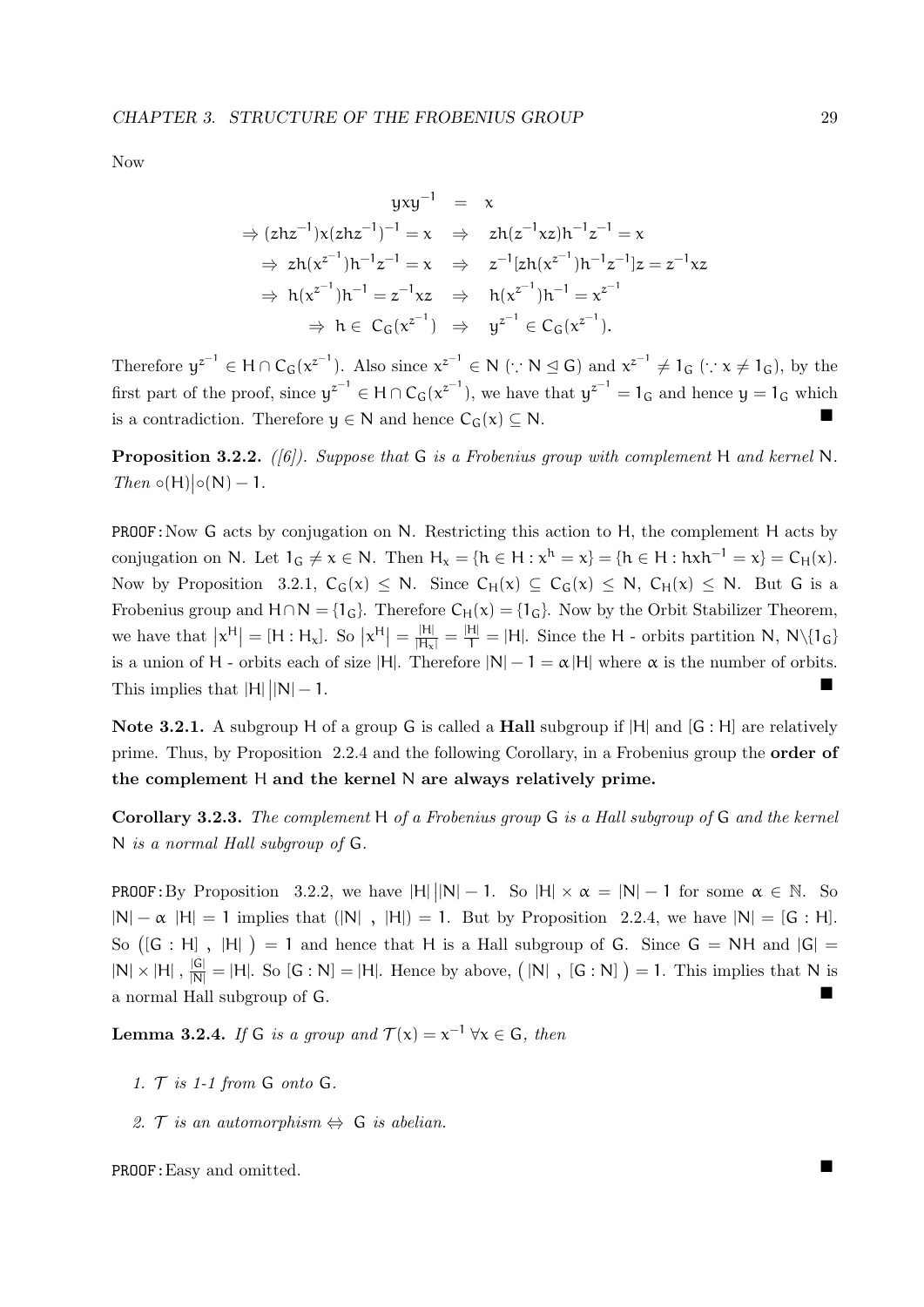**Proposition 3.2.5.** ([6]). If G is a Frobenius group with complement H of even order, then the kernel N is abelian.

**PROOF**: Since  $2||H|$ , by Cauchy's Theorem there exists  $h \in H$  such that  $\circ(h) = 2$ . If  $1_G \neq x \in N$ then  $x \neq x^h \in N$  (since  $x^h = x$  implies that  $h \in C_G(x) \leq N$  which is a contradiction). So  $x^h \neq x$ and hence  $x^{h}x^{-1} \neq 1_G$ . Consider now the map  $\phi(x) = x^{h}x^{-1} \forall x \in N$ . We will show that  $\phi$  is an automorphism of N which coincides with the map  $\psi(z) = z^{-1} \ \forall z \in N$ , and by Lemma 3.2.4 the result will follow.

 $φ$  is well defined :

Let  $x, y \in N$ . Then  $x = y$  implies that  $y^{-1}x = 1_G$ . So

$$
(y^{-1}x)^h = y^{-1}x = 1_G
$$
  
\n
$$
\Rightarrow h(y^{-1}x)h = y^{-1}x \Rightarrow hy^{-1}(hh)xh = y^{-1}x
$$
  
\n
$$
\Rightarrow (hy^{-1}h)(hxh) = y^{-1}x \Rightarrow (hyh)^{-1}(hxh) = y^{-1}x
$$
  
\n
$$
\Rightarrow (y^h)^{-1}x^h = y^{-1}x \Rightarrow x^hx^{-1} = y^hy^{-1}
$$
  
\n
$$
\Rightarrow \phi(x) = \phi(y).
$$

 $\phi$  is 1 – 1 : Suppose  $\phi(x) = \phi(y)$  for  $x, y \in N$ , then

$$
x^{h}x^{-1} = y^{h}y^{-1} \Rightarrow (y^{h})^{-1}x^{h} = y^{-1}x
$$
  
\n
$$
\Rightarrow (hyh)^{-1}(hxh) = y^{-1}x \Rightarrow (hy^{-1}h)(hxh) = y^{-1}x
$$
  
\n
$$
\Rightarrow hy^{-1}(h^{2})xh = y^{-1}x \Rightarrow hy^{-1}xh = y^{-1}x
$$
  
\n
$$
\Rightarrow (y^{-1}x)^{h} = y^{-1}x \Rightarrow y^{-1}x = 1_{G},
$$

since  $y^{-1}x \in N$  and  $h \notin C_G(y^{-1}x)$  by Proposition 3.2.1. Hence  $y = x$ . Also  $\phi$  is onto since N is finite. Therefore  $N = \{x^{h}x^{-1} | x \in G\}$ . Setting  $z = x^{h}x^{-1}$ , we have that

$$
z^{h} = (x^{h}x^{-1})^{h} = h(x^{h}x^{-1})h = h(hxh)x^{-1}h
$$
  
=  $h^{2}(xh)x^{-1}h = x(hx^{-1}h) = x(hxh)^{-1}$   
=  $x(x^{h})^{-1} = (x^{h}x^{-1})^{-1} = z^{-1}$ .

Now the map  $z \mapsto z^h$  is an automorphism of N. Since  $z^h = z^{-1}$ , the automorphism  $z \mapsto z^h$  is the same as the map  $z \mapsto z^{-1}$ . Since this map is an automorphism of N, by Lemma 3.2.4 <sup>N</sup> is abelian.

**Proposition 3.2.6.** Suppose that  $G$  is a Frobenius group with kernel N and complement H. Let z be an involution in H. Then  $x^z = x^{-1} \forall x \in N$ .

PROOF: Since |H| is even, by Proposition 3.2.5 the kernel N is abelian. Note first that if  $x \in N$  then  $(xz)^2 = xzxz = x(zxz) \in N$ , since  $N \leq G$  implies that  $(zxz) \in N$ . Now

$$
z(xz)^{2} = z(xzxz) = [(zxz)x]z = [x(zxz)]z \text{ (since N is abelian)}
$$

$$
= (xzxz)z = (xz)^{2}z.
$$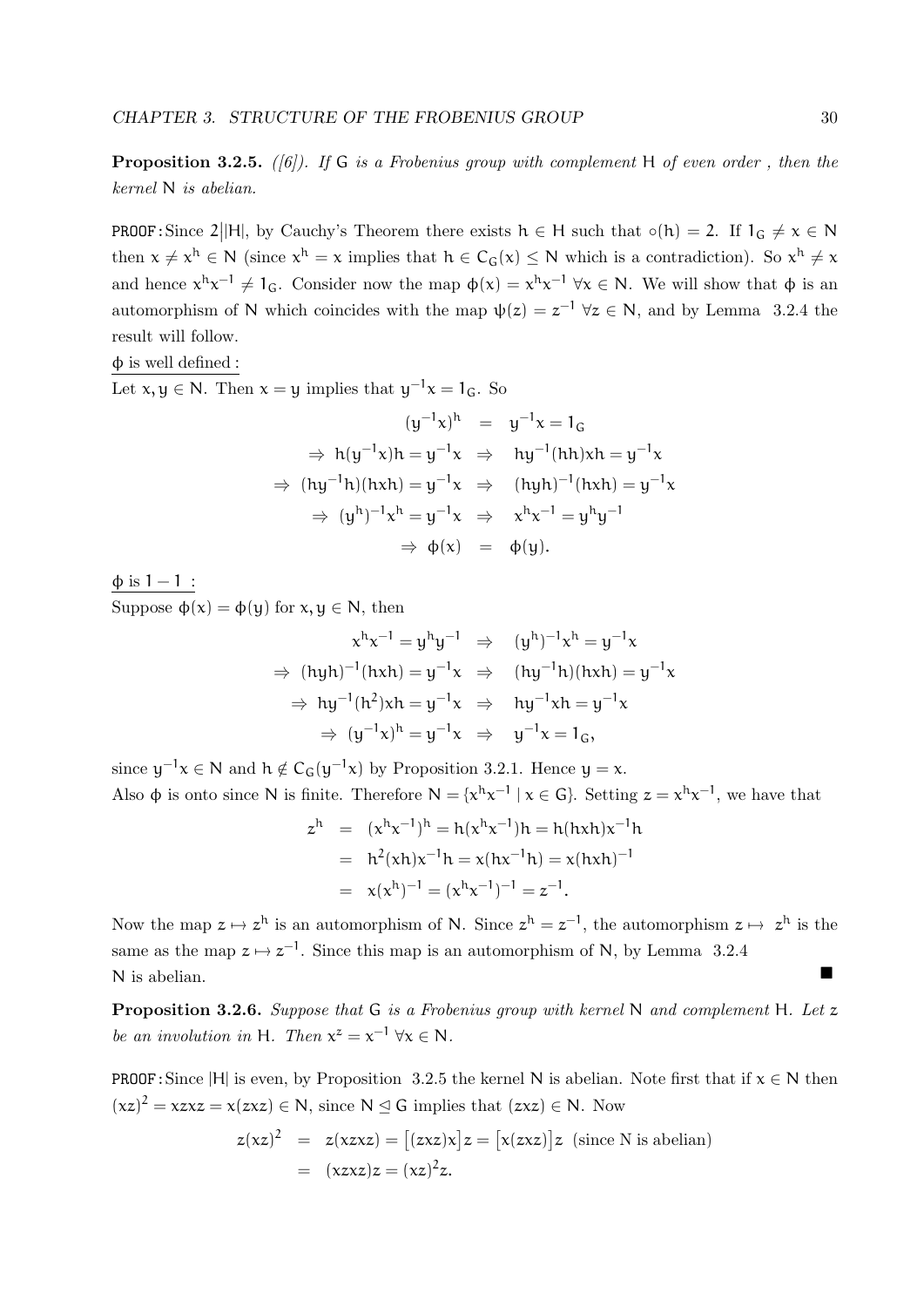Therefore  $(xz)^2 \in C_G(z) \leq H$ . Since  $(xz)^2 \in N$ , we have  $(xz)^2 = 1_G$ . Now since  $(xz)^2 = x(x^2)$ , we must have  $x^z = x^{-1}$ . In the second control of the second control of the second control of the second control of the second control

Note 3.2.2. If  $|H|$  is even, then H contains a unique involution z, and therefore z is central. Since, if  $z' \in H$  is another involution, then by Proposition 3.2.6 we have

$$
x^{z'} = x^{-1} = x^{z}
$$
  
\n
$$
\Rightarrow z'xz'^{-1} = zxz^{-1} \Rightarrow (z^{-1}z')x = x(z^{-1}z')
$$
  
\n
$$
\Rightarrow z^{-1}z' \in C_G(x) \le N.
$$

Since  $H \cap N = \{1_G\}, z^{-1}z' = 1_G \Rightarrow z = z'.$ 

**Theorem 3.2.7.** ([6]). A finite group  $G$  is a Frobenius group if and only if it has a non-trivial proper normal subgroup N such that if  $1_G \neq x \in N$  then  $C_G(x) \leq N$ .

**PROOF:** If G is A Frobenius group, then by Proposition 3.2.1, we have  $C_G(x) \le N$ .

Conversely suppose now that a finite group G has a non-trivial proper normal subgroup N such that if  $1_G \neq x \in N$  then  $C_G(x) \leq N$ . First we show that N is a normal Hall subgroup of G. Suppose that N is not a normal Hall subgroup of G. There exists a prime  $p$  such that  $p||N|$  and  $p|[G:N]$ . Let  $|G| = p^{\alpha}q$  and  $|N| = p^{\beta}q'$  with  $\alpha > \beta$  and  $(p, q) = 1 = (p, q')$ . Let P be a **Sylow** p - subgroup of N and let Q be a **Sylow** p - subgroup of G with  $\{1_G\} \le P \le Q$  and  $Q \ne P$ . Then  $|P| = p^{\beta}$  and  $|Q| = p^{\alpha}$ . Since Q is a non-trivial p - group, the centre of Q is non-trivial.

Clearly P  $\leq Q \cap N$ . Now  $Q \cap N \leq N$  and  $Q \cap N \leq Q$ . Therefore  $Q \cap N$  is a p - subgroup of N. Now since P is a maximal p - subgroup of N we must have that  $Q \cap N \leq P$  and hence  $P = Q \cap N$ . Let  $x \in Z(Q)$  with  $\circ(x) = p$ . Then  $xq = qx \forall q \in Q$ . So  $Q \subset C_G(x)$ . Now if  $x \in P$  then  $x \in N$ and  $C_G(x) \le N$  implies that  $Q \subseteq C_G(x) \subseteq N$  which is a contradiction, since  $Q \cap N = P$ . Suppose now  $x \notin P$ . Then for any  $1_G \neq y \in P$  we have  $y \in Q$  ( $\because P \leq Q$ ) and hence  $xy = yx$ . Therefore  $x \in C_G(y)$ . Now  $1_G \neq y \in N$  implies that  $C_G(y) \leq N$  by Proposition 3.2.1. Hence,  $x \in N$ , so that  $x \in Q \cap N = P$ , which is a contradiction. Hence, N must be a normal Hall subgroup of G.

By the Schur-Zassenhaus Theorem there is a complement H to N in G such that  $G = NH$  and  $N \cap H = \{1_G\}.$  Let  $x \in G\backslash H$  and suppose that  $H \cap H^x \neq \{1_G\}.$  Since  $G = NH$ , we can write  $x = nh$ with  $x \in N$  and  $h \in H$ .

Then

$$
H^{x} = H^{nh} = nh(H)(nh)^{-1}
$$
  
= nh(H)h<sup>-1</sup>n<sup>-1</sup> = n(hHh<sup>-1</sup>)n<sup>-1</sup> = nHn<sup>-1</sup> = H<sup>n</sup>.

So  $H \cap H^n \neq \{1_G\}$  and there exists  $1_G \neq y \in H \cap H^n$  such that  $y \in H$  and  $y = nh'n^{-1}$  for some  $1_G \neq h' \in H$ . So

$$
nh'n^{-1} \in H \implies (nh'n^{-1})h'^{-1} \in H \implies n(h'n^{-1}h'^{-1}) \in H.
$$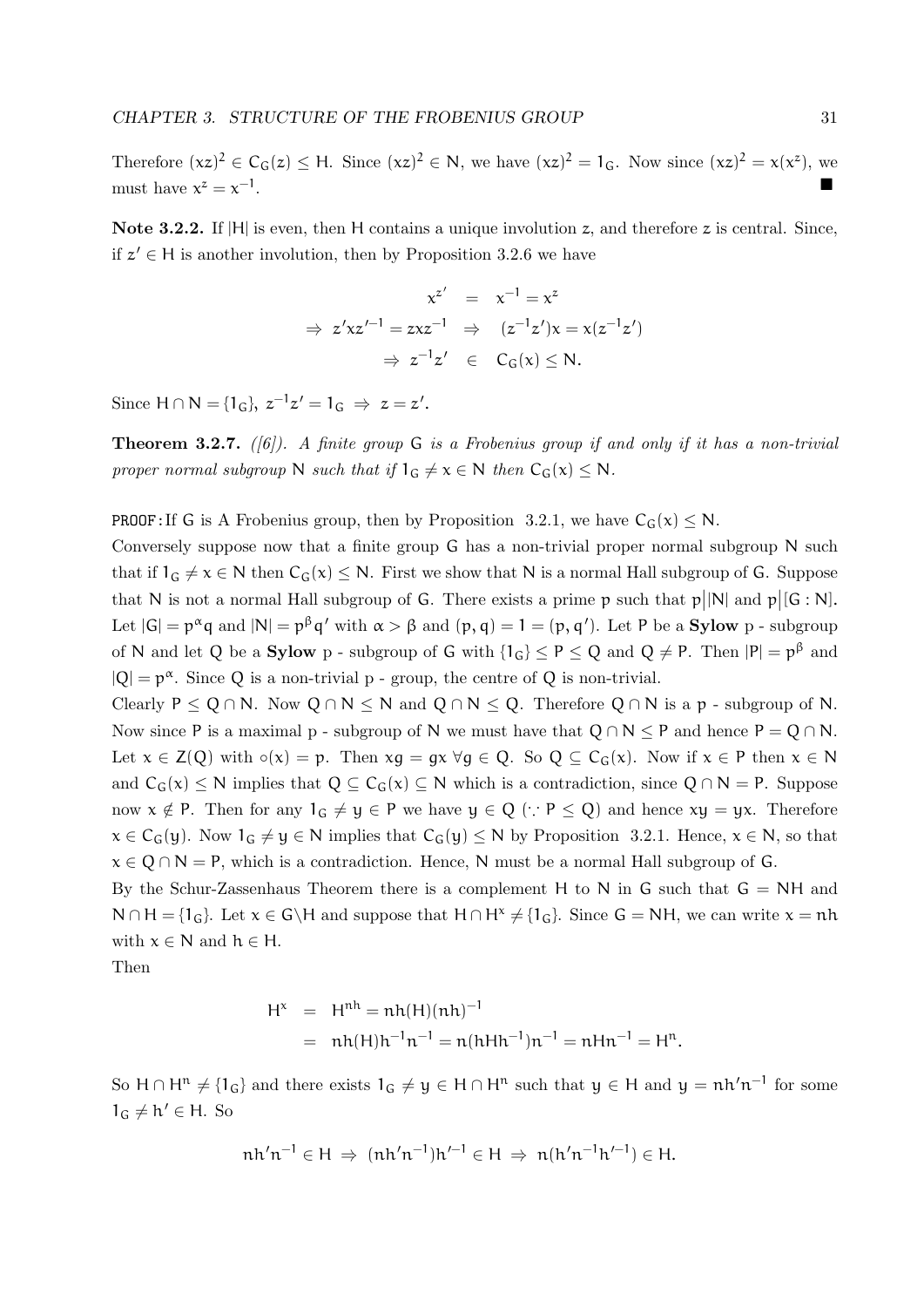But  $n(h'n^{-1}h'^{-1}) \in N$  since  $h'n^{-1}h'^{-1} \in N$   $(\because N \trianglelefteq G)$ . Therefore  $nh'n^{-1}h'^{-1} \in N \cap H = \{1_G\}$  and hence  $nh' = h'n$ . This implies that  $h' \in C_G(x) \leq N$ , which is a contradiction since  $h' \neq 1_G$ . Therefore  $H \cap H^x = \{1_G\} \forall x \in G \backslash H$  and by Proposition 2.2.1, <sup>G</sup> is a Frobenius group.

Theorem 3.2.8.  $(|6|)$ .

- 1. Suppose that  $|G| = mn$  with  $(m, n) = 1$ , that either  $x^n = 1_G$  or  $x^m = 1_G$   $\forall x \in G$  and that  $N = \{x \in G : x^n = 1_G\} \trianglelefteq G$ . Then G is a Frobenius group with kernel N.
- 2. Conversely, if G is a Frobenius group with kernel N and complement H, and if  $|N| = n$ ,  $|H| = m$ , then either  $x^n = 1_G$  or  $x^m = 1_G \forall x \in G$  and  $N = \{x \in G : x^n = 1_G\}$ .

**PROOF**: (1) First we show that  $(|N|, m) = 1$ . So suppose that  $(|N|, m) \neq 1$ . Then there exists a prime p such that  $p||N|$  and  $p||m$ . But  $p||N|$  implies that there exists  $x \in N$  such that  $o(x) = p$ and hence that  $p|n$  which contradicts the fact that  $(m, n) = 1$ . Thus  $(|N|, m) = 1$ . Since  $|N| \, |G| = mn$  and  $(|N|, m) = 1$ , we have that  $|N| \, |n$ . If  $n = p^{\alpha} n'$  with  $(p, n') = 1$ , then  $Q \in Syl_p(G)$  implies that  $|Q| = p^{\alpha}$ . If  $1_G \neq x \in Q$  then  $x^{p^{\alpha}} = 1_G$  and this implies that  $o(x)|p^{\alpha}$  and hence  $o(x)|n$ . Now if  $x^m = 1_G$  then  $o(x)|m$  and since  $x \neq 1_G$  this implies that  $(m, n) \neq 1$  which is a contradiction. Thus  $x^n = 1_G$  which implies that  $x \in N$ . So  $Q \subseteq N$ . But  $Q \in Syl_p(G)$ . This implies that  $Q \in \text{Syl}_n(N)$ . Thus for each prime p dividing n there is a Sylow p - subgroup of G in N. So  $|N| = p^{\alpha} n''$  with  $(p, n'') = 1$ . Therefore  $n |N|$  and hence  $|N| = n$ . Since  $|G| = mn$  and  $(m, n) = 1$ , we have that N is a normal Hall subgroup of G. By the Schur Zassenhaus Theorem there is a complement H to N in G. Therefore G = NH and  $N \cap H = \{1_G\}$ . The order of H is m. We just need to show that H is a **Frobenius complement**. Suppose now that  $H \cap H^x \neq \{1_G\}$  and  $x \notin H$ . So either  $x \in N$  or  $x = kh$  for  $1_G \neq k \in N$  and  $1_G \neq h \in H$ . Assume that  $x \in N$ . Then since  $H \cap H^x \neq \{1_G\}$ , choose  $1_G \neq h \in H \cap H^x$ . Then  $h = xh'x^{-1}$  for  $h' \in H$ . Now

$$
h = xh'x^{-1} \Rightarrow x^{-1}hx = h' \Rightarrow h^{x^{-1}} = h' \Rightarrow h^{x^{-1}}h^{-1} = h'h^{-1} \in H.
$$

Also  $h^{x^{-1}}h^{-1} = (x^{-1}hx)h^{-1} = x^{-1}(hxh^{-1}) \in N$  (since  $N \leq G$ ). Therefore

$$
h^{x^{-1}}h^{-1} \in H \cap N = \{1_G\} \Rightarrow h^{x^{-1}}h^{-1} = 1_G \Rightarrow x^{-1}hxh^{-1} = 1_G \Rightarrow hx = xh.
$$

Since  $(m, n) = 1$ ,  $o(xh) = o(x) \times o(h)$ . Let  $o(x) = n'$  and  $o(h) = m'$ , then  $n'|n$  and  $m'|m$ . Now  $o(xh) = n'm'$ . Also since  $xh \in G$ , either  $(xh)^n = 1_G$  or  $(xh)^m = 1_G$ . If  $(xh)^n = 1_G$ , then  $n'm'|n$ implies that  $n = n'm'k$  for  $k \in \mathbb{Z}$ . This implies that  $m'|n$ . But  $m'|m$ . This contradicts the fact that  $(m, n) = 1$ . We get a similar contradiction if  $(xh)^m = 1_G$ . Assume now that  $x \notin N$  and  $x = kh$ for  $1_G \neq k \in \mathbb{N}$  and  $1_G \neq h \in \mathbb{H}$ . Then

$$
H^x = H^{kh} = khH(kh)^{-1} = k(hHh^{-1})k^{-1} = kHk^{-1} = H^k.
$$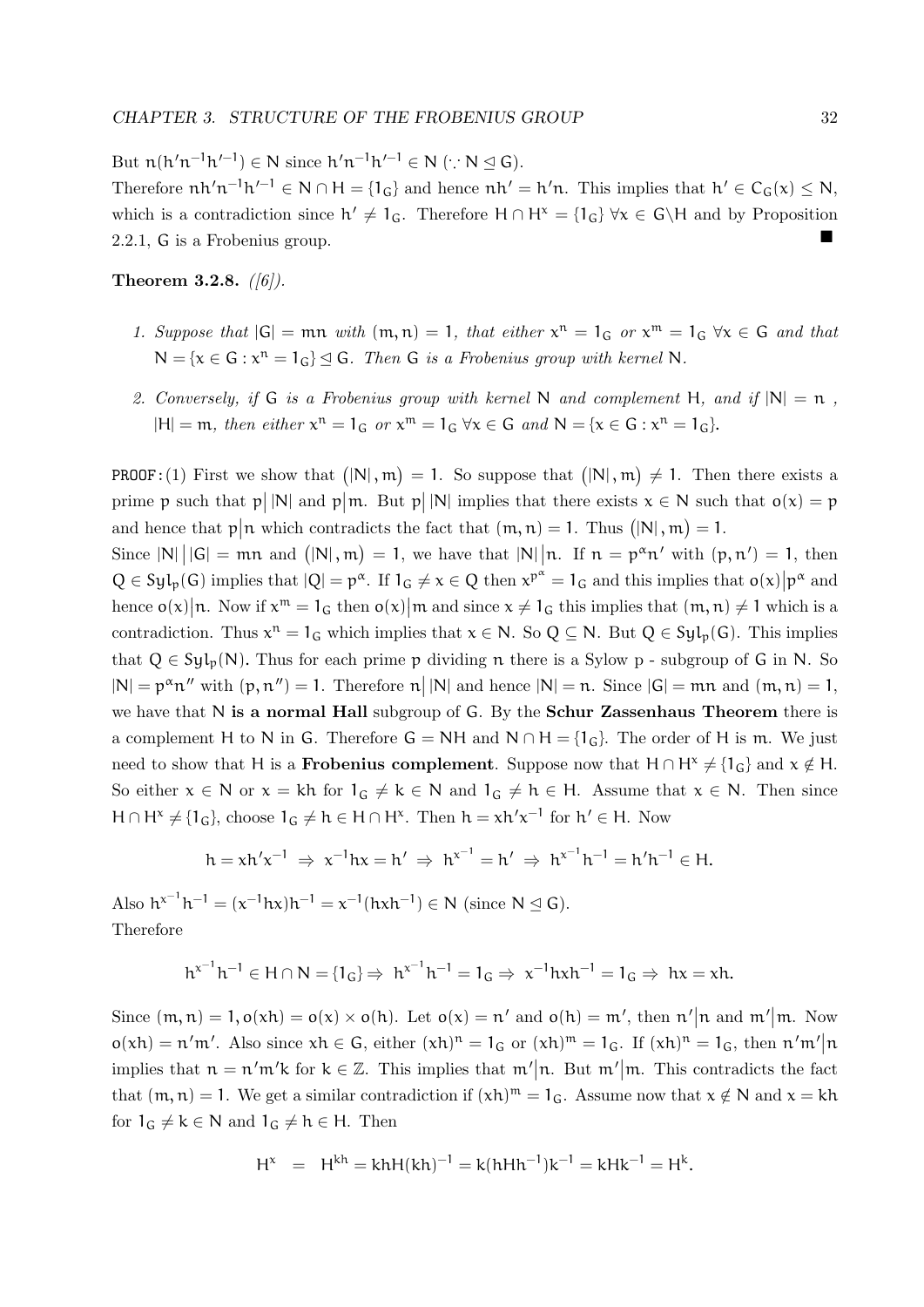So  $H \cap H^x \neq \{1_G\}$  implies that  $H \cap H^k \neq \{1_G\}$ . Therefore there exists  $y \in H$  such that  $y = kh''k^{-1}$ for some  $h'' \in H$ . Now  $yh''^{-1} = k(h''k^{-1}h''^{-1}) \in N \trianglelefteq G$ . So  $kh''k^{-1}h''^{-1} \in H \cap N = \{1_G\}$ . Therefore  $kh'' = h''k$  which implies that  $h'' \in C_G(k)$  and hence by Proposition 3.2.1 that  $h'' \in N$ . But this is a contradiction. Thus  $H \cap H^x = \{1_G\} \forall x \in G \backslash H$  which implies that H is a Frobenius complement of N in G by Proposition 2.2.1.

(2) If  $1_G \neq x \in N$  then since  $|N| = n$ ,  $x^n = 1_G$ . Also if  $1_G \neq y \in H$  then since  $|H| = m$ ,  $y^m = 1_G$ . Suppose now  $x \in G$  and  $x \notin N$  and  $x \notin H$ . Then  $x = kh$  for some  $1_G \neq k \in N$  and  $1_G \neq h \in H$ . Now

$$
x^{n} = (kh)^{n} = (kh)(kh)(kh)^{n-2} = (khkh^{-1}hh)(kh)^{n-2} = k(hkh^{-1})h^{2}(kh)^{n-2}
$$
  
\n
$$
= kk'h^{2}(kh)^{n-2} \text{ (for some } k' \in N \leq G)
$$
  
\n
$$
= k''h^{2}(kh)(kh)(kh)^{n-4} = k''h^{2}(khkh^{-1}hh)(kh)^{n-4}
$$
  
\n
$$
= k''h^{2}kk'''h^{2}(kh)^{n-4} \text{ (for } k''' \in N \leq G)
$$
  
\n
$$
= k''h^{2}k_{2}h^{2}(kh)^{n-4} \text{ (for } k_{2} \in N)
$$
  
\n
$$
= k''h(hk_{2}h^{-1})h^{3}(kh)^{n-4}
$$
  
\n
$$
= k''hk_{3}h^{3}(kh)^{n-4} \text{ (for } k_{3} \in N \leq G)
$$
  
\n
$$
= k''(hk_{3}h^{-1})h^{4}(kh)^{n-4}
$$
  
\n
$$
= k''k_{4}h^{4}(kh)^{n-4} \text{ (for } k_{4} \in N \leq G)
$$
  
\n
$$
= k_{5}h^{4}(kh)^{n-4} \text{ (for } k_{5} \in N), \dots
$$

continuing in this fashion we find that  $x^n = n_0 h^n$  for some  $n_0 \in N$ . Suppose now that  $x^n = 1_G$ . Then  $n_0 h^n = 1_G$  which implies that  $h^n = n_1$  for some  $n_1 \in N$  and hence that  $h^n = 1_G$ , since  $H \cap N = \{1_G\}$ . Therefore  $o(h) | n$  and since  $o(h) | m$ , this implies that  $(m, n) \neq 1$  which is a contradiction. Hence  $x^n \neq 1_G$ . Since  $(m, n) = 1$  and  $o(x)$  mn and the order of x does not divide n we must have that  $o(x)|m$ . Thus  $x^m = 1_G$ . Hence, either  $x^m = 1_G$  or  $x^n = 1_G \forall x \in G$ .

By definition the Frobenius kernel is  $N = (G \cup \{H^x : x \in G\}) \cup \{1_G\}$ . So if  $1_G \neq x \in G$  is in any conjugate of H then  $x^m = 1_G$ . The remaining  $g \in G$  are in the kernel N. Thus  $N = \{x \in G : x^n = 1\}$  $1_G$ .

**Proposition 3.2.9.** ([6]). Suppose G is a Frobenius group with kernel N and complement H and that  ${1_G} \neq N_1 \leq N, {1_G} \neq H_1 \leq H$ , with  $H_1 \leq N_G(N_1)$ . Then  $G_1 = N_1H_1$  is a Frobenius group with kernel  $N_1$  and complement  $H_1$ .

**PROOF:** Since  $N_1 \leq N_G(N_1)$  and  $H_1 \leq N_G(N_1)$ ,  $N_1H_1 \leq N_G(N_1) \leq G$ . Also  $N_1 \leq N_G(N_1)$  and  $N_1 \leq G_1 = N_1H_1 \leq N_G(N_1)$  implies that  $N_1 \leq G_1$ . Clearly  $G_1 = N_1$ :  $H_1$  since  $N_1 \cap H_1 \subseteq N \cap H =$  ${1_G}$ . First we show that  $N_1H_1 \cap N = N_1$ . Now  $N_1$  is clearly contained in the intersection since  $N_1 \subseteq N_1H_1$  and  $N_1 \subseteq N$ . To show the reverse containment, suppose that  $1_G \neq x \in N_1H_1 \cap N$  but  $x \notin N_1$ . Since  $x \in N_1H_1$  and  $x \in N$ ,  $x \notin N_1$  implies that  $x = 1_G$ . A for some  $h \in H_1$  or  $x = n'h'$  for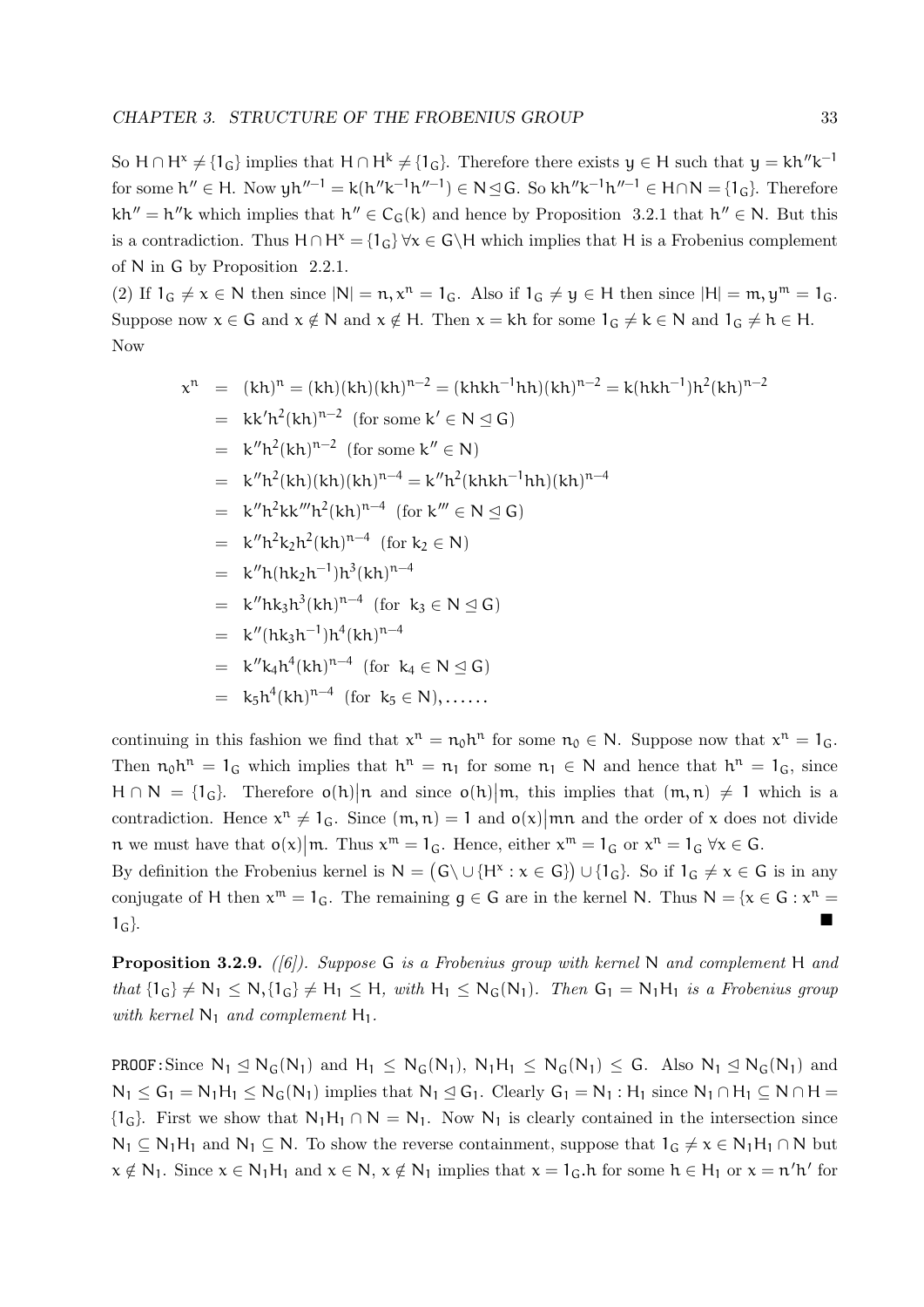some  $n' \in N_1$  and  $h' \in H_1$ . If  $x = 1_G$ . A then  $x \in H$  (since  $H_1 \leq H$ ) which is a contradiction since  $H \cap N = \{1_G\}$ . If  $x = n'h'$  then  $x \in N$  implies that  $n'h' \in N$  and hence that  $h' \in N$  which is a contradiction since  $H \cap N = \{1_G\}$ . Therefore,  $N_1 \subseteq N_1H_1 \cap N$  and hence  $N_1H_1 \cap N = N_1$ .

Now N<sub>1</sub> is a non-trivial normal subgroup of G<sub>1</sub> so that all we need to show is that for  $1_{G} \neq x \in$  $N_1, C_{G_1}(x) \leq N_1$ , so by Theorem 3.2.7 we can conclude that  $G_1$  is Frobenius. Since G is Frobenius, for  $1_G \neq x \in N_1 \leq N$ , we have that  $C_G(x) \leq N$  by Proposition 3.2.1. Now  $G_1 \leq G$  implies that  $C_{G_1}(x) \leq C_G(x) \leq N$ . Also since  $C_{G_1}(x) \leq G_1$ , we have  $C_{G_1}(x) \leq G_1 \cap N = N_1H_1 \cap N = N_1$ . Hence, by Theorem 3.2.7,  $G_1$  is a Frobenius group.

**Proposition 3.2.10.** ([12]). Let G be a Frobenius group with kernel N and let K be a subgroup of G. Then one of the following must occur.

- 1.  $K \subseteq N$ .
- 2. K  $\cap N = \{1_G\}$ .
- 3. K is a Frobenius group with kernel  $N \cap K$ .

**PROOF:**(1) Let  $M = N \cap K$  and assume that neither (1) nor (2) holds. Then  $M \neq \{1_G\}$  and  $M \neq K$ . We have that  $M \leq K$ . Now let  $1_G \neq x \in M$ , then  $x \in N$ , so by Proposition 3.2.1,  $C_G(x) \subseteq N$ . Also  $C_K(x) \subseteq C_G(x) \subseteq N$  and  $C_K(x) \subseteq K$ . So  $C_K(x) \subseteq N \cap K = M$ . Hence, by Theorem 3.2.7, K is Frobenius with kernel  $N \cap K$ .

**Proposition 3.2.11.** ([12]). Let  $K \neq \{1_G\}$  be a subgroup of G such that  $K \neq N_G(K)$  and  $C_G(x) \subseteq$  $K \vee 1_G \neq x \in K$ . Then  $N_G(K)$  is a Frobenius group with Frobenius kernel K.

**PROOF:** It is clear that  $K \leq N_G(K)$ . If  $1_G \neq x \in K$  then by hypothesis  $C_{N_G(K)}(x) \subseteq C_G(x) \subseteq K$ . So by Theorem 3.2.7,  $N_G(K)$  is a Frobenius group with kernel K.

**Proposition 3.2.12.** ([6]). Suppose G is a Frobenius group with kernel N and complement H, and that  $K \leq N$ ;  $K \neq N$  and  $K \leq G$ . Then  $G/K$  is Frobenius with kernel N/K.

**PROOF:** By the Correspondence Theorem since  $K \leq N$  and  $K \leq G, N/K \leq G/K$ . The index of N/K in  $G/K$  is  $[G/K: N/K]$  and

$$
[G/K : N/K] = |G/K|/|N/K|
$$
  
= (|G|/|K|) × (|K|/|N|)  
= |G|/|N|  
= [G : N] = |H| by Proposition 2.2.4.

The order of  $N/K$  is  $|N/K| = |N|/|K| =$  $[G:H]$  $\vert \mathbf{k} \vert$ by Proposition 2.2.4. Now  $[G : H]$  and  $|H|$  are relatively prime since H is a Hall subgroup of G. Let  $\frac{[G:H]}{|K|} = n$  and  $|H| = m$ .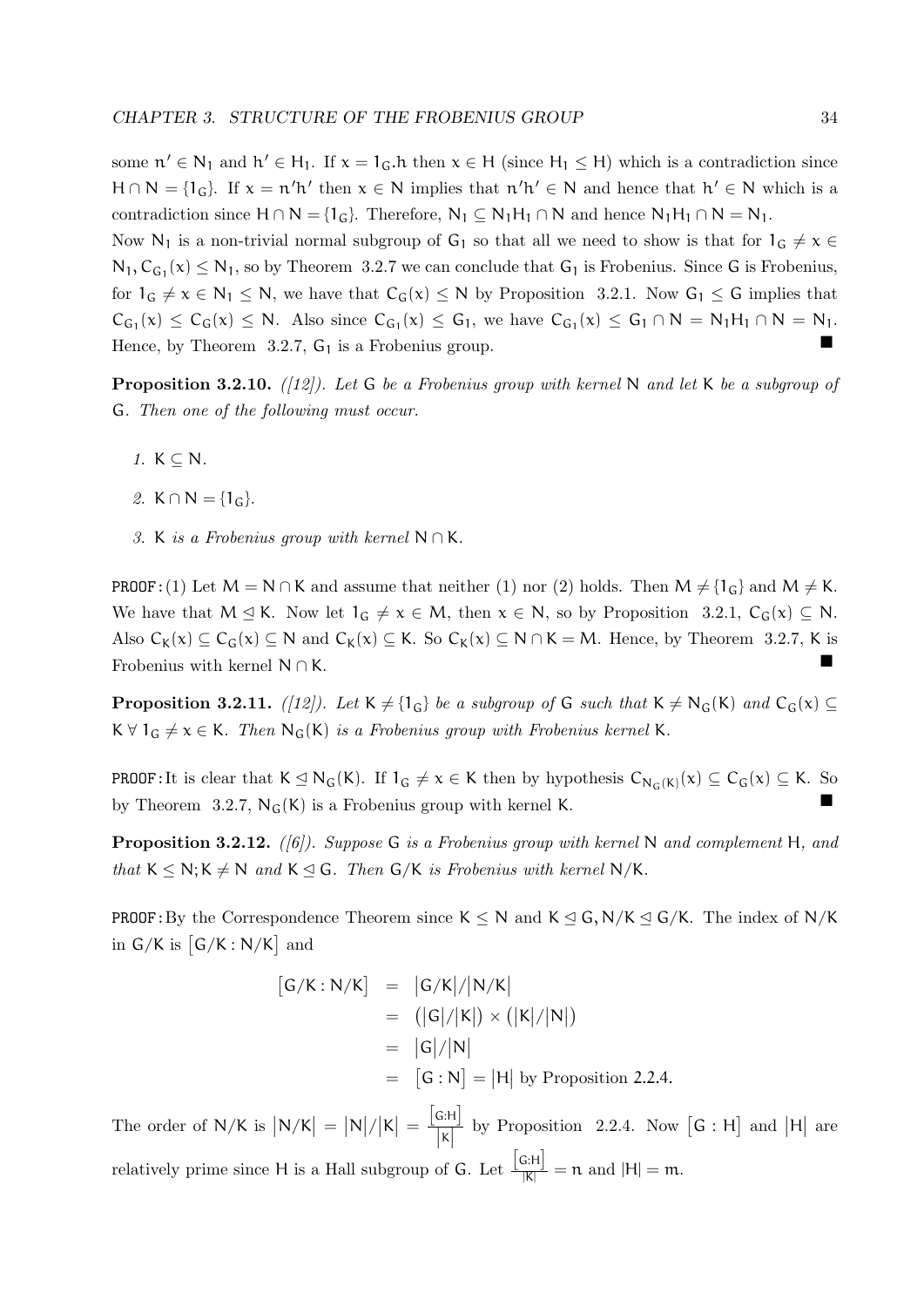Now if p is a prime and  $p\vert m$  and  $p\vert n$  then  $p\vert H\vert$  and  $p\vert$  [G : H]. But this is a contradiction because H is a Hall subgroup. Therefore  $(m, n) = 1$  which implies that N/K is a normal Hall subgroup of  $G/K$ . We show now that  $N/K = \{xK \in G/K : (xK)^n = 1_{G/K}\}$ . If  $1_{G/K} \neq xK \in G/K$  then since  $|N/K| = n, xK \in N/K$  implies that  $(xK)^n = 1_{G/K}$ . Let  $1_{G/K} \neq xK \in G/K$  and  $(xK)^n = 1_{G/K}$ . Suppose now that  $(xK) \notin N/K$ . Then  $x \notin N$  and since G is Frobenius either  $x \in H$  or  $x = n'h$  for some  $1_G \neq n' \in N$  and  $1_G \neq h \in H$ . If  $x \in H$  then since  $|H| = m$ ,  $x^m = 1_G$ . So  $x^m K = K$  implies that  $(xK)^m = 1_{G/K}$  and hence that  $o(xK)|m$ . But this a contradiction since  $o(xK)|n$  and  $(m, n) = 1$ . If  $x = n'h$  then  $x^n = n''h^n$  for some  $n'' \in N$ . (See the proof of Theorem 3.2.8, part(2)). Now  $(xK)^n = 1_{G/K}$  implies that  $x^nK = K$  and hence that  $x^n \in K \le N$ . Since  $x^n \in N$ ,  $n''h^n \in N$  which implies that  $h^n \in N$ . Since  $h \neq 1_G$ ,  $h^n = 1_G$  implies that  $o(h)|n$  which is a contradiction since  $o(h)|m$  and  $(m, n) = 1$ . Thus we must have that  $N/K = \{xK \in G/K : (xK)^n = 1_{G/K}\}\$  and by part(1) of Theorem  $3.2.8$ ,  $G/K$  is Frobenius with kernel N/K.

**Proposition 3.2.13.** ([6]). If G is abelian and the only characteristic subgroups in G are  $\{1_G\}$  and G, then G is elementary abelian.

**PROOF:** Let p be a prime divisor of  $|G|$ . Then  $H = \{x \in G : x^p = 1_G\} \leq G$ . Note first that  $H \neq \{1_G\}$ since by **Cauchy's Theorem** there exists  $x \in G$  such that  $o(x) = p$ . So  $x \in G$  and  $x^p = 1_G$  implies that  $x \in H$ . Also  $1_G \in H$  since  $1_G^p = 1_G$ . If  $\alpha, \beta \in H$  then  $\alpha^p = \beta^p = 1_G$ . So

$$
\alpha^p = \beta^p \Rightarrow \beta^{-p} \alpha^p = 1_G \Rightarrow (\beta^{-1})^p (\alpha^p) = 1_G
$$
  

$$
\Rightarrow (\beta^{-1} \alpha)^p = 1_G \text{ (since } G \text{ is abelian)}
$$

So  $\beta^{-1}\alpha \in H$  and therefore  $H \leq G$ .

Let  $\phi$  be any automorphism of G. Since  $H \leq G$  and  $\phi$  is an isomorphism,  $\phi(H) = {\phi(h) : h \in H}$  is a subgroup of G. We show that H is a characteristic subgroup of G. Let  $h \in H$ . Then  $h^p = 1_G$ . Now  $\phi(1_G) = 1_G$  implies that  $\phi(h^p) = 1_G$  and hence that  $\left[\phi(h)\right]^p = 1_G$ . So  $\phi(h) \in H$  and  $\phi(H) \leq H$ . Since this is true for any automorphism  $\phi$  of G, it is true for  $\phi^{-1}$ . So  $\phi^{-1}(H) \leq H$  which implies that  $\phi[\phi^{-1}(H)] \leq \phi(H)$  and hence that  $H \leq \phi(H)$ . So  $\phi(H) = H \,\forall \phi \in Aut(G)$ . Therefore H is characteristic in G. Since  $H \neq \{1_G\}$ , and the only characteristic subgroups of G are  $\{1_G\}$  and G, we have that  $H = G$ . So  $x^p = 1_G \forall x \in H$  implies that  $x^p = 1_G \forall x \in G$ . By definition this implies that <sup>G</sup> is an elementary abelian group.

Note 3.2.3. A Frobenius group G is said to be minimal if no proper subgroup of G is Frobenius.

**Remark 3.2.1.** Let H be a Frobenius complement of a Frobenius group G. Let  $\{1_G, q_1, q_2, \ldots, q_{n-1}\}$ be a left transversal for H in G. Then  $G = H \cup q_1H \cup \ldots \cup q_{n-1}H$  where  $[G : H] = n$ . It follows then that the conjugates of H by elements of G are  $\{H, H^{q_1}, H^{q_2}, \ldots, H^{q_{n-1}}\}$  and no two of them coincide since if  $H^{q_1} = H^{q_2}$  then  $q_1 H q_1^{-1} = q_2 H q_2^{-1}$  which implies that  $(q_2^{-1} q_1) H (q_2^{-1} q_1)^{-1} = H$ and hence that  $q_2^{-1}q_1 \in N_G(H) = H$  by Corollary 2.2.2.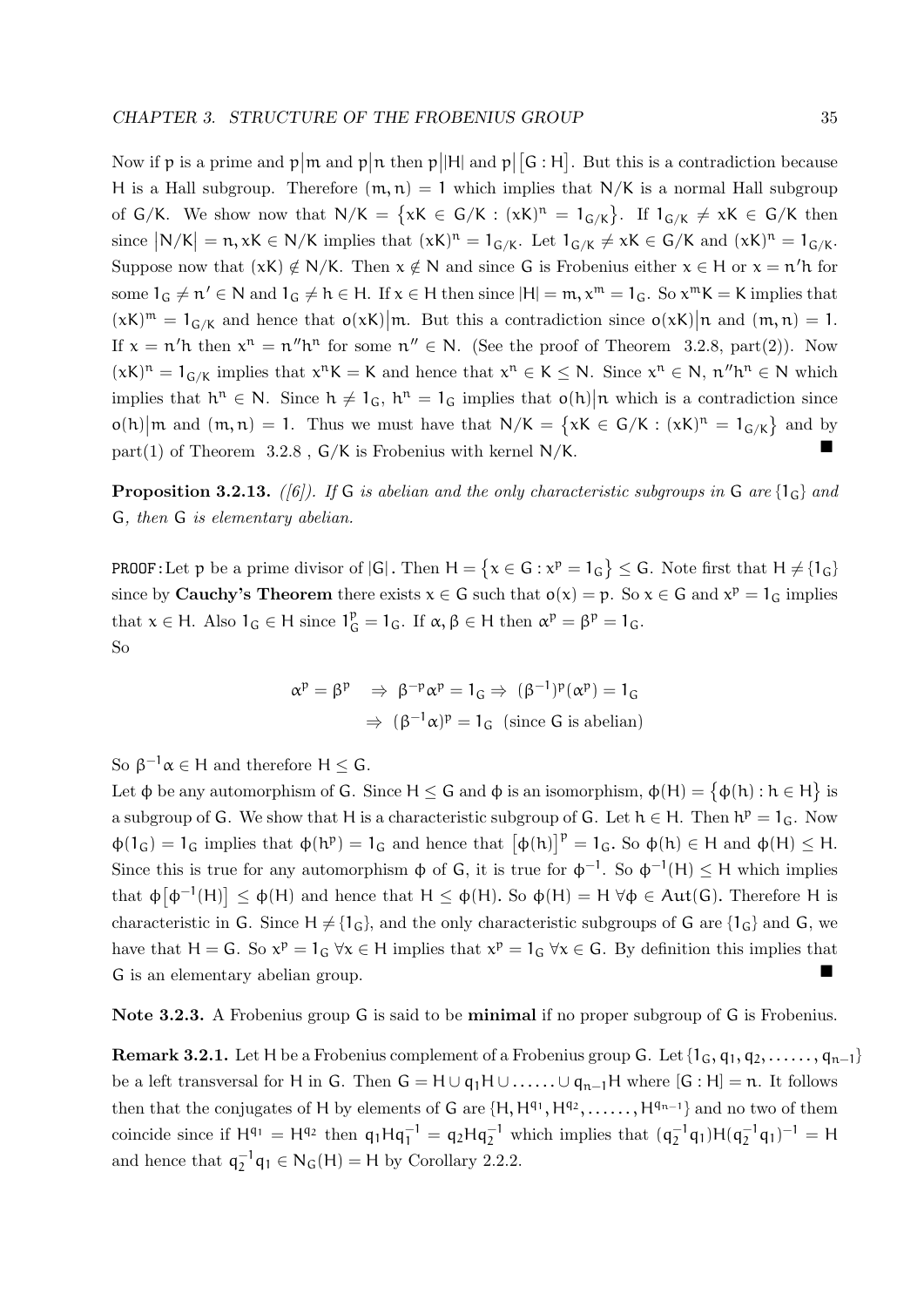Therefore  $q_2^{-1}q_1H = H$  which implies that  $q_2H = q_1H$  which is a contradiction. Also the intersection of any two distinct conjugates of H is trivial since if  $x \in H^{q_1} \cap H^{q_2}$  then  $x = q_1 h q_1^{-1} = q_2 h' q_2^{-1}$ for  $h, h' \in H$ . So  $(q_2^{-1}q_1)h(q_2^{-1}q_1)^{-1} = h'$  which implies that  $q_2^{-1}q_1 \in H$ . Therefore  $q_2^{-1}q_1H = H$ which implies that  $q_1H = q_2H$  which is a contradiction. Hence any of the conjugates of H satisfies the condition to be a Frobenius complement. Therefore in a Frobenius group G replacing the complement H by any of it's conjugates gives us another representation of G as a Frobenius group.

**Theorem 3.2.14.** ([6]). If G is a minimal Frobenius group with kernel N and complement H then N is elementary abelian and H has prime order.

**PROOF:** If  $\{1_G\}$  < H<sub>1</sub> < H then H<sub>1</sub> < N<sub>G</sub>(N) = G, so by Proposition 3.2.9, G<sub>1</sub> = NH<sub>1</sub> is a proper Frobenius subgroup of G contradicting the minimality of G. Hence, H must be of prime order. Let the order of  $H = q$  a prime. We will show that N is elementary abelian. Let P be a Sylow p - subgroup of N and let  $N' = N_G(P)$ . Then  $G = NN'$  by the Frattini Argument. Since  $|NN'| = |G| = |NH| = |N| q$ , we have that  $q||N'|$ . Let  $Q_1 \in Syl_q(N')$ , then  $|Q_1| = q$  and  $Q_1 \leq N' = N_G(P)$ . So  $NQ_1 \leq G$  and  $|NQ_1| = \frac{|N||Q_1|}{|N \cap Q_1|} = \frac{|N|q}{1} = |N|q$ . Therefore  $G = NQ_1$ . Since  $Q_1$  is also a Sylow q - subgroup of G, it is conjugate to H in G. Therefore by the Remark 3.2.1,  $G = NQ_1$  is Frobenius. The minimality of G now implies that  $P = N$ . If  $K \neq \{1_G\}$  is a characteristic subgroup of N, then since  $N \leq G$ ,  $K \leq G$ . So applying Proposition 3.2.9 to  $G = NH$ , we have that  $G_1 = KH$  is a Frobenius group. The minimality of G now implies that  $K = N$ . In particular  $Z(N) = N$  which implies that N is abelian. (Since for every group G it's **centre** is characteristic in G). Also  $Z(N) \neq \{1_G\}$  since a p - group has a non-trivial centre. By Proposition 3.2.13 now, N is elementary abelian.

The following lemma contains some useful characterisations of Frobenius groups.

**Lemma 3.2.15.** ([9]). Let  $N \subseteq G$ ,  $H \subseteq G$  with  $NH = G$  and  $N \cap H = \{1_G\}$ . Then the following are equivalent.

- 1.  $C_G(n) \le N \ \forall 1_G \ne n \in N$ .
- 2.  $C_H(n) = \{1_G\}$   $\forall 1_G \neq n \in N$ .
- 3.  $C_G(h) \leq H \ \forall 1_G \neq h \in H$ .
- 4. Every  $x \in G \backslash N$  is conjugate to an element of H.
- 5. If  $1_G \neq h \in H$ , then h is conjugate to every element of Nh.
- 6. H is a Frobenius complement in G.

PROOF:Note first that

$$
G = N \cup Nh_2 \cup Nh_3 \ldots \cup Nh_m ,
$$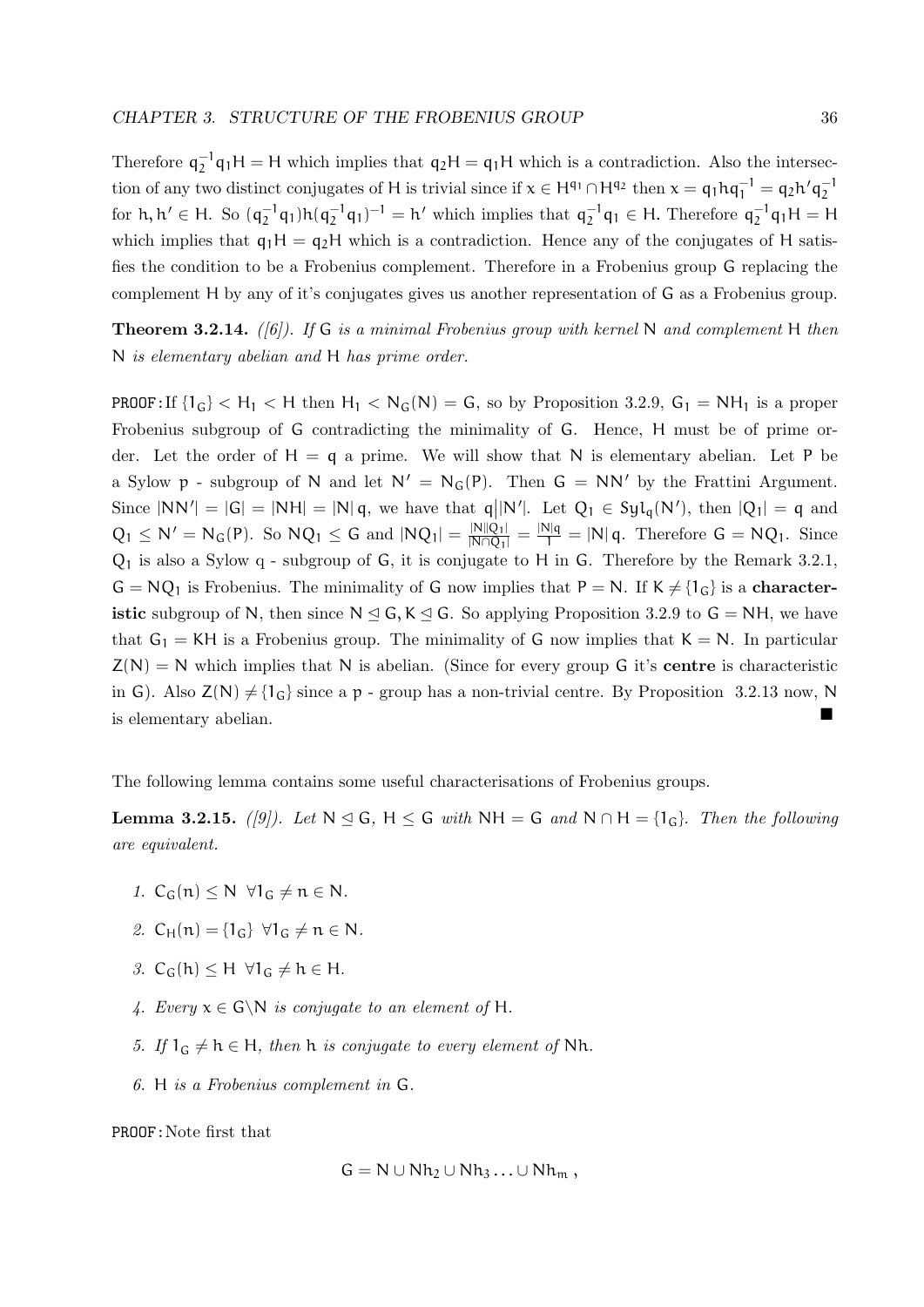and that

$$
H = \{1_G, h_2, h_3, \ldots, h_m\}
$$
,

where the h<sup>i</sup> are distinct. Also

$$
Nh_i = \{h_i, n_1h_i, n_2h_i, \ldots, n_ih_i\},\,
$$

and each  $n_i h_i$  is distinct since if  $n_i h_i = n_j h_i$  then  $n_i = n_j$ . Also note that

$$
\forall g \in G, (Nh_i)^g = g(Nh_i)g^{-1} = gN(g^{-1}g)h_ig^{-1} = (gNg^{-1})(gh_ig^{-1})
$$
  
= Nh<sub>i</sub><sup>g</sup>. (3.1)

This is true for any normal subgroup of a group. Since  $G$  is a semi-direct product, if  $g = mh$  for  $m \in N$  and  $h \in H$ , we have that:

$$
(\text{Nh}_i)^g = \text{Nh}_i^g = \text{Nh}_i^{\text{mh}} \text{ by (3.1)}
$$
  
= \text{N}(\text{mhh}\_i\text{h}^{-1}\text{m}^{-1}) = \text{Nm}(\text{hh}\_i\text{h}^{-1})\text{m}^{-1} = \text{Nmh}'\text{m}^{-1} \text{ for } \text{h}' = \text{hh}\_i\text{h}^{-1}  
= \text{Nh}'\text{m}^{-1} \text{ since } \text{m} \in \text{N}  
= \text{Nhh}\_i\text{h}^{-1}\text{h}' = \text{Nh}' \text{ since } \text{h}'\text{m}^{-1}\text{h}'^{-1} \in \text{N}  
= \text{Nhh}\_i\text{h}^{-1} = \text{Nh}\_i^{\text{h}} = (\text{Nh}\_i)^{\text{h}}. \text{ by (3.1)} \tag{3.2}

Now we prove the lemma.

 $(6) \Rightarrow (1)$ 

H is a Frobenius complement by definition implies that G is a Frobenius group so (1) then follows by Proposition 3.2.1.

 $(1) \Rightarrow (2)$ Let  $g \in C_H(n)$ , where  $1_G \neq n \in N$ . Then  $gn = ng$  and this implies that  $g \in C_G(n) \leq N$ . Hence,  $g \in H \cap N = \{1_G\}$  and (2) follows.

 $(2) \Rightarrow (3)$ Let  $g \in C_G(h)$ . Then  $gh = hg$ . Assume that  $n \neq 1_G$ . Let  $g = nh'$  for  $n \in N$  and  $h' \in H$ . Then

$$
h = ghg^{-1} = h^{g} \Rightarrow h = h^{nh'}
$$
  
= nh'(h)h'^{-1}n^{-1} = n(h'hh'^{-1})n^{-1}  
= nh''n^{-1} = h''^{n} where h'' = h'hh'^{-1} \in H.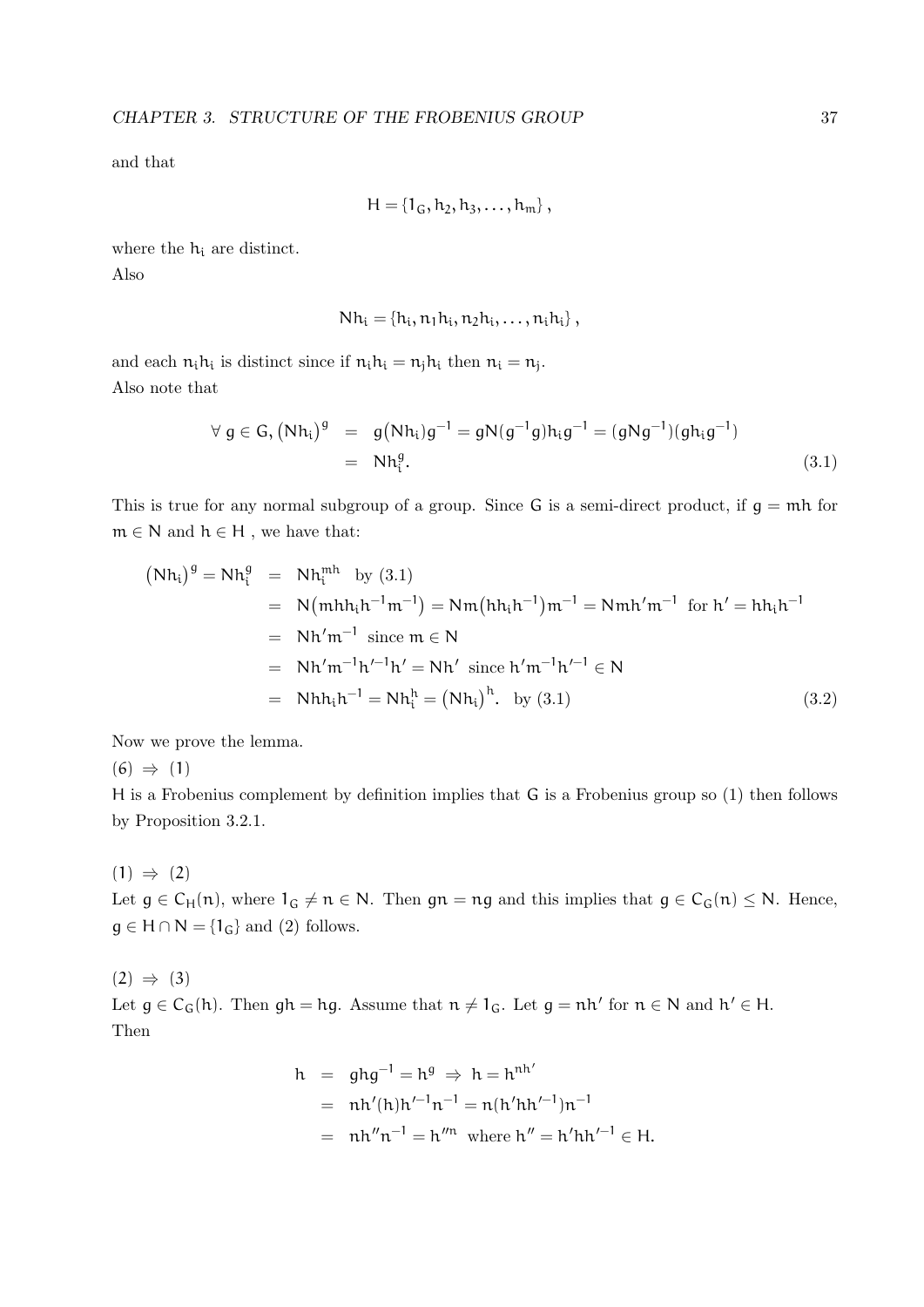So

$$
h = h^{\prime\prime n} \Rightarrow nh^{\prime\prime} = hn \Rightarrow nh^{\prime\prime}h^{-1} = hnh^{-1}
$$
  
\n
$$
\Rightarrow nh^{\prime\prime\prime} = n^{\prime} \text{ where } h^{\prime\prime}h^{-1} = h^{\prime\prime\prime} \in H, \text{ and } hnh^{-1} = n^{\prime} \in N
$$
  
\n
$$
\Rightarrow h^{\prime\prime\prime} = n^{-1}n^{\prime} \in N
$$
  
\n(3.3)

So  $h''' \in H \cap N$  and this implies that  $h''' = 1_G$  and  $n = n'$ . Now  $hnh^{-1} = n' = n$  implies that  $h \in C_G(n) = 1_G$ . This contradicts the assumption given in (2) since  $h \neq 1_G$ . Hence we must have  $n = 1_G$  and hence  $g = h' \in H$ . Thus  $C_G(g) \leq H$ .

 $(3) \Rightarrow (4)$ We have

$$
G=N\cup Nh_2\cup Nh_3\ldots\ldots\cup Nh_m.
$$

So

$$
G\backslash N=Nh_2\cup Nh_3\cup Nh_4\ldots\ldots\cup Nh_m.
$$

Since by assumption we have

$$
C_G(h_i) \subseteq H \; \forall i=2,\ldots\ldots,m,
$$

we deduce that

 $C_G(h_i) = C_H(h_i) \,\forall i = 2, \dots, m,$ 

Now

$$
\left| \left[ h_i \right]_H \right| = \left[ H : C_H(h_i) \right],\tag{3.4}
$$

and

$$
\left| \left[ h_i \right]_G \right| = \left[ G : C_G(h_i) \right]. \tag{3.5}
$$

Now dividing equation (3.5) by equation (3.4) gives  $\left[\left[h_i\right]_{\mathsf{G}}\right]$  $\left\vert \left[ h_{i}\right] _{H}\right\vert$  $=\frac{|G|}{|H|}$ ।ज<br>|<br>|म

This now implies that

$$
\left| \left[ h_{i} \right]_{G} \right| = \left| N \right| \times \left| \left[ h_{i} \right]_{H} \right| \forall i = 2, \dots, m. \tag{3.6}
$$

Also if  $h_i$  is not conjugate to  $h_j$  in H then  $h_i$  is not conjugate to  $h_j$  in G. From equation (3.6) we have that:

$$
\left| \bigcup_{1_G \neq h \in H} [h]_G \right| = |N| \times \left| \bigcup_{1_G \neq h \in H} [h]_H \right| \text{ (h here is a class representative in H)}
$$
\n
$$
= |N| \times (|H| - 1)
$$
\n
$$
= |N| \times |H| - |N|
$$
\n
$$
= |G| - |N|.
$$
\n(3.7)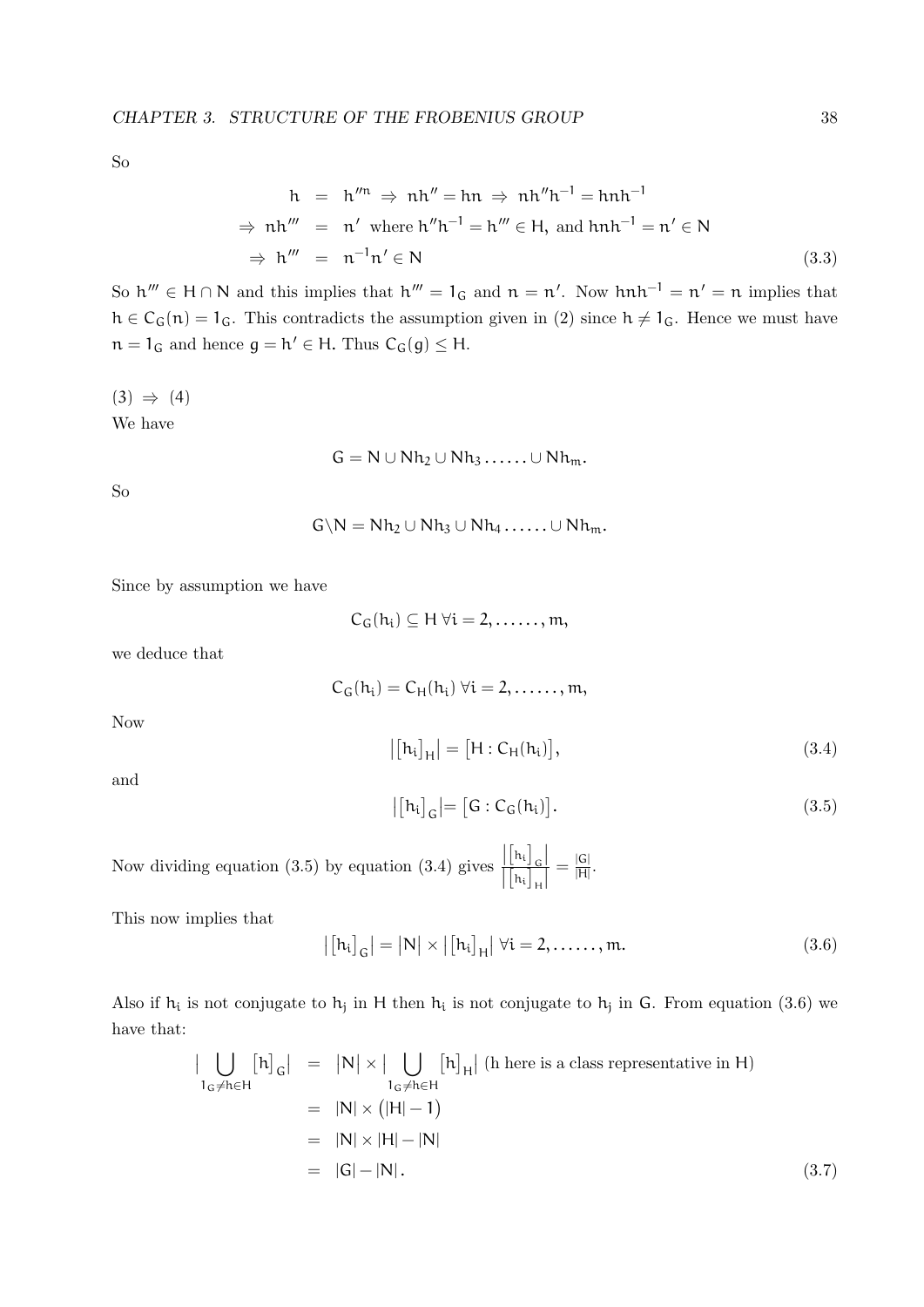By equation (3.7) now we have that

$$
G = N \bigcup \{ \bigcup_{1_G \neq h \in H} [h]_G \}.
$$

This implies that if  $x \in G \backslash N$  then  $x \in [h]_G$  for some  $h \in H$  proving (4).

 $(4) \Rightarrow (5)$ 

Since by (4)  $nh_i$  is conjugate to  $h_j$  in G for some  $h_j \in H$ , there exists  $g \in G$  with  $g = mh$  for  $m \in \mathbb{N}, h \in \mathbb{H}$  such that  $(nh_i)^g = h_j$ . Now  $(nh_i)^g \in (Nh_i)^g = Nh_i^g = Nh_i^h$  by equation 3.1.

So  $(nh_i)^g = n'h_i^h$  for some  $n' \in N$  implies that  $h_j = n'h_i^h$ , and hence  $n' \in N \cap H = 1_G$ . Therefore  $h_j = h_i^h$  and hence  $h_j$  is conjugate to  $h_i$ . Thus  $nh_i$  is conjugate to  $h_i$  and since this is true for all  $n \in N$  the result follows.

 $(5) \Rightarrow (6)$ 

We need to show that  $H \cap H^g = \{1_G\} \ \forall g \in G \backslash H$ . So suppose now that  $H \cap H^g \neq \{1_G\}$  with  $g \in G, g = nh, n \neq 1_G$ . So there is a  $1_G \neq h' \in H$  such that  $h'^g \in H$ . Let  $h'^g = h_0$  for some  $h_0 \in H$ . Now by (5) we have that  $h'^g \in Nh'$ . So  $h'^g = nh'$  for some  $n \in N$ . Thus we have that  $h_0 = h'^g = nh'$ . The uniqueness of the representation of each  $g \in G$  now implies that  $n = 1_G$ which is a contradiction. This now completes the proof.

We prove the following Lemma by using Lemma 3.2.15.

Lemma 3.2.16. Let G be a frobenius group with kernel K and complement H. Then any two non-identity elements of H conjugate in G are already conjugate in H.

**PROOF:** If  $h_1$  is conjugate to  $h_2$  in G, then there exists  $1_G \neq g \in G$  with  $g = mh$  where  $m \in N$ ,  $h \in H$ such that  $h_1^g = h_2$ . Thus

$$
gh_1g^{-1} = h_2 \Rightarrow (mh)h_1(h^{-1}m^{-1}) = h_2
$$
  
\n
$$
\Rightarrow m(hh_1h^{-1})m^{-1} = h_2 \Rightarrow mh'm^{-1} = h_2 \text{ where } h' \in H
$$
  
\n
$$
\Rightarrow mh'm^{-1}(h'^{-1}h') = h_2 \Rightarrow m(h'm^{-1}h'^{-1})h' = h_2
$$
  
\n
$$
\Rightarrow m'h' = h_2 \text{ where } m' = m(h'm^{-1}h'^{-1}) \in N
$$
  
\n
$$
\Rightarrow m'h' = 1_G.h_2 \Rightarrow m' = 1_G \text{ by the uniqueness of the representation of } g \in G
$$
  
\n
$$
\Rightarrow mh'm^{-1}h'^{-1} = 1_G \Rightarrow mh' = h'm \Rightarrow m \in C_G(h') \subseteq H \Rightarrow m = 1_G.
$$

Therefore  $g = 1_G$ .h which implies that  $h_1^h = h_2$  and hence that  $h_1$  is conjugate to  $h_2$  in H.

**Lemma 3.2.17.** ([24]). If G is a Frobenius group with kernel N and K  $\leq$  G , then either K  $\subseteq$  N or  $N \subset K$ .

**PROOF:** Assume that  $K \not\subseteq N$ . Let H be a complement of N and let  $x \in K \backslash N$ . First we show that  $C_G(x) \cap N = \{1_G\}$ . Suppose that  $C_G(x) \cap N \neq \{1_G\}$  and let  $y \in C_G(x) \cap N$ . Since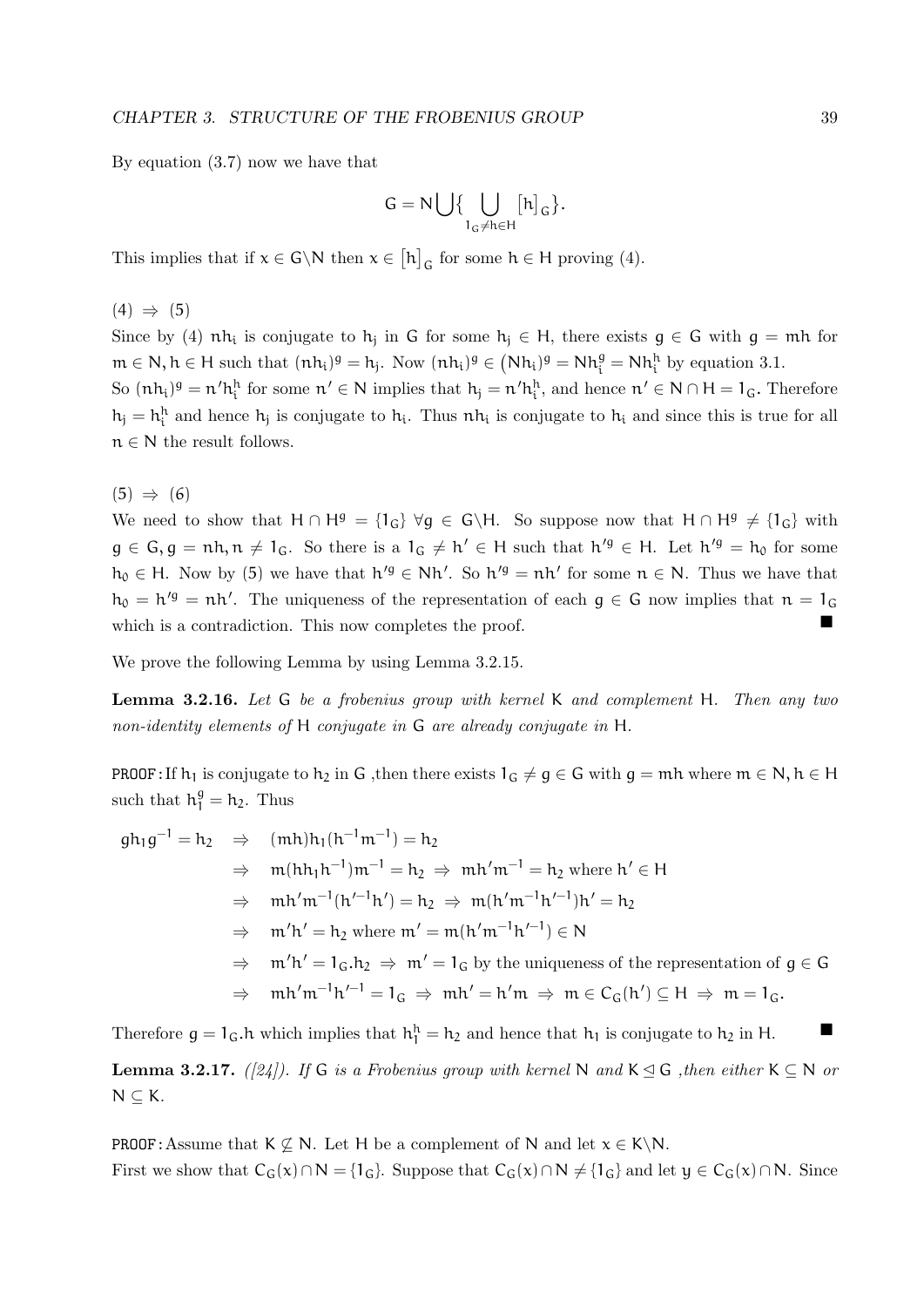$y \in N$ , by Proposition 3.2.1  $C_G(x) \leq N$ . Also  $y \in C_G(x)$  implies that  $xy = yx$ . But this implies that  $x \in C_G(y) \leq N$  which is a contradiction. Thus  $C_G(x) \cap N = \{1_G\}.$ Now  $NC_G(x) \leq G$  and  $|NC_G(x)| ||G|$ . So

$$
|NC_G(x)| k = |G| \ \Rightarrow \ \frac{|C_G(x)| |N|}{|C_G(x) \cap N|} k = |G| \ \Rightarrow \ |N| \, |C_G(x)| \, k = |N| \, |H| \, ,
$$

for some  $k \in \mathbb{N}$ . This implies that  $|C_G(x)| ||H|$ .

Since  $|C_G(x)|$  |H| implies that  $|C_G(x)| \neq |H|$  for some  $q \in \mathbb{N}$ , and  $|G| = |C_G(x)| |[x]|$ , we have that  $|G| q = |C_G(x)| [x]| q = |H| |[x]|.$  This implies that  $|N| |H| q = |[x]| |H|$  and hence that  $|N| q = |[x]|.$ Thus  $|N| ||[x]|$ . Since  $[x] \subseteq K$ ,  $|N| ||K|$ .

Now let  $|N| = p^{\alpha}z$ , then  $|K| = p^{\alpha}kz$  for some  $k, z \in \mathbb{N}$ . Also since N is a normal Hall subgroup of  $G, |G| = p^{\alpha}z'$  for  $z' \in \mathbb{N}$ . Let  $P \in Syl_p(K)$  then  $P \in Syl_p(G)$ . If  $Q \in Syl_p(N)$  then Q is conjugate to P in G which implies that  $Q = gPg^{-1}$  for some  $g \in G$ . So  $P = g^{-1}Qg \le N$  (since  $N \le G$ ). So every Sylow  $p$  - subgroup of K such that  $p||N|$  is contained in N. Hence,  $N \subseteq K$ .

Note 3.2.4. Let G be a Frobenius group with kernel N and complement H. If  $K \leq G$  such that  $N \subset K$  then  $K = N : (H \cap K)$  is a Frobenius group since,  $N \subset K$ ,  $H \cap K \neq \{1_G\}$  by Proposition 2.2.4 and by Flavell [5] (Corollary 3.1),  $K = (K \cap N) : (H \cap K)$  is a Frobenius group which implies that  $K = N$ : (H ∩ K) is Frobenius.

**Theorem 3.2.18.** ([6]). If G is a Frobenius group with kernel N and complement H, then no subgroup of H is Frobenius.

PROOF:Suppose the result is false. Let G be a counter example of minimal order. Then H itself is Frobenius and minimal. (Since if H has a subgroup  $H_1$  say which is Frobenius, then H will be another counter example of order less than the order of G which is a contradiction). Hence, the kernel K of H is elementary abelian and it's complement Q is cyclic of prime order. We want to show that  $N$  is an elementary abelian  $p$  - group.

Suppose that  $p$  is a prime that divides the order of N. Let P be a Sylow  $p$  - subgroup of N and let  $N' = N_G(P)$ . Then  $G = NN'$  by the Frattini argument. So  $|G| = \frac{|N||N'|}{N\cap N'}$  $\frac{|\mathbf{N}||\mathbf{N}^{\top}|}{|\mathbf{N}\cap\mathbf{N}^{\prime}|} = |\mathbf{H}||\mathbf{N}|.$  This implies that  $|H| ||N'||$ . Now  $N \cap N' \subseteq N'$  and since  $G/N = NN'/N \cong N'/N \cap N'$ ,  $[G : N] = [N' : N \cap N']$ . Therefore  $([N' : (N \cap N')]$ ,  $[N \cap N']$  = 1 which implies that  $N \cap N'$  is a normal Hall subgroup of  $N'$ , since if there is a prime q such that  $q \mid N \cap N' \mid$  and  $q \mid [N' : (N \cap N')]$  then  $q \mid N \mid$  and  $q \mid [G : N]$ which is a contradiction since  $N$  is a normal Hall subgroup.

By the Schur Zassenhaus Theorem,  $N \cap N'$  has a complement L. Therefore  $N' = (N \cap N')$  L and since  $H \cong G/N = N'/N \cap N' \cong L$ ,  $|L| = |H| = [G : N]$ . Thus  $G = NL$  and L is minimal Frobenius. Since  $L \leq N' = N_G(P)$  and  $P \leq N_G(P)$ ,  $PL \leq N_G(P) \leq G$ . We show that PL is Frobenius.

First we show that if  $1_G \neq x \in P$ , then  $C_{PL}(x) \leq PL \cap N$ . Now  $C_{PL}(x) \subseteq PL$  and since  $x \in N$  $(P \subseteq N)$ , by Proposition 3.2.1,  $C_{PL}(x) \subseteq C_G(x) \subseteq N$ . Thus  $C_{PL}(x) \subseteq PL \cap N$ . We now show that PL ∩ N = N, and PL is Frobenius will follow from Proposition 3.2.1. Now P  $\subseteq$  PL ∩ N since P  $\subseteq$  PL and  $P \subseteq N$ . Let  $1_G \neq x' \in PL \cap N$ , then  $x' \in PL$  implies  $x' = zl$  with  $z \in P$  and  $1_G \neq l \in L$ . Since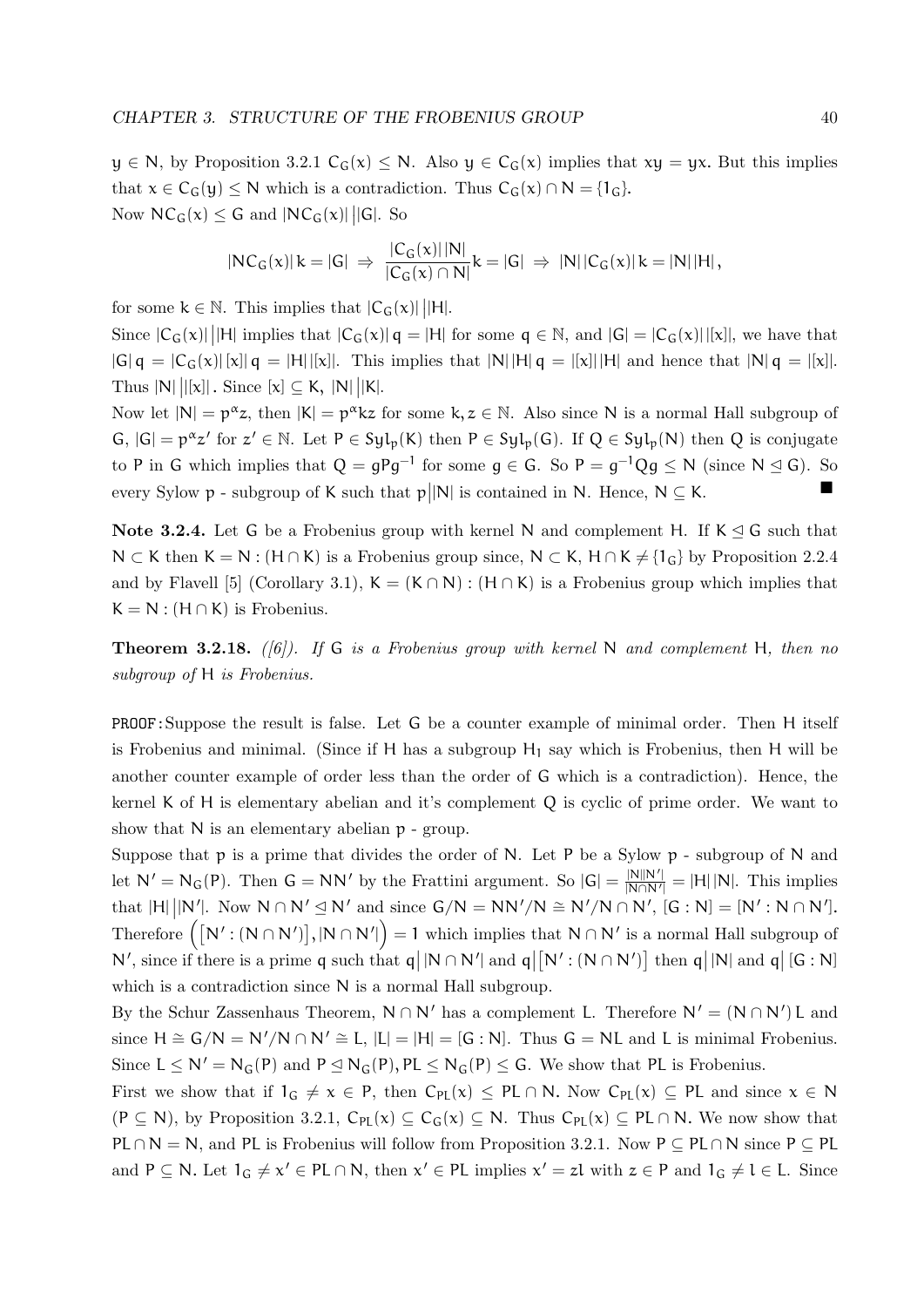$x' \in N$ ,  $zl = n$  for some  $n \in N$ . So  $l = z^{-1}n \in N$ . Therefore  $l \in N$  and  $l \in N'$  ( $l \leq N'$ ). Therefore  $l \in N \cap N'$ . But  $(N \cap N') \cap L = \{1_G\}$  since L is the complement of  $(N \cap N')$  in N'. Therefore  $l = 1_G$ which is a contradiction. Therefore  $x' = z$  and hence  $x' \in P$ . So PL  $\cap N \subseteq P$  and PL  $\cap N = P$ . Now PL is a Frobenius group follows by Proposition 3.2.1. Since PL is Frobenius and we already have that L is minimal Frobenius, PL is another counter example of order less than the order of G. Thus we must have that

$$
|PL| = |G| \Rightarrow |PL| = |P||L| = |N||H| \Rightarrow |P| = |N| \Rightarrow P = N.
$$

Therefore N is a p group.

Furthermore by Proposition 3.2.12 no non-trivial normal subgroup of G is properly contained in N, because if  $R \le N$ ,  $R \ne N$  and  $R \le G$ , then by Proposition 3.2.12,  $G/R$  is Frobenius with kernel N/R. Say the complement of  $N/R$  is  $W/R$  where  $W \leq G$ . Then by the Third Isomorphism Theorem we have:  $W/R \cong \frac{G/R}{N/R} \cong G/N \cong H$ . Therefore  $W/R$  is Frobenius. But G is the counter example of minimal order and  $G/R$  is another counter example and since  $|G/R| < |G|$ , we have a contradiction. Therefore  $R = \{1_G\}$  which implies that no non-trivial normal subgroup of G is properly contained in N. In particular, since N is a p - group,  $\{1_G\} \neq Z(N) = N$  which implies that N is abelian and since N has no non-trivial proper characteristic subgroups, by Proposition 3.2.13, N is an elementary abelian p - group.

We may now view N (written additively) as a vector space over  $\mathbb{Z}_p$ . The action of H on N by conjugation is a  $\mathbb{Z}_p$  representation T, of H on N. First we will show that T is faithfull.

If  $\rho^h$  is the automorphism of N which represents conjugation by  $h \in H$ , then  $\rho^h(\alpha) = h \alpha h^{-1} \ \forall \alpha \in$ N. For  $h \in H$ ,  $T(h) = \rho^h$  and  $T(h) = 1$  implies that  $\rho^h(\alpha) = \alpha \,\forall \alpha \in N$ . Hence  $h \alpha h^{-1} = \alpha$ implying that  $h\alpha = \alpha h$  and hence  $h \in C_G(\alpha)$ . Since this is true for all  $\alpha \in N, h \in C_G(N)$  and hence  $h = 1_G$ , implying that T is faithfull. The only T - **invariant** subspaces are 0 and N since N has no other subgroups normal in G. Therefore T is irreducible [6].

Choose a finite extension  $\mathbb F$  of  $\mathbb Z_p$  that is a splitting field for both H and K. (Since char( $\mathbb Z_p$ ) does not divide the order of H, there is a finite extension  $\mathbb F$  of  $\mathbb Z_p$  that is a splitting field for H). Then  $T^{\mathbb{F}} \sim S_1 \bigoplus S_2 \bigoplus \ldots \ldots \bigoplus S_l$  with each  $S_i$  absolutely irreducible. Say that  $S = S_1$  acts on the  $\mathbb{F}$  subspace V of  $N^{\mathbb{F}}$ . Restricting the action of T to K, write  $V = V_1 \bigoplus V_2 \bigoplus \ldots \ldots \bigoplus V_k$  with each  $V_i$  an irreducible K - **invariant** subspace. But K is abelian, so each  $V_i$  is one dimensional, and if  $x \in K$  then  $\hat{S}(x)$  is a diagonal matrix (where  $\hat{S}$  is the matrix representation of S). Combine the subspaces  $V_i$  so that  $V = W_1 \bigoplus W_2 \bigoplus \ldots \ldots \bigoplus W_u$  where  $S(x)$  restricts to a scalar matrix on each  $W_i, \forall x \in K$  with different scalars for some x if  $i \neq j$ . Observe that if  $v \in V$  and  $S(x)v = \lambda_x v$ for  $\lambda_x \in \mathbb{F}$  and  $\forall x \in K$ , then  $v \in W_i$  for some i. Say  $Q = \langle y \rangle$  and choose  $v \in W_i$ . For each  $x \in K$  we have  $\widehat{S}(x)\widehat{S}(y)\nu = \widehat{S}(y)\widehat{S}(y^{-1}xy)\nu = \widehat{S}(y)\lambda_{x^y}\nu = \lambda_{x^y}\widehat{S}(y)\nu$ . So  $\widehat{S}(y)\nu \in W_j$  for some j. Thus for each i there is some  $j = j(i)$  such that  $S(y)W_i = W_{j(i)}$ . So Q acts as a permutation group on the set  $\{W_i\}$ . Now Q has no fixed points since a fixed point would be both Q - invariant and K - invariant as a subspace, hence H - invariant, whereas S is irreducible on V. Since Q is cyclic of prime order  $q$ ,  $S(y)$  permutes each Q orbit in  $\{W_i\}$  cyclically as a q cycle. Relabel if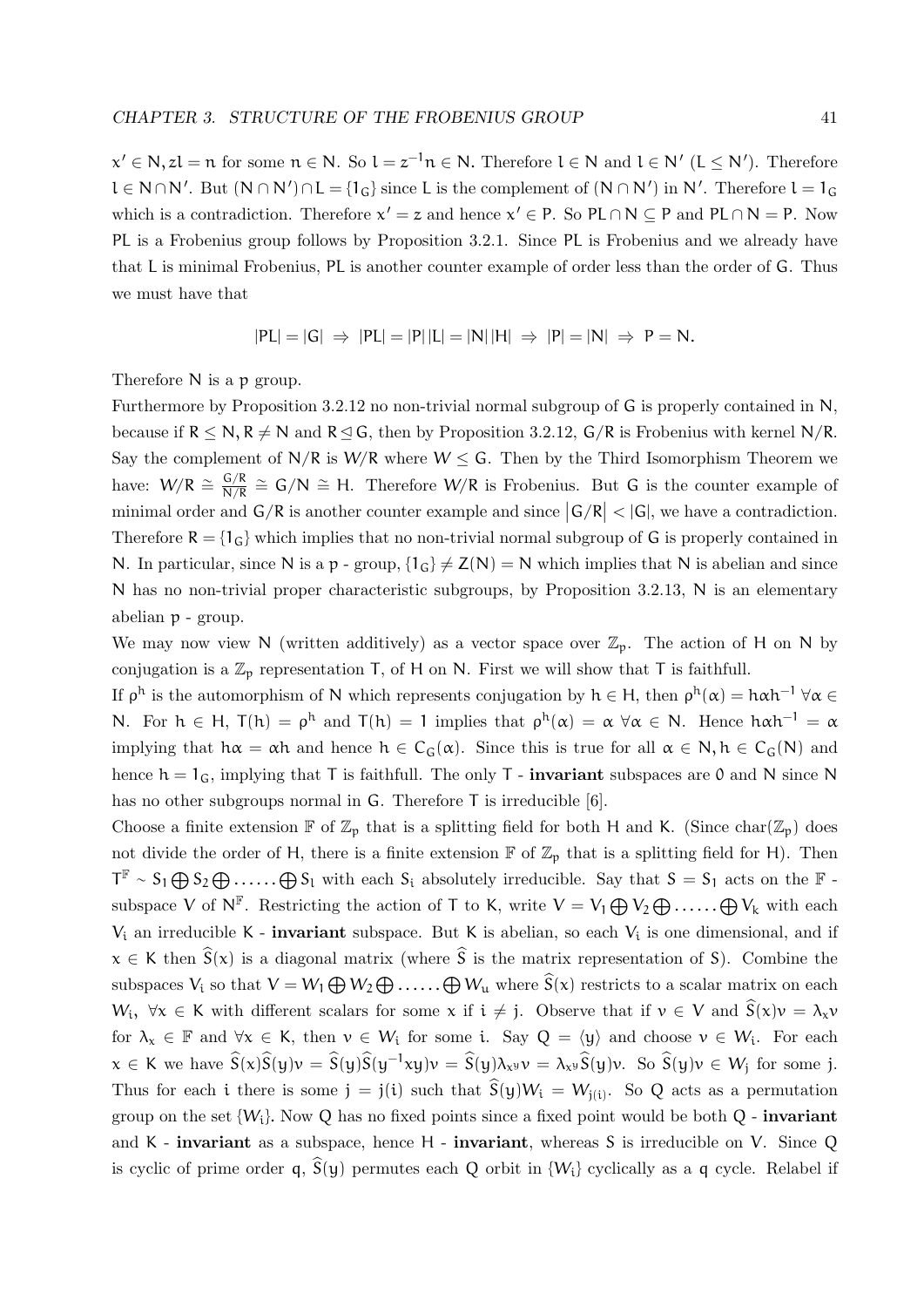necessary so that  $\hat{S}(y)W_1 = W_2$ ,  $\hat{S}(y)W_2 = W_3$ , ....,  $\hat{S}(y)W_{q-1} = W_q$ . Choose  $w \neq 0 \in W_1$  and set  $v = w + \hat{S}(y)w + \hat{S}(y^2)w + \dots$ ....... Then  $\hat{S}(y)v = v \neq 0$ , so 1 is an eigenvalue of  $\hat{S}(y)$ , hence of T(y). This means that for some  $z \in N$  with  $z \neq 1$  we have  $T(y)z = z^y = z$ . But then  $y \in C_G(z)$ , contradicting Proposition 3.2.1 and proving the theorem.

**Theorem 3.2.19.**  $(|24|)$ . The Frobenius kernel of a Frobenius group is unique.

**PROOF:** Let G be a Frobenius group with Frobenius kernels N and  $N_1$  with H a complement of N. By Lemma 3.2.17, without any loss of generality, we may assume that  $N \subseteq N_1$ . Let  $K = H \cap N_1 \trianglelefteq H$ . Since  $N \subseteq N_1$  and  $N \subseteq G, N \subseteq N_1$ . Therefore  $NK \subseteq N_1$ . Let  $n_1 \in N_1$ . Then  $n_1 = nh$  for  $1_G \neq n \in N$  and  $1_G \neq h \in H$ , (since  $n_1 \in G$ ). So  $h = n^{-1}n_1 \in N_1$  (since  $n^{-1} \in N \subseteq N_1$  and  $n_1 \in N_1$ ). So  $h \in N_1 \cap H = K$ . Since  $h \in K$ ,  $n_1 = nh \in NK$  which implies that  $N_1 \subseteq NK$ . Therefore  $N_1 = NK$ . If  $1_G \neq x \in K$ , then since  $N_1$  is a Frobenius kernel, by Proposition 3.2.1,  $C_G(x) \leq N_1$ . Also  $x \in K$  implies that  $x \in H$  and by Lemma 3.2.15, for  $1_G \neq x \in H$ ,  $C_G(x) \subseteq H$ . So we have for  $1_G \neq x \in K$ ,  $C_G(x) \subseteq H \cap N_1 = K$ . Since  $C_H(x) = C_G(x) \subseteq K$  for  $1_G \neq x \in K$ , we have that H is a Frobenius group with kernel K by Theorem 3.2.7. But this contradicts Theorem 3.2.18. Hence we have  $N = N_1$ .

**Proposition 3.2.20.** ([6]). Suppose that G is Frobenius with kernel N and complement H, and that p, q are primes in N, not necessarily distinct. If  $K \leq H$  and  $|K| = pq$  then K is cyclic.

PROOF:Suppose the result is false. Let G be a counter example of minimal order. So G is Frobenius with complement H and kernel N and there exists  $K \leq H$  such that  $|K| = p^2$  or pq and K is not cyclic. Since  $K \leq H$  with  $|K| = p^2$  or pq, by Proposition 3.2.9, NK is Frobenius. Since K is not cyclic, NK is another counterexample of order less than the order of G, which is a contradiction. Therefore  $G = NH = NK$  and hence,  $H = K$ . Therefore  $|H| = p^2$  or pq.

Also, if  $N_1 \leq G$  and  $N_1 \leq N$ , then  $N_1H$  is a Frobenius group by Proposition 3.2.9. But then  $N_1H$ is another counterexample of order less than the order of G, which is a contradiction. Thus N is a minimal normal subgroup of G.

If  $|H| = pq$ , then since H is not cyclic, by Example 2 in the next chapter it is Frobenius. But this contradicts Theorem 3.2.18. Hence, H is of order  $p^2$  and therefore abelian. If  $R \in Syl_r(N)$  for r a prime and  $N' = N_G(R)$  then  $G = NN'$  by the Frattini argument. So  $|G| = |N||H| = \frac{|N||N'|}{|N\cap N'|}$  $\frac{|N||N'|}{|N\cap N'|}$ Thus |H| | |N'|. Now  $H \in Syl_p(G)$  since  $|G| = |H||N| = p^2m$  where  $(m, p) = 1$ . Since  $|H| ||N'|$ , some conjugate of H is in N'. Without loss of generality, say H itself is in N'. Applying Proposition 3.2.9 to  $G = NN'$ , we have that RH is Frobenius. The minimality of G now implies that  $G = RH$ .

Now since  $R \leq G$  and  $R \leq N$  the minimality of N now implies that  $R = N$ . Since N is a minimal normal  $r$  - group,  $N = N_1 \times N_2 \times N_3 \times \ldots \times N_l$  where the  $N_i$  are isomorphic simple groups. This implies that  $N = \mathbb{Z}_r \times \mathbb{Z}_r \times \ldots \times \mathbb{Z}_r$ , and thus that N is an elementary abelian  $r$  - group. As in the proof of Theorem 3.2.18, the action of H on N by conjugation determines a faithful irreducible  $\mathbb{Z}_r$  representation T of H on N. So choose a finite extension  $\mathbb{F}$  of  $\mathbb{Z}_r$  that is a splitting

field for H so  $T^{\mathbb{F}} \sim T_1 \bigoplus T_2 \bigoplus \ldots \ldots \bigoplus T_k$ , with  $deg T_i = 1$   $\forall i$ . Thus for an appropriate choice of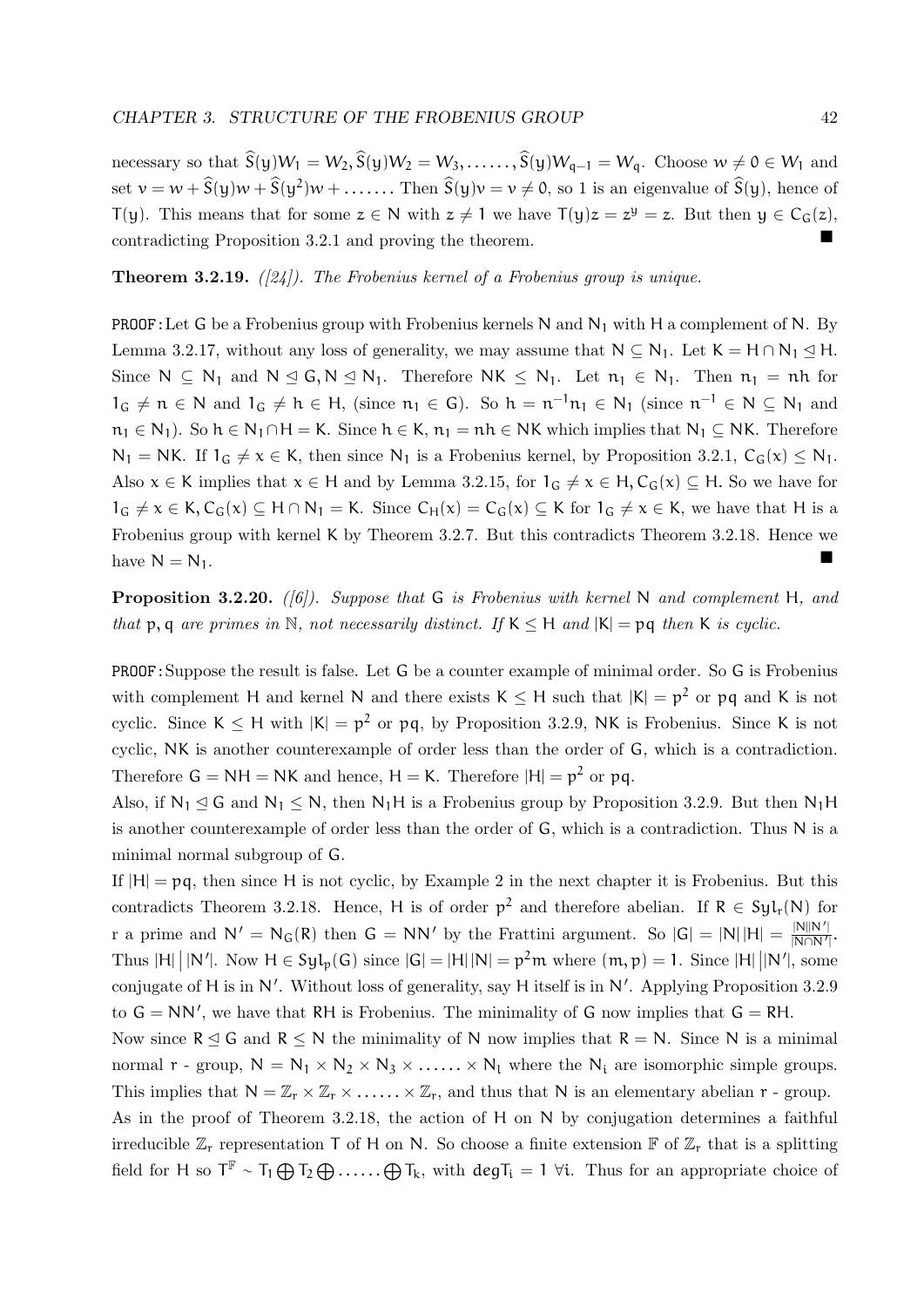basis,  $\widehat{T}(x)$  is diagonal (where  $\widehat{T}$  is the matrix representation of T)  $\forall x \in H$ , and each diagonal entry of  $\widehat{T}_i(x)$  is a pth root of unity in  $\mathbb{F}$  (Since  $\forall 1_G \neq x \in H$ ,  $[T(x)]^p = I$  (identity matrix) and  $T(x)$ is a diagonal matrix. If  $\hat{\mathsf{T}}(\mathsf{x}) = \text{diag}(\epsilon_1, \epsilon_2, \dots, \epsilon_m)$  where  $\mathsf{m} = \text{dim }\mathsf{N}$  and  $\epsilon_i \in \mathbb{F}$  then since  $[T(x)]^p = I$ , we have that  $\varepsilon_i^p = 1$  implies that  $\varepsilon_i$ 's are pth roots of unity).

There are at most p distinct pth roots of unity in  $\mathbb{F}$ , and since  $|H| = p^2$ , there exists  $x, y \in H$ ,  $x \neq y$ such that  $\hat{T}_1(x) = \hat{T}_1(y)$ , or  $\hat{T}_1(xy^{-1}) = 1_G$ . If  $z = xy^{-1}$ , then this implies that 1 is an eigenvalue of  $T(z)$ , so there is an eigenvector  $u \in N$ ,  $u \neq 0$  (multiplicatively  $u \neq 1$ ), and  $T(z)u = u$  or  $u^z = u$ . Thus  $1_G \neq z \in C_G(u) \cap H$ , contradicting Proposition 3.2.7

**Lemma 3.2.21.** ([6]). Suppose that  $|G| = p^m$  for some p and that G has a unique subgroup of order p. Then G is either cyclic or generalized quaternion.

PROOF:See Grove [6] page 93.

**Proposition 3.2.22.** ([6]). Suppose G is a Frobenius group with complement H. Let  $P \in \text{Syl}_n(H)$ then

- 1. If  $p = 2$ , then P is cyclic or generalized quaternion.
- 2. If  $p \neq 2$ , then P is cyclic.

**PROOF:** By Proposition 3.2.20, P contains no noncyclic subgroup of order  $p^2$ . Since  $Z(P)$  is nontrivial, take  $K \leq Z(P)$  with  $|K| = p$ . If there is another subgroup L of P with  $|L| = p$  and  $L \neq K$  then  $|KL| = \frac{|K||L|}{|K \cap L|} = p^2$ . Since KL is abelian, by the Basis Theorem KL  $\cong \mathbb{Z}_p \times \mathbb{Z}_p = \mathsf{E}_{p^2}$ . Therefore KL is noncyclic since  $E_{p^n}$  is cyclic if and only if n equals one. But this contradicts Proposition 3.2.20. Thus P has only one subgroup of order p and by Lemma 3.2.21 the result follows.

Note 3.2.5. A finite group G is nilpotent if and only if it is the direct product of it's Sylow subgroups.

Proposition 3.2.23. Frobenius kernels are nilpotent.

PROOF:See Passman [20] pg 184.

The result in Proposition 3.2.23 implies that Frobenius kernels are solvable since every finite nilpotent group is solvable.

#### 3.3 The Center, Commutator and Frattini Subgroups of a Frobenius Group

We describe here briefly the Center, Commutator and the Frattini subgroups of a Frobenius group.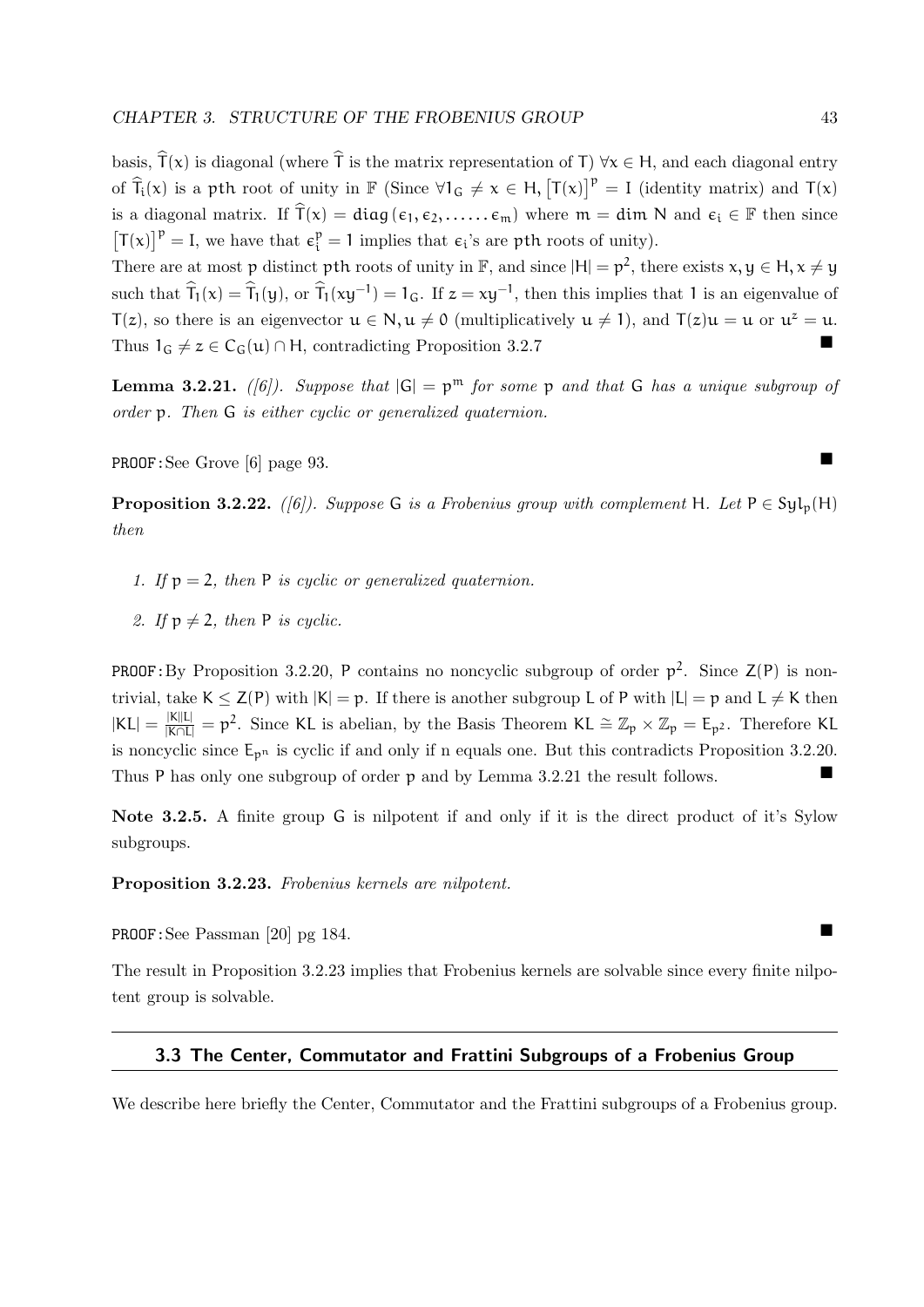#### 3.3.1 The Center

Lemma 3.3.1. The center of a Frobenius group is trivial.

**PROOF:**Let G be a Frobenius group. Now  $Z(G) \leq C_G(x)$  for  $x \in G$ . Since  $C_G(x) \leq N \forall x \in G$  $N, Z(G) \leq N$ . Suppose now that  $1_G \neq x \in Z(G)$ , then since  $Z(G) \leq N, x \notin H$ . (Since  $H \cap N = \{1_G\}$ ). Since G is Frobenius,  $H^x \cap H = \{1_G\} \forall x \in G \backslash H$ . But  $x \in Z(G)$  implies that  $H^x = H$  which is a contradiction.

#### 3.3.2 The Commutator Subgroup

Let G be a Frobenius group with kernel N and complement H.

1. By Lemma 3.2.15, part (5), for all  $n \in N$ , there exists  $g \in G$  such that  $h^g = nh$ . Hence

$$
hg = ghg-1 = nh \Rightarrow ghg-1h-1 = n
$$

$$
\Rightarrow [g, h] = n \Rightarrow N \subseteq G'.
$$

2. Also if the complement H has prime order (and hence abelian), then H  $\cong$  G/N is abelian and  $N \leq G$  implies that  $G' \subseteq N$ . So by (1) above we have that  $N = G'$ .

#### 3.3.3 The Frattini Subgroup

Let G be a group and let

$$
\varphi(G)=\bigcap_{M\in\mathcal{M}}M,
$$

where M is a **maximal subgroup** of G and  $M$  is the collection of all maximal subgroups of G. Then  $\phi(G)$  is called the **Frattini Subgroup** of G. If  $G \neq \{1_G\}$  and G is finite, then G certainly has at least one maximal subgroup. Every proper subgroup of G lies in a maximal subgroup. Since any automorphism of G sends a maximal subgroup into a maximal subgroup, the set  $\mathcal M$  is invariant by any automorphism, and so is  $\phi(G)$ . This shows that  $\phi(G)$  is a characteristic subgroup and since characteristic subgroups are normal, we have that  $\phi(G) \leq G$ . Now if  $N \leq G$  with G finite, then  $N \leq \phi(G)$  if and only if there is no proper subgroup H of G such that  $G = NH$  (see Rodrigues [22]). Now if G is a Frobenius group, then since by definition the complement H is a proper subgroup of G, the above result and the result of Lemma 3.2.17 implies that  $\phi(G) \leq N$ .

- Note 3.3.1. 1. If G is a Frobenius group and the order of G is odd, then by the Feit Thompson Theorem, G is solvable.
	- 2. If the complement H of a Frobenius group G is solvable, then G is solvable. (Since, H solvable implies that G/N is solvable. By Proposition 3.2.23, N the Frobenius kernel is solvable. Since  $G/N$  is solvable, and  $N \triangleleft G$  is solvable, G is solvable (see Theorem 4.2.3 in Moori [16])).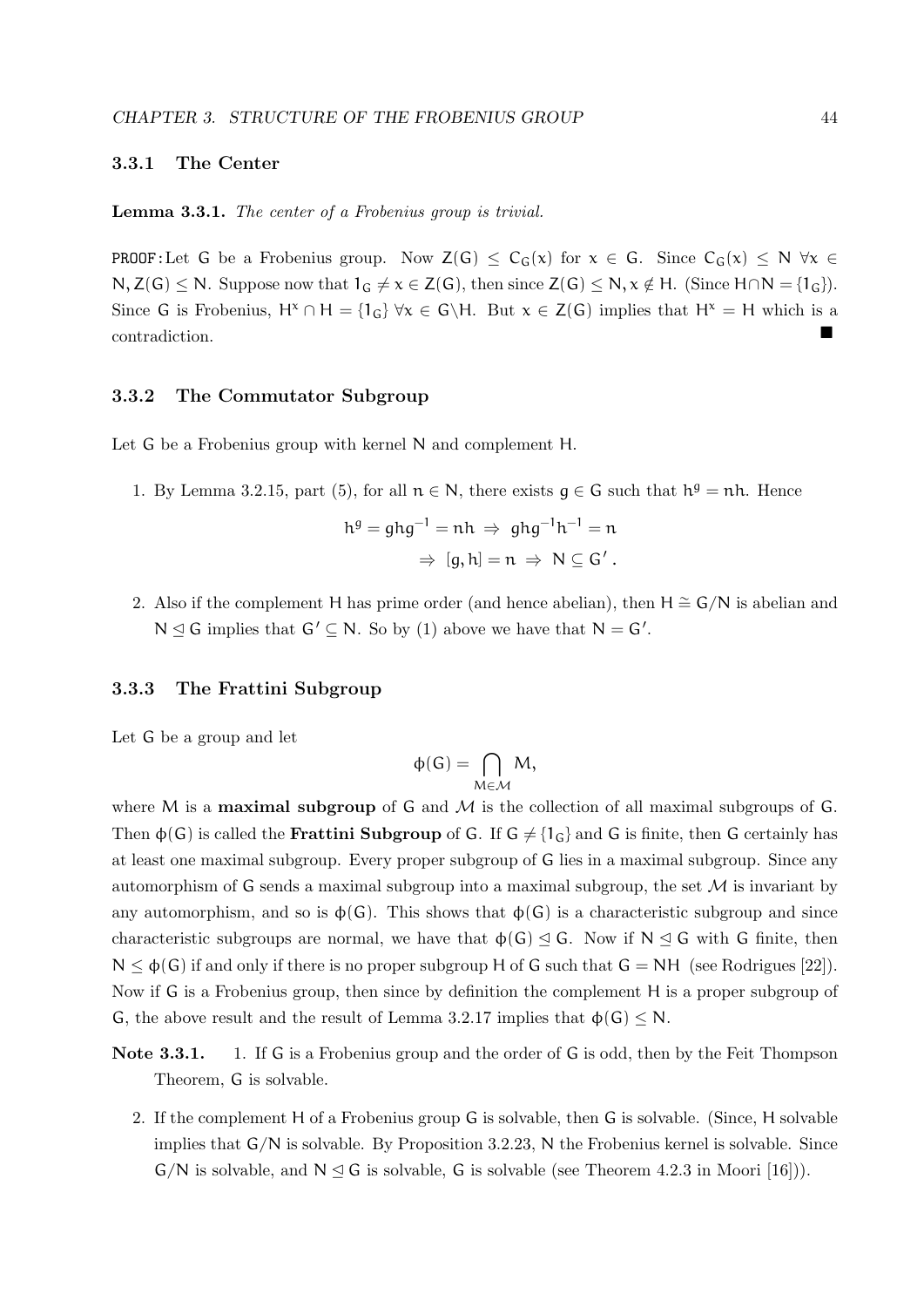3. If the complement H of a Frobenius group G has odd order, then G is solvable. This follows from the Feit Thompson Theorem and (2) above.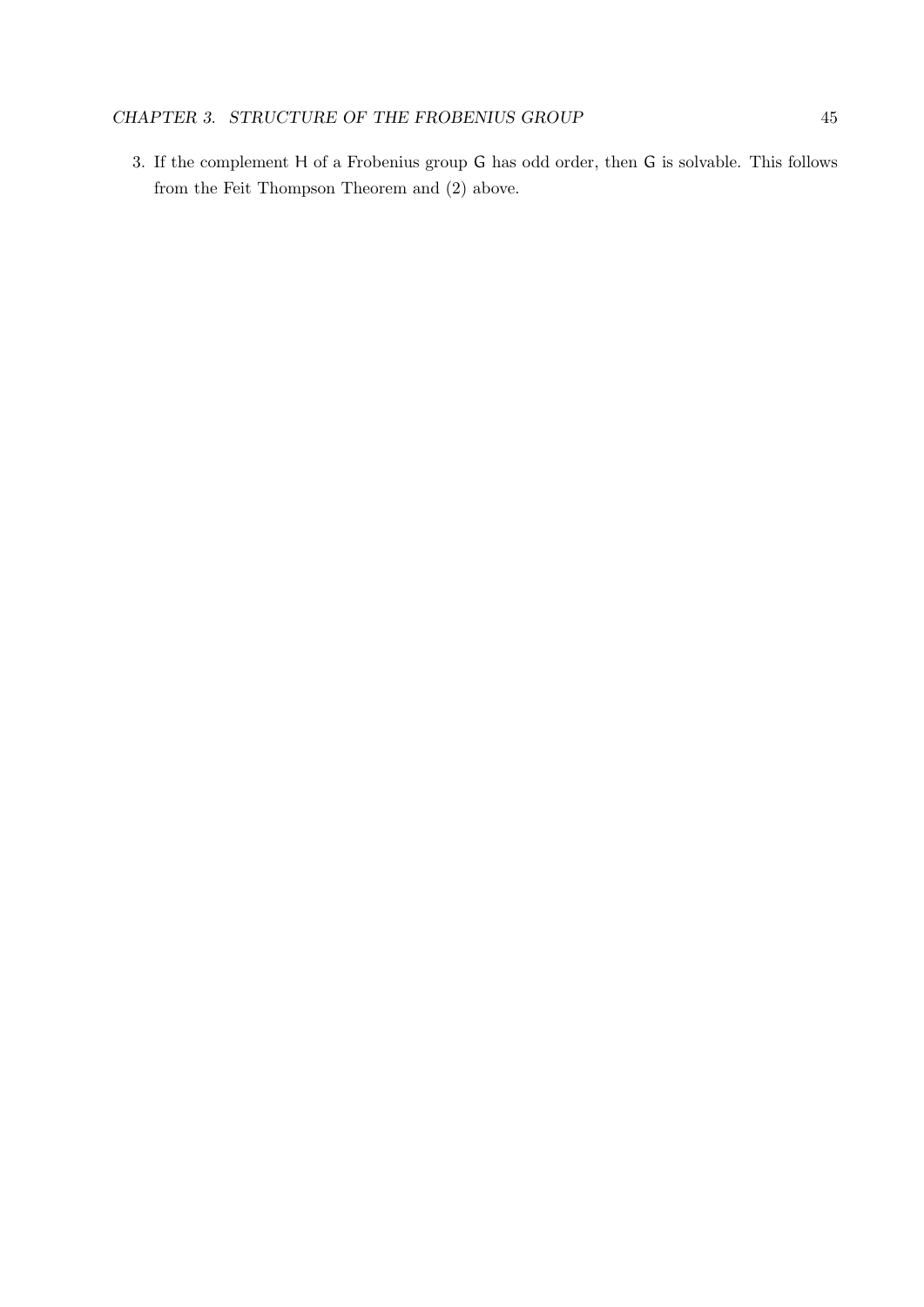### 4

### Examples of Frobenius Groups

We list here with proof some Examples of Frobenius groups. Also we include a list of Frobenius groups of small order (up to 32).

#### 4.1 Examples

**Example 1** : The Dihedral Group  $D_{2q}$  where q is odd is a Frobenius group. Let  $G = D_{2q}$  with q odd. Then

G = 
$$
\langle a, b : a^q = b^2 = 1_G, bab = a^{-1} \rangle
$$
  
=  $\{1_G, a, a^2, \dots, a^{q-1}, b, ab, \dots, a^{q-1}b\}.$ 

Now  $o(a) = q$  and  $o(b) = 2$ . Let  $\langle a \rangle = N$  and  $\langle b \rangle = H = \{1_G, b\}$ . Since N has index 2 in G, it is normal in G. Now  $N \leq G$ ,  $H \leq G$ , so  $NH \leq G$  and  $NH = \frac{|N||H|}{|N \cap H|} = 2q$ . Therefore  $G = N$ : H. This implies that H is the complement of N in G. To show that  $D_{2q}$  is a Frobenius group, we must show that H is a Frobenius complement in G. We just need to show that  $H \cap H^x = \{1_G\} \forall x \in G \backslash H$ .

Now  $x \in G$  implies that  $x = a^k$  or  $x = a^k b$  for  $0 < k \le q - 1$ . If  $x = a^k$ , then  $H^x = \{1_G, a^k ba^{-k}\}$ . But since  $ba^k = a^{-k}b \forall k \in \mathbb{N}, H^x = \{1_G, a^k(a^k b)\} = \{1_G, a^{2k} b\}.$  Suppose now that  $H \cap H^x \neq \{1_G\}$ for some  $x \in G \backslash H$ . Then  $H \cap H^x = \{1_G, b\}$ . Therefore  $a^{2k}b = b$  implies that  $a^{2k} = 1_G$ . So  $q|2k$ and  $q|k$ . Therefore  $qk' = k$  for some  $k' \in \mathbb{N}$ . Hence,  $x = \alpha^k = \alpha^{qk'} = 1_G$  which is a contradiction. If  $x = a^k b$  then  $H^x = \{1_G, (a^k b) b(a^k b)^{-1}\} = \{1_G, a^k ba^{-k}\}$ . So by the argument used above we get the contradiction  $x = 1_G$ . Therefore  $H \cap H^x = \{1_G\} \forall x \in G \backslash H$ . This implies that H is a Frobenius complement in  $D_{2q}$ .

Example 2 : If p and q are primes and G is a non-abelian group of order pq, then G is Frobenius. We can assume that p and q are distinct primes, since if  $p = q$  then  $|G| = p^2$  and G is abelian contradicting the hypothesis. So let  $|G| = pq$  with  $p > q$ . If  $q = 2$  then  $|G| = 2p$  with p odd. In this case G is either cyclic or  $G = D_{2p}$ . If G is cyclic then G is abelian contrary to hypothesis. If  $G = D_{2p}$  then by Example 1, G is Frobenius.

So assume  $|G| = pq, p > q, p \neq 2$ . By Cauchy's Theorem G has an element of order p and an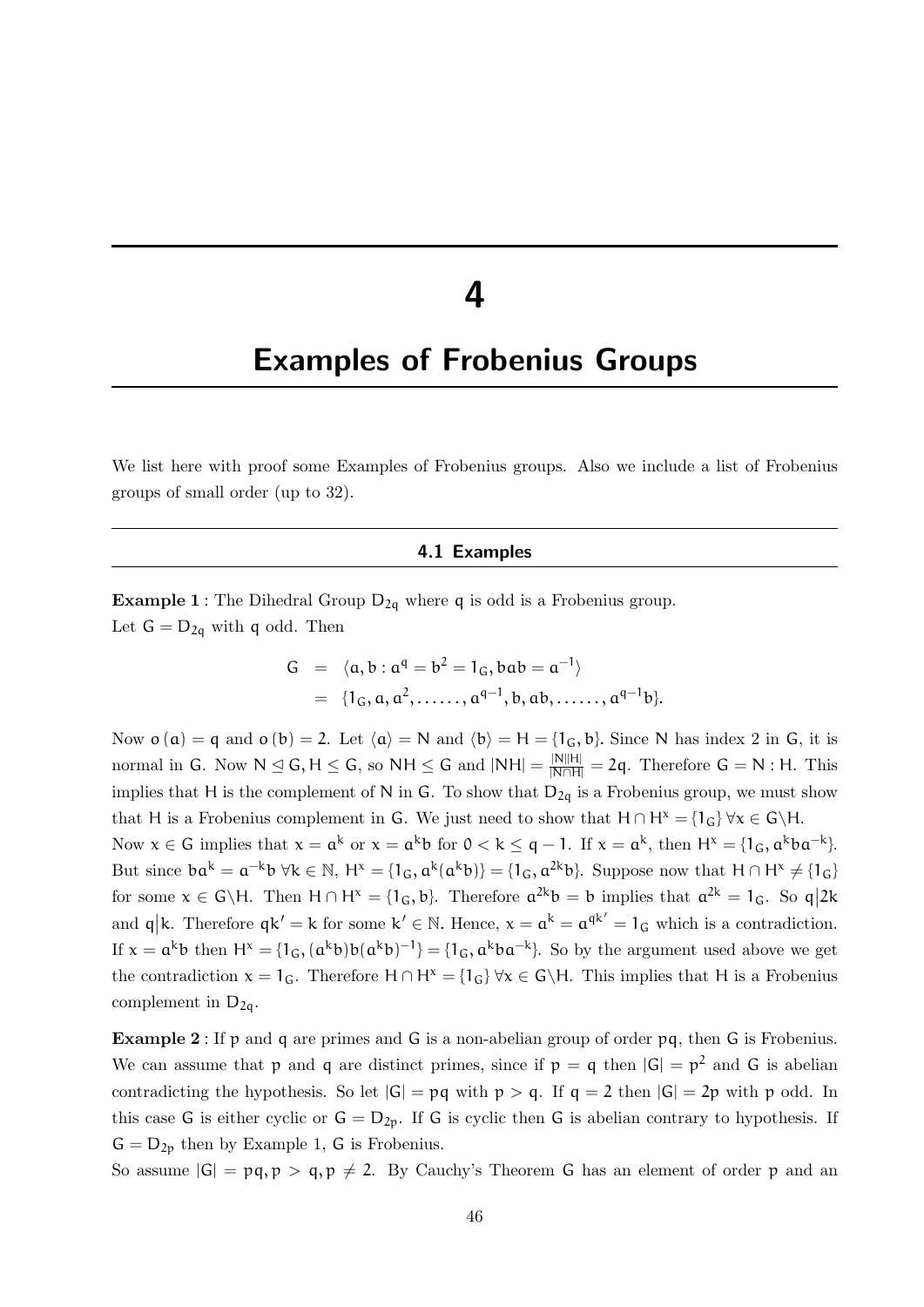element of order q. Let  $a \in G$  such that  $o(a) = p$ , then  $\langle a \rangle = P$  is a Sylow p - subgroup of G. If  $b \in G$  such that  $o(b) = q$ , then  $\langle b \rangle = Q$  is a Sylow q - subgroup of G. If  $n_p$  is the number of Sylow p - subgroups of G, then  $n_p \equiv 1 \pmod{p}$  and  $n_p \mid q$ . So  $n_p = 1$  or  $n_p = q$ . If  $n_p = q$  then  $q \equiv 1 \pmod{p}$  and hence  $q - 1 = kp$  for  $k \in \mathbb{Z}$ . This is not possible since  $p > q$ . Therefore  $n_p = 1$ which implies that P $\leq$ G. If  $n_q$  is the number of Sylow q - subgroups of G, then  $n_q \equiv 1 \pmod{q}$  and  $n_q$ |p. So  $n_q = 1$  or  $n_q = p$ . If  $n_q = 1$ , then  $Q \trianglelefteq G$ . Since  $P \cap Q = \{1_G\}$  and  $PQ \leq G$ ,  $|PQ| = pq$  and hence  $G = P : Q$ . So  $G \cong P \times Q \cong \mathbb{Z}_p \times \mathbb{Z}_q \cong \mathbb{Z}_{pq}$ . Therefore G is abelian contrary to hypothesis. Therefore  $n_q = p$ . So there are p Sylow q - subgroups each of order q in G. Now  $Q \in Syl_q(G)$ implies that  $xQx^{-1} \in Syl_q(G)$   $\forall x \in G$ . Let  $Syl_q(G) = \{Q_i : 1 \leq i \leq p\}$ . Since  $Q_i \cap Q_j \leq Q_i$  for  $i \neq j$ , we have that  $Q_i \cap Q_j = \{1_G\}$ . Therefore  $Q \cap Q^x = \{1_G\} \forall x \in G \backslash Q$ . This implies that Q is a Frobenius complement in G. So if p and q are primes and G is a non-abelian group of order pq, then G is Frobenius. The kernel is the Sylow p - subgroup generated by the element of order p and the complement is the Sylow q - subgroup generated by the element of order q.

Note 4.1.1. (f.p.f.automorphism) If G is a group and if  $\sigma \in Aut(G)$  fixes only the identity, then  $\sigma$  is called a fixed point free automorphism of  $G$ .

Example 3 : If H is a non-trivial fixed point free group of automorphisms of a finite group N, then a semi-direct product of N by H is a Frobenius group.

Let H  $\leq$  Aut(N). Since H is a fixed point free non-trivial group of automorphisms of N,  $\forall$ 1<sub>G</sub>  $\neq$  $h \in H$  and  $\forall 1_G \neq n \in N$ ,  $n^h \neq n$ . Therefore  $C_H(n) = \{1_G\}$  and so by Lemma 3.2.15,  $G = N : H$  is Frobenius (since H is a Frobenius complement in G).

**Example 4** : The semi-direct product  $G = \mathbb{Z}_p : \mathbb{Z}_{p-1}$  for p a prime is Frobenius.

Firstly the Aut( $\mathbb{Z}_p$ )  $\cong \mathbb{Z}_{p-1}$ . Let  $\mathbb{Z}_p = \langle \mathfrak{a} \rangle$ . Each  $\alpha \in \text{Aut}(\mathbb{Z}_p)$  is determined by  $\alpha(\mathfrak{a})$ . Therefore  $Aut(\mathbb{Z}_p) = {\alpha_1, \alpha_2, \alpha_3, \ldots, \alpha_{p-1}}$  where we define  $\alpha_i(\mathfrak{a}) = \mathfrak{a}^i$  for  $i = 1, 2, \ldots, p-1$ . Let  $\mathbb{Z}_p^*$  be the multiplicative group of non-zero elements of  $\mathbb{Z}_p \cong \mathbb{Z}/p\mathbb{Z}$ . Define

$$
\psi: Aut(\mathbb{Z}_p) \mapsto \mathbb{Z}_p^* \ \text{ by } \ \psi(\alpha_i) = \overline{i}
$$

Then  $\psi$  is an automorphism so that  $Aut(\mathbb{Z}_p) \cong \mathbb{Z}_p^*$ . Since the non-zero elements of a finite field is a cyclic group,  $Aut(\mathbb{Z}_p) \cong \mathbb{Z}_{p-1}$ . We just need to show now that  $Aut(\mathbb{Z}_p)$  is fixed point free and the result will then follow from Example 3 above. We have defined  $\alpha_i : \mathbb{Z}_p \to \mathbb{Z}_p$  by  $\alpha_i(a) = a^i$ with  $1 \leq i \leq p-1$ . If  $i = 1$  then  $\alpha_1(a) = a$  which implies that  $\alpha_1(a^i) = a^i \forall 1 \leq i \leq p-1$ . This implies that  $\alpha_1 = 1_{\text{Aut}(\mathbb{Z}_p)}$ . So if  $\alpha_i(a) = a^i$  with  $2 \leq i \leq p-1$  then each  $\alpha_i \in \text{Aut}(\mathbb{Z}_p)$  maps onto a different non-identity element of  $\mathbb{Z}_p$ . This implies that  $Aut(\mathbb{Z}_p)$  is fixed point free. Therefore  $Z_{p-1}$  is a non-trivial fixed point free group of automorphisms of  $\mathbb{Z}_p$  and by Example 3, the split extension  $\mathbb{Z}_p : \mathbb{Z}_{p-1}$  is Frobenius.

**Example 5**: If p is a prime, q not necessarily prime and  $q|p-1$ , then we write  $\mathbb{F}_{p,q}$  for the group of order pq with presentation:  $\mathbb{F}_{p,q} = \langle a, b | a^p = b^q = 1, b^{-1}ab = a^u \rangle$  where u is an element of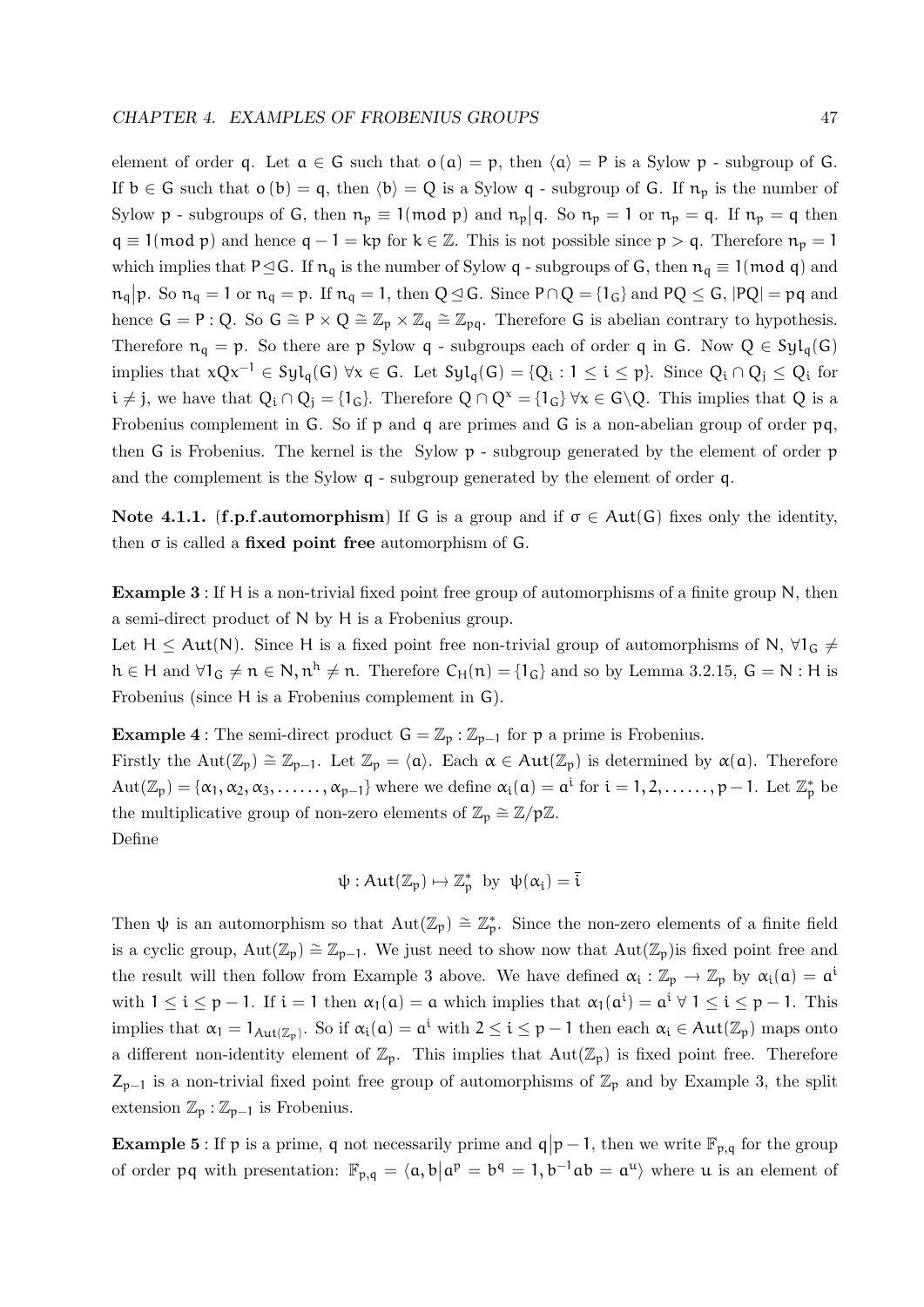### order q in  $\mathbb{Z}_p^*$ . Then  $\mathbb{F}_{p,q}$  is Frobenius.

Let  $N = \langle \mathfrak{a} \rangle$  and  $H = \langle \mathfrak{b} \rangle$ . Then  $|\mathbf{N}| = \mathfrak{p}$  and N is cyclic. Also  $|H| = \mathfrak{q}$  and since  $\mathfrak{q} | \mathfrak{p} - \mathfrak{1}$ ,  $(\mathfrak{p}, \mathfrak{q}) = \mathfrak{1}$ . Let  $N \in Syl_p(\mathbb{F}_{p,q})$ . By Sylow's theorem  $n_p \equiv 1 \pmod{p}$  and  $n_p \mid q$ . So  $n_p = 1 + kp$  and  $n_p k' = q$ for k,  $k' \in \mathbb{Z}$ . So  $q = k'(1 + kp)$ . But  $q < p$ . Therefore we must have that  $k = 0$ . So  $n_p = 1$  and  $N \leq \mathbb{F}_{p,q}$ . Therefore  $|NH| = \frac{|N||H|}{|N \cap H|} = |N| |H| = pq$ . So  $\mathbb{F}_{p,q} = NH$  and we have that  $\mathbb{F}_{p,q}$  is a split extension of N by H. We now show that  $H \leq Aut(N)$  and that H is a fixed point free group of automorphisms of N and thus by Example 3 the result will follow.

Now the action of H on N is given by the relation  $b^{-1}ab = a^{\mu}$  where  $\mu$  is an element of order q in  $\mathbb{Z}_{p-1}$ . Since  $u \in \mathbb{Z}_{p-1}$ ,  $u \in Aut(\mathbb{Z}_p)$ . If u fixes  $a \in N$  then  $b^{-1}ab = a$  or  $bab^{-1} = a$ . The definition of the multiplication in  $\mathbb{F}_{p,q}$  now gives:

$$
(ab)(a'b')\ =\ aba'b^{-1}bb' = a(ba'b^{-1})bb' = aa'^bbb' = (aa')(bb')\ \ (\mathrm{since}\ a'^b = a').
$$

Hence,  $N : H = N \times H$  which implies that  $\mathbb{F}_{p,q}$  is abelian and hence not Frobenius. Therefore each  $u \in \mathbb{Z}_{p-1}$  sends each  $a \in N$  to a different, non-identity element of N. Hence, each  $b \in H$  induces a fixed point free automorphism of N. Thus by Example 3 above, the semi direct product  $\mathbb{F}_{p,q}$  is a Frobenius group.

Example 6 : The Alternating Group A<sup>4</sup> is Frobenius.

We will show that  $A_4 = N : H$ , where  $N \cong V_4$  and  $H \cong \mathbb{Z}_3$ . Let  $N = V_4 = \{1_G, \alpha, \beta, \gamma\}$  where  $\alpha = (12)(34), \beta = (13)(24) \text{ and } \gamma = (14)(23), \text{ and } H = \langle \alpha \rangle = \langle (123) \rangle.$ 

Now  $V_4 \leq A_4$  since  $V_4$  is a union of conjugacy classes of  $A_4$ . Therefore  $V_4\langle (123) \rangle \leq A_4$ . Also it is clear that  $V_4 \cap \langle a \rangle = {1_G}$  so,

$$
|V_4\langle (123)\rangle| = \frac{|V_4| \times |\langle (123)\rangle|}{|V_4 \cap \langle (123)\rangle|} = |V_4| \times |\langle (123)\rangle| = |A_4|
$$

So  $A_4 = V_4$ : H. The subgroup H generated by a 3-cycle in  $A_4$  is a Sylow 3 - subgroup. By Sylow's Theorem there are four conjugates of H in  $A_4$ . That is,  $[A_4 : N_{A_4}(H)] = 4$  which implies that  $N_{A_4}(H) = H$ . Therefore  $H^x = H$  if and only if  $x \in H$  which implies that  $H^x \neq H$   $\forall x \in G\backslash H$ . Therefore H<sup>x</sup> ∩ H = {1<sub>G</sub>}  $\forall x \in G \backslash H$ . Hence H is a Frobenius complement in A<sub>4</sub>.

**Example 7**: If F is a field, write  $F^*$  for it's multiplicative group  $F\setminus\{0\}$ . Denote by Aff(F) the group (under function composition) of all functions  $\tau_{a,b} : F \to F$  where  $a \in F^*$ ,  $b \in F$  and  $\tau_{a,b}(x) = \alpha x + b \ \forall x \in F$  So let  $G = Aff(F) = {\tau_{a,b} : a \in F^* , b \in F}$ . If F is finite, say  $|F| = q$ then  $|G| = q(q - 1)$ .

Suppose now that  $F = \mathbb{F}_q$ ,  $q > 2$ . Then G acts transitively on F and each  $\tau_{1,b}$ ,  $b \neq 0$  has no fixed points, since if  $\tau_{1,b}(x) = x$  for some  $x \in F$ , then  $x + b = x$  implies that  $b = 0$  which is a contradiction. If  $\alpha \neq 1$  then  $\tau_{\alpha,b}$  has a unique fixed point  $\frac{b}{1-\alpha}$ . The **translation group**  $N = {\tau_{1,b} : b \in F} \le G$ . This group is isomorphic with the additive group of the field F. The subgroup  $H = Stab_G(0) = {\tau_{a,0} : a \in F^*}$  is isomorphic with the multiplicative group of the field F. So G is a semi-direct product of N by H.

To show that G is Frobenius, we need to show that  $C_G(\tau) \leq N \forall 1_G \neq \tau \in N$  and the result will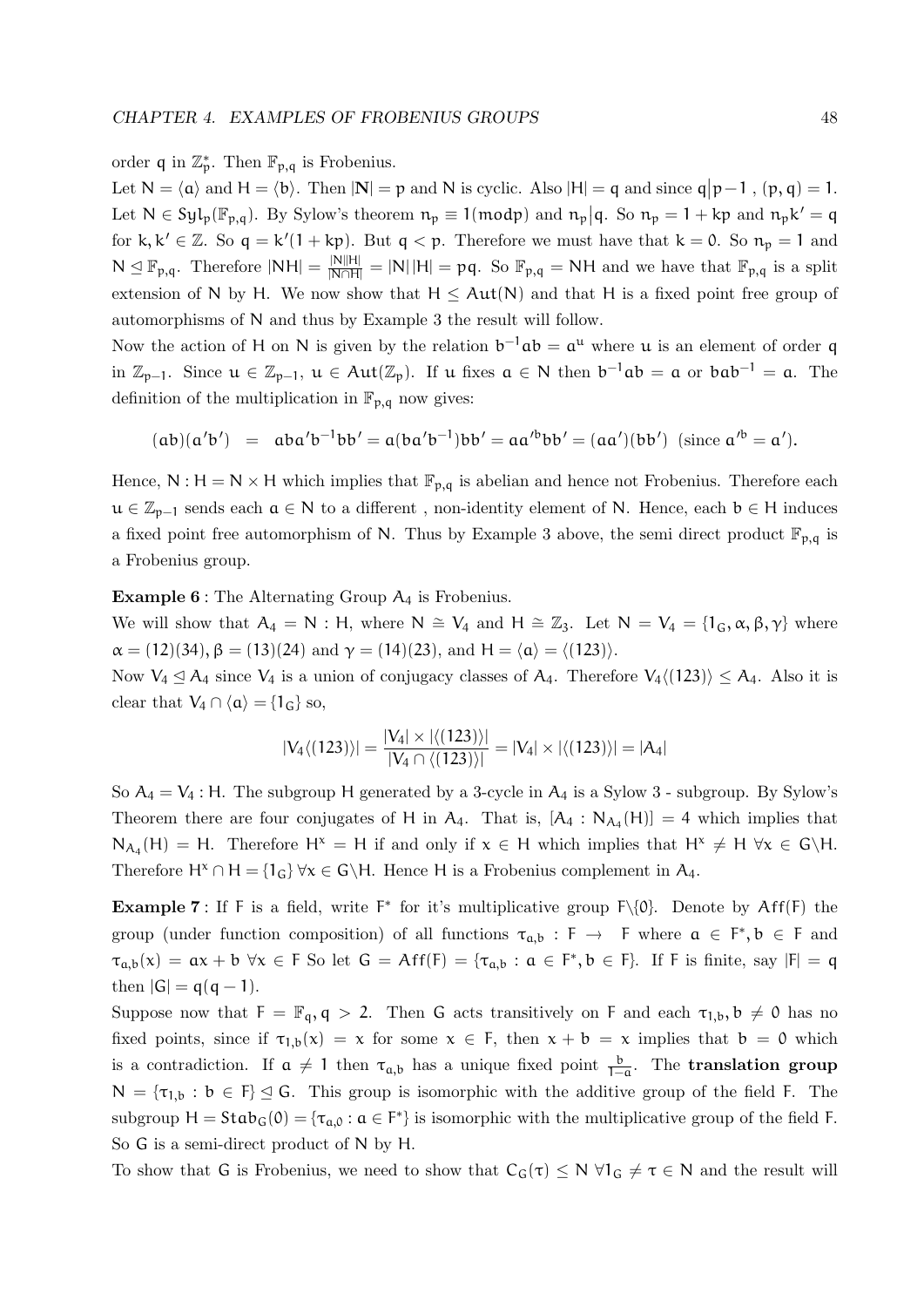then follow from Theorem 3.2.7. Suppose  $1_G \neq \tau \in \mathbb{N}, \pi \in \mathbb{G}$  and that  $\pi \tau \pi^{-1} = \tau$ . So  $\pi \in C_G(\tau)$ . Let  $\tau(x) = x + a$  and  $\pi(x) = bx + c$ , so  $\tau^{-1}(x) = x - a$  and  $\pi^{-1}(x) = b^{-1}(x - c)$ . Now  $\pi \tau \pi^{-1} = \tau$ implies that  $\pi = \tau \pi \tau^{-1}$ . So

$$
\pi(x) = \tau \pi \tau^{-1}(x) = \tau \pi(x - a) = \tau(bx - ab + c) = bx - ab + c + a.
$$

Thus,

$$
bx + c = bx - ab + c + a \Rightarrow 0 = a(1 - b).
$$

Since F has no zero divisors,  $a = 0$  or  $b = 1$ . If  $a = 0$  then  $\tau(x) = x$  and hence  $\tau = 1$  contrary to assumption. Therefore,  $b = 1$ . Thus,  $\pi(x) = x + c$  and  $\pi \in N$ . Hence,  $C_G(\tau) \subseteq N$ . The result now follows from Theorem 3.2.7.

#### 4.2 Frobenius Groups of Small Order

We list here the groups of order less than 32. First we make the following notes.

- Note 4.2.1. 1. Cyclic groups are not Frobenius since they are abelian and abelian groups are not Frobenius since they have a non-trivial center (see Lemma 3.3.1).
	- 2. p groups are not Frobenius since they have a non-trivial center.
	- 3.  $S_n$  is not Frobenius for  $n > 4$ . Since the only proper normal subgroup of  $S_n$  is  $A_n$ , if  $S_n$ wants to be Frobenius then it must equal a **split extension** of  $A_n$  by  $\mathbb{Z}_2$  where  $A_n$  is the kernel and  $\mathbb{Z}_2$  is the complement. But since the order of the kernel and the complement are relatively prime,  $S_n$  can be Frobenius if and only if  $|A_n|$  is odd. This can only happen if  $n = 2$ or  $n = 3$ . Hence,  $S_n$  is not Frobenius for  $n > 4$ . Now  $S_1 = \{1_G\}$  and  $S_2 \cong \mathbb{Z}_2$ . Also  $S_3 \cong \mathbb{D}_6$ which is Frobenius by Example 1 and this is the smallest Frobenius group since the group of order six is the smallest non-abelian group (Frobenius groups are non-abelian).

If  $n = 4$  then the normal subgroups of  $S_4$  are  $S_4$ ,  $V_4$ ,  $A_4$  and  $\{e\}$ . Since the kernel is a non-trivial proper subgroup, only  $V_4$  and  $A_4$  can be kernels. However, in a Frobenius group the order of the complement divides the order of the kernel less one (see Proposition 3.2.2). This implies that neither A<sub>4</sub>  $(2 \nmid 11)$  nor V<sub>4</sub>  $(8 \nmid 3)$  can be a kernel in S<sub>4</sub>. Hence S<sub>4</sub> is not Frobenius.

4.  $A_n$  is Frobenius if and only if  $n = 4$ . If  $n = 2$  or  $n = 3$  then  $|A_n| = 1$  or 2 respectively and  $A_n$  is not Frobenius since the smallest Frobenius group is  $S_3$ . Since  $A_n$  is simple if  $n \geq 5$ , it can't be Frobenius for  $n \geq 5$ . This leaves  $n = 4$  and  $A_4$  is Frobenius by Example 6.

#### 4.2.1 Frobenius Groups of Order < 32

1. The prime integers between 1 and 32 are {2, 3, 5, 7, 11, 13, 17, 19, 23, 29, 31}. For each of these primes, there is precisely one group, the cyclic group of that order. Thus by (1) in the Note 4.2.1, there is no Frobenius group of these orders.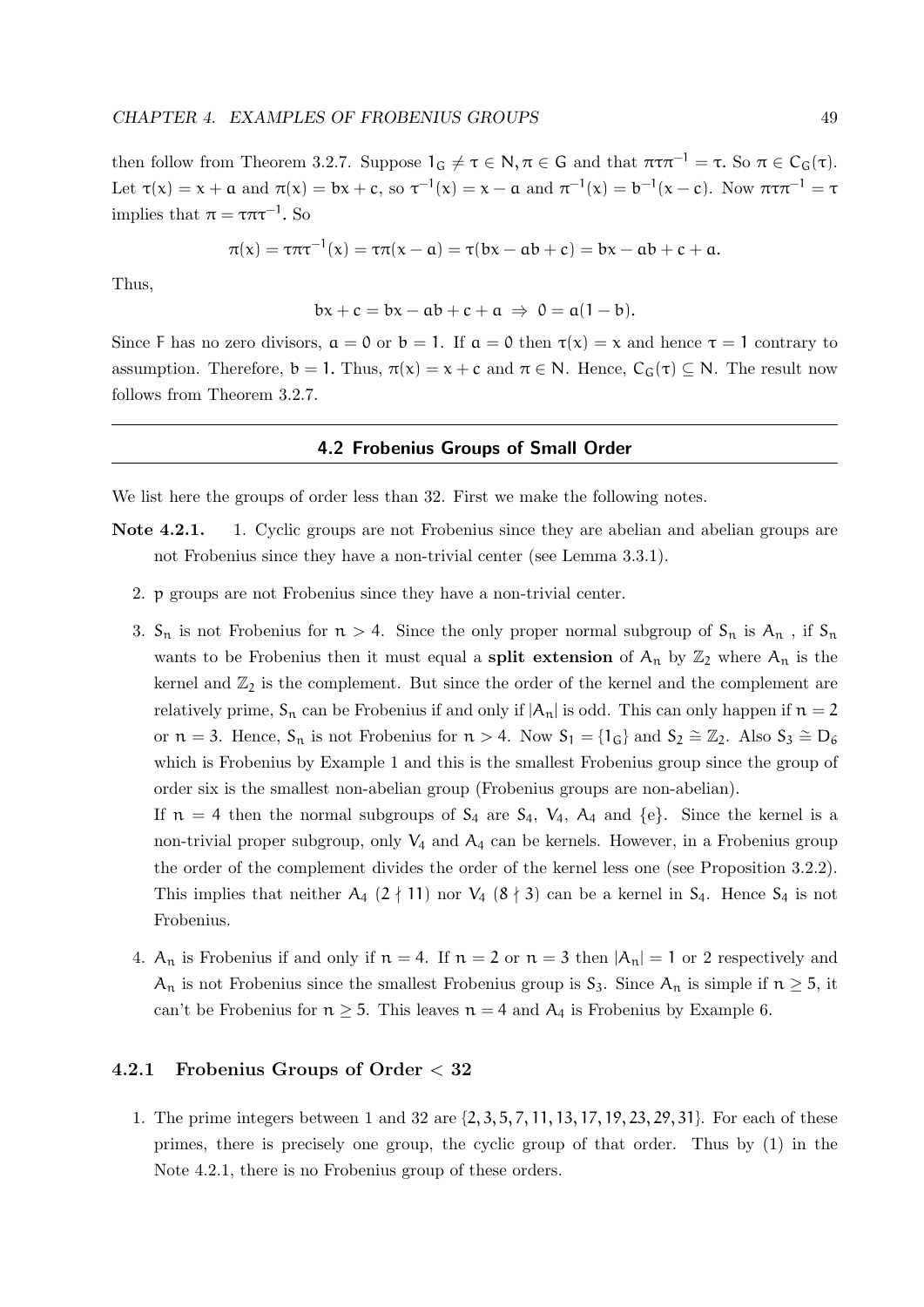- 2. There is no Frobenius group of order 4, since there are only two groups of order 4 and both are abelian.
- 3. There are two groups of order 6. They are  $S_3$  and  $\mathbb{Z}_6$ . Since  $\mathbb{Z}_6$  is abelian, it can't be Frobenius and  $S_3$  we have already mentioned is the smallest Frobenius group.
- 4. There are five groups of order 8. Three are abelian and two are non-abelian. The non-abelian groups are  $D_8$  and  $Q_8$ . Both  $D_8$  and  $Q_8$  have order  $2^3$  and are therefore **extra special** groups. Thus, if  $G = D_8$  then  $G' = Z(D_8)$  and  $|G'| = |Z(D_8)| = 2$ . Similarly, if  $H = Q_8$  then  $H' = Z(H)$  and  $|H'| = |Z(H)| = 2$ . Since both these groups have a non-trivial center, they can't be Frobenius (Frobenius groups have a trivial center). Hence, there are no Frobenius groups of order 8.
- 5. There is no Frobenius group of order 9 since there are only two groups of order 9 and both are abelian.
- 6. There are two groups of order 10. The abelian group is  $\mathbb{Z}_{10}$  and the non-abelian group is  $D_{10}$ which is Frobenius by Example 1.
- 7. There are five groups of order 12. Three of them are non-abelian. They are  $T$ ,  $D_{12}$  and  $A_4$ . Both T and  $D_{12}$  have non-trivial centers since  $Z(T) = Z(D_{12}) = \mathbb{Z}_2$ . So neither one of them can be Frobenius. We already know from Example 6 that  $A_4$  is Frobenius.
- 8. There are two groups of order 14. One is abelian which is  $\mathbb{Z}_{14}$  and the other non-abelian which is  $D_{14}$ . This group is Frobenius by Example 1.
- 9. There is only one group of order 15 and this group is cyclic and hence not Frobenius.
- 10. Of the fourteen groups of order 16, 9 of them are non-abelian. None of them, however, are Frobenius since they have a non-trivial center. We list the nine groups or presentations of them together with their centers (see Humpherys [8]).
	- $G = D_8 \times \mathbb{Z}_2$  and  $Z(G) = \mathbb{Z}_2 \times \mathbb{Z}_2$ .
	- $G = Q_8 \times \mathbb{Z}_2$  and  $Z(G) = \mathbb{Z}_2 \times \mathbb{Z}_2$ .
	- $G = D_{16}$  and  $Z(G) = \mathbb{Z}_2$ .
	- $G = Q_{16}$  and  $Z(G) = \mathbb{Z}_2$ .
	- $G = \langle x, y : x^8 = y^2 = 1, x^y = x^3 \rangle$  and  $Z(G) = \langle x^4 \rangle$ .
	- $G = \langle x, y : x^8 = y^2 = 1, x^y = x^5 \rangle$  and  $Z(G) = \langle x^2 \rangle$ .
	- $G = \langle x, y, z : x^4 = y^2 = z^2 = 1, x \text{ central}, z^y = zx^2 \rangle \text{ and } Z(G) = \langle x \rangle.$
	- $G = \langle x, y : x^4 = y^4 = 1, x^y = x^3 \rangle$  and  $Z(G) = \langle x^2, y^2 \rangle$ .
	- $G = \langle x, y, z : x^4 = y^2 = z^2 = 1, z \text{ central}, x^y = xz \rangle \text{ and } Z(G) = \langle x^2, z \rangle.$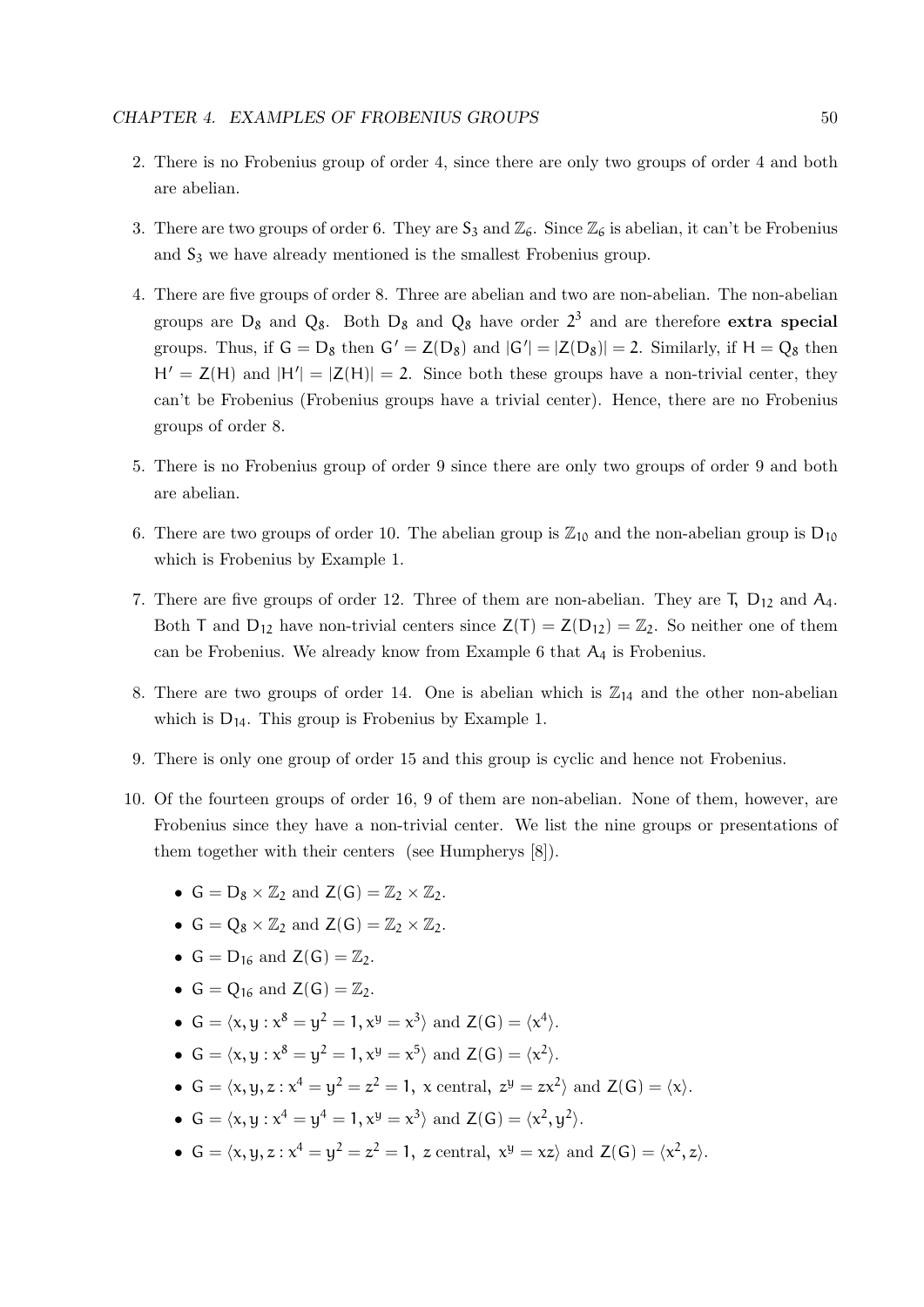So there is no Frobenius group of order 16.

- 11. There are five groups of order 18. Three of them are non-abelian. They are:
	- $G = D_6 \times \mathbb{Z}_3$  with  $Z(G) = \mathbb{Z}_3$ , hence not Frobenius.
	- D<sup>18</sup> which is Frobenius by Example 1.
	- The group  $E$  with presentation given by:  $E = \langle x, y, z : x^3 = y^3 = z^2 = 1, xy = yx, zxz^{-1} = x^2, zyz^{-1} = y^2 \rangle$ . This group is not Frobenius since by using GAP we can show that it has a non-trivial center,  $|Z(E)| = 3$ .
- 12. There are five groups of order 20. Three of them are non-abelian. The groups are:
	- $D_{20}$  with  $Z(D_{20}) = \mathbb{Z}_2$ , hence not Frobenius.
	- $Q_{20}$  with  $Z(Q_{20}) = \mathbb{Z}_2$ , hence not Frobenius.
	- The group with presentation given by:  $\langle x, y : x^5 = y^4 = 1, x^y = x^2 \rangle = \mathbb{F}_{5,4}$ . This group is Frobenius by Example 5.
- 13. There are two groups of order 21. The cyclic group  $\mathbb{Z}_{21}$  and the non-abelian group with presentation given by:  $\langle x, y : x^7 = y^3 = 1, x^y = x^2 \rangle = \mathbb{F}_{7,3}$ . This group is Frobenius by Example 5.
- 14. There are two groups of order 22. The non-abelian group is  $D_{22}$  which is Frobenius by Example 1. The other group is abelian.
- 15. There are twelve non-abelian groups of order 24. Eleven of these groups have a non-trivial center and therefore can't be Frobenius. The twelfth group is  $S_4$  which we know by Note 4.2.1,  $part(3)$  is not Frobenius. We list the 12 non- abelian groups together with their centers (see Humpherys [8]).
	- $G = \langle x, y : x^3 = 1 = y^8, x^y = x^{-1} \rangle$ ,  $Z(G) = \langle y^2 \rangle$ .
	- $G = \mathbb{Z}_4 \times D_6$ ,  $Z(G) = \mathbb{Z}_4$ .
	- $G = \mathbb{Z}_2 \times Q_{12}$ ,  $Z(G) = \mathbb{Z}_2 \times \mathbb{Z}_2$ .
	- $G = \mathbb{Z}_2 \times D_{12}$ ,  $Z(G) = \mathbb{Z}_2 \times \mathbb{Z}_2$ .
	- $G = \mathbb{Z}_2 \times A_4$ ,  $Z(G) = \mathbb{Z}_2$ .
	- $G = \mathbb{Z}_3 \times D_8$ ,  $Z(G) = \mathbb{Z}_6$ .
	- $G = D_{24}$ ,  $Z(G) = \mathbb{Z}_2$ .
	- $G = S_4$ ,  $Z(G) = \{1_G\}.$
	- $G = Q_{24}$ ,  $Z(G) = \mathbb{Z}_2$ .
	- $G = SL(2, 3), Z(G) = \mathbb{Z}_2.$
	- $G = \mathbb{Z}_3 \times Q_8$ ,  $Z(G) = \mathbb{Z}_6$ .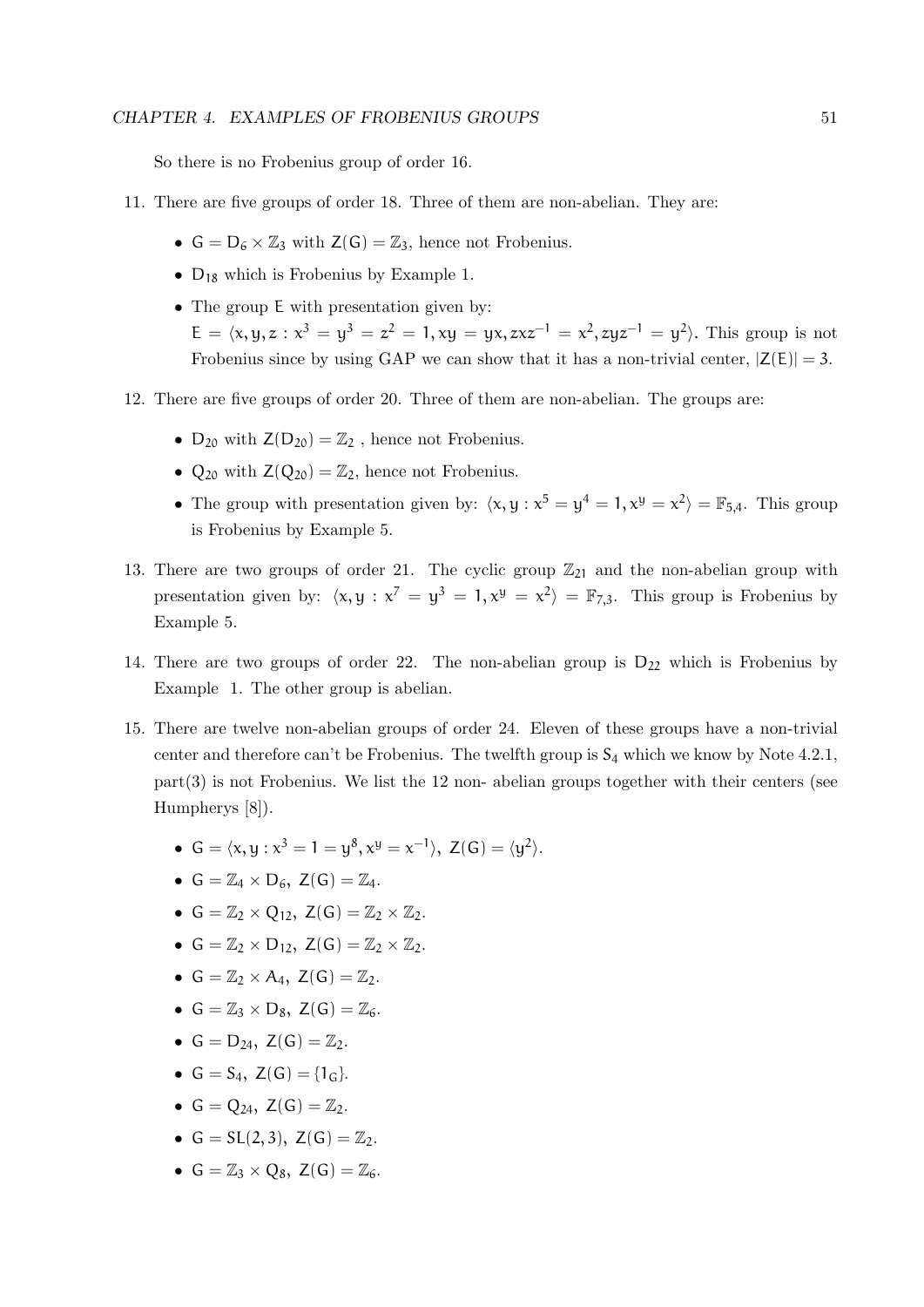CHAPTER 4. EXAMPLES OF FROBENIUS GROUPS 52

•  $T = \langle x, y, z : x^4 = y^2 = z^3 = 1, yxy^{-1} = x^{-1}, z^x = z^{-1}, z^y = z \rangle, Z(T) = \langle x^2 \rangle.$ 

Thus there is no Frobenius group of order 24.

- 16. The two groups of order 25 are both abelian.
- 17. There are two groups of order 26. The non-abelian group is  $D_{26}$  which is Frobenius by Example 1. The other group is  $\mathbb{Z}_{26}$ .
- 18. There are five groups of order 27. Two of them are non-abelian. They are:
	- $G = \langle x, y : x^9 = 1 = y^3, x^9 = x^2 \rangle$
	- H =  $\langle x, y, z : x^3 = 1 = y^3 = z^3, z \text{ central}, x^y = xz \rangle$

In both cases we have that  $G' = Z(G)$  and  $|G'| = |Z(G)| = 3$ ,  $H' = Z(H)$  and  $|H'| = |Z(H)| = 3$ . So both these groups are extra special groups and hence not Frobenius.

- 19. There are four groups of order 28. Two of these four groups are non-abelian. They are:
	- $D_{28}$  with  $Z(D_{28}) = \mathbb{Z}_2$ , hence not Frobenius.
	- $Q_{28}$  with  $Z(Q_{28}) = \mathbb{Z}_4$ , hence not Frobenius.

Thus there is no Frobenius group of order 28.

- 20. There are four groups of order 30. Three of these groups are non-abelian. They are:
	- $G = \mathbb{Z}_3 \times D_{10}$  with  $Z(G) = \mathbb{Z}_3$ , hence not Frobenius.
	- $G = \mathbb{Z}_5 \times D_6$  with  $Z(G) = \mathbb{Z}_5$ , hence not Frobenius.
	- D<sup>30</sup> which is Frobenius by Example 1.

So for order less than 32, there are exactly ten Frobenius groups. Seven of them are Dihedral groups  $D_6$ ,  $D_{10}$ ,  $D_{14}$ ,  $D_{18}$ ,  $D_{22}$ ,  $D_{26}$  and  $D_{30}$ , one is the alternating group  $A_4$  and the remaining two groups are  $\mathbb{F}_{5,4}$  and  $\mathbb{F}_{7,3}$ .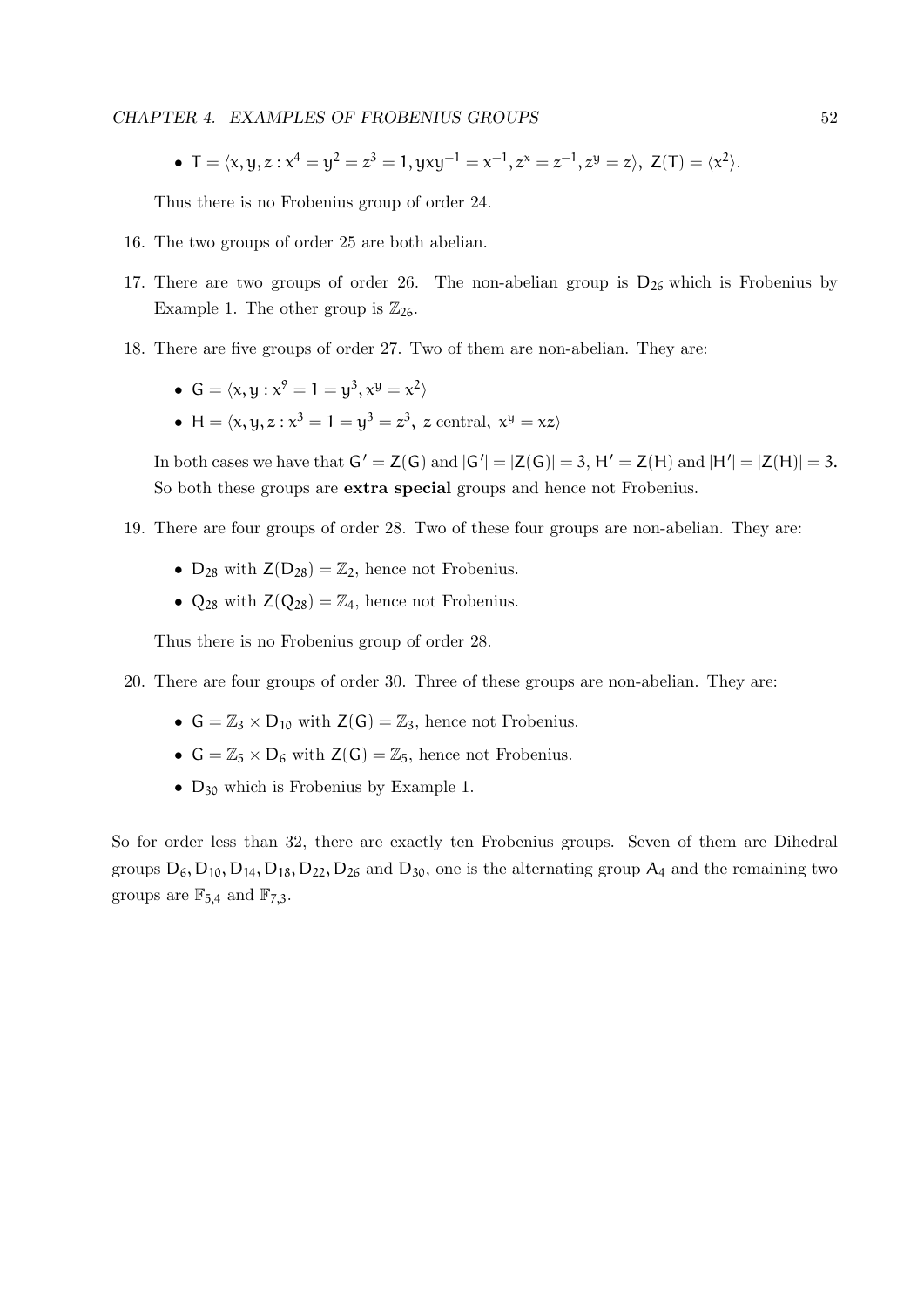## 5

### Characters of Frobenius Groups

In this chapter we describe the characters of the Frobenius groups. We will then use the results here to calculate the character table of the **Dihedral group**  $D_{2n}$ . The theory introduced here will also be used to calculate the character table of the Frobenius group  $G = 29^2 : SL(2, 5)$ , in the next chapter. Proposition 5.2.1 gives a necessary condition for a group H to be a complement of a Frobenius kernel N in a Frobenius group G. We end the chapter by applying the theory of coset analysis described in Chapter 1 to the Frobenius group and describe the theory to find the Fischer matrices of the Frobenius group.

#### 5.1 Characters of Frobenius Groups

Let  $S = \{1, 2, \ldots, n\}$  and  $X = S \times S$ . Let  $\sigma$  be a permutation of X and  $A = [\alpha_{1,j}]$  an  $n \times n$  matrix over a field  $\mathbb{F}$ . Define  $A^{\sigma} = [b_{i,j}]$  where  $b_{i,j} = a_{k1}$  with  $(k, l) = (i, j)^{\sigma}$ . Since  $A^{\sigma \tau} = (A^{\sigma})^{\tau}$  for any other permutation  $\tau$  of X, any permutation action on X determines a permutation action on the set of  $n \times n$  matrices.

**Proposition 5.1.1.** ([6]). Suppose that G is a permutation group on  $X = S \times S$  as above,  $\mathbb{F} \subseteq \mathbb{C}$ and A is an invertible  $n \times n$  matrix over  $\mathbb{F}$ . Suppose further that for each  $\sigma \in \mathbb{G}$  the matrix  $A^{\sigma}$  can be obtained from A either by permuting the rows of A or by permuting the columns of A, so G can be viewed either as a permutation group  $G_r$  on the set of rows of A or  $G_c$  on the set of columns of A. Then the permutation characters  $\theta_r$  and  $\theta_c$  of  $G_r$  and  $G_c$  respectively, are equal.

PROOF: If  $\sigma \in G$  then there are permutation matrices  $\sigma(R)$  and  $\sigma(C)$  for which  $\sigma(R)A = \sigma(A)$  $A\sigma(C)$ . In fact,  $\sigma \mapsto \sigma(R)^t$  and  $\sigma \mapsto \sigma(C)$  are permutation representations of  $G_r$  and  $G_c$  respectively. Thus  $A^{-1}\sigma(R)A = \sigma(C)$ . So trace  $\sigma(R)^t = \text{trace }\sigma(C)$   $\forall \sigma \in G$  and  $\theta_r = \theta_c$ .

Corollary 5.1.2. In the setting of Brauer's lemma the number of orbits of  $G_r$  and  $G_c$  are equal.

**PROOF:** Since  $\theta_r = \theta_c$  we have that  $\langle \theta_r, 1_G \rangle = \langle \theta_c, 1_G \rangle$ .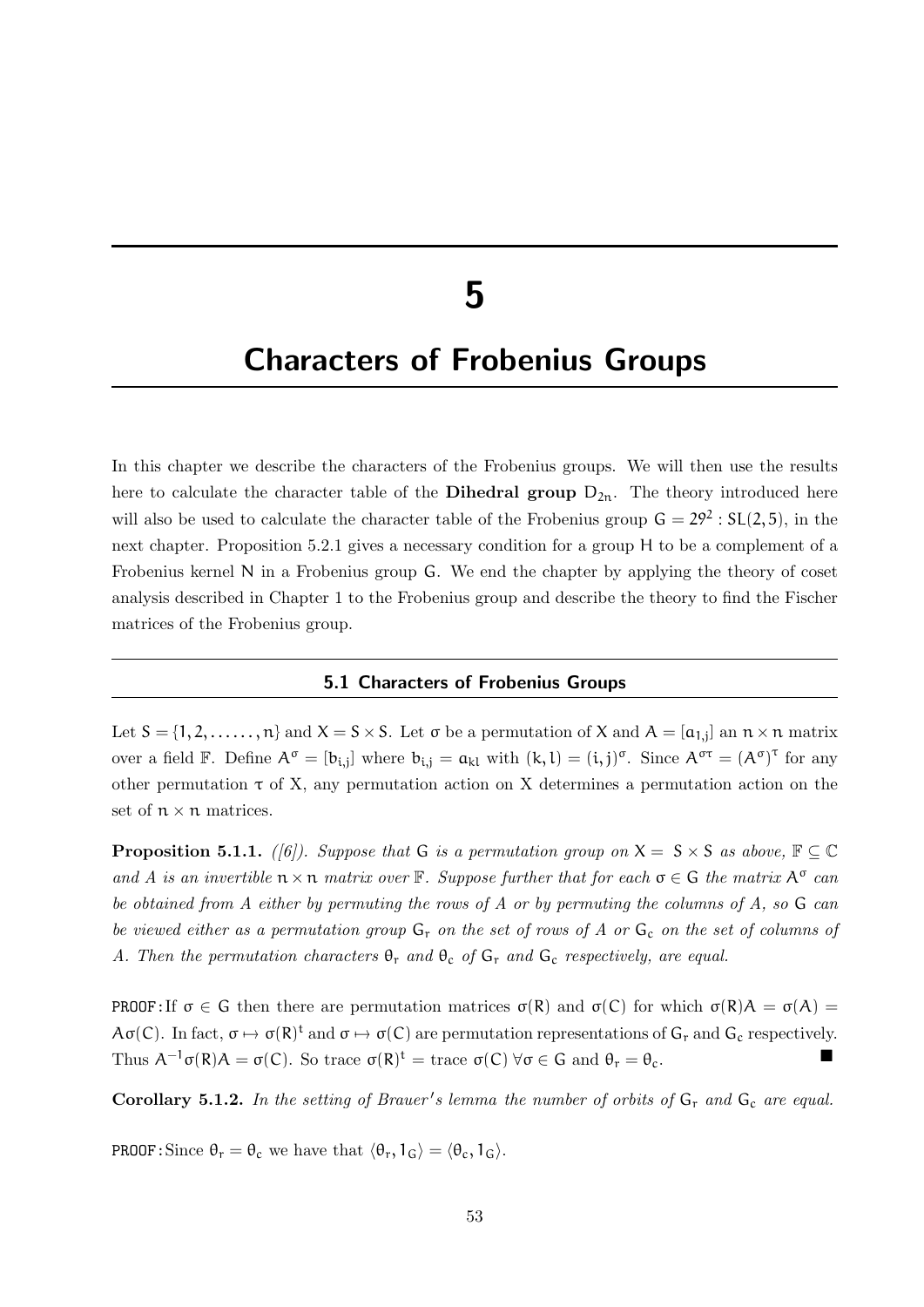But

$$
\theta_r(g) = \theta_c(g) \ \forall g \in G \ \Rightarrow \ \frac{1}{|G|} \sum_{g \in G} \theta_r(g) = \frac{1}{|G|} \sum_{g \in G} \theta_c(g).
$$

So the number of orbits of  $G_r$  equals the number of orbits of  $G_c$ .

**Proposition 5.1.3.** ([6]). If G is a Frobenius group with kernel N and if  $\chi_1 \neq \chi \in \text{Irr}(N)$  then  $\chi$ has inertia group  $I_G(\chi) = N$ .

**PROOF:** If A is the character table of N then G acts on the rows of A by conjugating characters and on the columns of A by **conjugating the conjugacy classes** of N. If  $x \in G\backslash N, \chi \in Irr(N)$ and L is a conjugacy class of N, then  $\chi^x(1) = \chi(1^x) \,\forall 1 \in L$ . Choose  $x \in G \backslash N$  and suppose  $L^x = L$ for a conjugacy class L of N. Let  $L = [y]$  where  $1_G \neq y \in N$ . Thus  $y^x \in L$ , so  $y^x = y^n$  for some  $n \in N$ . So  $y^{n^{-1}x} = y$  which implies that  $n^{-1}x \in C_G(y)$  and hence that  $x \in C_G(y)$ . But then  $x \in N$ since by Proposition 3.2.1,  $C_G(y) \leq N$ . This is a contradiction. Therefore  $y = 1_G$  and  $L = \{1_G\}$ . Thus  $\theta_c(x) = 1 \ \forall x \in G \backslash N$ , and so by Brauers Lemma  $\theta_r(x) = 1$ . But this implies that  $\chi^x \neq \chi$  if  $\chi_1 \neq \chi \in \text{Irr}(N)$ . Hence, if  $\chi_1 \neq \chi \in \text{Irr}(N)$ , then  $\text{Stab}_G(\chi)$  contains elements from N only. This implies that  $I_G(\chi) = N$ .

Note 5.1.1. If G is Frobenius with kernel N and complement H then  $G/N \cong H$ , so any character of H can be viewed as a character of  $G/N$ , hence also as a character of G by lifting. In particular,  $Irr(H)$  can be viewed as a subset of  $Irr(G)$  in a natural way.

**Theorem 5.1.4.** Suppose that  $G$  is Frobenius with complement  $H$  and kernel  $N$ .

- 1. If  $\phi_1 \neq \phi \in \text{Irr}(N)$ , then  $\phi^G \in \text{Irr}(G)$ .
- 2. If  $\psi \in \text{Irr}(G)$ , then either  $N \subset \text{ker}\psi$  or  $\psi = \phi^G$  for some irreducible character  $\phi_1 \neq \phi$  of N.
- 3. If  $ψ ∈ Irr(G)$ , such that ker $ψ ∉ ℕ$  and  $ρ$  is the **regular representation** of H, then  $ψ|_H = np$ where  $n \in \mathbb{N}$ .

**PROOF:**(1) Let  $\phi_1 \neq \phi \in \text{Irr}(N)$ . Then by Proposition 5.1.3, I<sub>G</sub>( $\phi$ ) = N. But this implies that  $\phi^{\mathsf{G}} \in \text{Irr}(\mathsf{G})$  (see Moori, Proposition 5.7. [17]).

(2) Let  $\psi|_N = \sum a_i \phi_i$  with  $\phi_i \in Irr(N)$ . If some  $a_i \neq 0$  for  $i \neq 1$ , then by the Frobenius Reciprocity Theorem we have that  $\langle \phi_i^G, \psi \rangle = \langle \phi_i, \psi \rangle \rangle = a_i \neq 0$  and since by (1)  $\phi_i^G \in \text{Irr}(G)$ , we have  $a_i = 1$ and  $\phi_i^G = \psi$ . If all  $a_i = 0$  for  $i \neq 1$  then  $\psi|_N = a_1 \phi_1$ ,  $\psi(x) = a_1 \forall x \in N$ . Hence,  $N \subset \text{ker}\psi$ . So  $Irr(G) = Irr(H) \cup {\phi^G : \phi_1 \neq \phi \in Irr(N)}.$ 

(3) By part (2), there is an irreducible character  $\phi$  of N such that  $\psi = \phi^G$ . Now  $\phi^G(\psi) = 0$   $\forall \psi \in$  $H \setminus \{1_G\}$  and also  $\phi^G(1_G) = [G : N] \phi(1_G) = \rho(1_G) \phi(1_G)$ . Thus  $\psi|_H(y) = \phi^G(y) = \rho(y) \phi(y)$   $\forall y \in H$ , so that  $\psi|_{\mathcal{H}} = n\rho$  where  $n = \phi(1_G)$  is a positive integer.

The following notes are consequences of Theorem 5.1.4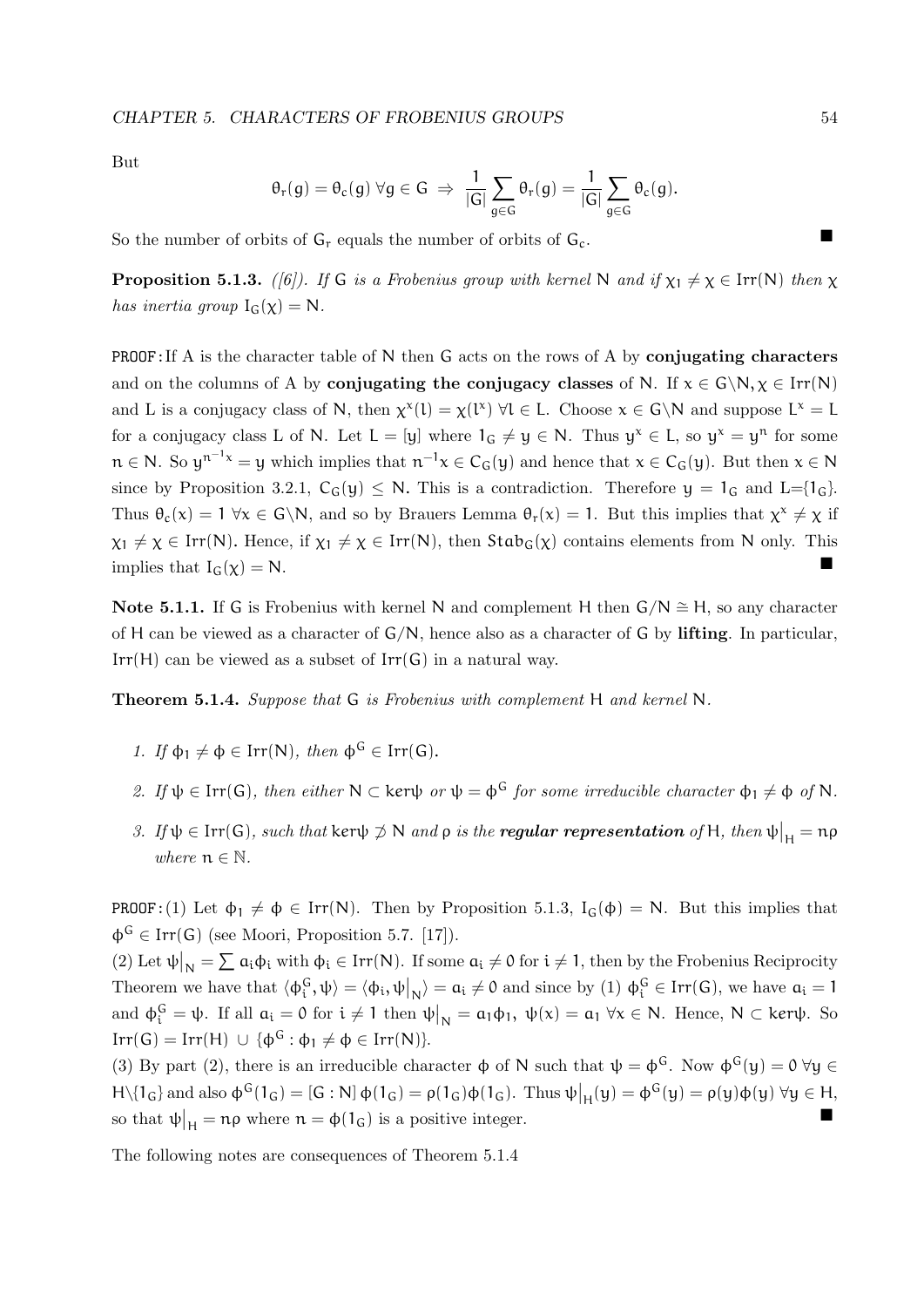Note 5.1.2. If G is Frobenius with kernel N and complement H then,

- 1. From Theorem 5.1.4(2) the irreducible characters of G are of 2 types; those with kernel containing N and those induced from non-trivial irreducible characters of N.
- 2. Also from Theorem 5.1.4(3) the order of H divides the degree of the induced character  $\phi^{\mathsf{G}}$  for  $\phi_1 \neq \phi \in \text{Irr}(N)$ . That is  $|H| |\phi^G(1_G)$ . Furthermore, if  $\phi_1 \neq \phi \in \text{Irr}(N)$  is a linear character then  $|H| = \phi^G(1_G)$ .

**Theorem 5.1.5.** ([6]). Suppose that G is a Frobenius group with kernel N and complement H, and that  $\phi, \theta$  are non-trivial irreducible characters of N. Then  $\phi^G = \theta^G$  if and only if  $\theta \in$  $Orb_H(\phi) = \Delta_{\phi}$ . Furthermore,  $|\Delta_{\phi}| = |H|$ , so G has  $\frac{c(N)-1}{|H|}$  distinct irreducible characters of the form  $\phi^G, \phi_1 \neq \phi \in \text{Irr}(N)$ . (Here  $c(N)$  is the number of conjugacy classes of N).

**PROOF**: By Theorem 5.1.4,  $\theta$ ,  $\phi \in \text{Irr}(N)$  imply that  $\theta^G$ ,  $\phi^G \in \text{Irr}(G)$ . Suppose that  $\theta^G = \phi^G$ . By Frobenius reciprocity we have that:  $\langle \phi^G |_{N}, \theta \rangle_H = \langle \phi^G, \theta^G \rangle = 1$ . So  $\theta$  is an irreducible constituent of  $\phi^G|_N$ . So by Clifford Theorem

$$
\phi^G\big|_N = \sum_{\theta_i \in \Delta_{\phi}} \theta_i. \tag{5.1}
$$

Also  $\langle \phi^G|_N, \phi \rangle_N = \langle \phi^G, \phi^G \rangle = 1$ . So  $\phi$  is an irreducible constituent of  $\phi^G|_N$  and by Clifford Theorem

$$
\phi^G\big|_N = \sum_{\phi_i \in \Delta_{\phi}} \phi_i. \tag{5.2}
$$

Now (5.1) and (5.2) imply that  $\sum_{\theta_i \in \Delta_{\phi}} \theta_i = \sum_{\phi_i \in \Delta_{\phi}} \phi_i$ . Therefore some  $\theta_i = \phi_j$ , which implies that there exists  $y \in G$  such that  $\theta = \phi^y$ . That is  $\theta \in \Delta_{\phi}$ . Note that  $\theta \in \Delta_{\phi}$ , implies that any conjugate of  $\theta$  will also be in  $\Delta_{\phi}$ .

So

$$
\begin{array}{rcl}\n\Phi^G(g) & = & \frac{1}{|N|} \sum_{x \in G} \Phi^0(xgx^{-1}) \\
& = & \frac{1}{|N|} \sum_{x \in G} \Phi^x(g) \\
& = & \frac{1}{|N|} \sum_{x \in G} \theta^{y^{-1}x}(g) \\
& = & \frac{1}{|N|} \sum_{z \in G} \theta^z(g) \\
& = & \frac{1}{|N|} \sum_{z \in G} \theta^0(zgz^{-1}) = \theta^G(g).\n\end{array}
$$

Thus  $\theta^G = \phi^G$ . By the Orbit Stabilizer Theorem we have that  $|Orb_H(\phi)||I_H(\phi)| = |H|$ . Since  $\Phi^G \in \text{Irr}(G)$ ,  $I_H(\Phi) = I_G$  which implies that  $|\Delta_{\Phi}| = |H|$ .

**Corollary 5.1.6.** If G is Frobenius with complement H and kernel N then  $c(G) = c(H) + \frac{c(N)-1}{|H|}$ .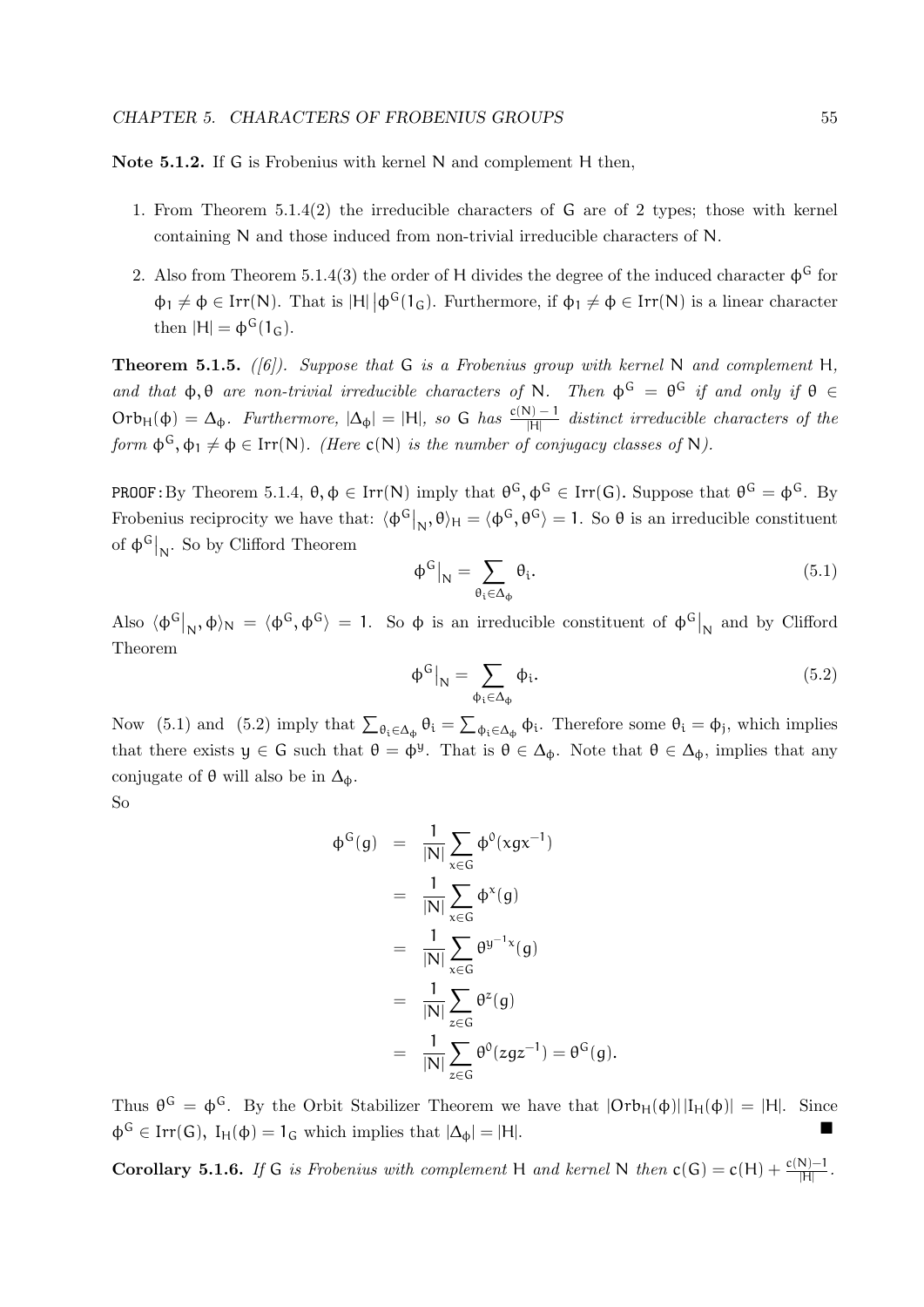**PROOF:** This follows from Theorem 5.1.4, part(2) and Theorem 5.1.5. Since  $\text{Irr}(\mathsf{G}) = \text{Irr}(\mathsf{H}) \cup {\phi^{\mathsf{G}}}$ :  $\phi_1 \neq \phi \in \text{Irr}(N)$  and since the number of irreducible characters equals the number of conjugacy classes, the equation above gives  $c(G) = c(H) + \frac{c(N)-1}{|H|}$ .

#### 5.2 The Character Table of  $D_{2n}$ , n odd.

In this section we use the results of the previous section on Frobenius Characters and theory of Frobenius groups to construct the character table of  $D_{2n}$ . The result is already well known but we demonstrate here as an example the use of the results on the Frobenius characters to achieve this. The following points are used to construct the character table of  $D_{2n}$ .

- 1. From Example 1 of Section 4.1, we know that  $D_{2n} = N : H$  is Frobenius with kernel  $N = \mathbb{Z}_n$ and complement  $H = \mathbb{Z}_2$ . Here  $N = \langle \mathfrak{a} \rangle$  and  $H = \langle \mathfrak{b} \rangle$ .
- 2. Now by Section 3.3.2,  $G' = (D_{2n})' = N = \mathbb{Z}_n$ . So the number of linear characters of  $D_{2n}$ equals  $[G: G'] = [D_{2n} : (D_{2n})'] = 2$  (see Moori, Theorem 5.2.21 [17]).
- 3. By Theorem 5.1.4,  $\phi_1 \neq \phi \in \text{Irr}(\mathbb{Z}_n)$  implies that  $\phi^G \in \text{Irr}(D_{2n})$ . Also by Theorem 5.1.4,  $Irr(D_{2n}) = Irr(\mathbb{Z}_2) \cup {\phi^G : \phi_1 \neq \phi \in Irr(\mathbb{Z}_n)}$ . The number of characters of  $D_{2n}$  of the form  $\Phi^{\mathsf{G}}$  by Theorem 5.1.5 is equal to  $\frac{c(N)-1}{|H|} = \frac{n-1}{2}$  $\frac{-1}{2}$ . Therefore  $|\text{Irr}(D_{2n})|=2+\frac{n-1}{2}=\frac{n+3}{2}$  $\frac{+3}{2}$ .
- 4. Now by the Note 5.1.2, since  $\phi \in \text{Irr}(\mathbb{Z}_n)$  is linear, the degree of the induced character  $\phi^{\mathsf{G}}$ equals  $|H| = 2$ .
- 5. Thus  $D_{2n}$  has  $\frac{n-1}{2}$  characters of degree 2 and two characters of degree 1. This takes care of the number of irreducible characters and their respective degrees.
- 6. Now the number of conjugacy classes of  $D_{2n}$  equals  $\frac{n+3}{2}$ .
- 7. By Proposition 3.2.2, the action of  $\mathbb{Z}_2$  on  $\mathbb{Z}_n$  partitions  $\mathbb{Z}_n\setminus\{1_G\}$  into  $\mathbb{Z}_2$  orbits each of size  $|\mathbb{Z}_2|=2$ . The number of orbits is  $\alpha=\frac{|\mathsf{N}|-1}{|\mathsf{H}|}=\frac{\mathsf{n}-1}{2}$  $\frac{-1}{2}$ . So there are  $\frac{n-1}{2}$  conjugacy classes (each orbit represents a conjugacy class, since the action of  $\mathbb{Z}_2$  on  $\mathbb{Z}_n$  is by **conjugation**) produced by the action of  $\mathbb{Z}_2$  on  $\mathbb{Z}_n$  each of size 2. Since there are  $\frac{n+3}{2}$  conjugacy classes in  $D_{2n}$ , there are two remaining conjugacy classes, one a singleton which is the identity conjugacy class and the remaining conjugacy class which has size n. (Because  $\frac{n-1}{2} \times 2 + n + 1 = 2n$ ).
- 8. Since  $\mathbb{Z}_n$  ⊴  $D_{2n}$  and  $D_{2n}/\mathbb{Z}_n \cong \mathbb{Z}_2$ , the two linear characters of  $D_{2n}$  are obtained by lifting the irreducible characters of  $D_{2n}/\mathbb{Z}_n$  to  $D_{2n}$ . These characters are given by  $\chi_1$  and  $\chi_2$ .
- 9. Now  $\chi_1$  is the identity character and  $\chi_1(g) = 1 \,\forall g \in D_{2n}$ .

$$
10. \ \chi_2(g) = \left\{ \begin{array}{ll} 1 & \hbox{when $g \in \mathbb{Z}_n$} \\ -1 & \hbox{when $g \notin \mathbb{Z}_n$}. \end{array} \right.
$$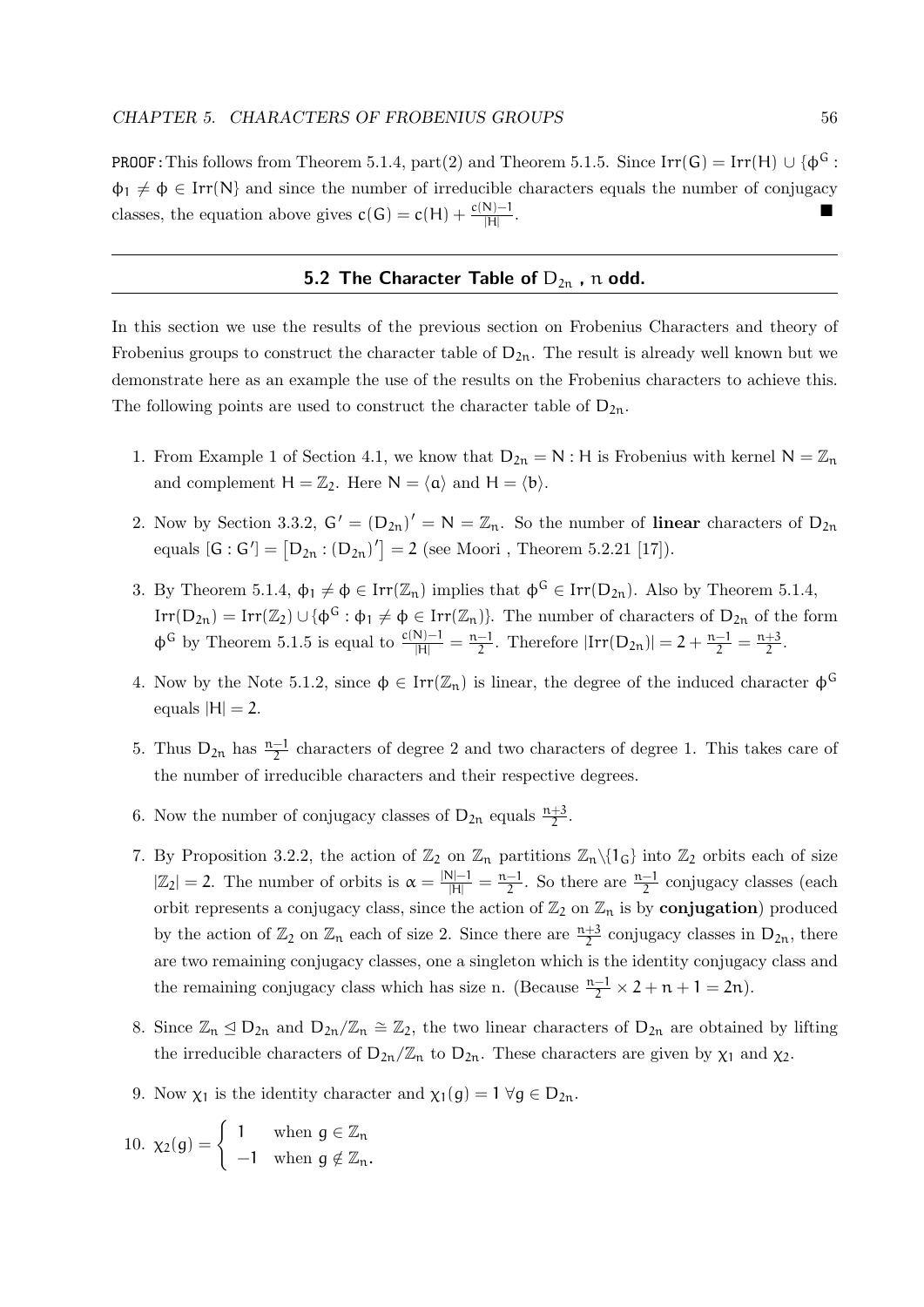- 11. Thus the value of  $\chi_2$  on each  $\mathfrak{a}^r$  for  $1 \leq r \leq \frac{n-1}{2}$  $\frac{-1}{2}$  is 1. Here  $\mathfrak{a}^r$  is the representative of the conjugacy class  $[\mathfrak{a}^r]$ . This follows from Theorem 5.1.4, part(2) since we have that  $N \subseteq \text{ker}\chi_2$ . The value of  $\chi_2$  on b is -1. Here b is the representative of the remaining conjugacy class [b]. Note that  $\chi_2(1_G) + \frac{n-1}{2} \times 2 \times 1 + \chi_2(b) \times n = 0 \Rightarrow \chi_2(b) = \frac{1-n-1}{n} = -1.$
- 12. Now let  $\psi_j = \phi_i^G$  for  $j = 1, \ldots, \frac{n-1}{2}$  where  $\phi_1 \neq \phi_i \in \text{Irr}(\mathbb{Z}_n)$ . Let  $\mathfrak{a}^r$  for  $r = 1, \ldots, \frac{n-1}{2}$ be representatives of the conjugacy classes  $[a^r]$ . By Proposition 3.2.6, the action of  $\mathbb{Z}_2$  on  $\mathbb{Z}_n$ by conjugation sends an  $x \in \mathbb{Z}_n$  to it's inverse. Thus  $x \in [\mathfrak{a}^r]$  implies that  $x^{-1} \in [\mathfrak{a}^r]$   $\forall r =$ 1, .....,  $\frac{n-1}{2}$ . Thus  $\psi_j(x) = \psi_j(x^{-1})$   $\forall j = 1, \dots, \frac{n-1}{2}$  and  $\forall x \in \mathbb{Z}_n$ . So  $\psi_j(x) \in \mathbb{R}$  since  $\psi_j(x) = \overline{\psi_j(x)} \quad \forall j = 1, \dots \dots, \frac{n-1}{2}.$ Now

$$
\psi_j(\boldsymbol{\mathfrak{a}}^r)=\left|C_{D_{2n}}(\boldsymbol{\mathfrak{a}}^r)\right|\sum_{i=1}^n\frac{\varphi(x_i)}{\left|C_{\mathbb{Z}_n}(x_i)\right|}\ \ \forall j=1,\ldots\ldots,\frac{n-1}{2},
$$

where  $x_i$  are class representatives of  $Z_n$  which fuse to form  $[\mathfrak{a}^r]$ . But by Lemma 3.2.15,  $(3) \Rightarrow (4)$ ,  $|C_{D_{2n}}(a^r)| = |C_{\mathbb{Z}_n}(x_i)|$ . So

$$
\psi_j(\alpha^r)=\sum_{i=1}^n\varphi(x_i)=\varphi(x_i)+\varphi(x_i^{-1})=\varphi(x_i)+\overline{\varphi(x_i)}\ \ \forall j=1,\ldots\ldots,\frac{n-1}{2}.
$$

Therefore  $\psi_j(\mathfrak{a}^r) = 2\alpha$  where  $\alpha$  is the real part of  $e^{\frac{2\pi ri}{n}}$ .

13. Finally we have that  $\psi_i(b) = 0$ , since  $\mathbb{Z}_n \cap [b] = \emptyset$ .

Using all of the above, we can now construct the character table of the Dihedral group  $D_{2n}$  where n is odd.

| classes of $D_{2n}$           | $[a^r]$<br>$[1]$ |                               | [b] |
|-------------------------------|------------------|-------------------------------|-----|
|                               |                  | $(1 \le r \le \frac{n-1}{2})$ |     |
| $ C_G(g) $                    | 2n               | n                             |     |
| $\chi_1$                      |                  |                               |     |
| $\chi_2$                      |                  |                               |     |
| $\psi_{\rm i}$                |                  | $2\alpha$                     |     |
| $(1 \le j \le \frac{n-1}{2})$ |                  |                               |     |

Table 5.1: Character Table of  $D_{2n}$ 

**Proposition 5.2.1.** Let  $H \neq \{1_G\}$  be a group. Then there exists a Frobenius group G with Frobenius kernel N and  $G/N \cong H$  if and only if there exists an irreducible character  $\chi$  of H such that for every subgroup K of H with  $K \neq \{1_G\}$  we have  $\langle \chi |_K, 1_K \rangle = 0$ .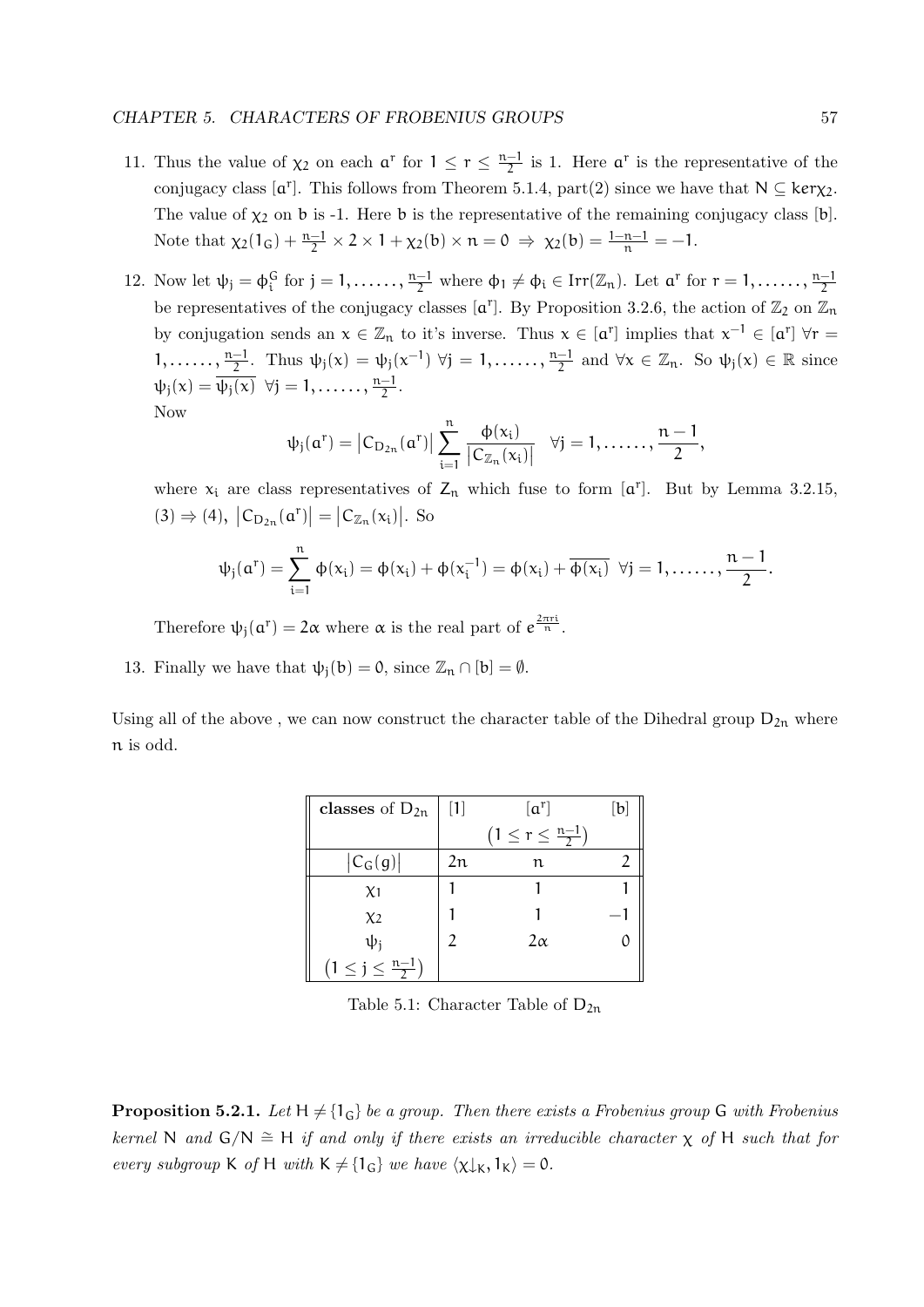PROOF:For proof of this result see Feit's book on Characters of Finite Groups, page 136 [4].

By using the result above, it is possible to give a complete classification of groups H which can occur as the complement of a Frobenius kernel N in a Frobenius group G.

We illustrate with the following examples.

**Example 1:** There is no Frobenius group which has  $H = S_3$  as a complement. The character table of  $S_3$  is:

| ClassRep | $1_{S_3}$ | (12) | (123) |
|----------|-----------|------|-------|
| h;       |           |      |       |
| $\chi_1$ |           |      |       |
| $\chi_2$ |           | 0    |       |
| $x^2$    |           |      |       |

Table 5.2: Character Table of  $S_3$ 

Now the subgroups of  $S_3$  excluding the trivial subgroup and  $S_3$  itself are:

$$
K_2=\langle (12)\rangle, K_3=\langle (13)\rangle, K_4=\langle (23)\rangle, K_5=\langle (123)\rangle=A_3.
$$

All we need to do is find one subgroup  $K_i$  of  $S_3$  which fails to satisfy the condition  $\langle \chi_i \downarrow, 1_{K_i} \rangle = 0$ for some irreducible character  $\chi_i \in \text{Irr}(S_3)$ .

We need the character tables of each of the subgroups  $K_i$  for  $i = 2, 3$  and 4. So we need the character table of  $\mathbb{Z}_2$  since each K<sub>i</sub>  $\cong \mathbb{Z}_2$  for  $i = 2, 3, 4$ . We will just use the character table of K<sub>2</sub>:

| Classes | $\mathsf{K}_{2}$ |  |
|---------|------------------|--|
| Δ       |                  |  |
| А٠      |                  |  |

Table 5.3: Character Table of  $K_2$ 

Take  $\chi_2$ :

$$
\chi_2\downarrow_{K_2}=\theta_1+\theta_2 \ \Rightarrow \ \langle \chi_2\downarrow_{K_2}, 1_{K_2} \rangle = \langle \theta_1+\theta_2, \theta_1 \rangle = 1.
$$

Thus for the irreducible character  $\chi_2$ , the subgroup  $K_2$  fails to satisfy the condition of Proposition 5.2.1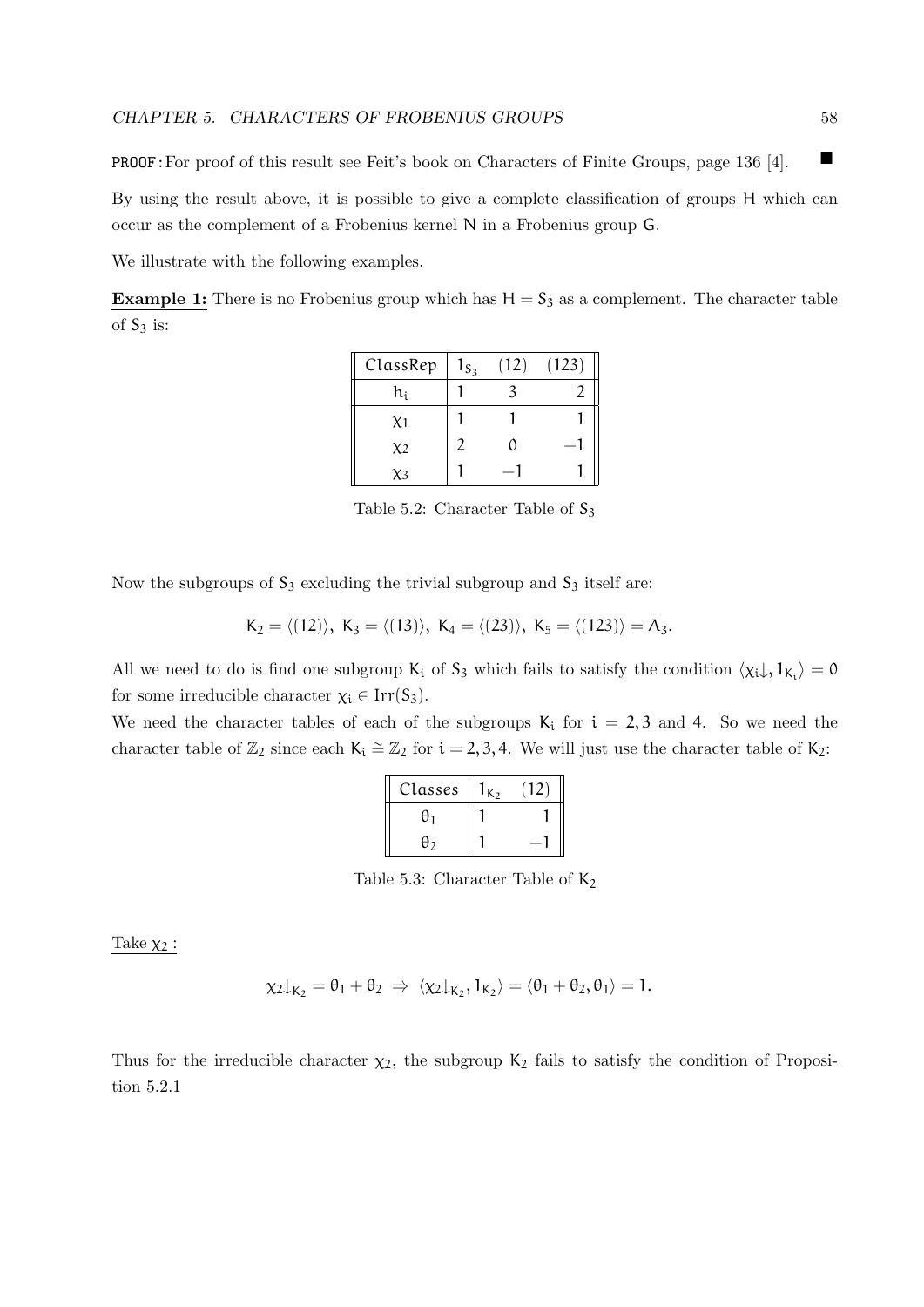| ClassRep   | $1_{A_3}$ | (132)               | (123)               |
|------------|-----------|---------------------|---------------------|
| h;         |           |                     |                     |
| θ1         |           |                     |                     |
| $\theta_2$ |           | α                   | $\overline{\alpha}$ |
| θ2         |           | $\overline{\alpha}$ | $\alpha$            |

Now  $K_5 = A_3$ . The character table is that of  $\mathbb{Z}_3$ . The character table is:

Table 5.4: Character Table of  $K_5$ 

where  $\alpha = \frac{-1 + \sqrt{3}}{2}$  $\frac{+\sqrt{3}}{2}$ . Take  $\chi_3$  :

 $\chi_3\downarrow_{K_5} = \theta_1 \Rightarrow \langle \theta_1, 1_{K_5} \rangle = \langle \theta_1, \theta_1 \rangle = 1.$ 

For the irreducible character  $\chi_3$ , the subgroup  $K_5$  fails to satisfy the condition of Proposition 5.2.1. Thus there is no irreducible character of  $S_3$  satisfying the condition of the Proposition. Hence, there is no Frobenius group which can have  $S_3$  as a complement.

**Example 2:** There is no Frobenius group that has  $H = V_4 = \{e, a, b, c\}$  as a complement. Now the character table of  $V_4$  is:

| Classes of $V_4$ | [e] | [a] | $[b]% \centering \includegraphics[width=0.9\columnwidth]{figures/fig_10.pdf} \caption{The graph $\mathcal{N}_1$ is a function of the corresponding graph $\mathcal{N}_2$ and $\mathcal{N}_3$ is a function of the corresponding graph $\mathcal{N}_1$ and $\mathcal{N}_2$ is a function of the corresponding graph $\mathcal{N}_1$ and $\mathcal{N}_2$ is a function of the corresponding graph $\mathcal{N}_1$ and $\mathcal{N}_3$ is a function of the corresponding graph $\mathcal{N}_2$ and $\mathcal{N}_4$ is a function of the corresponding graph $\mathcal{N}_1$ and $\mathcal{N}_5$ is a function of the corresponding graph $\mathcal{N}_1$ and $\mathcal{N}_6$ is a function of the corresponding graph $\mathcal{N}_$ | $\lbrack c \rbrack$ |
|------------------|-----|-----|------------------------------------------------------------------------------------------------------------------------------------------------------------------------------------------------------------------------------------------------------------------------------------------------------------------------------------------------------------------------------------------------------------------------------------------------------------------------------------------------------------------------------------------------------------------------------------------------------------------------------------------------------------------------------------------------------------------------------------|---------------------|
| X1               |     |     |                                                                                                                                                                                                                                                                                                                                                                                                                                                                                                                                                                                                                                                                                                                                    |                     |
| X2               |     |     |                                                                                                                                                                                                                                                                                                                                                                                                                                                                                                                                                                                                                                                                                                                                    |                     |
| X3               |     |     |                                                                                                                                                                                                                                                                                                                                                                                                                                                                                                                                                                                                                                                                                                                                    |                     |
|                  |     |     |                                                                                                                                                                                                                                                                                                                                                                                                                                                                                                                                                                                                                                                                                                                                    |                     |

Table 5.5: Character Table of  $V_4$ 

The subgroups of  $V_4$  excluding the trivial subgroup and  $V_4$  itself are:

$$
K_2 = \{e, a\}, K_3 = \{e, b\}, K_4 = \{e, c\}.
$$

The character table of each  $K_i$  for  $i = 2, 3, 4$  is:

| Classes  | e | $\Omega$ |
|----------|---|----------|
| $\theta$ |   |          |
| θ2       |   |          |

Table 5.6: Character Table of  $K_i$  for  $i = 2, 3, 4$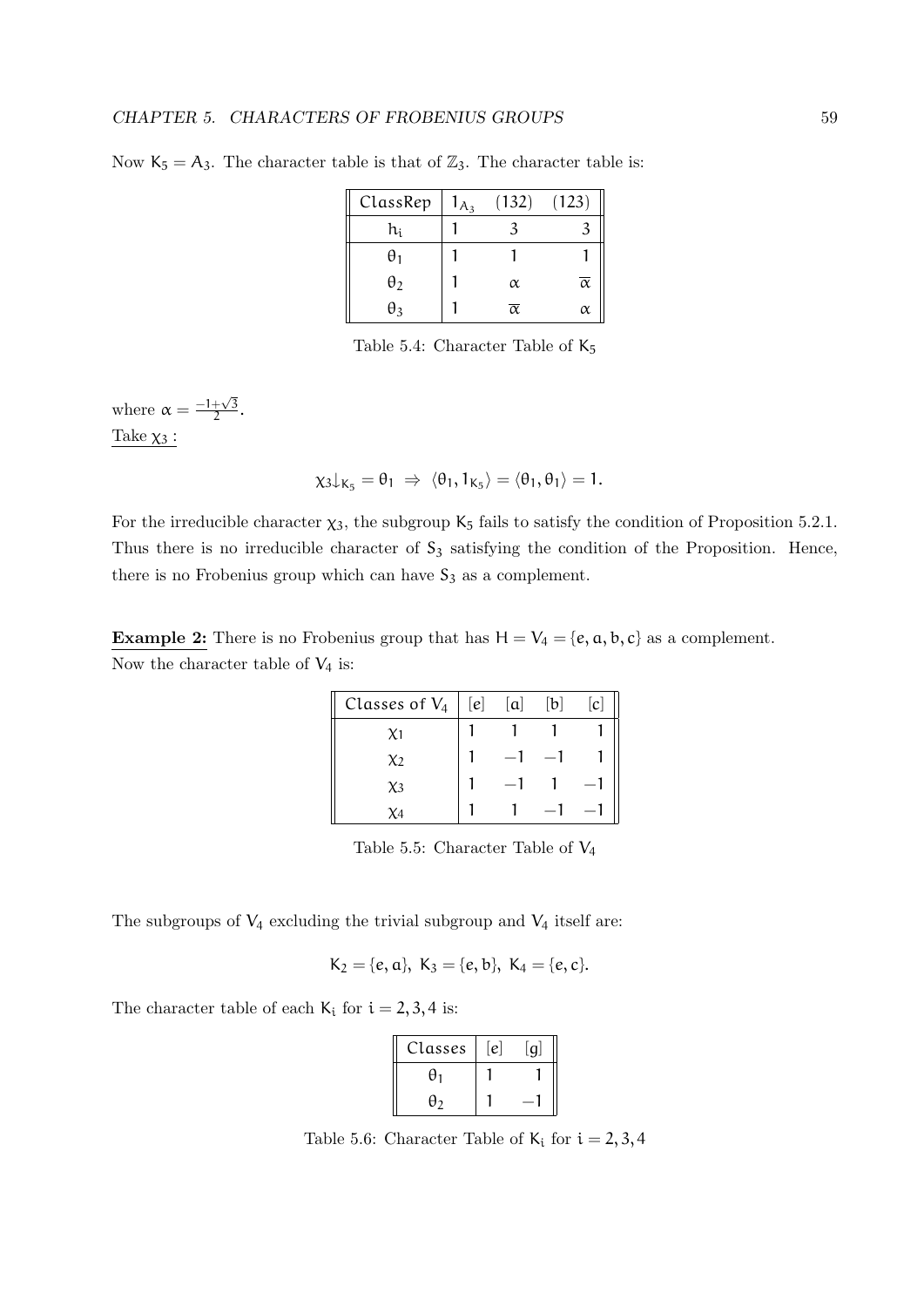#### Take  $\chi_2$ :

$$
\chi_2\downarrow_{K_2}=\theta_2\ ,\ \chi_2\downarrow_{K_3}=\theta_2\ ,\ \chi_2\downarrow_{K_4}=\theta_1.
$$

Thus for the irreducible character  $\chi_2$ , the subgroup  $K_4$  fails to satisfy the condition of Proposition 5.2.1

Take  $\chi_3$ :

$$
\chi_3\downarrow_{K_2}=\theta_2\ ,\ \chi_3\downarrow_{K_3}=\theta_1\ ,\ \chi_3\downarrow_{K_4}=\theta_2.
$$

For the irreducible character  $\chi_3$ , the subgroup  $K_3$  fails to satisfy the condition of Proposition 5.2.1

Take  $\chi_4$  :

$$
\chi_4\downarrow_{K_2}=\theta_1\ ,\ \chi_4\downarrow_{K_3}=\theta_2\ ,\ \chi_4\downarrow_{K_4}=\theta_2.
$$

Here the subgroup  $K_2$  fails to satisfy the condition of Proposition 5.2.1.

So none of the nontrivial irreducible characters of  $V_4$  satisfy the condition of Proposition 5.2.1, for every proper subgroup of  $V_4$ . Thus there is no Frobenius group which can have  $V_4$  as a complement.

The following theorem illustrates how the character table of a group can be used to determine whether the group is Frobenius or not.

**Theorem 5.2.2.** Let G be a group, let  $t > 1$  be a proper divisor of  $|G|$  and let  $K = \cap \text{ker } \chi$ , where  $\chi$  ranges over all irreducible characters of G with t not dividing  $\chi(1_G)$ . Then the following are equivalent:

- 1. G is a Frobenius group with Frobenius complement of order t.
- 2.  $[G:K] = t$  and G is a Frobenius group with kernel K.
- 3.  $[G : K] = t$ .

PROOF: See Karpilovsky [12].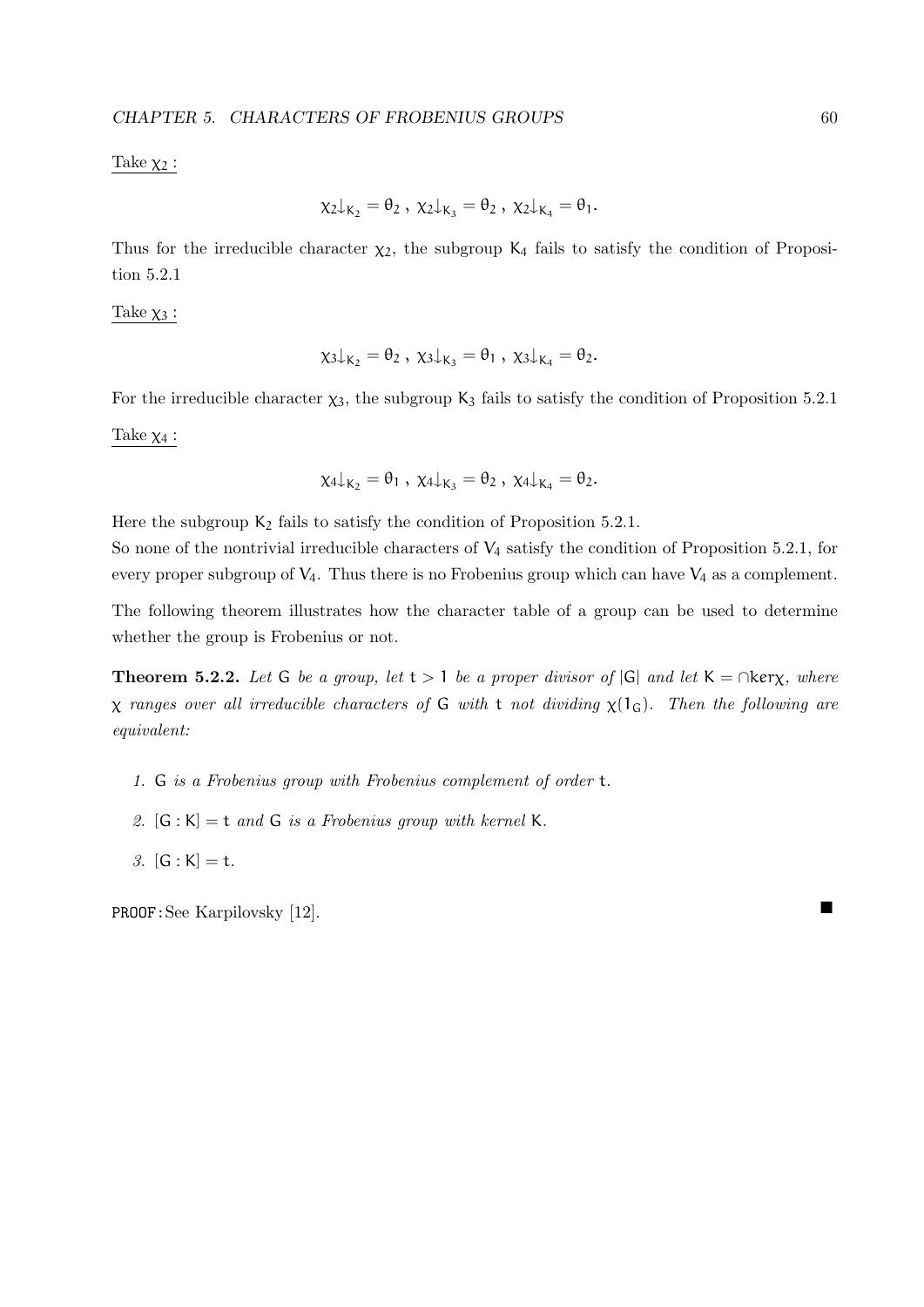To illustrate the result in Theorem 5.2.2 consider the character table below of the group G with presentation  $G = \langle a, b : a^{13} = b^4 = 1, b^{-1}ab = a^5 \rangle$ .

| <b>gi</b>    |    | a        | a <sup>2</sup> | a <sup>4</sup> | b  | $b^2$ | $b^3$    |
|--------------|----|----------|----------------|----------------|----|-------|----------|
| $ C_G(g_i) $ | 52 | 13       | 13             | 13             | 4  | 4     | 4        |
| $\chi_0$     |    |          |                |                |    |       |          |
| $\chi_1$     |    |          |                |                | Î. |       |          |
| $\chi_2$     |    |          |                |                |    |       |          |
| $\chi_3$     |    |          |                |                |    |       | i        |
| $\Phi_1$     | 4  | $\alpha$ | β              | γ              | 0  | 0     | 0        |
| $\phi_2$     | 4  | β        | $\gamma$       | $\alpha$       | 0  | 0     | $\Omega$ |
| $\phi_3$     | 4  |          | $\alpha$       | β              |    |       |          |

where  $\epsilon = e^{\frac{2\pi i}{13}}$  and  $\alpha = \epsilon + \epsilon^5 + \epsilon^8 + \epsilon^{12}$ ,  $\beta = \epsilon^2 + \epsilon^3 + \epsilon^{10} + \epsilon^{11}$ ,  $\gamma = \epsilon^4 + \epsilon^6 + \epsilon^7 + \epsilon^9$ . Then applying the result of Theorem 5.2.2 to the character table above we have

$$
\langle \alpha \rangle = K = \cap \text{ker} \chi_i \text{ for } i = 0, \ldots, 3.
$$

Since  $t = [G : K] = 4$ , G is a Frobenius group with kernel K.

#### 5.3 Coset analysis applied to the Frobenius Group

We begin by making the following note which applies in this section and the next.

Note 5.3.1. In Chapter 1 in our description of coset analysis, we used the conventional notation for the split extension  $\overline{G} = N : G$ . In our Frobenius group we have used the notation  $G = N : H$ . To allow for easy transition between the relevant section of Chapter 1 and this section, we will use the conventional notation.

So let  $\overline{G} = N$ : G be a Frobenius group with kernel N and complement G. Since the extension is split, a lifting of  $g \in \overline{G}$  is g itself since  $G \le \overline{G}$ . So  $\overline{G} = \cup_{g \in G} Ng$ . So in a Frobenius group, for step(1) of coset analysis we have that  $C_N(\overline{g}) = C_N(g) = \{1_G\}$  by Lemma 3.2.15. So  $k = 1$  here and under the action of N, Ng remains intact. Since  $k = 1$ , in step(2) we now have that  $f_i = 1$ so that  $|\Delta_j| = |N|$  and equation (1.3) now implies that:  $|[\mathbf{x}]_{\overline{G}}| = |N|$ . [ $[g]_G$ ]. This is the same result we obtained in Lemma 3.2.15,  $(3 \Rightarrow 4)$ . Also since  $k = f_i = 1$ , equation (1.4) now implies that:  $|C_{\overline{G}}(x)| = |C_G(g)|$ , which is the same result we obtained in the proof of Lemma 3.2.15. Note that in the equation:  $|C_{\overline{G}}(x)| = |C_G(g)|$ , the element x on the left hand side is in  $\Delta_j$  and the g on the right hand side is in the coset Ng. Since the coset remains intact,  $\Delta_j = Ng$  and  $x \in Ng$ . So we may choose this x to be g. This will give:  $|C_{\overline{G}}(g)| = |C_G(g)|$ .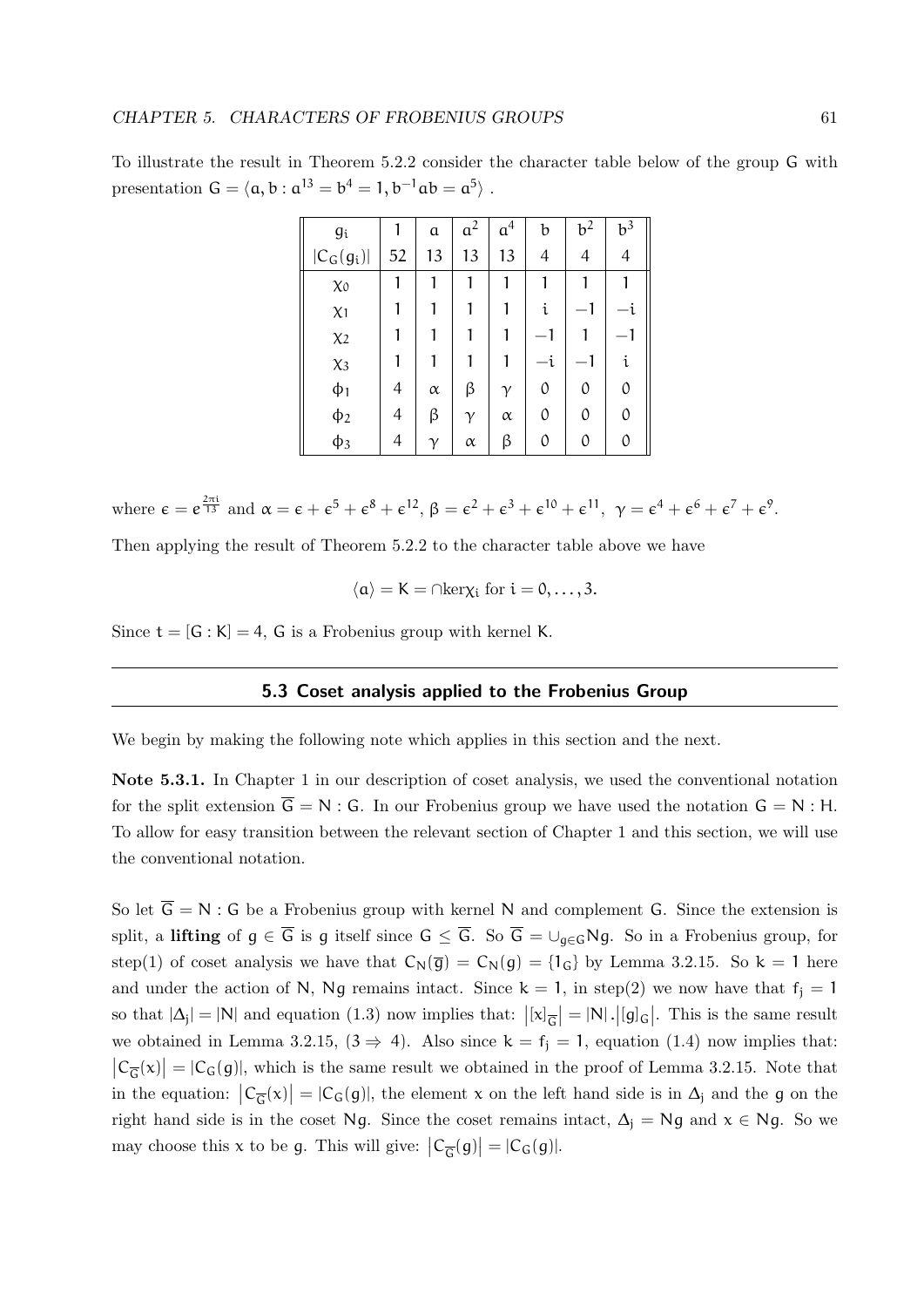#### 5.4 Fischer Matrices of the Frobenius group

Having defined and described the Fischer matrices in Chapter 1, we now describe the Fischer matrices for a Frobenius group.

Let  $\overline{G} = N$ : G be a Frobenius group with kernel N and complement G. By Proposition 5.1.3 we know that  $\forall \chi_1 \neq \chi \in \text{Irr}(N)$ , the inertia group of  $\chi$  is N. Since  $I_{\overline{G}}(\chi_1) = G$ , in a Frobenius group, the inertia factors are G and  $\{1_G\}$  corresponding to the inertia groups  $\overline{G}$  and N respectively. Let  $X(g)$  and  $R(g)$  be as defined in section 1.5 of Chapter 1. We have defined the Fischer matrix  $M(g)$ for  $g \in G$  as a matrix whose rows are indexed by  $R(g)$  and columns by  $X(g)$ . We now find  $X(g)$ and  $R(q)$  for a Fischer matrix in a Frobenius group.

If  $g = 1_G$ , then  $X(g)$  is made up of the class representatives of the conjugacy classes of  $\overline{G}$  that come from N (since  $q = 1_G$  implies that  $Nq = N$ ). These are representatives of the  $(m + 1)$  orbits (m non-trivial orbits and the trivial orbit) of G on N, where  $m = \frac{|N|-1}{|C|}$  $\frac{|S|-1}{|G|}$  .

For  $g = 1_G$ , the inertia factors  $H_i$  for  $i = \{1, 2, \ldots, t\}$  contain [g], where  $t = m + 1$  orbits of G on N which is the same as the number of orbits of  $\overline{G}$  on Irr(N). The conjugacy classes of the H<sub>i</sub> that fuse to [g] is the singleton conjugacy classes containing the identity  $1_G$ . So  $y = 1_G$ . Thus R(g) contains the  $t = m + 1$  ordered pairs  $(i, 1)$  where  $i \in \{1, 2, \ldots, t\}$ . Therefore the Fischer matrix  $M(1_G)$  in a Frobenius group is an  $(m + 1) \times (m + 1)$  matrix where m is the number of non-trivial orbits of G on N. Now the entries in this matrix are given by:

 $M(1_G) = [a]$  $[\hat{p}_{(i,1)}] = \psi_i^G(x_j)$ , where  $x_j \in X(g)$  for  $j = 1, 2, \ldots, t = m + 1$  and  $\psi_i \in \text{Irr}(N)$  is a representative of the  $t = m + 1$  orbits of  $\overline{G}$  on Irr(N).

Note that the  $\psi_i^G$  here is the induction of a character  $\psi_i$  which is the extension of  $\theta_i \in \text{Irr}(N)$  to  $I_{\overline{G}}(\theta_i)$ . But since  $I_{\overline{G}}(\theta_i) = N \ \forall \theta_1 \neq \theta_i \in Irr(N)$ ,  $\psi_i$  is the same as  $\theta_i$  for each i. So  $\psi_i^G$  is just the induction of  $\psi_i \in \text{Irr}(N)$  which we know from Theorem 5.1.4 is an irreducible character of  $\overline{G}$ .

If  $g \neq 1_G$ , then  $X(g)$  is made up of the representatives of  $\overline{G}$  conjugacy classes of elements of Ng. But by Lemma 3.2.15, every element of Ng is conjugate to g. So the conjugacy class of  $\overline{G}$  that contains g will contain Ng. So this entire coset is contained in the conjugacy class of  $\overline{G}$  which has g as a representative. The coset therefore contributes to only this conjugacy class of  $\overline{G}$  with representative q. Therefore  $X(q) = \{q\}.$ 

For  $g \neq 1_G$ , only  $H_1 = G$  contains an element of [g]. So  $i = 1$  and  $y = g$  only. So R(g) =  ${(1, g)} \forall g \neq 1_G$ . Therefore  $\forall g \neq 1_G$ , the Fischer matrix M(g) is a 1 × 1 matrix. The entry of this matrix is given by:  $M(g) = [a]$  $[\mathfrak{y}_{(1,g)}] = \psi_1^{\mathsf{G}}(g) = 1$ 

In summary then :

In a Frobenius group  $\overline{G} = N : G$ , the Fischer matrix  $M(1_G)$  is an  $(m + 1) \times (m + 1)$  matrix where m is the number of non-trivial orbits of G on N, and  $M(g) \forall g \neq 1_G$  is just 1.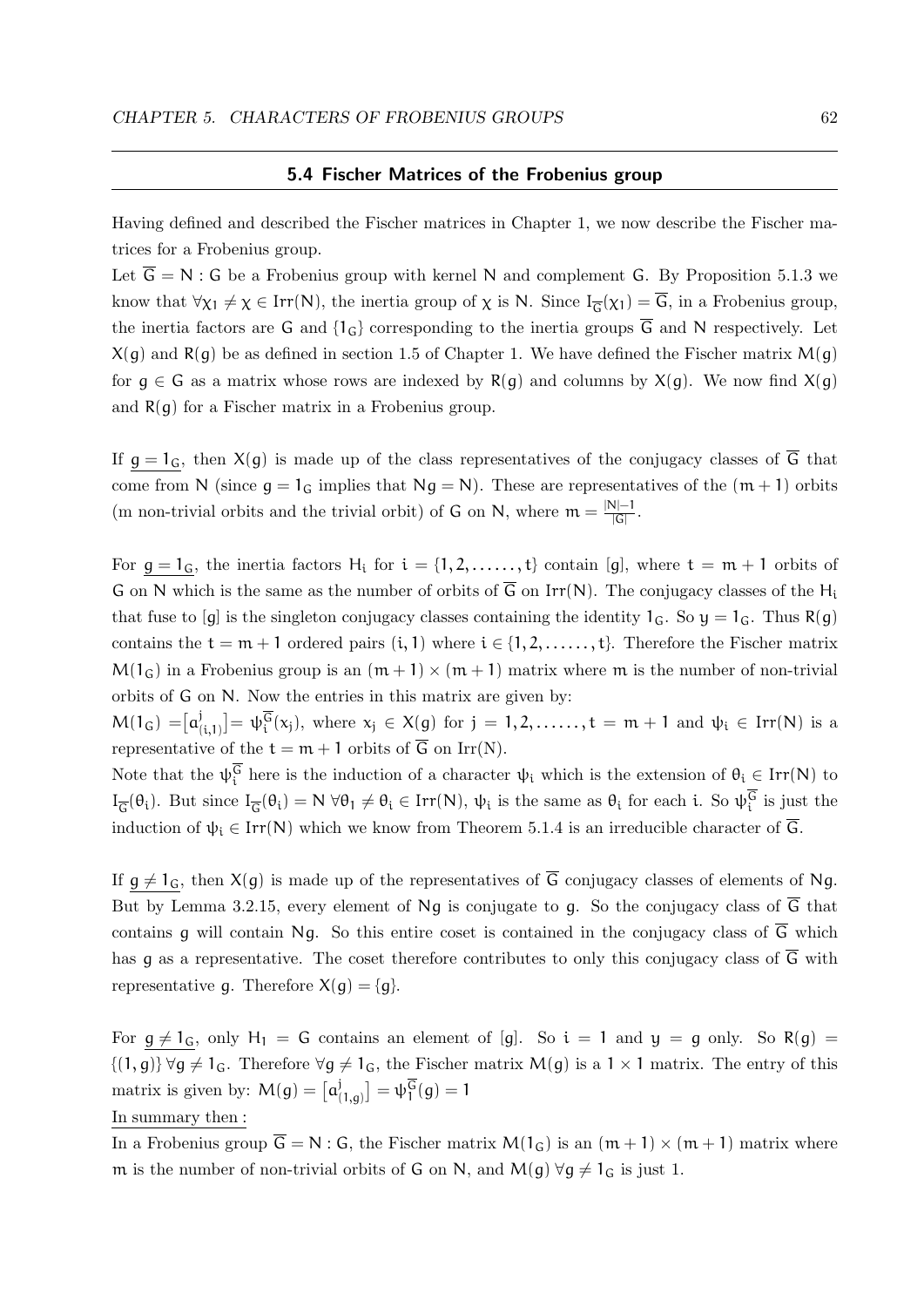# 6

# The Frobenius Group  $29^2: SL(2, 5)$  and it's Character Table

In this chapter we will construct the character table of the Frobenius Group  $29^2 : SL(2,5)$  using the theory built in the previous chapter. First we say something about the group SL(2, 5) which is the Frobenius complement. We then explain the construction of the group  $29^2 : SL(2,5)$  and conclude the chapter by constructing the character table.

#### **6.1 The Group**  $SL(2,5)$

- 1. SL(2, 5) is a normal subgroup of the General Linear group GL(2, 5), of order 120.
- 2. For q odd,  $SL(2, q)$  has  $q + 4$  conjugacy classes and hence  $q + 4$  irreducible characters. So SL(2, 5) has 9 conjugacy classes and 9 irreducible characters (see Basheer, Section 4.4.1 [1]).
- 3. The Sylow 2 subgroups of SL(2, 5) are quaternion.
- 4. The group  $SL(2, 5)$  is **perfect**, since for  $q \geq 5$  and q a prime  $SL(2, q)$  is perfect (see Holt[7]). Also Meierfrankenfeld [15] gives two proofs characterizing  $SL(2,5)$  as the only perfect Frobenius complement.
- 5. The group  $SL(2, 5)$  itself is not Frobenius since it has a non-trivial center,  $Z(SL(2, 5)) =$  ${I, -I}.$

**Proposition 6.1.1.** SL(2,5) is the unique non-solvable group of order 120 with quaternion Sylow 2 - subgroup. Moreover  $SL(2,5) = \langle x, y, z, : x^3 = y^5 = z^2 = 1, x^z = x, y^z = y, (xy)^2 = z \rangle$ .

PROOF:See Passman page 122 [20].

Note 6.1.1. If a group G acts on a set X and  $N \leq G$ , then N is a regular normal subgroup if the action of N on X is **regular**. That is, the action of N on X is transitive and  $Stab_N(x) = \{1_G\}$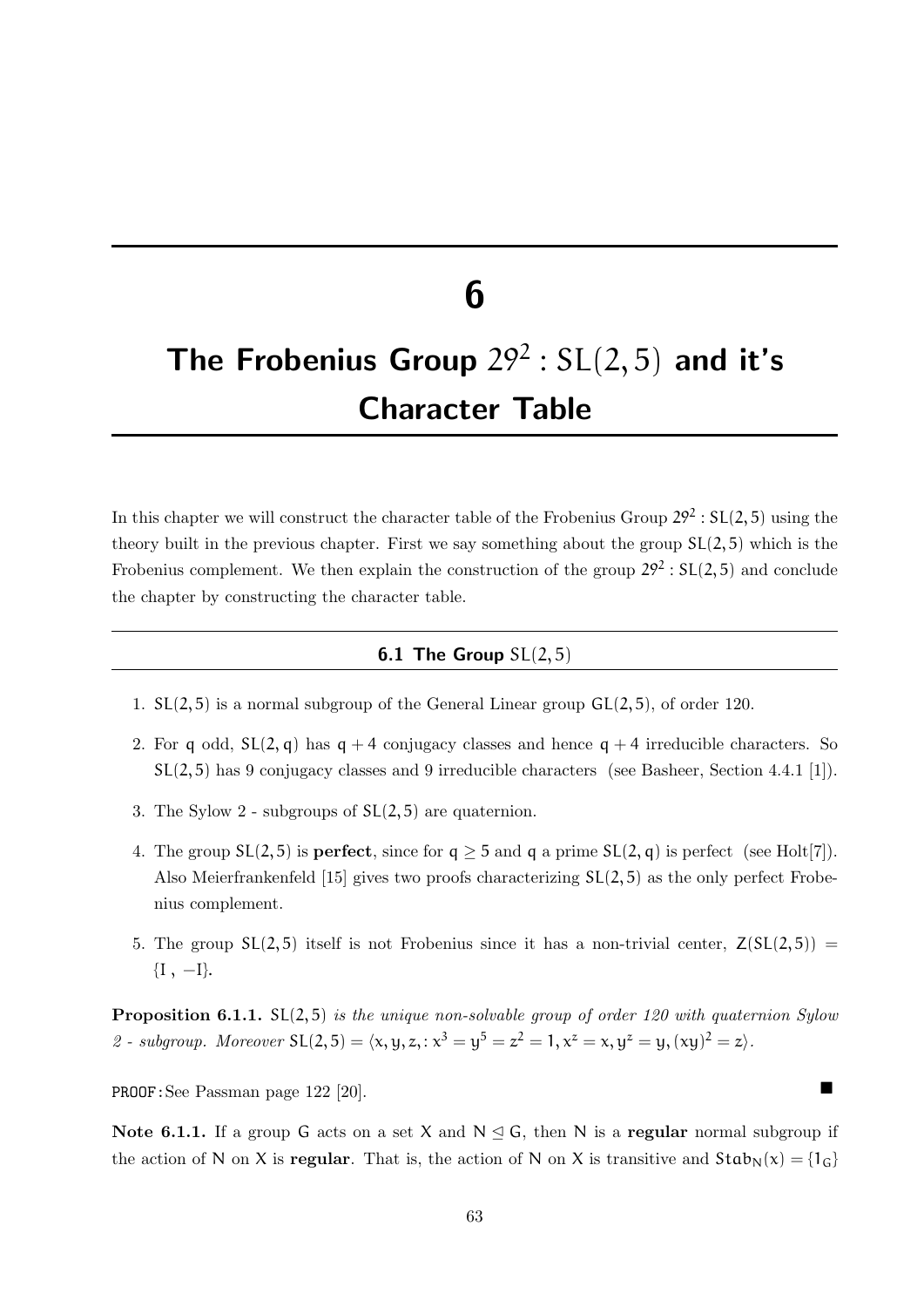for each  $x \in X$ . The action of N on X is **semiregular** if  $Stab_N(x) = \{1_G\}$  for each  $x \in X$  (see Definition 1.2.6).

**Remark 6.1.1.** If  $G = NH$  is a Frobenius group with kernel N and complement H, then the kernel N is a regular normal subgroup of G (see Note 6.1.1 and Note 2.2.3), and the complement H acts semi-regularly on N (see Lemma 3.2.15 part (2) and Note 6.1.1).

**Proposition 6.1.2.**  $SL(2,5)$  is a non-solvable complement.

**PROOF:** From Proposition 6.1.1, we have that  $SL(2, 5)$  is non-solvable and that

$$
SL(2,5) = \langle x,y,z : x^3 = y^5 = z^2 = 1, x^z = x, y^z = y, (xy)^2 = z \rangle.
$$

Let F be a finite field with char(F)  $\notin$  {2, 3, 5} and assume that  $\sqrt{5}$ ,  $\sqrt{-1} \in$  F. Define the matrices  $\bar{x}, \bar{y}, \bar{z}$  as follows:

$$
\overline{x} = \begin{pmatrix} -1 & 1 \\ -1 & 0 \end{pmatrix} \quad \overline{y} = \begin{pmatrix} 0 & \sqrt{-1} \\ \sqrt{-1} & \frac{\sqrt{5}+1}{2} \end{pmatrix} \quad \overline{z} = \begin{pmatrix} -1 & 0 \\ 0 & -1 \end{pmatrix}.
$$

We can show that

 $\overline{x}^3 = \overline{y}^5 = \overline{z}^2 = 1$ ,  $\overline{x}^{\overline{z}} = \overline{x}$ ,  $\overline{y}^{\overline{z}} = \overline{y}$  and  $(\overline{xy})^2 = \overline{z}$ .

Thus the map  $x \to \overline{x}$ ,  $y \to \overline{y}$ ,  $z \to \overline{z}$  induces a homomorphism of SL(2,5) into Aut V, where V is the 2 - dimensional vector space over F. In this way  $G = SL(2, 5)$  acts on V. If  $v \in V$ ,  $g \in G\{1_G\}$ and  $\nu q = \nu$ , then we show that  $\nu = 0$ . It suffices to assume that q has prime order p. If  $p = 2$ , then  $g = z$  and  $v = 0$  since char(F)  $\neq 2$ . If  $p = 3$ , then  $\langle q \rangle$  is conjugate to  $\langle x \rangle$  and hence we can assume that  $g = x$ . This yields  $v = 0$  since char(F)  $\neq 3$ . Finally if  $p = 5$  then we can assume that  $g = y$ and this yields easily  $v = 0$  since  $char(F) \neq 5$ . Set  $L = VG$  and let L act on L/G by permuting the right cosets of G. Then V is a regular normal subgroup and G acts semi-regularly on  $V\{\emptyset\}$ . Hence <sup>L</sup> is a Frobenius group and <sup>G</sup> is a Frobenius complement.

Remark 6.1.2. If G is a Frobenius group with kernel N and complement H, then the condition that  $|H| \, |N| - 1$ , (see Proposition 3.2.2), implies that  $|N| \equiv 1 \mod (|H|)$ . In the Frobenius group L = VG constructed above in Proposition 6.1.2,  $G = SL(2, 5)$  is the complement. Since  $|G| = 120$ and  $5|120$ , the congruence relation  $|V| \equiv 1 \mod (|G|)$ , is equivalent to  $|V| \equiv 1 \mod 5$  (because  $|V| = 1 + k |G| = 1 + k \times 24 \times 5 \Rightarrow |V| \equiv 1 \pmod{5}$ .

Now let  $F = GF(p)$ . Since the kernel V is a vector space of dimension two over  $GF(p)$ , the order of V as an abelian group is  $p^2$ . Therefore for V to be a Frobenius kernel to  $G = SL(2, 5)$ , we must choose p such that  $p^2 \equiv 1 \pmod{5}$ . Therefore we must find all primes  $p \in \overline{\alpha} \in \mathbb{Z}/5\mathbb{Z}$  such that  $a^2 = 1$ , where  $\bar{a}$  is the residue class mod 5.

So we find all p such that  $p \in \overline{1} \in \mathbb{Z}_5$  or  $p \in \overline{4} \in \mathbb{Z}_5$ . We list below all  $p < 100$  in these two residue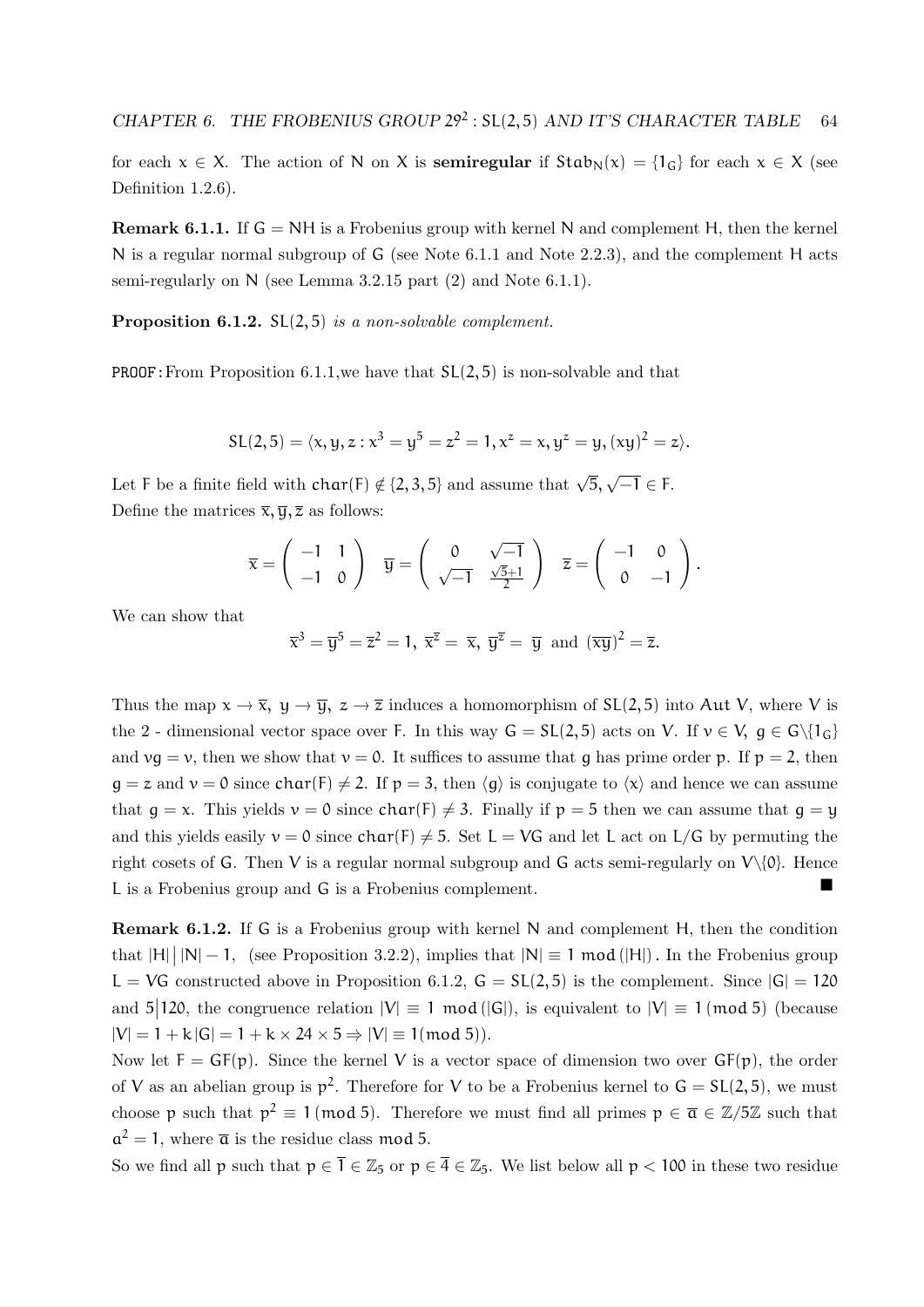classes in  $\mathbb{Z}_5$ . If  $p \in \overline{1}$ , then  $p \in \{11, 31, 41, 61, 71, 91\}$ . If  $p \in \overline{4}$ , then  $p \in \{19, 29, 59, 79, 89\}$ . Thus, using the construction described in Proposition 6.1.2, for  $p < 100$ , there are 11 Frobenius groups of this type all having  $SL(2, 5)$  as a complement. The smallest such group is a direct product of  $SL(2,5)$  by an abelian group of order  $11<sup>2</sup>$ , that is a vector space of dimension 2 over a field of 11 elements.

We will now apply Proposition 6.1.2 to construct the Frobenius group  $29^2 : SL(2,5)$ , that is we are choosing  $p = 29$  here. Consider  $H = SL(2, 5)$  with the following presentation:

$$
\langle x, y, z, | x^3 = y^5 = z^2 = 1, x^z = x, y^z = y, (xy)^2 = z \rangle.
$$

via

$$
x \mapsto \left(\begin{array}{cc} 0 & 1 \\ 4 & 4 \end{array}\right) , y \mapsto \left(\begin{array}{cc} 1 & 0 \\ 1 & 1 \end{array}\right) , z \mapsto \left(\begin{array}{cc} -1 & 0 \\ 0 & -1 \end{array}\right).
$$

The matrices above satisfy the relations in the presentation given and they generate  $SL(2, 5)$ , so there is a homomorphism onto  $SL(2, 5)$ .

Now let  $F = \mathbb{Z}_{29}$ . So  $12^2 \equiv -1, 11^2 \equiv 5$ . Our choice of  $F = \mathbb{Z}_{29}$  stems from the fact it is the first field of characteristic not 2, 3 or 5 in which -1 and 5 are squares. Now define

$$
X = \begin{pmatrix} -1 & 1 \\ -1 & 0 \end{pmatrix}, Y = \begin{pmatrix} 0 & -12 \\ -12 & 0 \end{pmatrix}, Z = \begin{pmatrix} -1 & 0 \\ 0 & -1 \end{pmatrix} \text{ in } SL(2, 29).
$$

The matrices  $X, Y$  and  $Z$  satisfies the relations in the presentation of H. It follows that H maps isomorphically into a subgroup of  $SL(2, 29)$  via  $x \mapsto X, y \mapsto Y, z \mapsto Z$ . Thus we take the point of view that H is that subgroup of  $SL(2, 29)$ .

Now set  $N = \mathbb{Z}_{29} \bigotimes \mathbb{Z}_{29}$ , so that  $H \leq Aut(N)$ , and finally let G be the resulting semi-direct product of N by H. By Proposition 6.1.2, now  $G = 29^2 : SL(2, 5)$  is a Frobenius group.

#### **6.2 The Character Table of**  $29^2$ :  $SL(2,5)$

Note 6.2.1. For this section we will use the conventional notation of representing the complement by G and the split extension by  $\overline{G}$ . So  $\overline{G} = N : G = 29^2 : SL(2, 5)$ .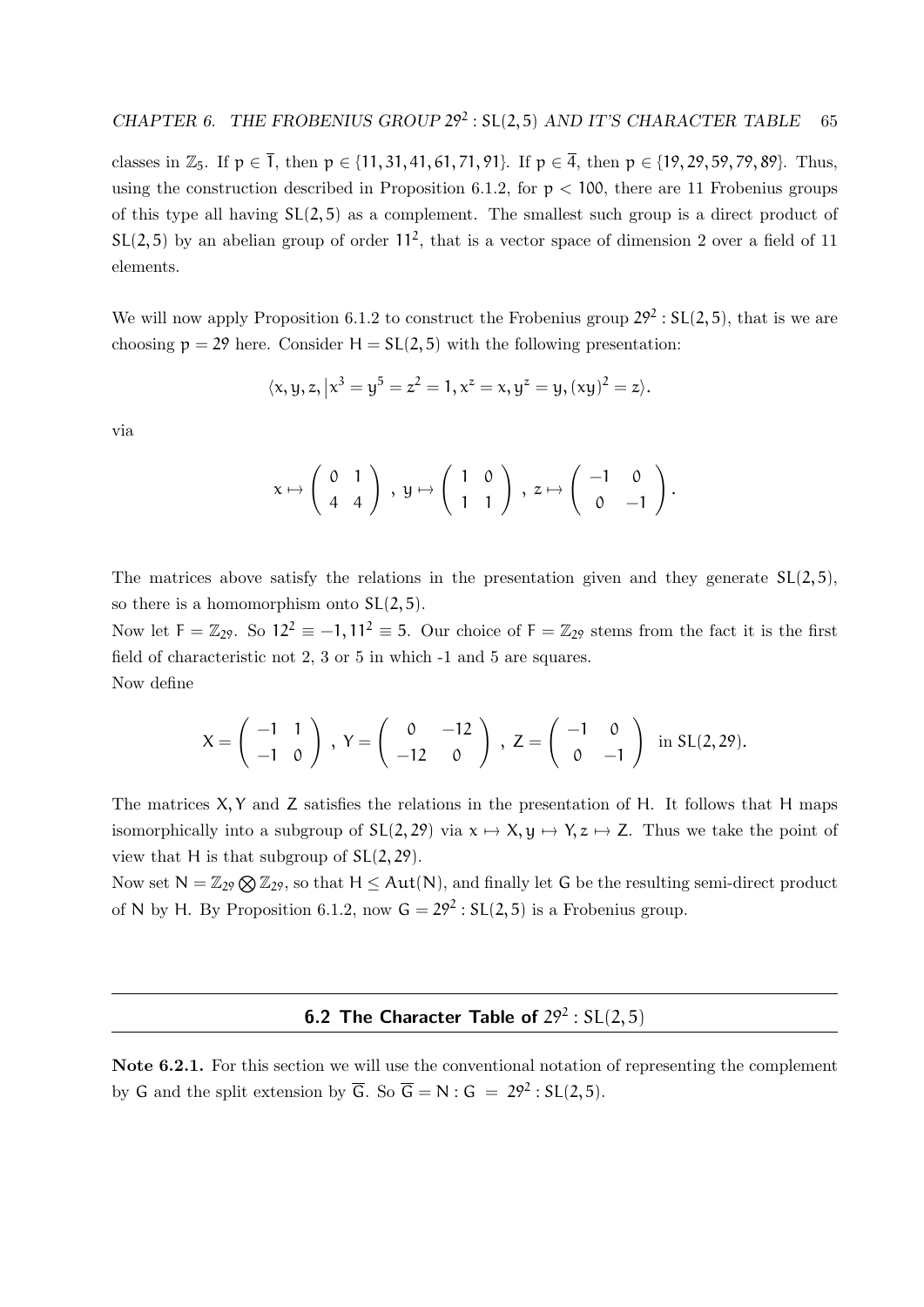#### 6.2.1 The Characters of  $\overline{G}$

- 1. The number of conjugacy classes of  $29^2 : SL(2,5)$  equals the number of irreducible characters of  $29^2$ : SL $(2, 5)$ .
- 2. By Corollary 5.1.6, the number of conjugacy classes and hence irreducible characters of  $29^2 : SL(2, 5)$  equals :

$$
c(292 : SL(2,5)) = c(SL(2,5)) + \frac{c(292) - 1}{|SL(2,5)|} = 9 + \frac{840}{120} = 16.
$$

- 3. By the Note 5.1.2, the sixteen irreducible characters are split into two types; those containing the kernel  $N = 29^2$  and those **induced** from non-trivial irreducible characters of  $29^2$ .
- 4. Also by Theorem 5.1.5, the number of distinct irreducible characters of  $\overline{G}$  of the form  $\Phi^{\overline{G}}$ ,  $\Phi_1 \neq \Phi \in \text{Irr}(N)$  is given by:

$$
\frac{c\left(N\right)-1}{\left|SL(2,5)\right|}=\frac{840}{120}=7.
$$

- 5. The remaining nine irreducible characters of  $\overline{G}$  come from G. These nine characters have degrees :  $1$  ,  $2$  ,  $2$  ,  $3$  ,  $3$  ,  $4$  ,  $4$  ,  $5$  and  $6.$
- 6. Since all the irreducible characters of  $29^2$  are linear, by the Note 5.1.2, we have that  $\Phi^{\overline{G}}(1_G)$  =  $|G| = 120$  for  $\phi_1 \neq \phi \in Irr(29^2)$ .
- 7. So in the character table of  $29^2$ :  $SL(2,5)$  there are sixteen irreducible characters, the first nine are the irreducible characters of  $SL(2,5)$  with degrees : 1, 2, 2, 3, 3, 4, 4, 5 and 6. The remaining seven characters each of degree 120 are induced from  $N = 29^2$ .

#### 6.2.2 The Conjugacy Classes of  $29^2 : SL(2,5)$

- 1. By Proposition 3.2.2, SL(2,5) acts on  $N = 29^2$  partitioning  $N \setminus \{1_G\}$  into  $\alpha = \frac{|N|-1}{|G|} = 7$  orbits each of size  $|G| = 120$ . Therefore in  $\overline{G}$ ,  $N\{1_G\}$  splits into seven conjugacy classes each of size 120.
- 2. Since  $29^2 : SL(2, 5)$  has sixteen conjugacy classes, the remaining nine conjugacy classes come from  $SL(2, 5)$  by Corollary 5.1.6. But  $SL(2, 5)$  has nine conjugacy classes. Thus each conjugacy class of  $SL(2,5)$  gives a conjugacy class of  $29^2 : SL(2,5)$ .
- 3. If  $1_{\overline{G}} \neq g \in G$  is a representative of  $[g]_{\overline{G}}$ , then by Lemma 3.2.15, g is conjugate to every element of Ng. Also g is conjugate to  $g'$  in G implies that  $Ng' \subseteq [g]_{\overline{G}}$  by Lemma 3.2.15. So  $[g]_{{\overline{\mathsf{G}}}} = \cup Ng'$  where  $g'$  is conjugate to g in G and hence

$$
\left|[g]_{\overline{G}}\right| = \left|[g]_{G}\right| \times |N|.
$$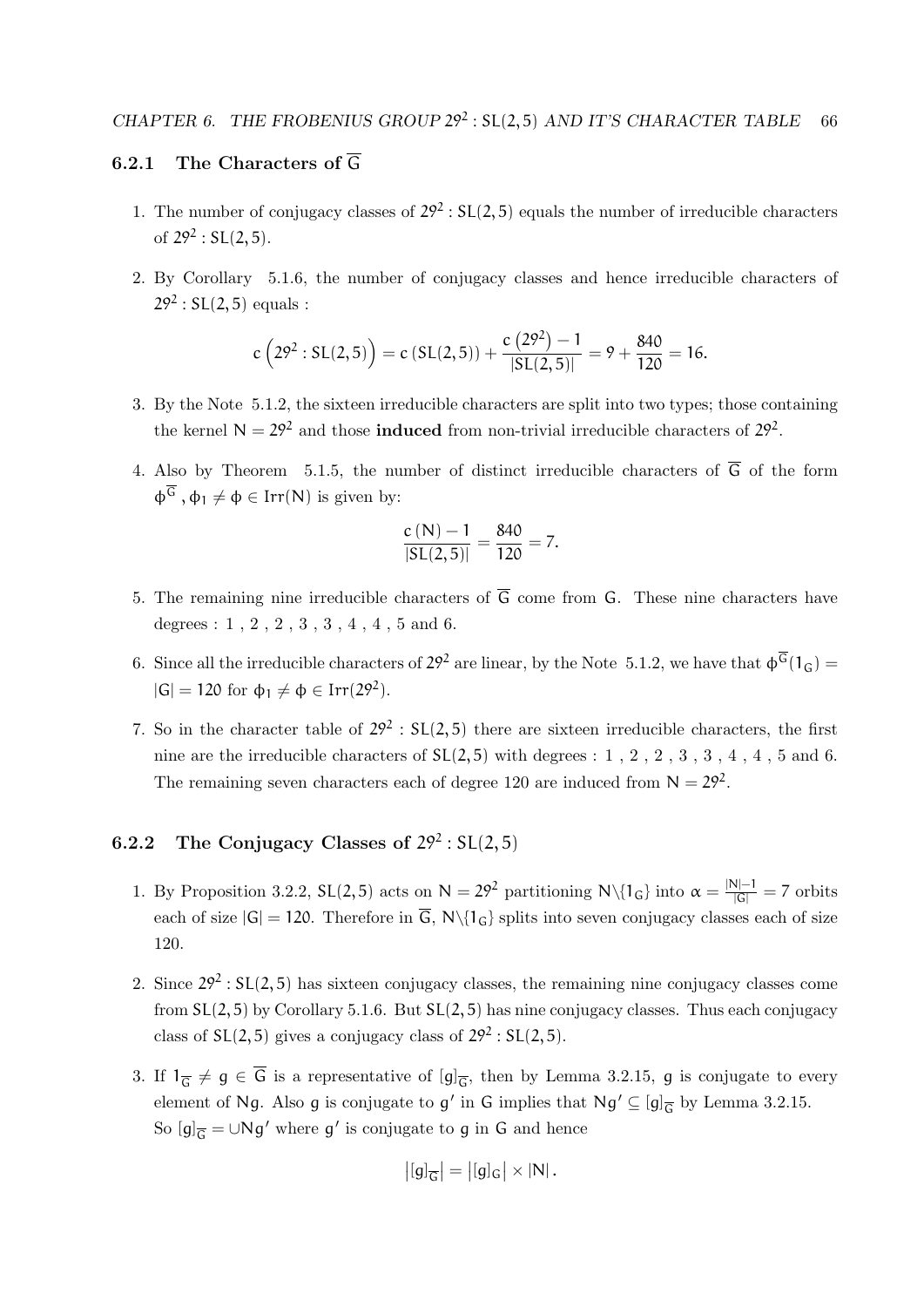Therefore each conjugacy class  $[g]_G$  produces a bigger conjugacy class  $[g]_{\overline{G}}$  of size given by the equation above.

#### 6.2.3 Table of Conjugacy Classes of  $29^2 : SL(2,5)$

The following table lists the sixteen conjugacy classes of  $29^2 : SL(2, 5)$  together with a representative, the size of each class, the order of each representative and the order of the centralizer of this representative.

|  | Table 6.1: Conjugacy Classes of G |  |  |  |
|--|-----------------------------------|--|--|--|
|--|-----------------------------------|--|--|--|

| $Class[\overline{g}]$ |                                         | $[n_1]$         | $[n_2]$         | $[n_3]$         | $\lfloor n_4 \rfloor$ | $[n_5]$         | $\lfloor n_6 \rfloor$ | $[n_7]$         |
|-----------------------|-----------------------------------------|-----------------|-----------------|-----------------|-----------------------|-----------------|-----------------------|-----------------|
| $\overline{g}$        |                                         |                 |                 |                 |                       |                 |                       |                 |
| (g)<br>$\circ$        |                                         | 29              | 29              | 29              | 29                    | 29              | 29                    | 29              |
| $\overline{g}$        | 20 <sup>2</sup><br>29 <sup>2</sup> .120 | 20 <sup>2</sup> | 20 <sup>2</sup> | 20 <sup>2</sup> | $20^{2}$              | 20 <sup>2</sup> | 20 <sup>2</sup>       | 20 <sup>2</sup> |

Table 6.1 (continued)

| $Class[\overline{g}]$                              | $\lfloor g_1 \rfloor$ | $\left\lfloor g_2 \right\rfloor$ | $\lfloor g_3 \rfloor$ | [g4]                | $\lfloor g_5 \rfloor$ | $\left\lfloor  g_6 \right\rfloor$ | lg7.                | [g <sub>8</sub> ]   |
|----------------------------------------------------|-----------------------|----------------------------------|-----------------------|---------------------|-----------------------|-----------------------------------|---------------------|---------------------|
| $\overline{[g]}$                                   | 29 <sup>2</sup> .12   | 20212                            | 20 <sup>2</sup>       | 29 <sup>2</sup> .12 | $20^{2}12$            | 29 <sup>2</sup> .20               | 29 <sup>2</sup> .20 | 29 <sup>2</sup> .30 |
| $\circ$ $(\overline{g})$                           | 10                    | 10                               |                       | ◡                   | . .                   |                                   | O                   |                     |
| $\left[ \overline{g}\right]$<br>$C_{\overline{G}}$ | 10                    | 10                               | 20                    |                     |                       |                                   |                     |                     |

Note **6.2.2.** 1. By Lemma 3.2.15 we have that:

$$
\big|[g]_{\overline{G}}\big|=\big|[g]_G\big|\times\big|N\big|.
$$

Therefore

$$
\left| C_{\overline{G}} \left( g_i \right) \right| \;\; = \;\; \frac{\left| \overline{G} \right|}{\left| \left[ g_i \right]_{\overline{G}} \right|} = \frac{\left| G \right| \times \left| N \right|}{\left| \left[ g_i \right]_{G} \right| \times \left| N \right|} = \frac{\left| G \right|}{\left| \left[ g_i \right]_{G} \right|} = \left| C_{G} \left( g_i \right) \right|.
$$

2. Also

$$
\begin{array}{rcl} \left| C_{\overline{G}}(n_i) \right| & = & \frac{\left| \overline{G} \right|}{\left| [n_i] \right|} \; \forall \; i = 1, \dots, 7 \\ & = & \frac{\left| \overline{G} \right|}{120} = \frac{\left| \overline{G} \right|}{\left| G \right|} = \left| N \right| .\end{array}
$$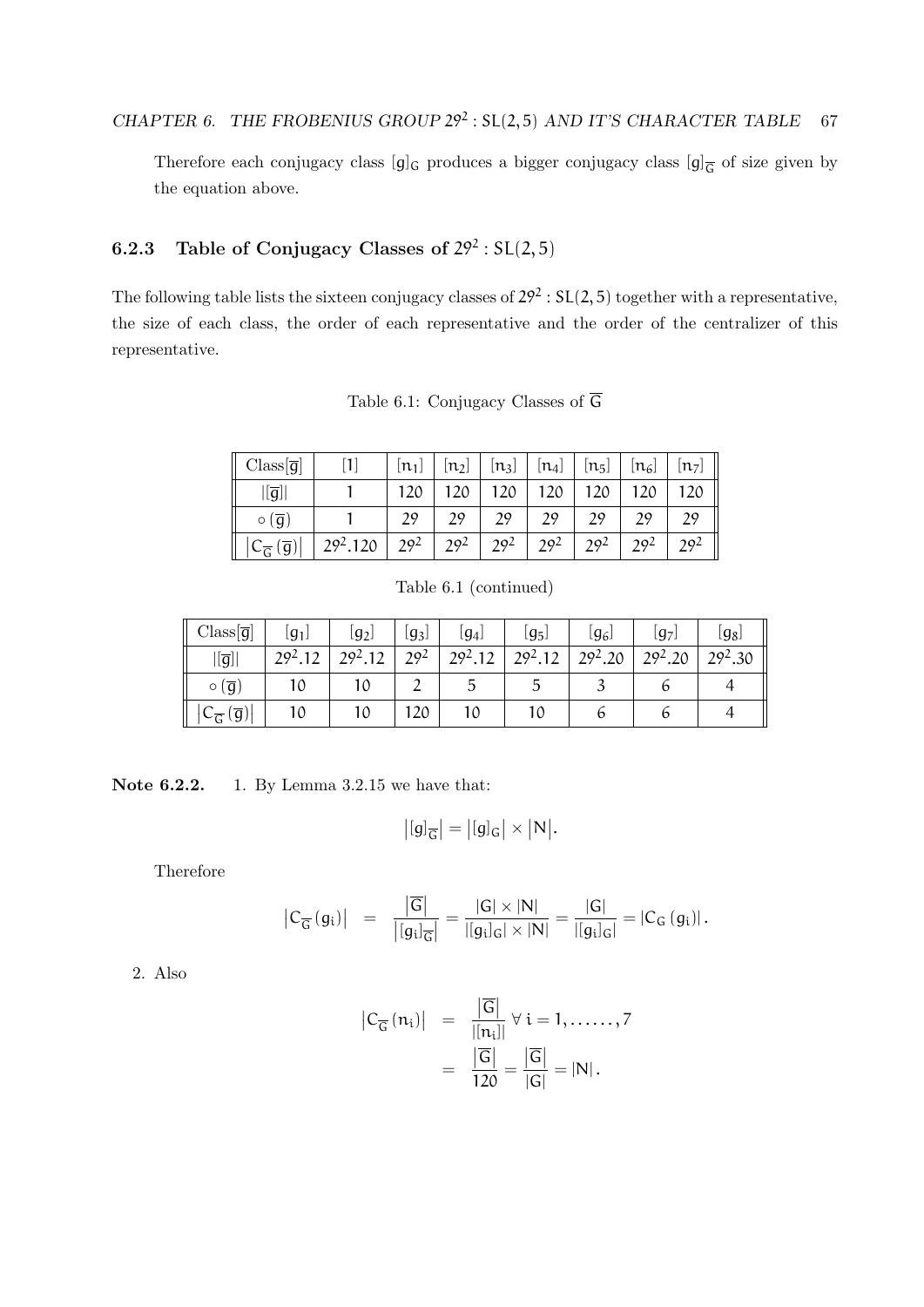#### 6.2.4 The Character Table of  $SL(2,5)$

We reproduce here the character table of the complement  $SL(2, 5)$ . This character table forms a block of the character table of  $29^2$ :  $SL(2,5)$ . In the character table we display a representative of each of the nine conjugacy classes and the nine irreducible characters of SL(2, 5).

|                | $[1]$          | $[g_1]$ | $[g_2]$       | $[g_3]$ | $[g_4]$       | $[g_5]$ | $[g_6]$       | $[g_7]$ | $[g_8]$           |
|----------------|----------------|---------|---------------|---------|---------------|---------|---------------|---------|-------------------|
| X <sub>1</sub> | 1              |         |               |         |               |         |               |         |                   |
| $\chi_2$       | $\overline{2}$ | A       | $A^*$         | $-2$    | $-A$          | $-A^*$  | $-1$          |         | 0                 |
| $\chi_3$       | $\overline{2}$ | $A^*$   | A             | $-2$    | $-A^*$        | $-A^*$  | $-1$          |         | $\mathcal{O}$     |
| X <sub>4</sub> | 3              | A       | $A^*$         | 3       | $A^*$         | A       | $\mathcal O$  | 0       | $\qquad \qquad -$ |
| $\chi_{5}$     | 3              | A       | $A^*$         | 3       | A             | $A^*$   | $\mathcal{O}$ | 0       |                   |
| X6             | 4              |         |               | 4       | $-1$          | $-1$    | 1             |         | 0                 |
| X <sub>7</sub> | $\overline{4}$ | 1       |               | $-4$    | $-1$          | $-1$    | 1             |         | 0                 |
| $X_{8}$        | 5              | 0       | $\mathcal{O}$ | 5       | $\mathcal{O}$ | 0       | $-1$          |         |                   |
| X <sup>9</sup> | 6              |         |               | -6      |               |         | 0             | 0       | 0                 |

Table 6.2: Character Table of SL(2, 5)

where  $A = \frac{1-\sqrt{5}}{2}$  $\frac{1+\sqrt{5}}{2}$  and  $A^* = \frac{1+\sqrt{5}}{2}$  $\frac{\sqrt{5}}{2}$ .

#### 6.2.5 Construction of the Character Table of  $29^2 : SL(2,5)$

We will show here how the character table of  $29^2$ ;  $SL(2,5)$  is completed.

1. If  $\hat{\chi}$  is a character of  $\overline{G}/N \cong G$ , then by lifting of characters we have that  $\chi(q) = \hat{\chi}(qN)$  for  $q \in G$ . So for  $n \in N$ ,

$$
\chi_{i}\left(n\right)=\widehat{\chi_{i}}\left(nN\right)=\widehat{\chi_{i}}\left(N\right)=\widehat{\chi_{i}}\left(1_{\overline{G}/N}\right)\ \forall i=2,\ldots\ldots,9.
$$

- 2. Now  $\chi_i(g) = \hat{\chi}_i(gN)$  for  $g \in G$ . But by Lemma 3.2.15 gN  $\subseteq [g]$  for  $g \in G$ . So  $\hat{\chi}_i(gN)$  =  $\hat{\chi}_i(g) = \chi_i(g) \quad \forall i = 2, \ldots, 9$ . Therefore the column under each  $[g_i]$  in the character table of  $29^2 : SL(2, 5)$  will be the same as the column under each  $[g_i]$  in the character table of  $SL(2, 5)$ .
- 3. Also  $\chi_i(g_i) = 0$  for  $i = 10, \ldots, 16$  and  $\forall g_i \in G$  since by Proposition 4.2.4 in Moori [17], we have that  $N \cap [g_i]_{\overline{G}} = \emptyset$ .
- 4. By Proposition 4.2.4 in Moori [17], since  $\mathsf{N} \cap [\mathsf{n}_j]_{\overline{\mathsf{G}}} \neq \emptyset$ ,

$$
\chi(\mathfrak{n}_j) = \left| C_{\overline{G}}(\mathfrak{n}_j) \right| \sum_{i=1}^{m} \frac{\Phi(x_i)}{\left| C_N(x_i) \right|},\tag{6.1}
$$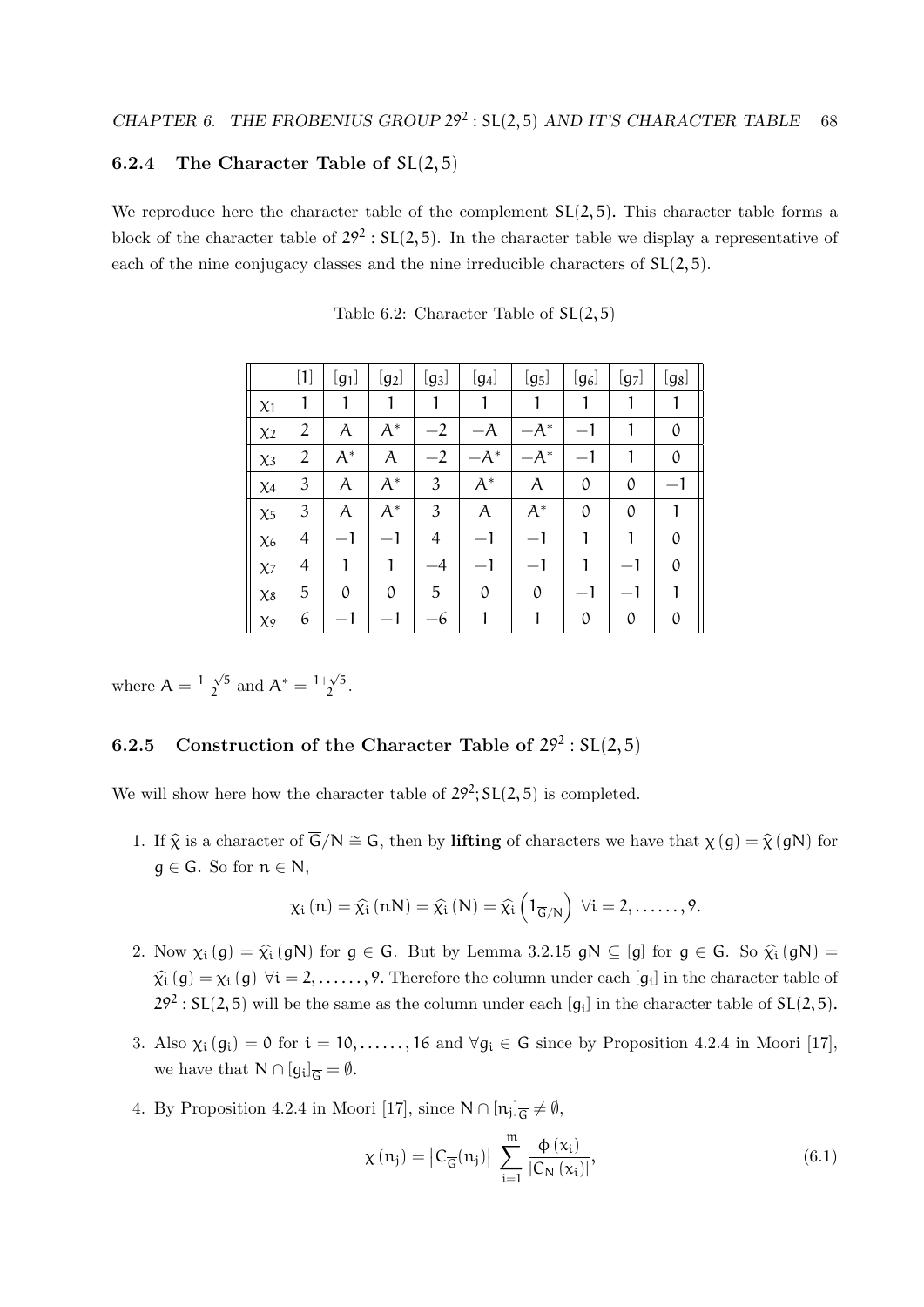where  $x_1, x_2, \ldots, x_m$  are class representatives of classes of N that fuse to  $[n_j]_{\overline{G}}$ ,  $n_j$  for  $j = 1, \ldots, 7$  are representatives of the conjugacy classes  $[n_1], \ldots, [n_7]$  and  $\chi = \phi^{\overline{G}}$  for  $\Phi_1 \neq \Phi \in \text{Irr} (N)$ .

- 5. First we construct the character  $\phi \in \text{Irr}(\mathbb{N})$  using the **direct product of characters**. Taking the identity character  $\psi_1$  of  $\mathbb{Z}_{29}$  and the character  $\psi_2$  of  $\mathbb{Z}_{29}$ , and using the direct product of characters, we construct the character  $\phi = \psi_1 \psi_2$  of  $N = 29^2$ , where  $\phi(g)$  $\psi_1(n)$ . $\psi_2(n')$  and  $g = nn'$  for  $n, n' \in \mathbb{Z}_{29}$  and  $g \in \mathbb{Z}_{29} \bigotimes \mathbb{Z}_{29}$ .
- 6. Since  $\psi_1$  is the identity character of  $\mathbb{Z}_{29}$ ,  $\phi(g) = \psi_2(n')$  and since  $\mathbb{Z}_{29}$  has order 29,  $\psi_2(n')$ is a 29<sup>th</sup> root of unity  $\forall n' \in \mathbb{Z}_{29}$ .
- 7. Now N has 29<sup>2</sup> conjugacy classes which we denote as :

| [1a, 1a]  | [1a, 29a] | $\cdots$ [1a, 29ab]                                |
|-----------|-----------|----------------------------------------------------|
| [29a, 1a] |           | $[29a, 29a]$ $[29a, 29ab]$                         |
|           |           |                                                    |
|           |           | $[29ab, 1a]$ $[29ab, 29a]$ $\cdots$ $[29ab, 29ab]$ |

The notation here is consistent with that of GAP. Thus the values of  $\chi_2$  appears in the character table of  $N = 29^2$  as 29 cycles of the 29th roots of unity as follows:

|  |  | 1 $\chi_2(29a)$ $\chi_2(29b)$ $\chi_2(29ab)$                      |
|--|--|-------------------------------------------------------------------|
|  |  | 1 $\chi_2(29a)$ $\chi_2(29b)$ $\chi_2(29ab)$                      |
|  |  |                                                                   |
|  |  | 1 $\chi_2(29a) \quad \chi_2(29b) \quad \cdots \quad \chi_2(29ab)$ |

- 8. Let  $n_i$  for  $i = 1, \ldots, 7$  be representatives of the conjugacy classes  $[n_1], [n_2], \ldots, [n_7]$ . Then  $x \in [n_i]$  implies that  $x^{-1} \in [n_i]$   $\forall i = 1, 2, \ldots, 7$ . Thus  $\chi_j(x) = \chi_j(x^{-1})$   $\forall \chi_j$  where  $j = 10, \ldots, 16$ . So  $\chi_j(x) \in \mathbb{R}$  since  $\chi_j(x) = \chi_j(x^{-1}) = \overline{\chi_j(x)}$  for  $j = 10, \ldots, 16$ .
- 9. Now by (6.1) above ,

$$
\begin{array}{lcl} \varphi^G(n_j) & = & \left| C_{\overline{G}}(n_j) \right| \, \sum\limits_{i=1}^m \frac{\varphi(x_i)}{|C_N(x_i)|} \\ \\ & = & 29^2 \, \sum\limits_{i=1}^m \frac{\varphi(x_i)}{29^2} \\ \\ & = & \sum\limits_{i=1}^m \varphi(x_i), \end{array}
$$

where the  $x_i$  are class representatives of the conjugacy classes of N which fuse to give  $[n_j]$ , where  $[n_j]$  for  $i = 1, \ldots, 7$  are class representatives of the classes  $[n_1], [n_2], \ldots, [n_7]$  and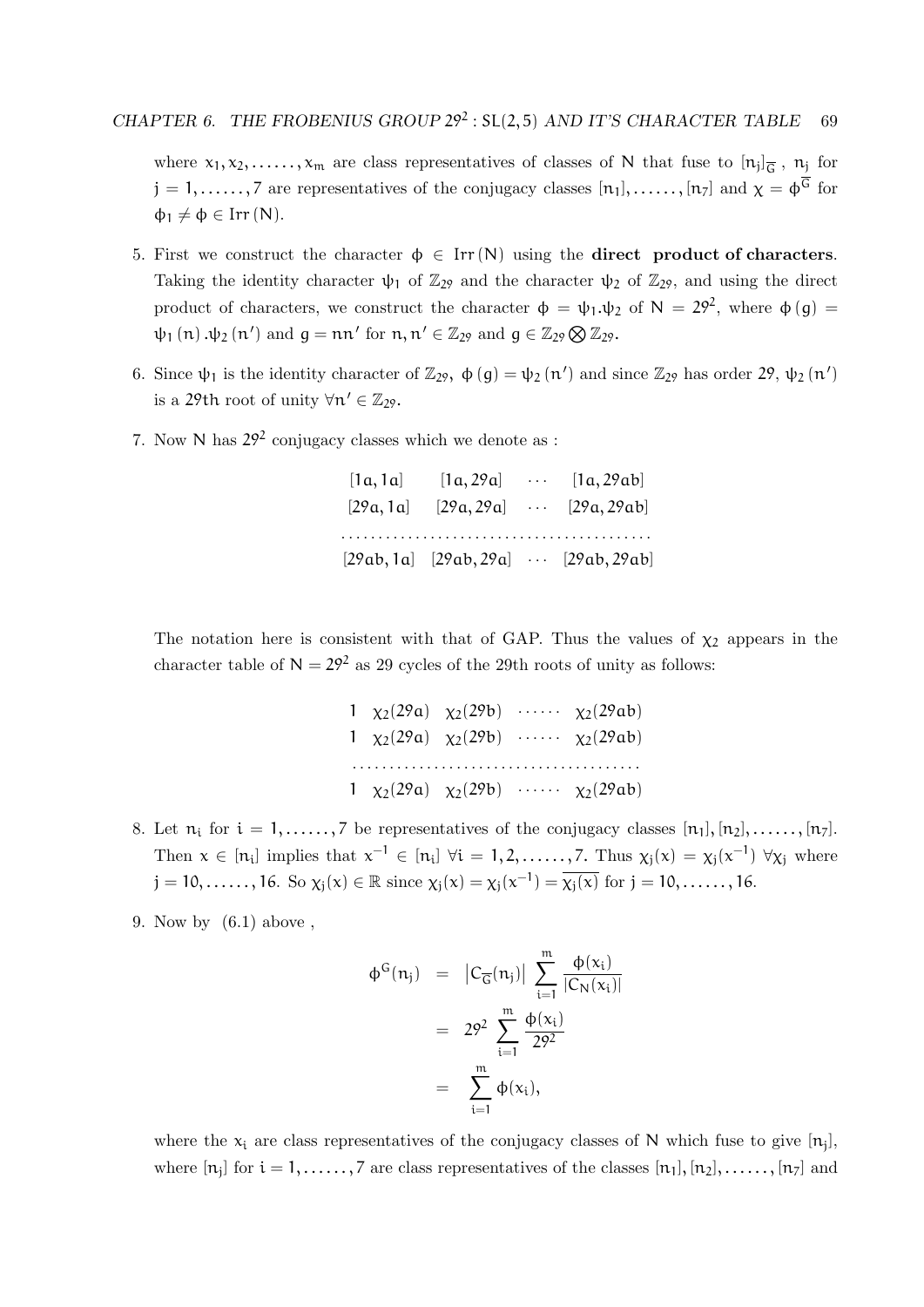$\phi \in \text{Irr}(N)$  is as constructed in (5) above. Consider now the conjugacy class  $[n_1]$ (note that  $n_1 \neq 1_N$ ).

10. The character  $\chi_{10}$  is one of 7 irreducible characters of the form  $\phi^{\overline{G}}$  for  $\phi \in \text{Irr}(N)$ . So let  $\phi_1 = \psi_1 \cdot \psi_2$  be as constructed in (5) above. Then  $\psi_{10} = \phi_1^{\overline{G}} = (\psi_1 \cdot \psi_2)^G$ . By (6.1) above we have that:

$$
\chi_{10} (n_1) = \sum_{i=1}^{120} \Phi (x_i)
$$
  
= 
$$
\sum_{i=1}^{120} (\psi_1 \cdot \psi_2) (x_i)
$$
  
= 
$$
\sum_{i=1}^{120} \psi_2 (x_i),
$$

where the  $x_i$  are the 120 elements(vectors) of N which fuse to form [n<sub>1</sub>].

- 11. Since there are 120 elements in each conjugacy class and each element in the conjugacy class containing  $n_1$  has it's inverse also in the class, we can group these 120 elements into 60 pairs. Now  $\psi_2(x_i^{-1}) = \overline{\psi_2(x_i)}$  so  $\psi_2(x_i) + \psi_2(x_i^{-1}) = 2r$  where  $\alpha = r + s_i$  is a 29th root of unity. Using the character table of  $\mathbb{Z}_{29}$  we can now find the value of the character  $\psi_{10}$  on the conjugacy class  $[n_1]$ .
- 12. Listed below are the 120 elements paired with their inverses of the conjugacy class  $[n_1]$ . The remaining six conjugacy classes are shown in Section A of the Appendix.  $[n_1] = \{(0, 1) \& (0, 28); (28, 0) \& (1, 0); (17, 23) \& (12, 6); (1, 28) \& (28, 1); (0, 12) \& (0, 17);$  $(23, 17)$ & $(6, 12)$ ;  $(14, 6)$ & $(15, 23)$ ;  $(12, 11)$ & $(17, 18)$ ;  $(17, 0)$ & $(12, 0)$ ;  $(1, 15)$ & $(28, 14)$ ;  $(23, 23) \& (6, 6); (21, 14) \& (8, 15); (15, 28) \& (14, 1); (23, 12) \& (6, 17); (13, 9) \& (16, 20);$  $(12, 17) \& (17, 12); (15, 1) \& (14, 28); (23, 14) \& (6, 15); (14, 22) \& (15, 7); (6, 21) \& (23, 8);$  $(16, 15)\&(13, 14); (11, 23)\&(18, 6); (7, 13)\&(22, 16); (8, 14)\&(21, 15); (28, 16)\&(1, 13);$  $(15, 15)\&(14, 14); (20, 23)\&(9, 6); (26, 10)\&(3, 19); (9, 24)\&(20, 5); (14, 20)\&(15, 9);$  $(9, 7)$ & $(20, 22)$ ;  $(22, 8)$ & $(7, 21)$ ;  $(11, 21)$ & $(18, 8)$ ;  $(23, 3)$ & $(6, 26)$ ;  $(7, 26)$ & $(22, 3)$ ;  $(25, 9) \& (4, 20); (2, 22) \& (27, 7); (21, 27) \& (8, 2); (3, 21) \& (26, 8); (26, 11) \& (3, 18);$  $(9, 23)$ & $(20, 6)$ ;  $(22, 4)$ & $(7, 25)$ ;  $(10, 7)$ & $(19, 22)$ ;  $(24, 25)$ & $(5, 4)$ ;  $(9, 2)$ & $(20, 27)$ ;  $(10, 21) \& (19, 8); (24, 3) \& (5, 26); (9, 26) \& (20, 3); (21, 26) \& (8, 3); (3, 9) \& (26, 20);$  $(26, 22)\&(3, 7); (3, 17)\&(26, 12); (22, 9)\&(7, 20); (27, 10)\&(2, 19); (21, 24)\&(8, 5);$  $(12, 9) \& (17, 20); (4, 26) \& (25, 3); (28, 21) \& (1, 8); (7, 1) \& (22, 28); (21, 22) \& (8, 7)$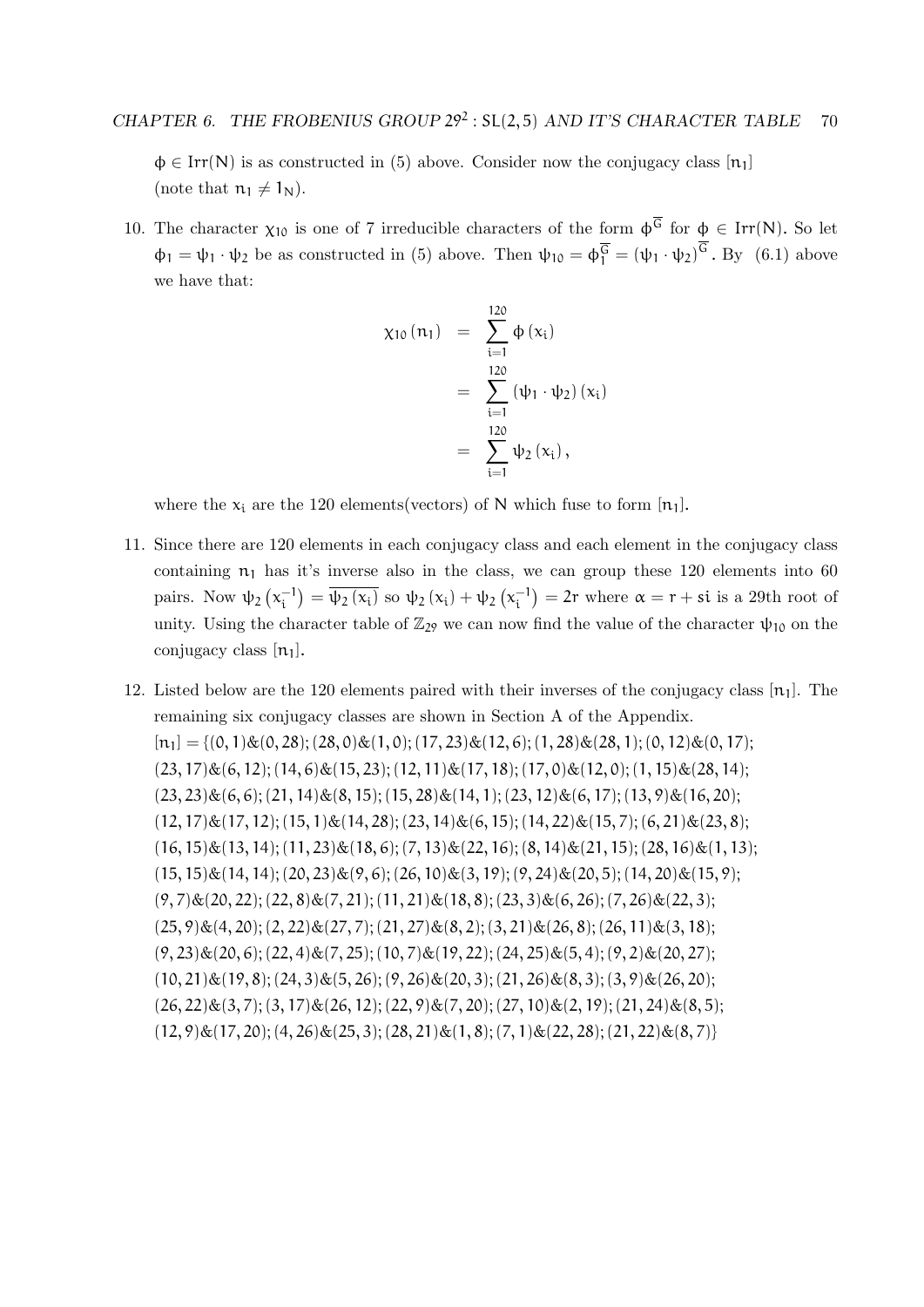Now evaluating  $\psi_2$  at the second member of each of these ordered pairs, we get :

$$
\chi_{10} (n_1) = \sum_{i=1}^{120} \psi_2 (x_i) \text{ where } x_i \in [n_1]
$$
  
= 4 + 10\omega\_1 + 4\omega\_2 + 12\omega\_3 + 4\omega\_4 + 4\omega\_5  
+ 12\omega\_6 + 12\omega\_7 + 12\omega\_8 + 12\omega\_9 + 4\omega\_{10}  
+ 4\omega\_{11} + 10\omega\_{12} + 4\omega\_{13} + 12\omega\_{14} = a,

where  $\omega_k = \cos\left(\frac{2k\pi}{2^9}\right)$  for  $k = 1, 2, \dots, 14$ .

Similarly, for the remaining 6 conjugacy classes we get:

$$
\chi_{10} (n_2) = 4 + 12\omega_1 + 10\omega_2 + 4\omega_3 + 4\omega_4 + 10\omega_5
$$
  
+ 12\omega\_6 + 4\omega\_7 + 4\omega\_8 + 4\omega\_9 + 4\omega\_{10}  
+ 12\omega\_{11} + 12\omega\_{12} + 12\omega\_{13} + 12\omega\_{14} = b.

$$
\chi_{10} (n_3) = 4 + 12\omega_1 + 12\omega_2 + 12\omega_3 + 10\omega_4 + 12\omega_5
$$
  
+ 4\omega\_6 + 12\omega\_7 + 4\omega\_8 + 4\omega\_9 + 10\omega\_{10}  
+ 4\omega\_{11} + 12\omega\_{12} + 4\omega\_{13} + 4\omega\_{14} = c.

$$
\chi_{10} (n_4) = 4 + 4\omega_1 + 12\omega_2 + 4\omega_3 + 12\omega_4 + 12\omega_5
$$
  
+ 12\omega\_6 + 4\omega\_7 + 10\omega\_8 + 10\omega\_9 + 12\omega\_{10}  
+ 4\omega\_{11} + 4\omega\_{12} + 4\omega\_{13} + 12\omega\_{14} = d.

$$
\chi_{10} (n_5) = 4 + 12\omega_1 + 4\omega_2 + 4\omega_3 + 12\omega_4 + 4\omega_5 + 4\omega_6 + 4\omega_7 + 12\omega_8 + 12\omega_9 + 12\omega_{10} + 10\omega_{11} + 12\omega_{12} + 10\omega_{13} + 4\omega_{14} = e.
$$

$$
\chi_{10} (n_6) = 4 + 4\omega_1 + 12\omega_2 + 10\omega_3 + 4\omega_4 + 12\omega_5
$$
  
+ 4\omega\_6 + 10\omega\_7 + 12\omega\_8 + 12\omega\_9 + 4\omega\_{10}  
+ 12\omega\_{11} + 4\omega\_{12} + 12\omega\_{13} + 4\omega\_{14} = f.

$$
\chi_{10} (n_7) = 4 + 4\omega_1 + 4\omega_2 + 12\omega_3 + 12\omega_4 + 4\omega_5
$$
  
+ 10\omega\_6 + 12\omega\_7 + 4\omega\_8 + 4\omega\_9 + 12\omega\_{10}  
+ 12\omega\_{11} + 4\omega\_{12} + 12\omega\_{13} + 10\omega\_{14} = g.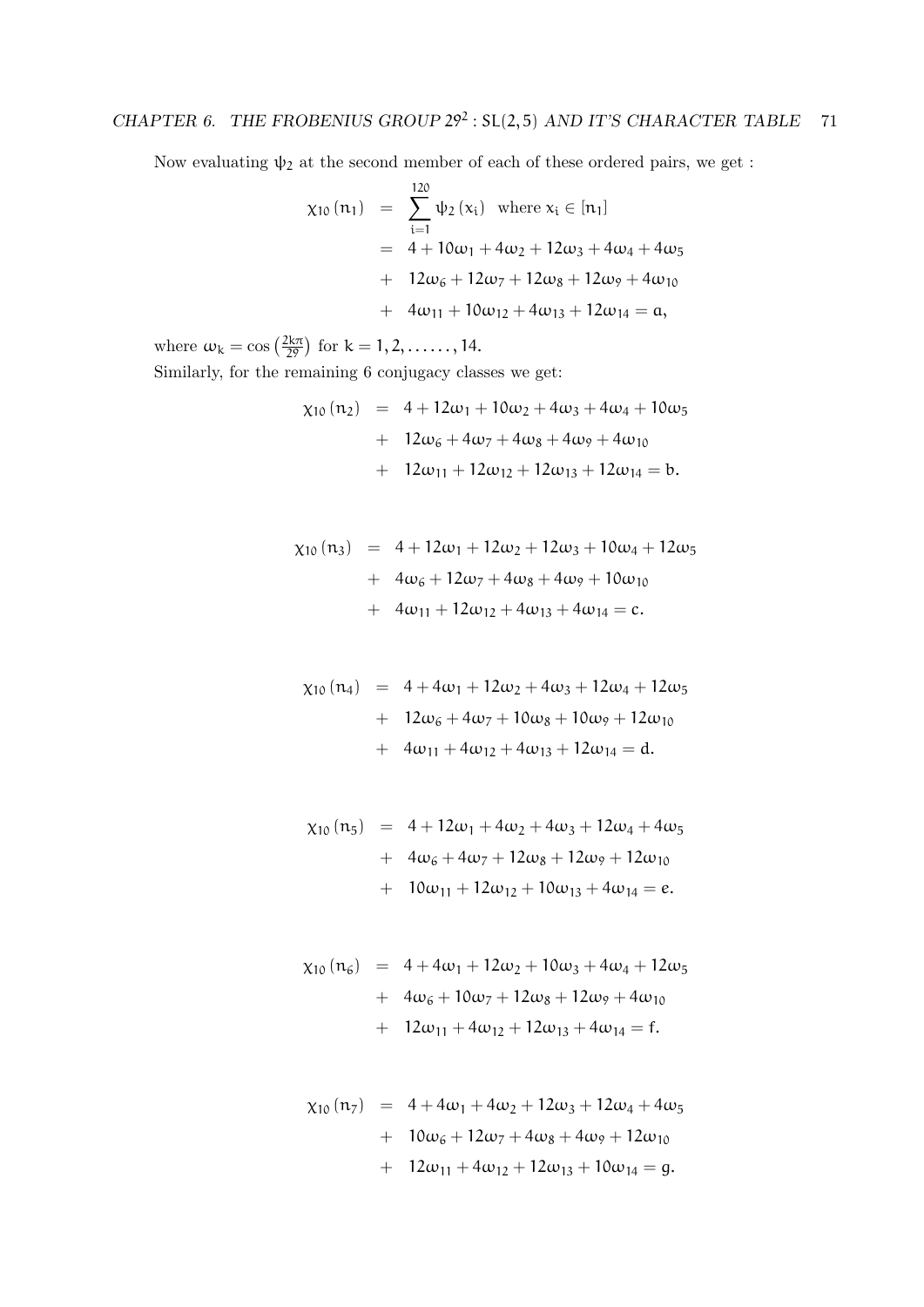13. So for the character  $\chi_{10}$  we have the following:

| $Class[\overline{g}]$                              | Ш                    | $[n_1]$         | $\left[\mathfrak{n}_2\right]$ | $[n_3]$         | $\lfloor n_4 \rfloor$ | $\lfloor\mathfrak{n}_5\rfloor$ | $\left\lfloor \mathfrak{n}_{6}\right\rfloor$ | $[n_7]$         |
|----------------------------------------------------|----------------------|-----------------|-------------------------------|-----------------|-----------------------|--------------------------------|----------------------------------------------|-----------------|
| $[[\overline{g}]$                                  |                      | 120             | 20                            | 20              | 20                    | 120                            | 120                                          | 120             |
| $\circ$ $(\overline{g})$                           |                      | 29              | 29                            | 29              | 29                    | 29                             | 20                                           | 29              |
| $(\overline{g})$<br>$\cup_{\overline{\mathsf{G}}}$ | 29 <sup>2</sup> .120 | 20 <sup>2</sup> | 29 <sup>2</sup>               | 20 <sup>2</sup> | 20 <sup>2</sup>       | 20 <sup>2</sup>                | 20 <sup>2</sup>                              | 29 <sup>2</sup> |
| X10                                                | 120                  | a               | b                             | с               | d                     | e                              |                                              |                 |

Table 6.3: The Values of the Character  $\chi_{10}$ 

| Table 6.3 (continued) |
|-----------------------|
|                       |

| $Class[\overline{g}]$                                    | $\lfloor g_1 \rfloor$ | $ g_2 $    | $\lfloor g_3 \rfloor$ | $\lfloor g_4 \rfloor$ | [g5]      | $\lfloor g_6 \rfloor$ | [g7]      | [gg]      |
|----------------------------------------------------------|-----------------------|------------|-----------------------|-----------------------|-----------|-----------------------|-----------|-----------|
| $ [\overline{g}] $                                       | $29^2.12$             | $20^{2}12$ | $29^{2}$              | $29^2.12$             | $29^2.12$ | $29^2.20$             | $29^2.20$ | $29^2.30$ |
| $\circ$ $(\overline{g})$                                 | 10                    | 10         |                       |                       |           |                       | O         |           |
| $(\overline{g})$<br>$\textsf{C}_{\overline{\mathsf{G}}}$ | 10                    | 10         | 120                   |                       | 10        |                       |           |           |
| X10                                                      |                       |            |                       |                       |           |                       |           |           |

14. We can now complete the character table of  $29^2$  :  $SL(2,5)$  by completing the values of the irreducible characters  $\chi_i$  for  $i = 11, \ldots, 16$  by repeating the process described in (5) - (12) above. Each of these irreducible characters are constructed by taking the direct product of irreducible characters of  $\mathbb{Z}_{29}$ . We list these characters below and then put their values on the conjugacy classes of our group (the computations for each of these characters are shown in Sections C - H of the Appendix) thus completing the character table of the group.

\n- $$
\chi_{11} = \phi_2^{\overline{G}} = (\psi_1 \cdot \psi_3)^{\overline{G}}
$$
\n- $\chi_{12} = \phi_3^{\overline{G}} = (\psi_1 \cdot \psi_4)^{\overline{G}}$
\n- $\chi_{13} = \phi_4^{\overline{G}} = (\psi_1 \cdot \psi_5)^{\overline{G}}$
\n- $\chi_{14} = \phi_5^{\overline{G}} = (\psi_1 \cdot \psi_7)^{\overline{G}}$
\n- $\chi_{15} = \phi_6^{\overline{G}} = (\psi_1 \cdot \psi_9)^{\overline{G}}$
\n- $\chi_{16} = \phi_7^{\overline{G}} = (\psi_1 \cdot \psi_{12})^{\overline{G}}$
\n

#### 6.2.6 The Character Table of  $29^2 : SL(2,5)$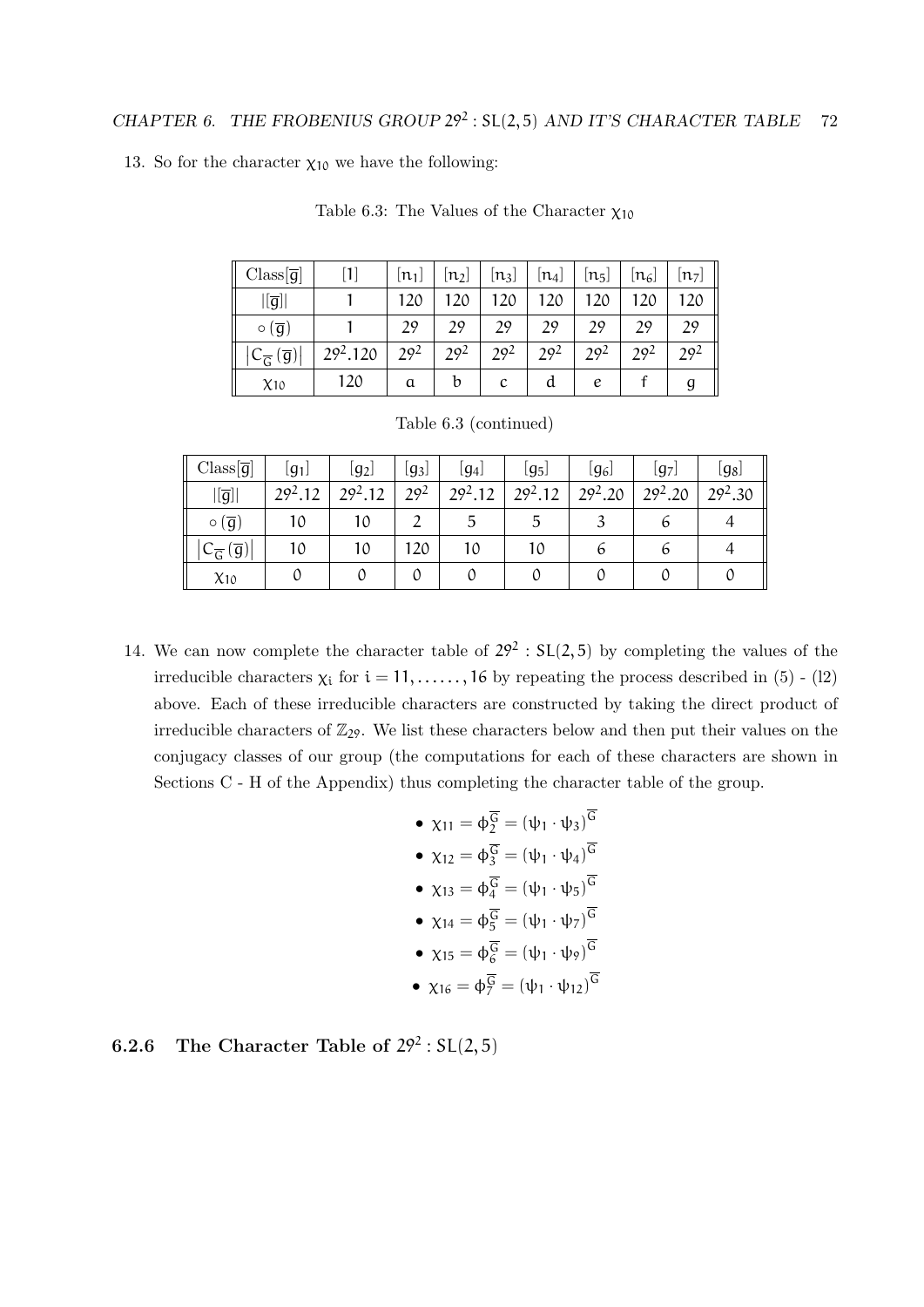| $[g_8]$                      | 30<br>292.                | 4                                 | 4                                                                 |                     | $\circ$                  | $\circ$                  | $\overline{1}$        | T                     | $\circ$                               | 0                        |                | $\circ$          | $\circ$                  | $\circ$                  | ○       | ○                        | ○                        | O       | O         |
|------------------------------|---------------------------|-----------------------------------|-------------------------------------------------------------------|---------------------|--------------------------|--------------------------|-----------------------|-----------------------|---------------------------------------|--------------------------|----------------|------------------|--------------------------|--------------------------|---------|--------------------------|--------------------------|---------|-----------|
| $[g_7]$                      | 292.20                    | G                                 | 9                                                                 |                     |                          |                          | $\circ$               | $\circ$               |                                       | $\overline{\phantom{a}}$ | $\overline{1}$ | $\circ$          | $\circ$                  | $\circ$                  | $\circ$ | 0                        | $\circ$                  | $\circ$ | $\circ$   |
| $[g_6]$                      | S.<br>292.                | 3                                 | G                                                                 |                     | $\overline{\phantom{a}}$ | $\overline{\phantom{a}}$ | $\circ$               | $\circ$               |                                       |                          | T              | $\circ$          | $\circ$                  | $\circ$                  | $\circ$ | 0                        | $\circ$                  | $\circ$ | $\circ$   |
| $[g_5]$                      | 29 <sup>2</sup> .12       | 5                                 | $\overline{C}$                                                    |                     | $-$ A <sup>*</sup>       | $+^*$                    | $\prec$               | $\stackrel{*}{\prec}$ | $\begin{array}{c} \hline \end{array}$ | T                        | $\circ$        |                  | $\circ$                  | $\circ$                  | O       | 0                        | $\circ$                  | $\circ$ | $\circ$   |
| $\left[ 94\right]$           | 29 <sup>2</sup> .12       | 5                                 | $\overline{C}$                                                    |                     | $\preceq$                | $-A^*$                   | $\stackrel{*}{\prec}$ | $\prec$               | T                                     | T                        | $\circ$        |                  | $\circ$                  | $\circ$                  | O       | $\circ$                  | $\circ$                  | $\circ$ | $\circ$   |
| ු                            | 292                       | $\overline{\mathcal{L}}$          | $\overline{20}$                                                   |                     | $\Gamma$                 | $\overline{C}$           | 3                     | 3                     | 4                                     | $\uparrow$               | 5              | $\partial$       | $\circ$                  | $\circ$                  | 0       | ○                        | 0                        | ○       | $\circ$   |
| $[g_2]$                      | 29 <sup>2</sup> .12       | $\overline{C}$                    | $\overline{C}$                                                    |                     | $\stackrel{*}{\prec}$    | $\prec$                  | $\prec$               | $\stackrel{*}{\prec}$ | $\overline{1}$                        |                          | 0              | $\overline{1}$   | $\circ$                  | $\circ$                  | $\circ$ | ○                        | ○                        | $\circ$ | $\circ$   |
| $\overline{g}$               | 29 <sup>2</sup> .12       | $\overline{0}$                    | $\overline{C}$                                                    |                     | $\prec$                  | $\stackrel{*}{\prec}$    | $\stackrel{*}{\prec}$ | $\prec$               | T                                     |                          | $\circ$        | T                | $\circ$                  | $\circ$                  | $\circ$ | 0                        | $\circ$                  | $\circ$ | $\circ$   |
| $[\mu_{\tau}]$               | $\overline{120}$          | 29                                | 292                                                               |                     | $\overline{\mathcal{L}}$ | $\sim$                   | 3                     | 3                     | 4                                     | 4                        | 5              | $\mathcal{Q}$    | G                        | þ                        | Ο       | ٩                        | $\overline{\phantom{0}}$ | $\circ$ | ರ         |
| $[\eta_{\rm s}]$             | 120                       | 29                                | $29^{2}$                                                          |                     | $\overline{\mathcal{L}}$ | $\mathbf{\mathcal{L}}$   | $\mathcal{C}$         | 3                     | 4                                     | 4                        | 5              | $\mathcal{O}$    | $\overline{\phantom{0}}$ | G                        | ರ       | þ                        | ο                        | ٩       | $\circ$   |
| $[\vec{r}]$                  | 120                       | $\overline{5}$                    | $29^{2}$                                                          |                     | $\overline{\mathcal{L}}$ | $\overline{\mathcal{L}}$ | 3                     | 3                     | 4                                     | 4                        | ഗ              | $\mathcal{Q}$    | Ο                        | $\overline{\phantom{0}}$ | ပ       | G                        | ರ                        | ರ       | ٩         |
| [<br>न                       | 120                       | 29                                | 292                                                               |                     | $\mathcal{L}$            | $\overline{\mathcal{L}}$ | 3                     | 3                     | 4                                     | 4                        | ഗ              | $\mathcal{O}$    | ರ                        | ο                        | ٩       | $\overline{\phantom{0}}$ | C                        | ರಾ      | ರ         |
| $\Xi$                        | 120                       | $\mathcal{L}^{9}$                 | $29^{2}$                                                          |                     |                          |                          | ∽                     | ς                     |                                       | 4                        | 5              | $\mathbf \omega$ | ပ                        | ರ                        | ರ       | Ο                        | ٥                        |         | G         |
| $[n_2]$                      | 120                       | 29                                | 292                                                               |                     | $\overline{\mathcal{L}}$ | $\overline{\mathcal{L}}$ | 3                     | 3                     | 4                                     | 4                        | 5              | $\mathcal{Q}$    | ٩                        | $\circ$                  | G       | ರ                        | þ                        | 6       | $\ddot{}$ |
| $\boxed{\text{m}}$           | 120                       | $\mathcal{L}^{\mathcal{S}}$       | 292                                                               |                     | $\overline{\mathcal{L}}$ | $\overline{\mathcal{L}}$ | 3                     | 3                     | 4                                     | 4                        | 5              | $\mathcal{Q}$    | d                        | q                        | $\div$  | $\circ$                  | g                        | ರ       | $\sigma$  |
| $\Xi$                        | $\Xi$                     | $\Xi$                             | 29 <sup>2</sup> .120                                              |                     | $\overline{\mathcal{L}}$ | $\overline{\mathcal{L}}$ | 3                     | 3                     | 4                                     | 4                        | 5              | $\mathbf \omega$ | 120                      | 120                      | 120     | 120                      | 120                      | 120     | 120       |
| $\text{Class}[\overline{g}]$ | $\overline{\overline{5}}$ | $\left(\overline{6}\right) \circ$ | $\left\vert \left( \frac{\left( 0\right) }{6}\right) \right\vert$ | $\overline{\times}$ | $\chi$                   | $\chi_3$                 | $\chi_4$              | $\chi$                | $\chi_{6}$                            | $\chi$                   | $\chi_8$       | $\approx$        | X10                      | X11                      | X12     | X13                      | $X$ 14                   | X15     | X16       |

Table 6.4: Character Table of  $\circ$  $= 29<sup>2</sup>$ : SL(2, <u>ດ</u>

CHAPTER 6. THE FROBENIUS GROUP  $29^2$ : SL(2,5) AND IT'S CHARACTER TABLE 73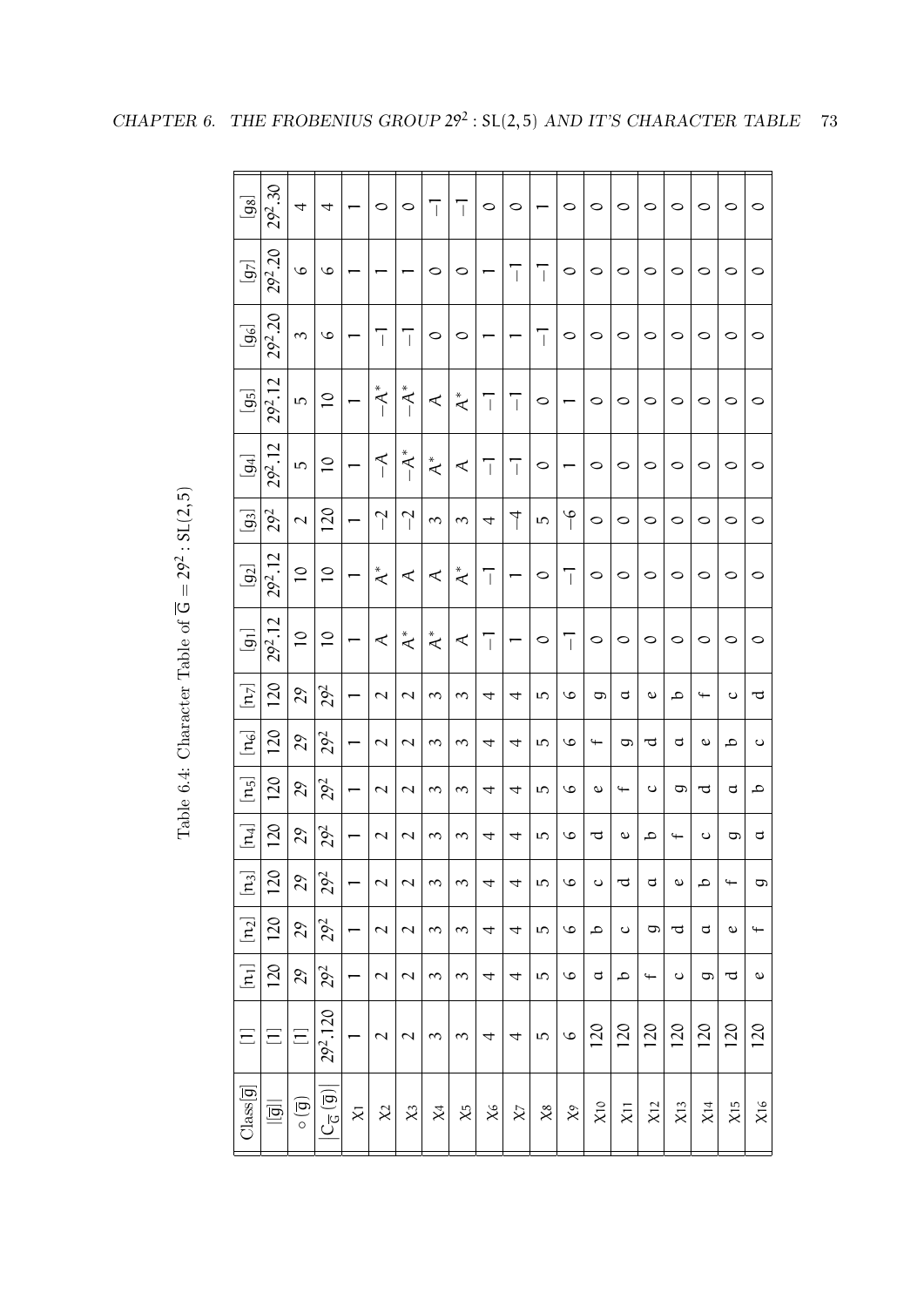For values of a,b,c,d,e,f and g see 6.2.5 (12).

#### **6.3 The Fischer Matrices of the Group:**  $29^2 : SL(2,5)$

We construct here the Fischer Matrices for our group  $29^2 : SL(2,5)$ . As we described in Section 5.4, the Fischer matrices for a Frobenius group comprise of one  $(m + 1) \times (m + 1)$  matrix where m is the number of non-trivial orbits of the action of G on N, and the remaining Fischer matrices are just  $1 \times 1$  matrices with the sole entry being 1. So we have:  $\forall 1_G \neq g \in \overline{G}, M(g) = [1]$ .

The Fischer matrix corresponding to the identity element of  $\overline{G} = 29^2 : SL(2, 5)$  is a  $8 \times 8$  matrix given by:

$$
M(1_G) = \left[\begin{array}{rrrrrr} 1 & 1 & 1 & 1 & 1 & 1 & 1 \\ 120 & a & b & c & d & e & f & g \\ 120 & b & c & d & e & f & g & a \\ 120 & f & g & a & b & c & d & e \\ 120 & c & d & e & f & g & a & b \\ 120 & g & a & b & c & d & e & f \\ 120 & d & e & f & g & a & b & c \\ 120 & e & f & g & a & b & c & d \end{array}\right]
$$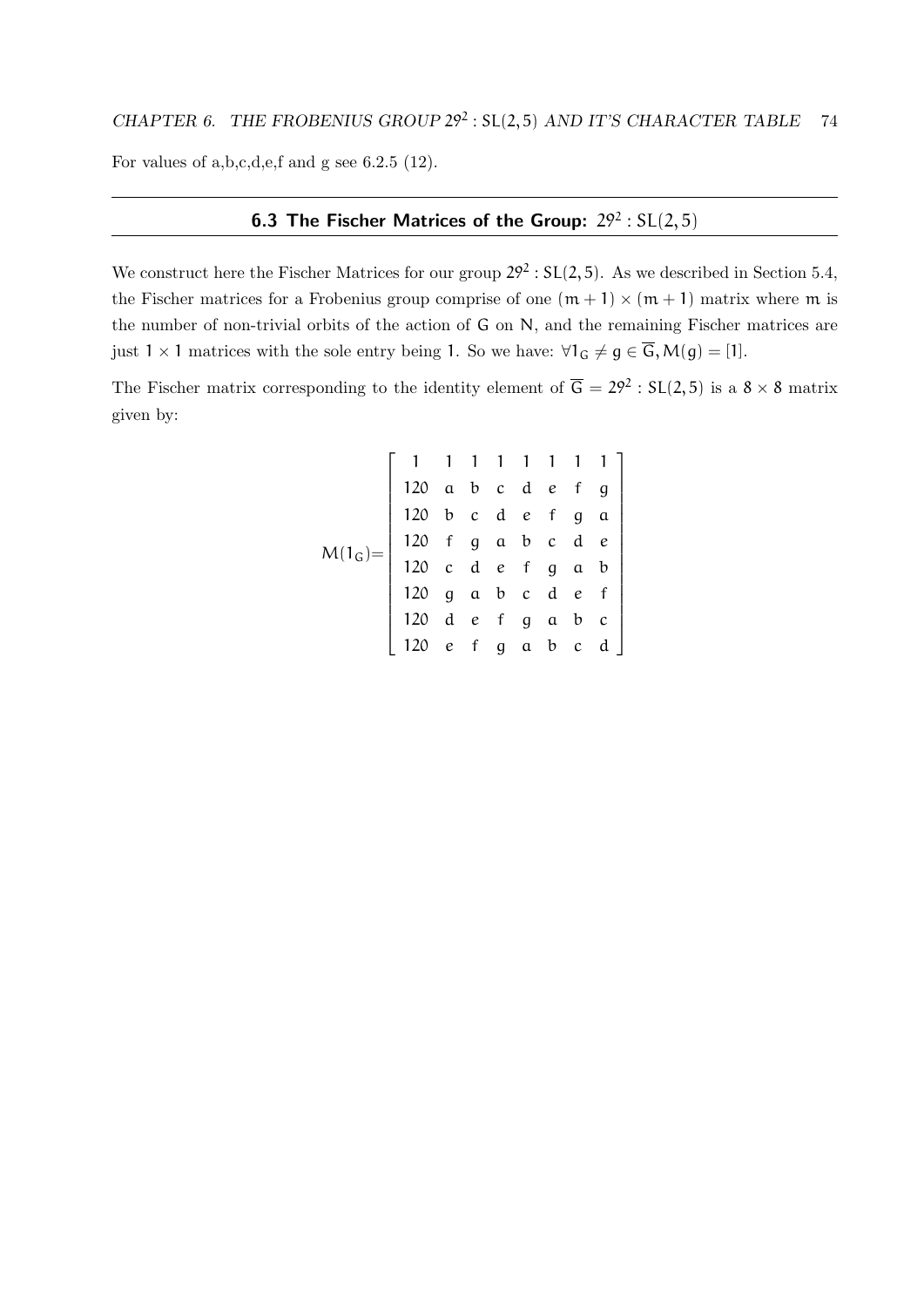# 7

## Appendix

#### 7.1 Section A

The remaining six conjugacy classes  $[n_i]$   $i = 2, ..., 7$  of the group  $29^2 : SL(2, 5)$ .

 $[n_2] = \{(0, 27) \& (0, 2); (2, 0) \& (27, 0); (24, 12) \& (5, 17); (27, 2) \& (2, 27); (0, 5) \& (0, 24);$  $(12, 24) \& (17, 5); (1, 17) \& (28, 12); (5, 7) \& (24, 22); (24, 0) \& (5, 0); (27, 28) \& (2, 1);$  $(12, 12)\&(17, 17); (16, 1)\&(13, 28); (28, 2)\&(1, 27); (12, 5)\&(17, 24); (3, 11)\&(26, 18);$  $(5, 24) \& (24, 5); (28, 27) \& (1, 2); (12, 1) \& (17, 28); (1, 14) \& (28, 15); (17, 16) \& (12, 13);$  $(26, 28) \& (3, 1); (7, 12) \& (22, 17); (15, 3) \& (14, 26); (13, 1) \& (16, 28); (2, 26) \& (27, 3);$  $(28, 28) \& (1, 1); (18, 12) \& (11, 17); (6, 9) \& (23, 20); (11, 10) \& (18, 19); (1, 18) \& (28, 11);$  $(11, 15)$ & $(18, 14)$ ;  $(14, 13)$ & $(15, 16)$ ;  $(7, 16)$ & $(22, 13)$ ;  $(12, 23)$ & $(17, 6)$ ;  $(15, 6)$ & $(14, 23)$ ;  $(8, 11) \& (21, 18); (25, 14) \& (4, 15); (16, 4) \& (13, 25); (23, 16) \& (6, 13) \& (6, 7) \& (23, 22);$  $(11, 12)\&(18, 17); (14, 21)\&(15, 8); (9, 15)\&(20, 14); (10, 8)\&(19, 21); (11, 25)\&(18, 4);$  $(9, 16) \& (20, 13); (10, 23) \& (19, 6); (11, 6) \& (18, 23); (16, 6) \& (13, 23); (23, 11) \& (6, 18);$  $(6, 14) \& (23, 15); (23, 24) \& (6, 5); (14, 11) \& (15, 18); (4, 9) \& (25, 20); (16, 10) \& (13, 19);$  $(5, 11) \& (24, 18)$ ;  $(21, 6) \& (8, 23)$ ;  $(2, 16) \& (27, 13)$ ;  $(16, 14) \& (13, 15)$ ;  $(14, 2) \& (15, 27)$ .  $[n_3] = \{(0,4) \& (0,25); (4,25) \& (25,4); (10,5) \& (19,24); (0,19) \& (0,10); (4,0) \& (25,0);$  $(5, 10)\&(24, 19); (27, 24)\&(2, 5); (19, 15)\&(10, 14); (10, 0)\&(19, 0); (4, 2)\&(25, 27);$  $(5, 5)$ & $(24, 24)$ ;  $(26, 27)$ & $(3, 2)$ ;  $(2, 25)$ & $(27, 4)$ ;  $(5, 19)$ & $(24, 10)$ ;  $(23, 7)$ & $(6, 22)$ ;  $(19, 10)\&(10, 19); (2, 4)\&(27, 25); (5, 27)\&(24, 2); (27, 1)\&(2, 28); (24, 26)\&(5, 3);$  $(6, 2)$ & $(23, 27)$ ;  $(15, 5)$ & $(14, 24)$ ;  $(28, 23)$ & $(1, 6)$ ;  $(3, 27)$ & $(26, 2)$ ;  $(25, 6)$ & $(4, 23)$ ;  $(2, 2)$ & $(27, 27)$ ;  $(22, 5)$ & $(7, 24)$ ;  $(17, 11)$ & $(12, 18)$ ;  $(7, 9)$ & $(22, 20)$ ;  $(27, 22)$ & $(2, 7)$ ;  $(7, 28) \& (22, 1); (1, 3) \& (28, 26); (15, 26) \& (14, 3); (5, 12) \& (24, 17); (28, 17) \& (1, 12);$  $(13, 7)$ & $(16, 22)$ ;  $(8, 1)$ & $(21, 28)$ ;  $(26, 21)$ & $(3, 8)$ ;  $(12, 26)$ & $(17, 3)$ ;  $(17, 15)$ & $(12, 14)$ ;  $(7, 5) \& (22, 24); (1, 16) \& (28, 13); (11, 28) \& (18, 1); (9, 13) \& (20, 16); (7, 8) \& (22, 21);$  $(11, 26) \& (18, 3); (9, 12) \& (20, 17); (7, 17) \& (22, 12); (26, 17) \& (3, 12); (12, 7) \& (17, 22);$  $(17, 1)$ & $(12, 28)$ ;  $(1, 7)$ & $(28, 22)$ ;  $(21, 11)$ & $(8, 18)$ ;  $(26, 9)$ & $(3, 20)$ ;  $(19, 7)$ & $(10, 22)$ ;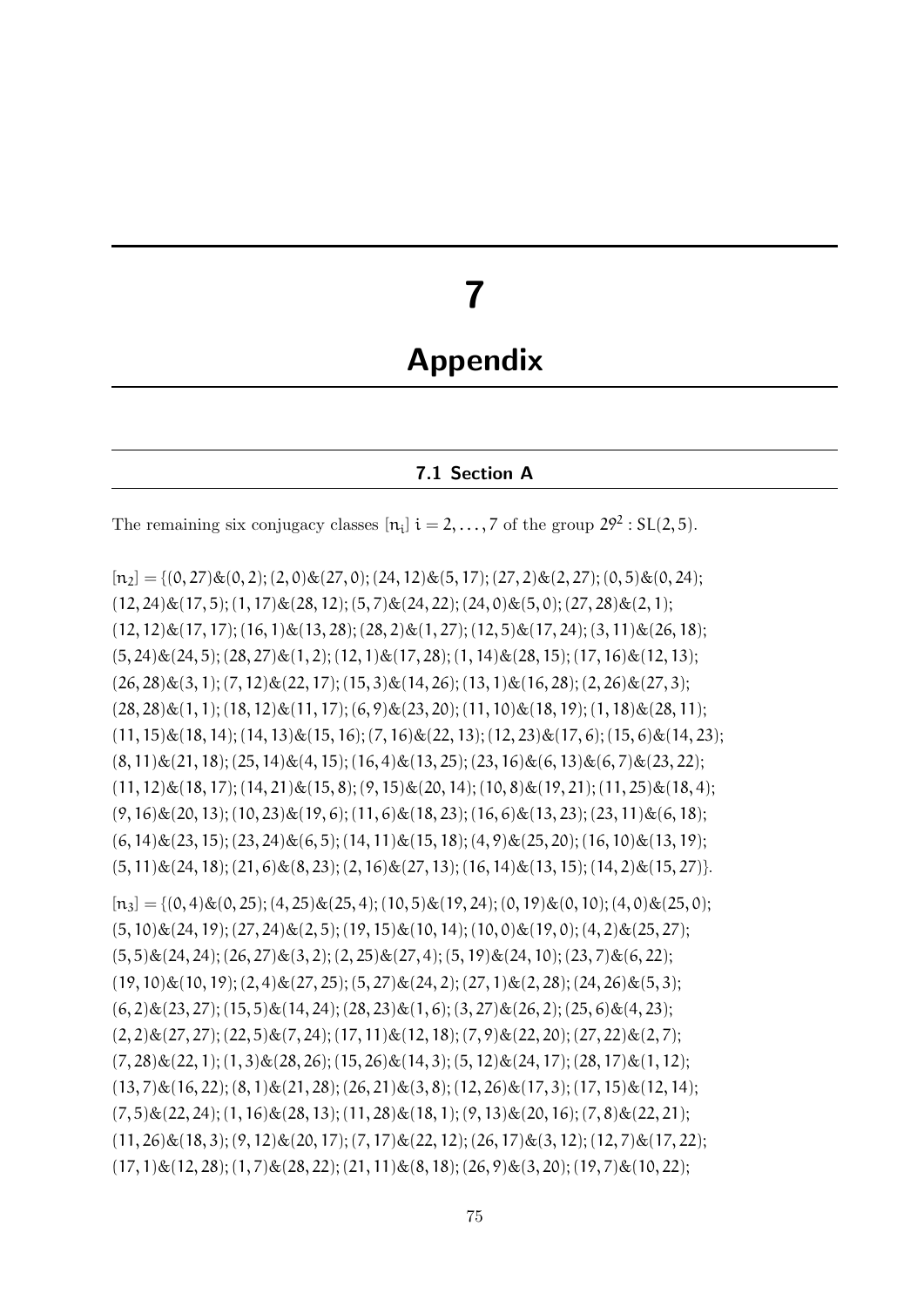$(16, 17)\&(13, 12); (25, 26)\&(4, 3); (17, 19)\&(12, 10); (3, 28)\&(26, 1); (28, 4)\&(1, 25).$ 

 $[n_4] = \{(0, 21)\&(0, 8); (8, 0)\&(21, 0); (9, 19)\&(20, 10); (21, 8)\&(8, 21); (0, 20)\&(0, 9);$  $(19, 9) \& (10, 20); (4, 10) \& (25, 19); (20, 28) \& (9, 1); (9, 0) \& (20, 0); (21, 25) \& (8, 4);$  $(19, 19) \& (10, 10); (6, 4) \& (23, 25); (25, 8) \& (4, 21); (19, 20) \& (10, 9); (12, 15) \& (17, 14);$  $(20, 9) \& (9, 20); (25, 21) \& (4, 8); (19, 4) \& (10, 25); (4, 27) \& (25, 2); (10, 6) \& (19, 23);$  $(17, 25)$ & $(12, 4)$ ;  $(28, 19)$ & $(1, 10)$ ;  $(2, 12)$ & $(27, 17)$ ;  $(23, 4)$ & $(6, 25)$ ;  $(8, 17)$ & $(21, 12)$ ;  $(25, 25) \& (4, 4); (14, 19) \& (15, 10); (24, 7) \& (5, 22); (15, 11) \& (14, 18); (4, 14) \& (25, 15);$  $(15, 2)$  &  $(14, 27)$ ;  $(27, 23)$  &  $(2, 6)$ ;  $(28, 6)$  &  $(1, 23)$ ;  $(19, 5)$  &  $(10, 24)$ ;  $(2, 24)$  &  $(27, 5)$ ;  $(3, 15) \& (26, 14); (13, 27) \& (16, 2); (6, 16) \& (23, 13); (5, 6) \& (24, 23); (24, 28) \& (5, 1);$  $(15, 19)$ & $(14, 10)$ ;  $(27, 26)$ & $(2, 3)$ ;  $(7, 2)$ & $(22, 27)$ ;  $(11, 3)$ & $(18, 26)$ ;  $(15, 13)$ & $(14, 16)$ ;  $(7, 6) \& (22, 23); (11, 5) \& (18, 24); (15, 24) \& (14, 5); (6, 24) \& (23, 5); (5, 15) \& (24, 14);$  $(24, 27) \& (5, 2); (5, 9) \& (24, 20); (27, 15) \& (2, 14); (16, 7) \& (13, 22); (6, 11) \& (23, 18);$  $(20, 15) \& (9, 14); (26, 24) \& (3, 5); (8, 6) \& (21, 23); (23, 2) \& (6, 27); (2, 21) \& (27, 8)$ 

 $[n_5] = \{(0, 16) \& (0, 13); (13, 0) \& (16, 0); (11, 20) \& (18, 9); (16, 13) \& (13, 16); (0, 18) \& (0, 11);$  $(20, 11) \& (9, 18); (21, 9) \& (8, 20); (18, 2) \& (11, 27); (11, 0) \& (18, 0); (16, 8) \& (13, 21);$  $(20, 20) \& (9, 9); (17, 21) \& (12, 8); (8, 13) \& (21, 16); (20, 18) \& (9, 11); (5, 28) \& (24, 1);$  $(18, 11)\&(11, 18); (8, 16)\&(21, 13); (20, 21)\&(9, 8); (21, 4)\&(8, 25); (9, 17)\&(20, 12);$  $(24, 8) \& (5, 21); (2, 20) \& (27, 9); (25, 5) \& (4, 24); (12, 21) \& (17, 8); (13, 24) \& (16, 5);$  $(8, 8) \& (21, 21); (1, 20) \& (28, 9); (10, 15) \& (19, 14); (28, 7) \& (1, 22); (21, 1) \& (8, 28);$  $(28, 25) \& (1, 4); (4, 12) \& (25, 17); (2, 17) \& (27, 12); (20, 19) \& (9, 10); (25, 10) \& (4, 19);$  $(23, 28) \& (6, 1); (3, 4) \& (26, 25); (17, 26) \& (12, 3); (19, 17) \& (10, 12); (10, 2) \& (19, 27);$  $(28, 20)\&(1, 9); (4, 6)\&(25, 23); (15, 25)\&(14, 4); (7, 23)\&(22, 6); (28, 3)\&(1, 26);$  $(15, 17) \& (14, 12); (7, 19) \& (22, 10); (28, 10) \& (1, 19); (17, 10) \& (12, 19); (19, 28) \& (10, 1);$  $(10, 4)$ & $(19, 25)$ ;  $(19, 11)$ & $(10, 18)$ ;  $(4, 28)$ & $(25, 1)$ ;  $(26, 15)$ & $(3, 14)$ ;  $(17, 7)$ & $(12, 22)$ ;  $(18, 28)\&(11, 1); (6, 10)\&(23, 19); (13, 17)\&(16, 12); (17, 4)\&(12, 25); (25, 16)\&(4, 13)\}.$ 

 $[n_6] = \{(0, 26) \& (0, 3); (3, 0) \& (26, 0); (7, 18) \& (22, 11); (0, 22) \& (0, 7); (26, 3) \& (3, 26);$  $(18, 7)$ & $(11, 22)$ ;  $(16, 11)$ & $(13, 18)$ ;  $(22, 25)$ & $(7, 4)$ ;  $(7, 0)$ & $(22, 0)$ ;  $(26, 13)$ & $(3, 16)$ ;  $(18, 18)\&(11, 11); (24, 16)\&(5, 13); (13, 3)\&(16, 26); (18, 22)\&(11, 7); (19, 2)\&(10, 27);$  $(22, 7)$ & $(7, 22)$ ;  $(13, 26)$ & $(16, 3)$ ;  $((18, 16)$ & $(11, 13)$ ;  $(16, 21)$ & $(13, 8)$ ;  $(11, 24)$ & $(18, 5)$ ;  $(10, 13) \& (19, 16); (25, 18) \& (4, 11); (8, 19) \& (21, 10); (5, 16) \& (24, 13); (3, 10) \& (26, 19);$  $(13, 13)\&(16, 16); (27, 18)\&(2, 11); (9, 28)\&(20, 1); (2, 15)\&(27, 14); (16, 27)\&(13, 2);$  $(2, 8) \& (27, 21); (21, 5) \& (8, 24); (25, 24) \& (4, 5); (18, 20) \& (11, 9); (8, 9) \& (21, 20);$  $(17, 27)$ & $(12, 2)$ ;  $(6, 8)$ & $(23, 21)$ ;  $(5, 23)$ & $(24, 6)$ ;  $(9, 5)$ & $(20, 24)$ ;  $(20, 4)$ & $(9, 25)$ ;  $(27, 11) \& (2, 18); (8, 12) \& (21, 17); (1, 21) \& (28, 8); (14, 17) \& (15, 12); (27, 6) \& (2, 23);$  $(1, 5) \& (28, 24); (14, 9) \& (15, 20); (27, 20) \& (2, 9); (5, 20) \& (24, 9); (9, 27) \& (20, 2);$  $(20, 8) \& (9, 21); (9, 22) \& (20, 7); (21, 2) \& (8, 27); (6, 28) \& (23, 1); (24, 15) \& (5, 14);$  $(22, 2) \& (7, 27); (17, 9) \& (12, 20); (3, 24) \& (26, 5); (5, 8) \& (24, 21); (8, 26) \& (21, 3)$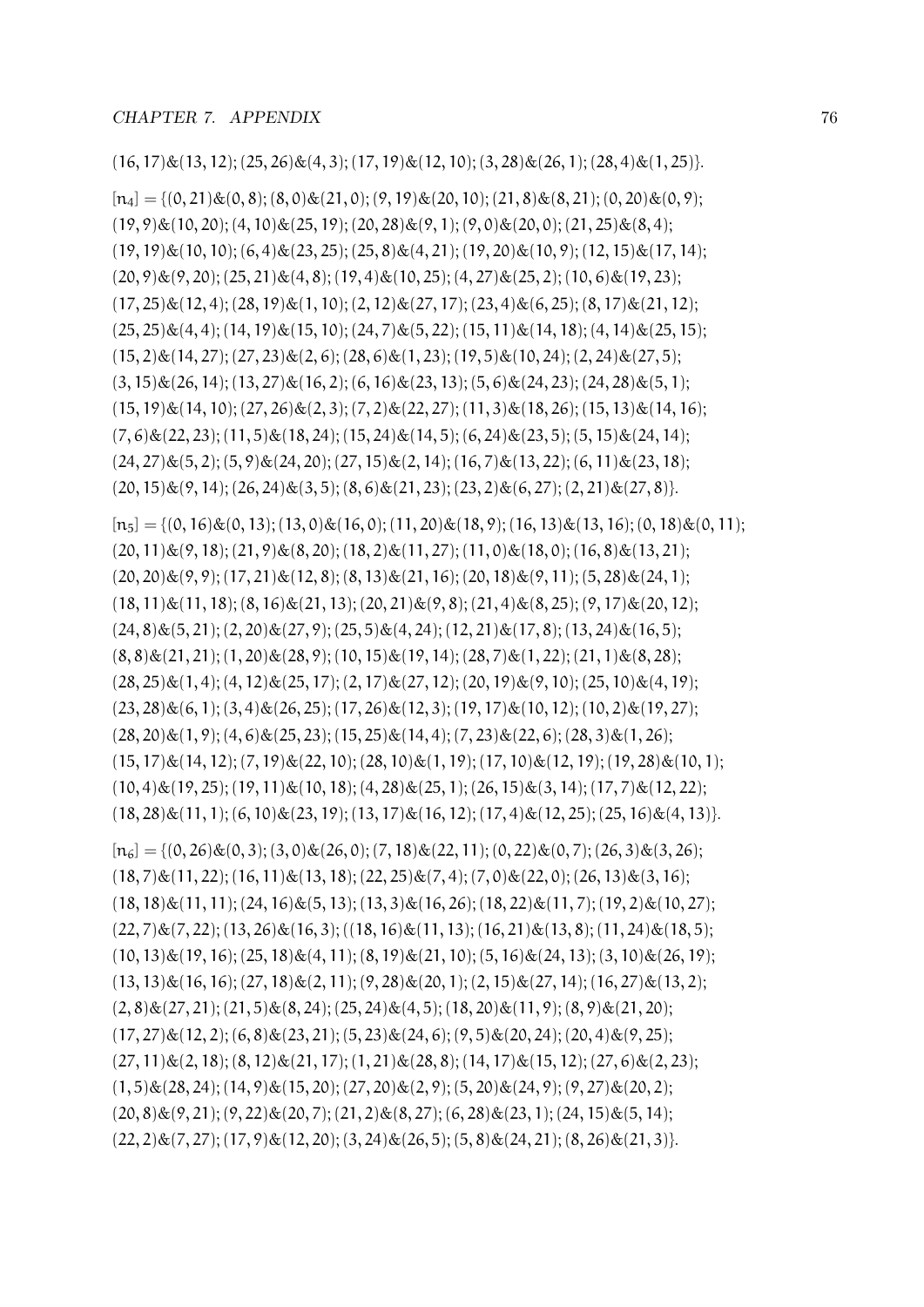$[n_7] = \{(0, 6) \& (0, 23); (23, 0) \& (6, 0); (15, 22) \& (14, 7); (6, 23) \& (23, 6); (0, 14) \& (0, 15);$  $(26, 7)$ & $(3, 22)$ ;  $(22, 15)$ & $(7, 14)$ ;  $(14, 8)$ & $(15, 21)$ ;  $(15, 0)$ & $(14, 0)$ ;  $(6, 3)$ & $(23, 26)$ ;  $(22, 22)\&(7, 7); (10, 26)\&(19, 3); (3, 23)\&(26, 6); (22, 14)\&(7, 15); (20, 25)\&(9, 4);$  $(14, 15)\&(15, 14); (3, 6)\&(26, 23); (22, 26)\&(7, 3); (26, 16)\&(3, 13); (7, 10)\&(22, 19);$  $(9, 3)$ & $(20, 26)$ ;  $(8, 22)$ & $(21, 7)$ ;  $(13, 20)$ & $(16, 9)$ ;  $(19, 26)$ & $(10, 3)$ ;  $(23, 9)$ & $(6, 20)$ ;  $(3, 3)$ & $(26, 26)$ ;  $(4, 22)$ & $(25, 7)$ ;  $(11, 2)$ & $(18, 27)$ ;  $(25, 28)$ & $(4, 1)$ ;  $(26, 4)$ & $(3, 25)$ ;  $(25, 13)\&(4, 16); (16, 19)\&(13, 10); (8, 10)\&(21, 19); (22, 18)\&(7, 11); (13, 11)\&(16, 18);$  $(5, 25)$ & $(24, 4)$ ;  $(12, 16)$ & $(17, 13)$ ;  $(10, 17)$ & $(19, 12)$ ;  $(18, 10)$ & $(11, 19)$ ;  $(11, 8)$ & $(18, 21)$ ;  $(25, 22)\&(4, 7); (16, 24)\&(13, 5); (2, 13)\&(27, 16); (28, 5)\&(1, 24); (25, 12)\&(4, 17);$  $(2, 10) \& (27, 19); (28, 18) \& (1, 11); (25, 11) \& (4, 18); (10, 11) \& (19, 18); (18, 25) \& (11, 4);$  $(11, 16) \& (18, 13); (18, 15) \& (11, 14); (16, 25) \& (13, 4); (17, 2) \& (12, 27); (10, 28) \& (19, 1);$  $(14, 25) \& (15, 4); (24, 11) \& (5, 18); (23, 10) \& (6, 19); (19, 13) \& (10, 16); (13, 6) \& (16, 23)].$ 

7.2 Section B

#### 7.2.1 Character Values of  $\chi_{10}$

Computing the character values for the character  $\chi_{10}$  for the conjugacy classes  $[n_1], [n_2], \ldots, [n_7]$ . Now  $\chi_{10} = \phi_1^{\overline{G}} = (\psi_1 \cdot \psi_2)$ . Also  $\chi_{10}(n_i) = \sum_{i=1}^{120}$ to form the conjugacy class  $[n_i]$  ( $n_i$  a representative of the class).  $\psi_2(x_i)$  where the  $x_i$  are the 120 vectors which fuse Now  $\psi_2(x_i)$  where  $x_i \in \{0, 1, \ldots, 28\}$  equals  $\psi_2$  evaluated at the second entry of the 120 vectors that make up the conjugacy class  $[n_i]$ . These are the values in the character table of  $\mathbb{Z}_{29}$ .

Tabulated below are the values of  $\psi_2(g)$  for  $g \in \mathbb{Z}_{29}$ .

Table 7.1: The Values of the Character  $\psi$ 

|  |  |  |  |  |  |  | $\parallel$ g   0   1   2   3   4   5   6   7   8   9   10   11   12   13   14 |                                                                                                                                                                                                                                                                                                                                  |
|--|--|--|--|--|--|--|--------------------------------------------------------------------------------|----------------------------------------------------------------------------------------------------------------------------------------------------------------------------------------------------------------------------------------------------------------------------------------------------------------------------------|
|  |  |  |  |  |  |  |                                                                                | $\parallel \psi _2\parallel 1\parallel \omega _1\parallel \omega _2\parallel \omega _3\parallel \omega _4\parallel \omega _5\parallel \omega _6\parallel \omega _7\parallel \omega _8\parallel \omega _9\parallel \omega _{10}\parallel \omega _{11}\parallel \omega _{12}\parallel \omega _{13}\parallel \omega _{14}\parallel$ |

|  |  |  |  |  |  |  | g   15   16   17   18   19   20   21   22   23   24   25   26   27   28                                                                                                                                                                                                                                                                                                                                |
|--|--|--|--|--|--|--|--------------------------------------------------------------------------------------------------------------------------------------------------------------------------------------------------------------------------------------------------------------------------------------------------------------------------------------------------------------------------------------------------------|
|  |  |  |  |  |  |  | $\left[\begin{array}{c c c c c c} \Vline \psi_1 & \overline{\omega}_1 & \overline{\omega}_2 & \overline{\omega}_3 & \overline{\omega}_4 & \overline{\omega}_5 & \overline{\omega}_6 & \overline{\omega}_7 & \overline{\omega}_8 & \overline{\omega}_9 & \overline{\omega}_{10} & \overline{\omega}_{11} & \overline{\omega}_{12} & \overline{\omega}_{13} & \overline{\omega}_{14} \end{array}\right]$ |

Table 7.1 (continued)

where  $\omega_i = e^{\frac{2k\pi i}{29}}$  and  $\overline{\omega}_i$  is the complex conjugate of  $\omega_i$ .

 $\chi_{10}(n_1)$ :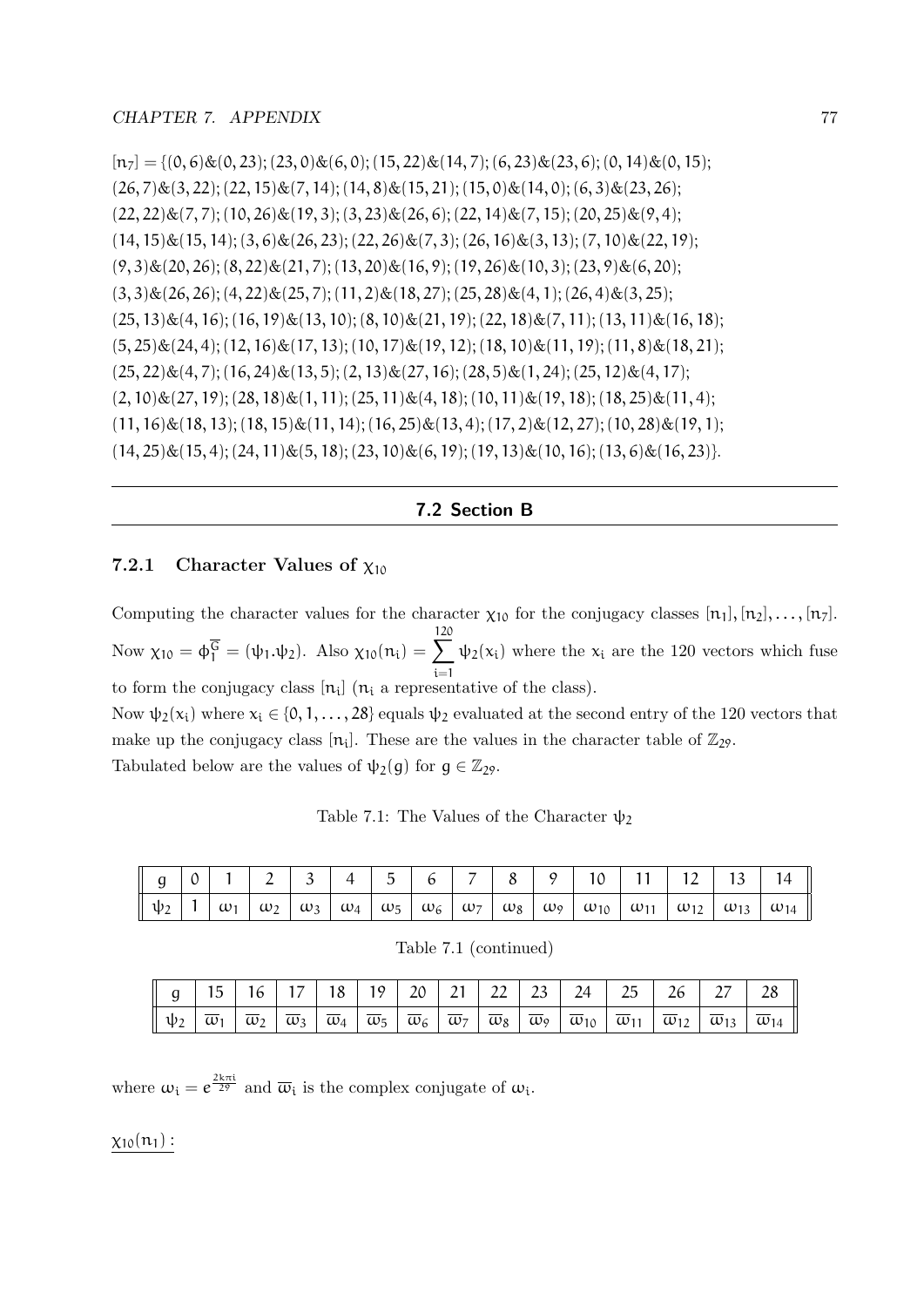Since  $\chi_{10} = \sum_{ }^{120}$ i=1  $\psi_2(x_i)$ , to compute the value  $\chi_{10}(n_1)$ , run through the conjugacy class [n<sub>1</sub>] and count the number of pairs with  $0, 1, 2, \ldots, 14$  in the second entry position. Count these digits only once in each pair. Then find the value of  $\psi_2(y)$  where  $y \in \mathbb{Z}_{29}$  in the table 7.1. Each of these values must then be multiplied by two (except for  $y=0$ ). For  $[n_1]$  there are two pairs with 0, 2, 4, 5, 10, 11 and 13; five pairs with 1 and 12 and six pairs with 3, 6, 7, 8, 9 and 14. Hence,

$$
\chi_{10}(n_1) = 2 \times 2 + 2 \times 5 \times \omega_1 + 2 \times 2 \times \omega_2 + 2 \times 6 \times \omega_3 + 2 \times 2 \times \omega_4 + 2 \times 2 \times \omega_5
$$
  
+2 \times 6 \times \omega\_6 + 2 \times 6 \times \omega\_7 + 2 \times 6 \times \omega\_8 + 2 \times 6 \times \omega\_9 + 2 \times 2 \times \omega\_{10}  
+2 \times 2 \times \omega\_{11} + 2 \times 5 \times \omega\_{12} + 2 \times 2 \times \omega\_{13} + 2 \times 6 \times \omega\_{14}.

So

$$
\chi_{10}(n_1) = 4 + 10\omega_1 + 4\omega_2 + 12\omega_3 + 4\omega_4 + 4\omega_5 + 12\omega_6 + 12\omega_7
$$

$$
+12\omega_8 + 12\omega_9 + 4\omega_{10} + 4\omega_{11} + 10\omega_{12} + 4\omega_{13} + 12\omega_{14} = a.
$$

 $\chi_{10}(n_2)$  :

For  $[n_2]$ , there are two pairs with 0, 3, 4, 7, 8, 9 and 10; five pairs with 2 and 5 and six pairs with 1, 6, 11, 12, 13 and 14.

Hence,

$$
\chi_{10}(n_2) = 2 \times 2 + 2 \times 6 \times \omega_1 + 2 \times 5 \times \omega_2 + 2 \times 2 \times \omega_3 + 2 \times 2 \times \omega_4 + 2 \times 5 \times \omega_5
$$
  
+2 \times 6 \times \omega\_6 + 2 \times 2 \times \omega\_7 + 2 \times 2 \times \omega\_8 + 2 \times 2 \times \omega\_9 + 2 \times 2 \times \omega\_{10}  
+2 \times 6 \times \omega\_{11} + 2 \times 6 \times \omega\_{12} + 2 \times 6 \times \omega\_{13} + 2 \times 6 \times \omega\_{14}.

So

$$
\begin{aligned} \chi_{10}(n_2) &= 4 + 12\omega_1 + 10\omega_2 + 4\omega_3 + 4\omega_4 + 10\omega_5 + 12\omega_6 + 4\omega_7 \\ &+ 4\omega_8 + 4\omega_9 + 4\omega_{10} + 12\omega_{11} + 12\omega_{12} + 12\omega_{13} + 12\omega_{14} = b. \end{aligned}
$$

 $\chi_{10}(n_3)$ :

For  $[n_3]$ , there are two pairs with 0, 6, 8, 9, 11, 13 and 14; five pairs with 4 and 10 and six pairs with 1, 2, 3, 5, 7 and 12.

Hence,

$$
\chi_{10}(n_3) = 2 \times 2 + 2 \times 12 \times \omega_1 + 2 \times 12 \times \omega_2 + 2 \times 12 \times \omega_3 + 2 \times 10 \times \omega_4 + 2 \times 12 \times \omega_5
$$
  
+2 \times 4 \times \omega\_6 + 2 \times 12 \times \omega\_7 + 2 \times 4 \times \omega\_8 + 2 \times 4 \times \omega\_9 + 2 \times 10 \times \omega\_{10}  
+2 \times 4 \times \omega\_{11} + 2 \times 12 \times \omega\_{12} + 2 \times 4 \times \omega\_{13} + 2 \times 4 \times \omega\_{14}.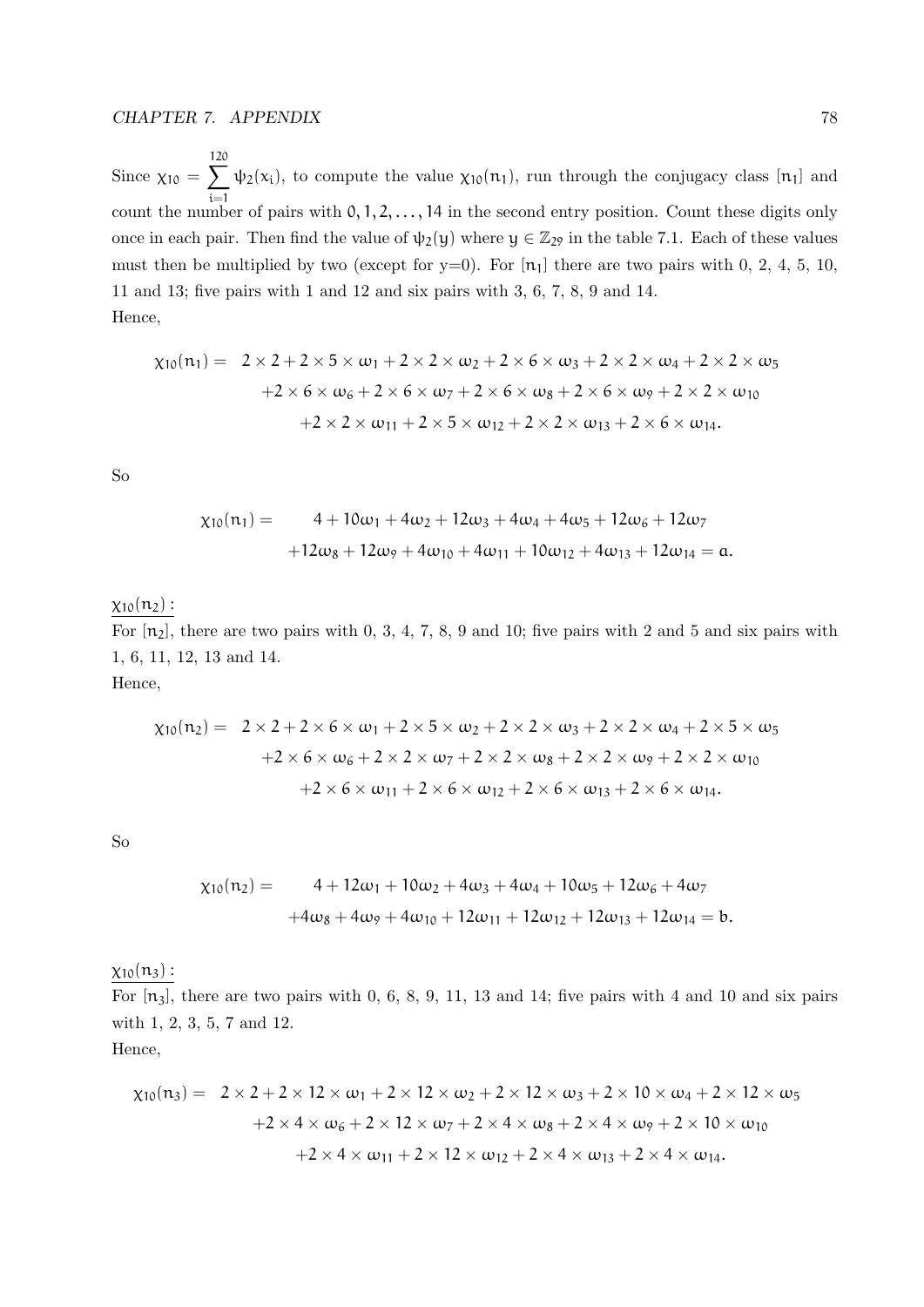So

$$
\begin{aligned} \chi_{10}(n_3) &= 4 + 12\omega_1 + 12\omega_2 + 12\omega_3 + 10\omega_4 + 12\omega_5 + 4\omega_6 + 12\omega_7 \\ &+ 4\omega_8 + 4\omega_9 + 10\omega_{10} + 4\omega_{11} + 12\omega_{12} + 4\omega_{13} + 4\omega_{14} = c. \end{aligned}
$$

 $\chi_{10}(n_4)$  :

For  $[n_4]$ , there are two pairs with 0, 1, 3, 7, 11, 12 and 14; five pairs with 8 and 9 and six pairs with 2, 4, 5, 6, 10 and 14.

Hence,

$$
\chi_{10}(n_4) = 2 \times 2 + 2 \times 4 \times \omega_1 + 2 \times 12 \times \omega_2 + 2 \times 4 \times \omega_3 + 2 \times 12 \times \omega_4 + 2 \times 12 \times \omega_5
$$
  
+2 × 12 ×  $\omega_6 + 2 \times 4 \times \omega_7 + 2 \times 10 \times \omega_8 + 2 \times 10 \times \omega_9 + 2 \times 12 \times \omega_{10}$   
+2 × 4 ×  $\omega_{11} + 2 \times 4 \times \omega_{12} + 2 \times 4 \times \omega_{13} + 2 \times 12 \times \omega_{14}$ .

So

$$
\begin{aligned} \chi_{10}(n_4) &= 4 + 4\omega_1 + 12\omega_2 + 4\omega_3 + 12\omega_4 + 12\omega_5 + 12\omega_6 + 4\omega_7 \\ &+ 10\omega_8 + 10\omega_9 + 12\omega_{10} + 4\omega_{11} + 4\omega_{12} + 4\omega_{13} + 12\omega_{14} = d. \end{aligned}
$$

## $\chi_{10}(\mathfrak{n}_5)$  :

For  $[n_5]$ , there are two pairs with 0, 2, 3, 5, 6, 7 and 14; five pairs with 11 and 13 and six pairs with 2, 4, 8, 9, 10 and 12.

Hence,

$$
\chi_{10}(n_5) = 2 \times 2 + 2 \times 12 \times \omega_1 + 2 \times 4 \times \omega_2 + 2 \times 4 \times \omega_3 + 2 \times 12 \times \omega_4 + 2 \times 4 \times \omega_5
$$
  
+2 \times 4 \times \omega\_6 + 2 \times 4 \times \omega\_7 + 2 \times 12 \times \omega\_8 + 2 \times 12 \times \omega\_9 + 2 \times 12 \times \omega\_{10}  
+2 \times 10 \times \omega\_{11} + 2 \times 12 \times \omega\_{12} + 2 \times 10 \times \omega\_{13} + 2 \times 4 \times \omega\_{14}.

So

$$
\chi_{10}(n_5) = 4 + 12\omega_1 + 4\omega_2 + 4\omega_3 + 12\omega_4 + 4\omega_5 + 4\omega_6 + 4\omega_7
$$

$$
+12\omega_8 + 12\omega_9 + 12\omega_{10} + 10\omega_{11} + 12\omega_{12} + 10\omega_{13} + 4\omega_{14} = e.
$$

 $\chi_{10}(n_6)$ :

For  $[n_6]$ , there are two pairs with 0, 1, 4, 6, 10, 12 and 14; five pairs with 3 and 7 and six pairs with 2, 5, 8, 9, 11 and 13.

Hence,

$$
\chi_{10}(n_6) = 2 \times 2 + 2 \times 4 \times \omega_1 + 2 \times 12 \times \omega_2 + 2 \times 10 \times \omega_3 + 2 \times 4 \times \omega_4 + 2 \times 12 \times \omega_5
$$
  
+2 \times 4 \times \omega\_6 + 2 \times 10 \times \omega\_7 + 2 \times 12 \times \omega\_8 + 2 \times 12 \times \omega\_9 + 2 \times 4 \times \omega\_{10}  
+2 \times 12 \times \omega\_{11} + 2 \times 4 \times \omega\_{12} + 2 \times 12 \times \omega\_{13} + 2 \times 4 \times \omega\_{14}.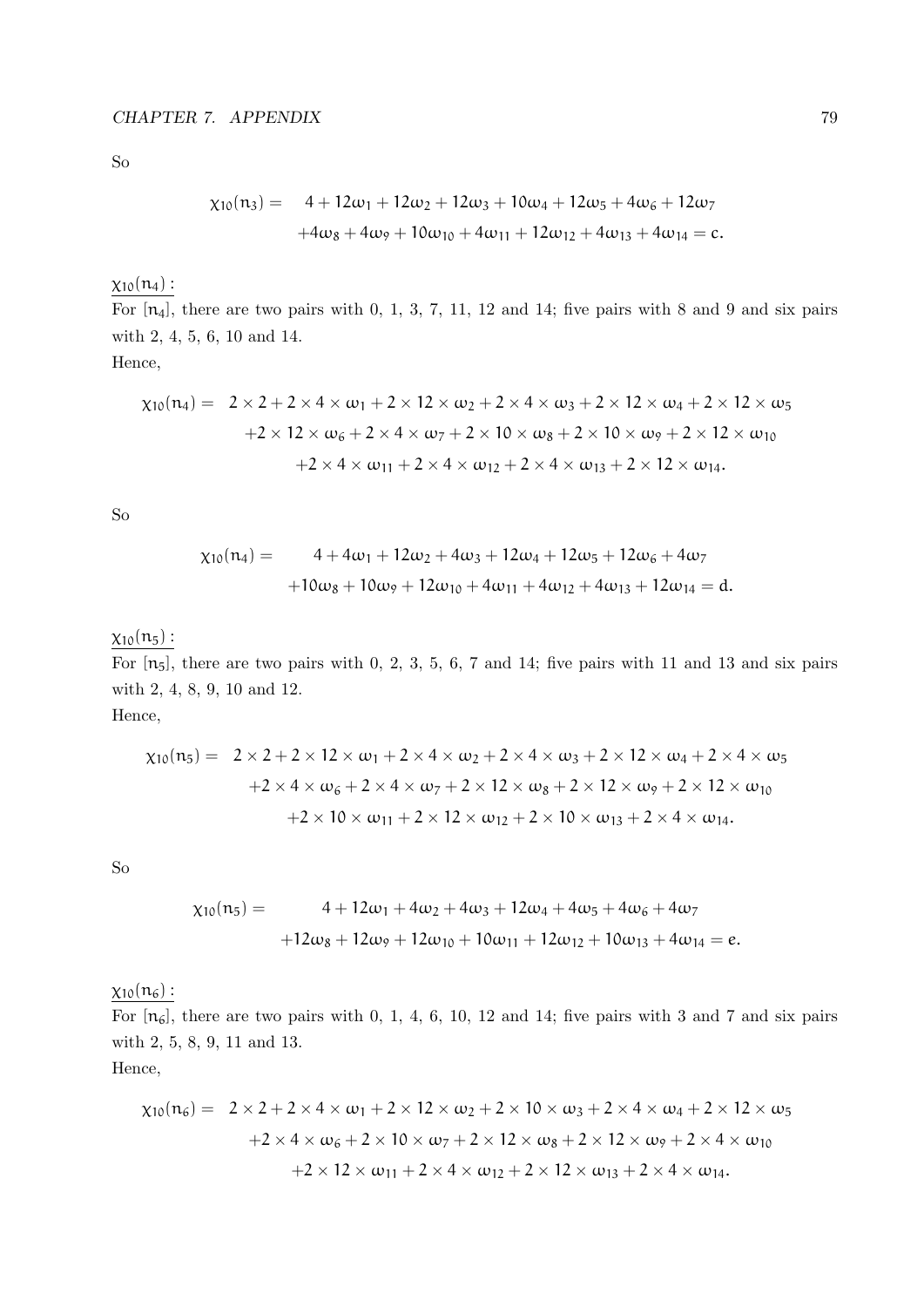So

$$
\chi_{10}(n_6) = 4 + 4\omega_1 + 12\omega_2 + 10\omega_3 + 4\omega_4 + 12\omega_5 + 4\omega_6 + 10\omega_7
$$
  
+12\omega\_8 + 12\omega\_9 + 4\omega\_{10} + 12\omega\_{11} + 4\omega\_{12} + 12\omega\_{13} + 4\omega\_{14} = f.

 $\chi_{10}(n_7)$ :

For  $[n_7]$ , there are two pairs with 0, 1, 2, 5, 8, 9 and 12; five pairs with 6 and 14 and six pairs with 3, 4, 7, 10, 11 and 13.

Hence,

$$
\chi_{10}(n_7) = 2 \times 2 + 2 \times 4 \times \omega_1 + 2 \times 4 \times \omega_2 + 2 \times 12 \times \omega_3 + 2 \times 12 \times \omega_4 + 2 \times 4 \times \omega_5
$$
  
+2 \times 10 \times \omega\_6 + 2 \times 12 \times \omega\_7 + 2 \times 4 \times \omega\_8 + 2 \times 4 \times \omega\_9 + 2 \times 12 \times \omega\_{10}  
+2 \times 12 \times \omega\_{11} + 2 \times 4 \times \omega\_{12} + 2 \times 12 \times \omega\_{13} + 2 \times 10 \times \omega\_{14}.

So

$$
\begin{aligned}\n\chi_{10}(n_7) &= 4 + 4\omega_1 + 4\omega_2 + 12\omega_3 + 12\omega_4 + 4\omega_5 + 10\omega_6 + 12\omega_7 \\
&\quad + 4\omega_8 + 4\omega_9 + 12\omega_{10} + 12\omega_{11} + 4\omega_{12} + 12\omega_{13} + 10\omega_{14} = g.\n\end{aligned}
$$

#### 7.3 Section C

#### 7.3.1 The Character Values of  $\chi_{11}$

Now  $\chi_{11} = \phi_1^{\overline{G}} = (\psi_1 \cdot \psi_3)$  and  $\chi_{11}(n_i) = \sum_{i=1}^{120}$ i=1  $\psi_3(x_i)$ . To find the values  $\chi_{11}(n_i)$ , we need the values  $\psi_3(g)$  for  $g \in \mathbb{Z}_{29}$ . They are tabulated below:

Table 7.2: The Values of the Character  $\psi_3$ 

| $\parallel$ g $\mid$ 0 |  |  | 12   3   4   5   6                                                                                                                                                                                                                                                                                    |  | 8 9 10 11 12 13 14 |  |  |  |
|------------------------|--|--|-------------------------------------------------------------------------------------------------------------------------------------------------------------------------------------------------------------------------------------------------------------------------------------------------------|--|--------------------|--|--|--|
|                        |  |  | $\parallel \psi_3 \parallel 1 \mid \omega_2 \mid \omega_4 \mid \omega_6 \mid \omega_8 \mid \omega_{10} \mid \omega_{12} \mid \omega_{14} \mid \overline{\omega}_{13} \mid \overline{\omega}_{11} \mid \overline{\omega}_7 \mid \overline{\omega}_5 \mid \overline{\omega}_3 \mid \overline{\omega}_1$ |  |                    |  |  |  |

Table 7.2 (continued)

|  |  |  |  | $\parallel$ 9   15   16   17   18   19   20   21   22   23   24   25   26   27   28 |  |  |  |  |
|--|--|--|--|-------------------------------------------------------------------------------------|--|--|--|--|
|  |  |  |  |                                                                                     |  |  |  |  |

where  $\omega_i = e^{\frac{2k\pi i}{29}}$  and  $\overline{\omega}_i$  is the complex conjugate of  $\omega_i$ .

#### $\chi_{11}(n_1)$  :

For  $[n_1]$  there are two pairs with 0, 2, 4, 5, 10, 11 and 13; five pairs with 1 and 12 and six pairs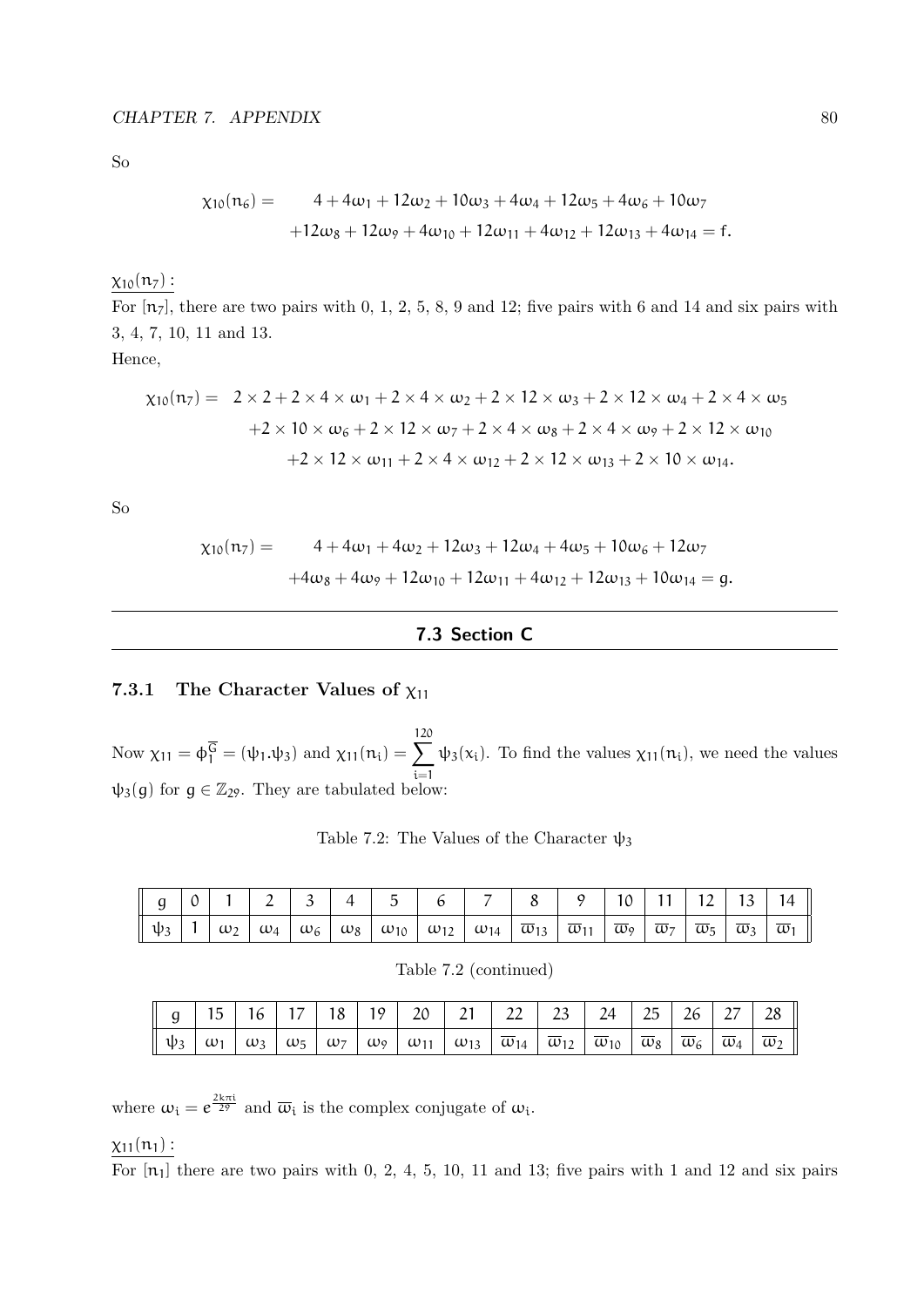with 3, 6, 7, 8, 9 and 14. Hence,

$$
\chi_{11}(n_1) = 2 \times 2 + 2 \times 5 \times \omega_2 + 2 \times 2 \times \omega_4 + 2 \times 6 \times \omega_6 + 2 \times 2 \times \omega_8 + 2 \times 2 \times \omega_{10} \n+ 2 \times 6 \times \omega_{12} + 2 \times 6 \times \omega_{14} + 2 \times 6 \times \omega_{13} + 2 \times 6 \times \omega_{11} + 2 \times 2 \times \omega_9 \n+ 2 \times 2 \times \omega_7 + 2 \times 5 \times \omega_5 + 2 \times 2 \times \omega_3 + 2 \times 6 \times \omega_1.
$$

So

$$
\begin{aligned} \chi_{11}(n_1) &= 4 + 12\omega_1 + 10\omega_2 + 4\omega_3 + 4\omega_4 + 10\omega_5 + 12\omega_6 + 4\omega_7 \\ &+ 4\omega_8 + 4\omega_9 + 4\omega_{10} + 12\omega_{11} + 12\omega_{12} + 12\omega_{13} + 12\omega_{14} = b. \end{aligned}
$$

## $\chi_{11}(n_2)$  :

For  $[n_2]$ , there are two pairs with 0, 3, 4, 7, 8, 9 and 10; five pairs with 2 and 5 and six pairs with 1, 6, 11, 12, 13 and 14.

Hence,

$$
\chi_{11}(\mathfrak{n}_2) = 2 \times 2 + 2 \times 6 \times \omega_2 + 2 \times 5 \times \omega_4 + 2 \times 2 \times \omega_6 + 2 \times 2 \times \omega_8 + 2 \times 5 \times \omega_{10}
$$
  
+2 \times 6 \times \omega\_{12} + 2 \times 2 \times \omega\_{14} + 2 \times 2 \times \omega\_{13} + 2 \times 2 \times \omega\_{11} + 2 \times 2 \times \omega\_9  
+2 \times 6 \times \omega\_7 + 2 \times 6 \times \omega\_5 + 2 \times 6 \times \omega\_3 + 2 \times 6 \times \omega\_1.

So

$$
\chi_{11}(n_2) = 4 + 12\omega_1 + 12\omega_2 + 12\omega_3 + 10\omega_4 + 12\omega_5 + 4\omega_6 + 12\omega_7
$$
  
+4\omega\_8 + 4\omega\_9 + 10\omega\_{10} + 4\omega\_{11} + 12\omega\_{12} + 4\omega\_{13} + 4\omega\_{14} = c.

## $\chi_{11}(n_3)$  :

For  $[n_3]$ , there are two pairs with 0, 6, 8, 9, 11, 13 and 14; five pairs with 4 and 10 and six pairs with 1, 2, 3, 5, 7 and 12. Hence,

$$
\chi_{11}(n_3) = 2 \times 2 + 2 \times 12 \times \omega_2 + 2 \times 12 \times \omega_4 + 2 \times 12 \times \omega_6 + 2 \times 10 \times \omega_8 + 2 \times 12 \times \omega_{10} \n+ 2 \times 4 \times \omega_{12} + 2 \times 12 \times \omega_{14} + 2 \times 4 \times \omega_{13} + 2 \times 4 \times \omega_{11} + 2 \times 10 \times \omega_9 \n+ 2 \times 4 \times \omega_7 + 2 \times 12 \times \omega_5 + 2 \times 4 \times \omega_3 + 2 \times 4 \times \omega_1.
$$

So

$$
\begin{aligned} \chi_{11}(n_3) &= 4 + 4\omega_1 + 12\omega_2 + 4\omega_3 + 12\omega_4 + 12\omega_5 + 12\omega_6 + 4\omega_7 \\ &+ 10\omega_8 + 10\omega_9 + 12\omega_{10} + 4\omega_{11} + 4\omega_{12} + 4\omega_{13} + 12\omega_{14} = d. \end{aligned}
$$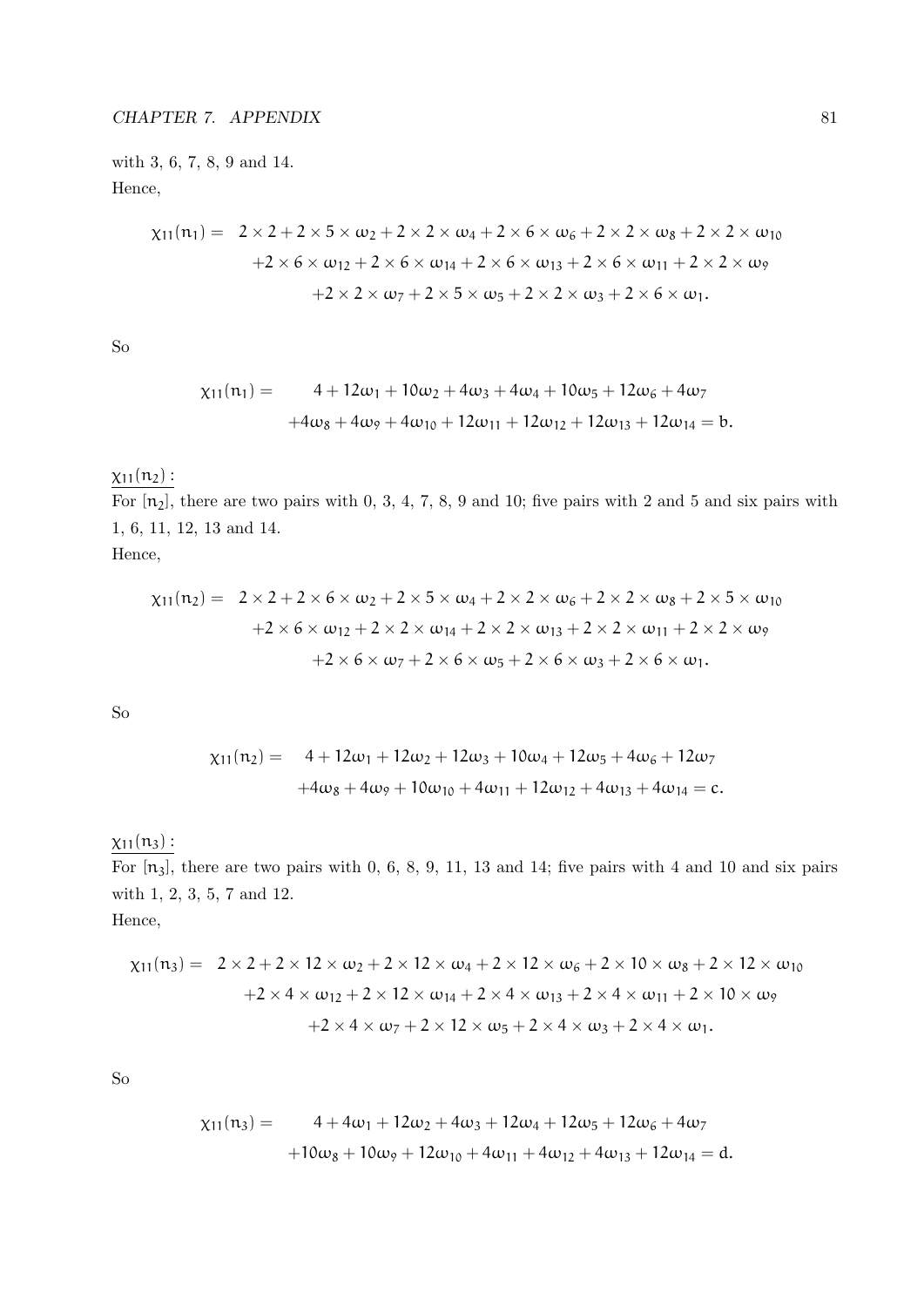## $\chi_{11}(n_4)$  :

For  $[n_4]$ , there are two pairs with 0, 1, 3, 7, 11, 12 and 14; five pairs with 8 and 9 and six pairs with 2, 4, 5, 6, 10 and 14.

Hence,

$$
\chi_{11}(n_4) = 2 \times 2 + 2 \times 4 \times \omega_2 + 2 \times 12 \times \omega_4 + 2 \times 4 \times \omega_6 + 2 \times 12 \times \omega_8 + 2 \times 12 \times \omega_{10} \n+ 2 \times 12 \times \omega_{12} + 2 \times 4 \times \omega_{14} + 2 \times 10 \times \omega_{13} + 2 \times 10 \times \omega_{11} + 2 \times 12 \times \omega_9 \n+ 2 \times 4 \times \omega_7 + 2 \times 4 \times \omega_5 + 2 \times 4 \times \omega_3 + 2 \times 12 \times \omega_1.
$$

So

$$
\chi_{11}(n_4) = 4 + 12\omega_1 + 4\omega_2 + 4\omega_3 + 12\omega_4 + 4\omega_5 + 4\omega_6 + 4\omega_7
$$

$$
+12\omega_8 + 12\omega_9 + 12\omega_{10} + 10\omega_{11} + 12\omega_{12} + 10\omega_{13} + 4\omega_{14} = e.
$$

## $\chi_{11}(n_5)$  :

For  $[n_5]$ , there are two pairs with 0, 2, 3, 5, 6, 7 and 14; five pairs with 11 and 13 and six pairs with 2, 4, 8, 9, 10 and 12.

Hence,

$$
\chi_{11}(n_5) = 2 \times 2 + 2 \times 12 \times \omega_2 + 2 \times 4 \times \omega_4 + 2 \times 4 \times \omega_6 + 2 \times 12 \times \omega_8 + 2 \times 4 \times \omega_{10} \n+ 2 \times 4 \times \omega_{12} + 2 \times 4 \times \omega_{14} + 2 \times 12 \times \omega_{13} + 2 \times 12 \times \omega_{11} + 2 \times 12 \times \omega_9 \n+ 2 \times 10 \times \omega_7 + 2 \times 12 \times \omega_5 + 2 \times 10 \times \omega_3 + 2 \times 4 \times \omega_1.
$$

So

$$
\chi_{11}(n_5) = 4 + 4\omega_1 + 12\omega_2 + 10\omega_3 + 4\omega_4 + 12\omega_5 + 4\omega_6 + 10\omega_7
$$

$$
+12\omega_8 + 12\omega_9 + 4\omega_{10} + 12\omega_{11} + 4\omega_{12} + 12\omega_{13} + 4\omega_{14} = f.
$$

 $\chi_{11}(n_6)$ :

For  $[n_6]$ , there are two pairs with 0, 1, 4, 6, 10, 12 and 14; five pairs with 3 and 7 and six pairs with 2, 5, 8, 9, 11 and 13.

Hence,

$$
\chi_{11}(n_6) = 2 \times 2 + 2 \times 4 \times \omega_2 + 2 \times 12 \times \omega_4 + 2 \times 10 \times \omega_6 + 2 \times 4 \times \omega_8 + 2 \times 12 \times \omega_{10} \n+ 2 \times 4 \times \omega_{12} + 2 \times 10 \times \omega_{14} + 2 \times 12 \times \omega_{13} + 2 \times 12 \times \omega_{11} + 2 \times 4 \times \omega_9 \n+ 2 \times 12 \times \omega_7 + 2 \times 4 \times \omega_5 + 2 \times 12 \times \omega_3 + 2 \times 4 \times \omega_1.
$$

So

$$
\begin{aligned} \chi_{11}(n_6) &= 4 + 4\omega_1 + 4\omega_2 + 12\omega_3 + 12\omega_4 + 4\omega_5 + 10\omega_6 + 12\omega_7 \\ &+ 4\omega_8 + 4\omega_9 + 12\omega_{10} + 12\omega_{11} + 4\omega_{12} + 12\omega_{13} + 10\omega_{14} = g. \end{aligned}
$$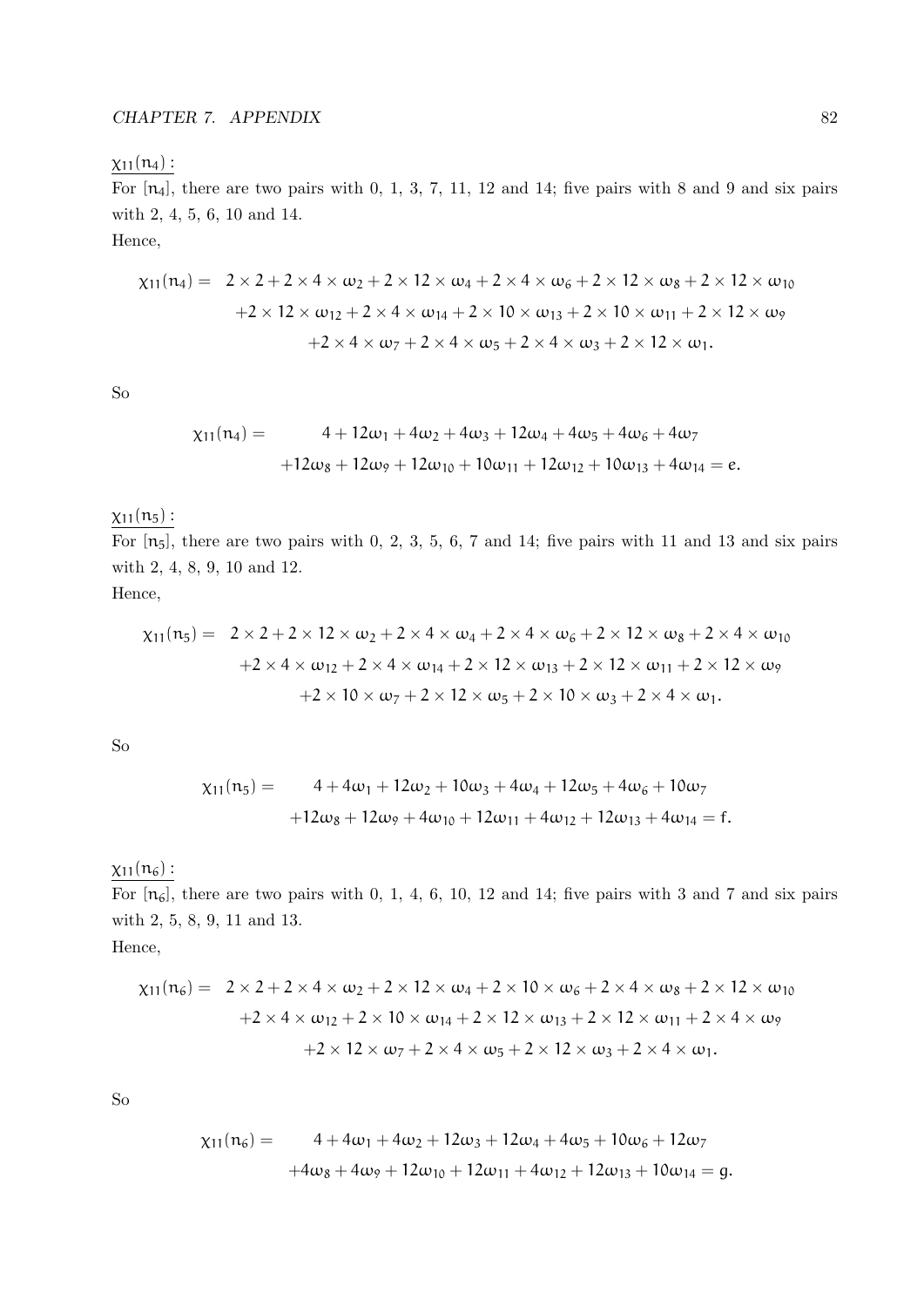#### $\chi_{11}(n_7)$  :

For  $[n_7]$ , there are two pairs with 0, 1, 2, 5, 8, 9 and 12; five pairs with 6 and 14 and six pairs with 3, 4, 7, 10, 11 and 13.

Hence,

$$
\chi_{11}(n_7) = 2 \times 2 + 2 \times 4 \times \omega_2 + 2 \times 4 \times \omega_4 + 2 \times 12 \times \omega_6 + 2 \times 12 \times \omega_8 + 2 \times 4 \times \omega_{10} \n+ 2 \times 10 \times \omega_{12} + 2 \times 12 \times \omega_{14} + 2 \times 4 \times \omega_{13} + 2 \times 4 \times \omega_{11} + 2 \times 12 \times \omega_9 \n+ 2 \times 12 \times \omega_7 + 2 \times 4 \times \omega_5 + 2 \times 12 \times \omega_3 + 2 \times 10 \times \omega_1.
$$

So

$$
\begin{aligned} \chi_{11}(n_7) &= 4 + 10\omega_1 + 4\omega_2 + 12\omega_3 + 4\omega_4 + 4\omega_5 + 12\omega_6 + 12\omega_7 \\ &+ 12\omega_8 + 12\omega_9 + 4\omega_{10} + 4\omega_{11} + 10\omega_{12} + 4\omega_{13} + 12\omega_{14} = \alpha. \end{aligned}
$$

#### 7.4 Section D

#### 7.4.1 Character Values of  $\chi_{12}$

Now  $\chi_{12} = \phi_1^{\overline{G}} = (\psi_1 \cdot \psi_4)$  and  $\chi_{12}(n_i) = \sum_{i=1}^{120}$ i=1  $\psi_4(x_i)$ . To find the values  $\chi_{12}(n_i)$ , we need the values  $\psi_4(g)$  for  $g \in \mathbb{Z}_{29}$ . They are tabulated below:

|  |  |  | $g   0   1   2   3   4   5   6   7   8   9   10   11   12   13   14$                                                                                                                                                                                                                                                                                                                                                                                       |  |  |  |  |  |
|--|--|--|------------------------------------------------------------------------------------------------------------------------------------------------------------------------------------------------------------------------------------------------------------------------------------------------------------------------------------------------------------------------------------------------------------------------------------------------------------|--|--|--|--|--|
|  |  |  | $\mathfrak{p}_4 \left[ \left. \begin{array}{c c} 1 & \varpi_3 & \varpi_6 \end{array} \right \vert \; \mathfrak{w}_6 \; \right] \; \mathfrak{w}_9 \; \left[ \; \mathfrak{w}_{12} \; \right] \; \overline{\mathfrak{w}}_{14} \; \left[ \; \overline{\mathfrak{w}}_{11} \; \right] \; \overline{\mathfrak{w}}_8 \; \right] \; \overline{\mathfrak{w}}_5 \; \left[ \; \overline{\mathfrak{w}}_2 \; \right] \; \mathfrak{w}_1 \; \left[ \; \mathfrak{w}_4 \; \$ |  |  |  |  |  |

| Table 7.3: The Values of the Character $\psi_4$ |
|-------------------------------------------------|
|-------------------------------------------------|

| $\parallel$ g   15   16   17   18   19   20   21   22   23   24   25   26   27   28                                                                                                                                                                                                              |  |  |  |  |  |  |  |
|--------------------------------------------------------------------------------------------------------------------------------------------------------------------------------------------------------------------------------------------------------------------------------------------------|--|--|--|--|--|--|--|
| $\boxed{\ \psi_4\  \overline{\omega}_{13}\  \overline{\omega}_{10}\  \overline{\omega}_7\  \overline{\omega}_4\  \overline{\omega}_1\  \omega_2\  \omega_5\  \omega_8\  \omega_{11}\  \omega_{14}\  \overline{\omega}_{12}\  \overline{\omega}_9\  \overline{\omega}_6\  \overline{\omega}_3\ }$ |  |  |  |  |  |  |  |

where  $\omega_i = e^{\frac{2k\pi i}{29}}$  and  $\overline{\omega}_i$  is the complex conjugate of  $\omega_i$ .

#### $\chi_{12}(n_1)$ :

For  $[n_1]$  there are two pairs with 0, 2, 4, 5, 10, 11 and 13; five pairs with 1 and 12 and six pairs with 3, 6, 7, 8, 9 and 14.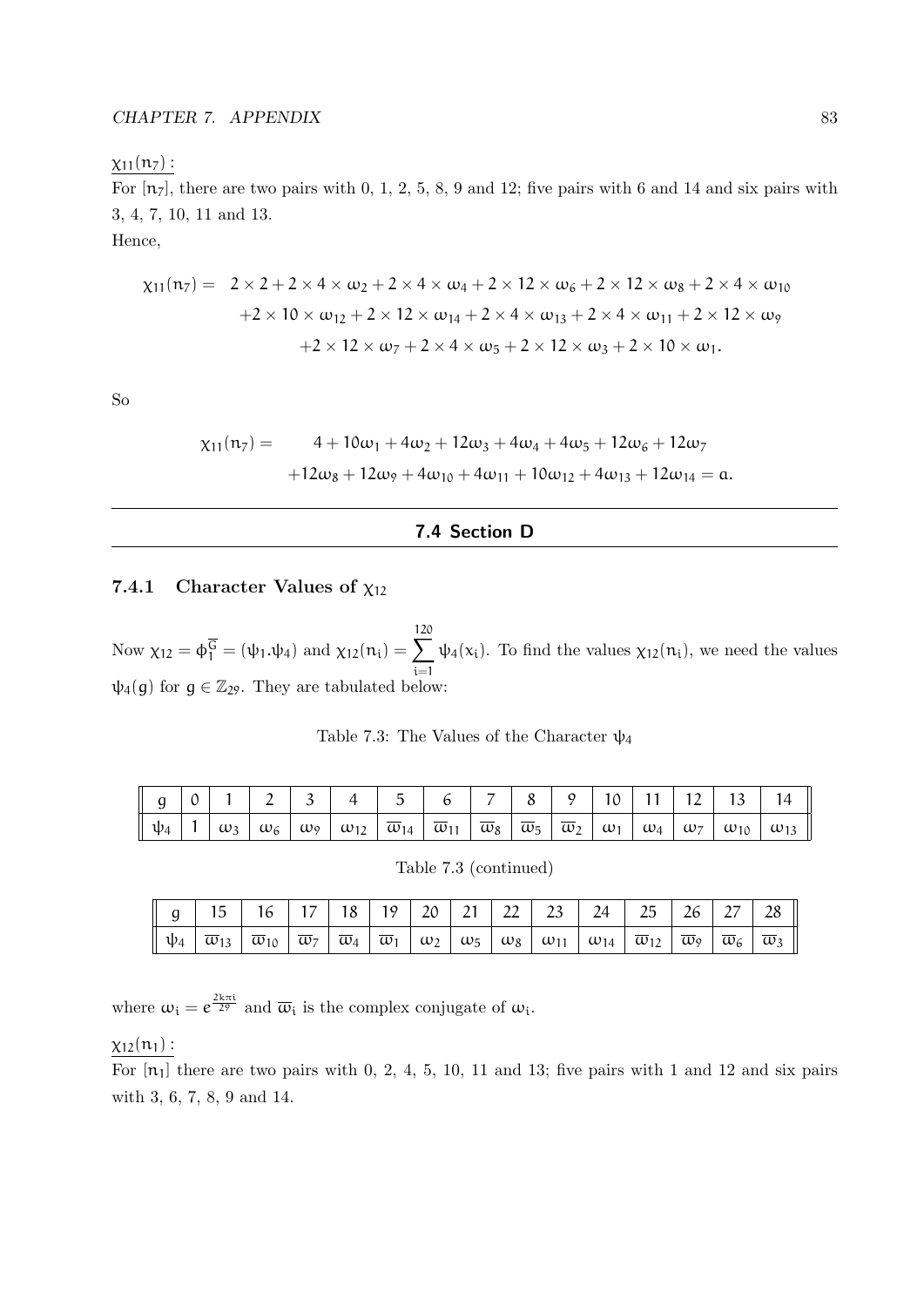Hence,

$$
\begin{aligned}\n\chi_{12}(\mathfrak{n}_1) &= 2 \times 2 + 2 \times 5 \times \omega_3 + 2 \times 2 \times \omega_6 + 2 \times 6 \times \omega_9 + 2 \times 2 \times \omega_{12} + 2 \times 2 \times \omega_{14} \\
&\quad + 2 \times 6 \times \omega_{11} + 2 \times 6 \times \omega_8 + 2 \times 6 \times \omega_5 + 2 \times 6 \times \omega_2 + 2 \times 2 \times \omega_1 \\
&\quad + 2 \times 2 \times \omega_4 + 2 \times 5 \times \omega_7 + 2 \times 2 \times \omega_{10} + 2 \times 6 \times \omega_{13}.\n\end{aligned}
$$

So

$$
\chi_{12}(n_1) = 4 + 4\omega_1 + 12\omega_2 + 10\omega_3 + 4\omega_4 + 12\omega_5 + 4\omega_6 + 10\omega_7
$$

$$
+12\omega_8 + 12\omega_9 + 4\omega_{10} + 12\omega_{11} + 4\omega_{12} + 12\omega_{13} + 4\omega_{14} = f.
$$

#### $\chi_{12}(n_2)$  :

For  $[n_2]$ , there are two pairs with 0, 3, 4, 7, 8, 9 and 10; five pairs with 2 and 5 and six pairs with 1, 6, 11, 12, 13 and 14. Hence,

 $\chi_{12}(n_2) = 2 \times 2 + 2 \times 6 \times \omega_3 + 2 \times 5 \times \omega_6 + 2 \times 2 \times \omega_9 + 2 \times 2 \times \omega_{12} + 2 \times 5 \times \omega_{14}$  $+2 \times 6 \times \omega_{11} + 2 \times 2 \times \omega_8 + 2 \times 2 \times \omega_5 + 2 \times 2 \times \omega_2 + 2 \times 2 \times \omega_1$  $+2 \times 6 \times \omega_4 + 2 \times 6 \times \omega_7 + 2 \times 6 \times \omega_{10} + 2 \times 6 \times \omega_{13}$ .

So

$$
\begin{aligned} \chi_{12}(\mathfrak{n}_2) &= 4 + 4\omega_1 + 4\omega_2 + 12\omega_3 + 12\omega_4 + 4\omega_5 + 10\omega_6 + 12\omega_7 \\ &+ 4\omega_8 + 4\omega_9 + 12\omega_{10} + 12\omega_{11} + 4\omega_{12} + 12\omega_{13} + 10\omega_{14} = g. \end{aligned}
$$

 $\chi_{12}(n_3)$ :

For  $[n_3]$ , there are two pairs with 0, 6, 8, 9, 11, 13 and 14; five pairs with 4 and 10 and six pairs with 1, 2, 3, 5, 7 and 12.

Hence,

$$
\begin{aligned}\n\chi_{12}(n_3) &= 2 \times 2 + 2 \times 12 \times \omega_3 + 2 \times 12 \times \omega_6 + 2 \times 12 \times \omega_9 + 2 \times 10 \times \omega_{12} + 2 \times 12 \times \omega_{14} \\
&\quad + 2 \times 4 \times \omega_{11} + 2 \times 12 \times \omega_8 + 2 \times 4 \times \omega_5 + 2 \times 4 \times \omega_2 + 2 \times 10 \times \omega_1 \\
&\quad + 2 \times 4 \times \omega_4 + 2 \times 12 \times \omega_7 + 2 \times 4 \times \omega_{10} + 2 \times 4 \times \omega_{13}.\n\end{aligned}
$$

So

$$
\begin{aligned} \chi_{12}(n_3) &= 4 + 10\omega_1 + 4\omega_2 + 12\omega_3 + 4\omega_4 + 4\omega_5 + 12\omega_6 + 12\omega_7 \\ &+ 12\omega_8 + 12\omega_9 + 4\omega_{10} + 4\omega_{11} + 10\omega_{12} + 4\omega_{13} + 12\omega_{14} = \mathfrak{a}. \end{aligned}
$$

 $\chi_{12}(n_4)$  :

For  $[n_4]$ , there are two pairs with 0, 1, 3, 7, 11, 12 and 14; five pairs with 8 and 9 and six pairs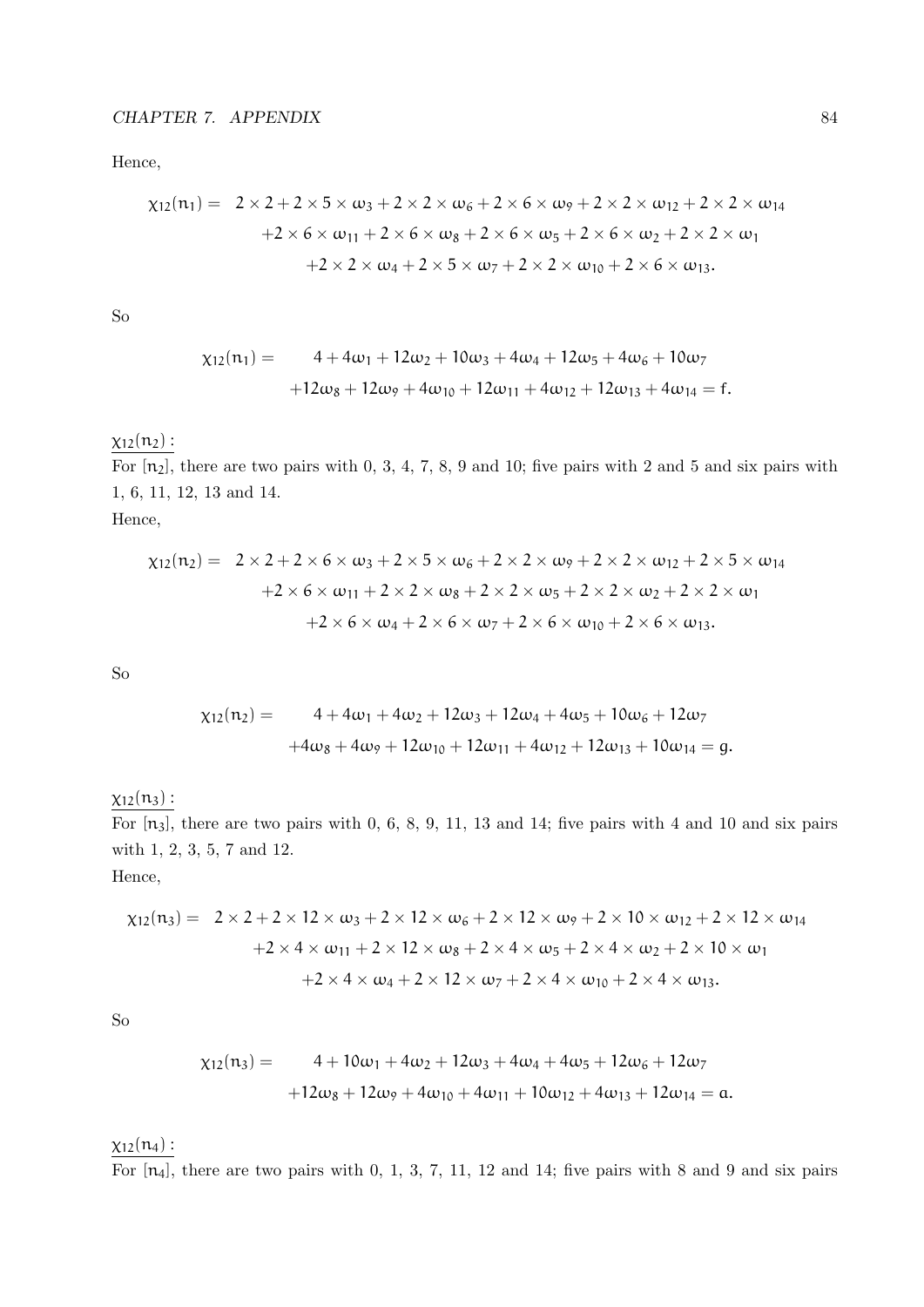with 2, 4, 5, 6, 10 and 14. Hence,

$$
\chi_{12}(\mathfrak{n}_4) = 2 \times 2 + 2 \times 4 \times \omega_3 + 2 \times 12 \times \omega_6 + 2 \times 4 \times \omega_9 + 2 \times 12 \times \omega_{12} + 2 \times 12 \times \omega_{14}
$$
  
+2 × 12 ×  $\omega_{11} + 2 \times 4 \times \omega_8 + 2 \times 10 \times \omega_5 + 2 \times 10 \times \omega_2 + 2 \times 12 \times \omega_1$   
+2 × 4 ×  $\omega_4 + 2 \times 4 \times \omega_7 + 2 \times 4 \times \omega_{10} + 2 \times 12 \times \omega_{13}$ .

So

$$
\begin{aligned} \chi_{12}(n_4) &= 4 + 12\omega_1 + 10\omega_2 + 4\omega_3 + 4\omega_4 + 10\omega_5 + 12\omega_6 + 4\omega_7 \\ &+ 4\omega_8 + 4\omega_9 + 4\omega_{10} + 12\omega_{11} + 12\omega_{12} + 12\omega_{13} + 12\omega_{14} = b. \end{aligned}
$$

## $\chi_{12}(n_5)$ :

For  $[n_5]$ , there are two pairs with 0, 2, 3, 5, 6, 7 and 14; five pairs with 11 and 13 and six pairs with 2, 4, 8, 9, 10 and 12.

Hence,

$$
\chi_{12}(n_5) = 2 \times 2 + 2 \times 12 \times \omega_3 + 2 \times 4 \times \omega_6 + 2 \times 4 \times \omega_9 + 2 \times 12 \times \omega_{12} + 2 \times 4 \times \omega_{14}
$$
  
+2 \times 4 \times \omega\_{11} + 2 \times 4 \times \omega\_8 + 2 \times 12 \times \omega\_5 + 2 \times 12 \times \omega\_2 + 2 \times 12 \times \omega\_1  
+2 \times 10 \times \omega\_4 + 2 \times 12 \times \omega\_7 + 2 \times 10 \times \omega\_{10} + 2 \times 4 \times \omega\_{13}.

So

$$
\begin{aligned} \chi_{12}(n_5) &= 4 + 12\omega_1 + 12\omega_2 + 12\omega_3 + 10\omega_4 + 12\omega_5 + 4\omega_6 + 12\omega_7 \\ &+ 4\omega_8 + 4\omega_9 + 10\omega_{10} + 4\omega_{11} + 12\omega_{12} + 4\omega_{13} + 4\omega_{14} = c. \end{aligned}
$$

## $\chi_{12}(n_6)$ :

For  $[n_6]$ , there are two pairs with 0, 1, 4, 6, 10, 12 and 14; five pairs with 3 and 7 and six pairs with 2, 5, 8, 9, 11 and 13. Hence,

$$
\chi_{12}(n_6) = 2 \times 2 + 2 \times 4 \times \omega_3 + 2 \times 12 \times \omega_6 + 2 \times 10 \times \omega_9 + 2 \times 4 \times \omega_{12} + 2 \times 12 \times \omega_{14}
$$
  
+2 \times 4 \times \omega\_{11} + 2 \times 10 \times \omega\_8 + 2 \times 12 \times \omega\_5 + 2 \times 12 \times \omega\_2 + 2 \times 4 \times \omega\_1  
+2 \times 12 \times \omega\_4 + 2 \times 4 \times \omega\_7 + 2 \times 12 \times \omega\_{10} + 2 \times 4 \times \omega\_{13}.

So

$$
\begin{aligned} \chi_{12}(n_6) &= 4 + 4\omega_1 + 12\omega_2 + 4\omega_3 + 12\omega_4 + 12\omega_5 + 12\omega_6 + 4\omega_7 \\ &+ 10\omega_8 + 10\omega_9 + 12\omega_{10} + 4\omega_{11} + 4\omega_{12} + 4\omega_{13} + 12\omega_{14} = d. \end{aligned}
$$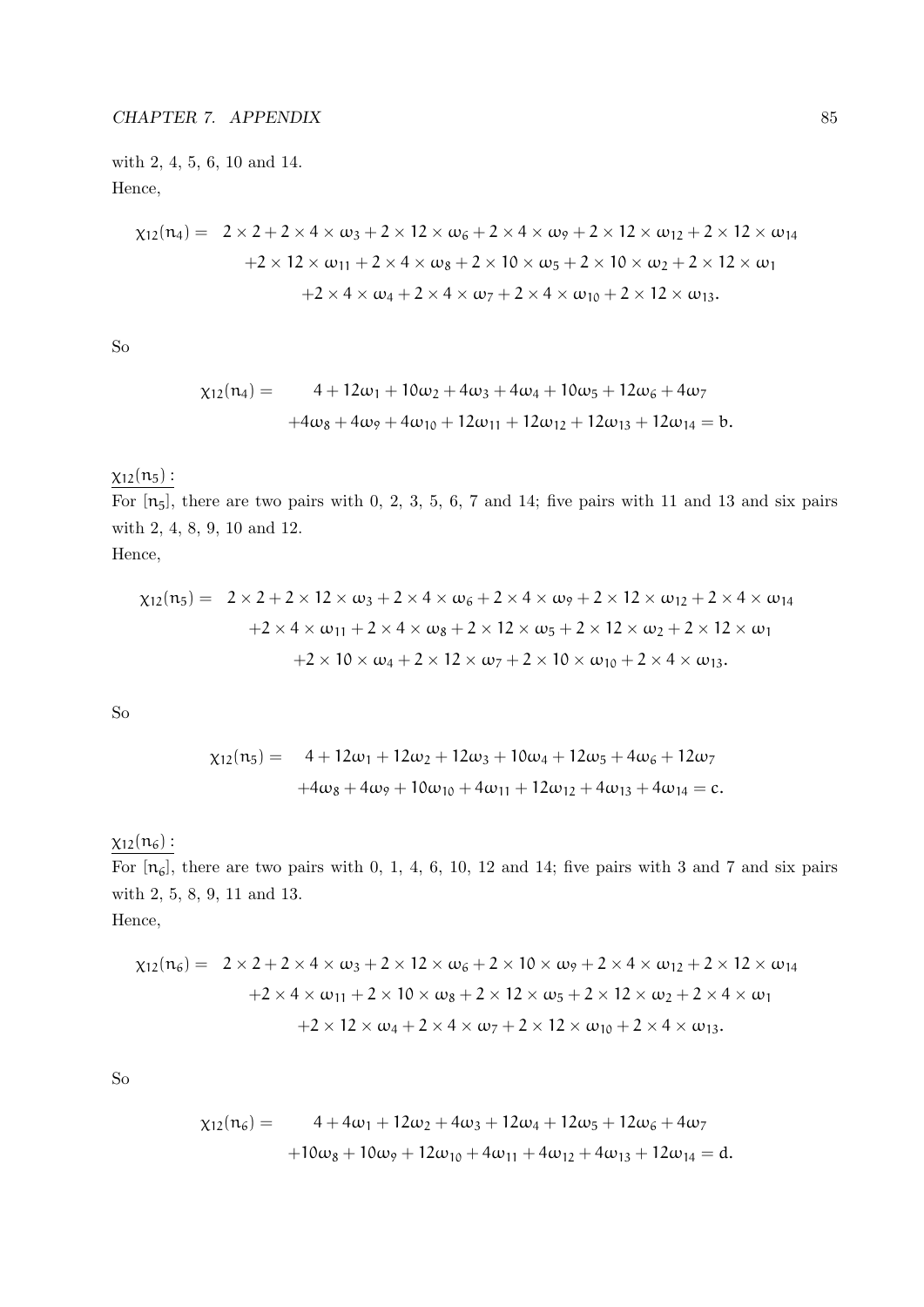#### $\chi_{12}(n_7)$  :

For  $[n_7]$ , there are two pairs with 0, 1, 2, 5, 8, 9 and 12; five pairs with 6 and 14 and six pairs with 3, 4, 7, 10, 11 and 13.

Hence,

$$
\chi_{12}(n_7) = 2 \times 2 + 2 \times 4 \times \omega_3 + 2 \times 4 \times \omega_6 + 2 \times 12 \times \omega_9 + 2 \times 12 \times \omega_{12} + 2 \times 4 \times \omega_{14}
$$
  
+2 × 10 ×  $\omega_{11} + 2 \times 12 \times \omega_8 + 2 \times 4 \times \omega_5 + 2 \times 4 \times \omega_2 + 2 \times 12 \times \omega_1$   
+2 × 12 ×  $\omega_4 + 2 \times 4 \times \omega_7 + 2 \times 12 \times \omega_{10} + 2 \times 10 \times \omega_{13}$ .

So

$$
\chi_{12}(n_7) = 4 + 12\omega_1 + 4\omega_2 + 4\omega_3 + 12\omega_4 + 4\omega_5 + 4\omega_6 + 4\omega_7
$$
  
+12\omega\_8 + 12\omega\_9 + 12\omega\_{10} + 10\omega\_{11} + 12\omega\_{12} + 10\omega\_{13} + 4\omega\_{14} = e.

#### 7.5 Section E

#### 7.5.1 Character Values of  $\chi_{13}$

Now  $\chi_{13} = \phi_1^{\overline{G}} = (\psi_1 \cdot \psi_5)$  and  $\chi_{13}(n_i) = \sum_{i=1}^{120}$ i=1  $\psi_5(x_i)$ . To find the values  $\chi_{13}(n_i)$ , we need the values  $\psi_5(g)$  for  $g \in \mathbb{Z}_{29}$ . They are tabulated below:

| Table 7.4: The Values of the Character $\psi_5$ |  |
|-------------------------------------------------|--|
|-------------------------------------------------|--|

| $\parallel$ g |  |  |                                                                                                                                                                                                                                                                                                                                           |  |  |  | $4 \mid 5 \mid 6 \mid 7 \mid 8 \mid 9 \mid 10 \mid 11 \mid 12 \mid 13 \mid 14 \mid$ |  |
|---------------|--|--|-------------------------------------------------------------------------------------------------------------------------------------------------------------------------------------------------------------------------------------------------------------------------------------------------------------------------------------------|--|--|--|-------------------------------------------------------------------------------------|--|
|               |  |  | $\parallel \psi_5 \parallel 1 \mid \omega_4 \mid \omega_8 \mid \omega_{12} \mid \overline{\omega}_{13} \mid \overline{\omega}_9 \mid \overline{\omega}_5 \mid \overline{\omega}_1 \mid \omega_3 \mid \omega_7 \mid \omega_{11} \mid \overline{\omega}_{14} \mid \overline{\omega}_{10} \mid \overline{\omega}_6 \mid \overline{\omega}_2$ |  |  |  |                                                                                     |  |

Table 7.4 (continued)

|  |  |  |  |  |  | $\parallel$ g   15   16   17   18   19   20   21   22   23   24   25   26   27   28 |  |
|--|--|--|--|--|--|-------------------------------------------------------------------------------------|--|
|  |  |  |  |  |  |                                                                                     |  |

where  $\omega_i = e^{\frac{2k\pi i}{29}}$  and  $\overline{\omega}_i$  is the complex conjugate of  $\omega_i$ .

#### $\chi_{13}(n_1)$ :

For  $[n_1]$  there are two pairs with 0, 2, 4, 5, 10, 11 and 13; five pairs with 1 and 12 and six pairs with 3, 6, 7, 8, 9 and 14.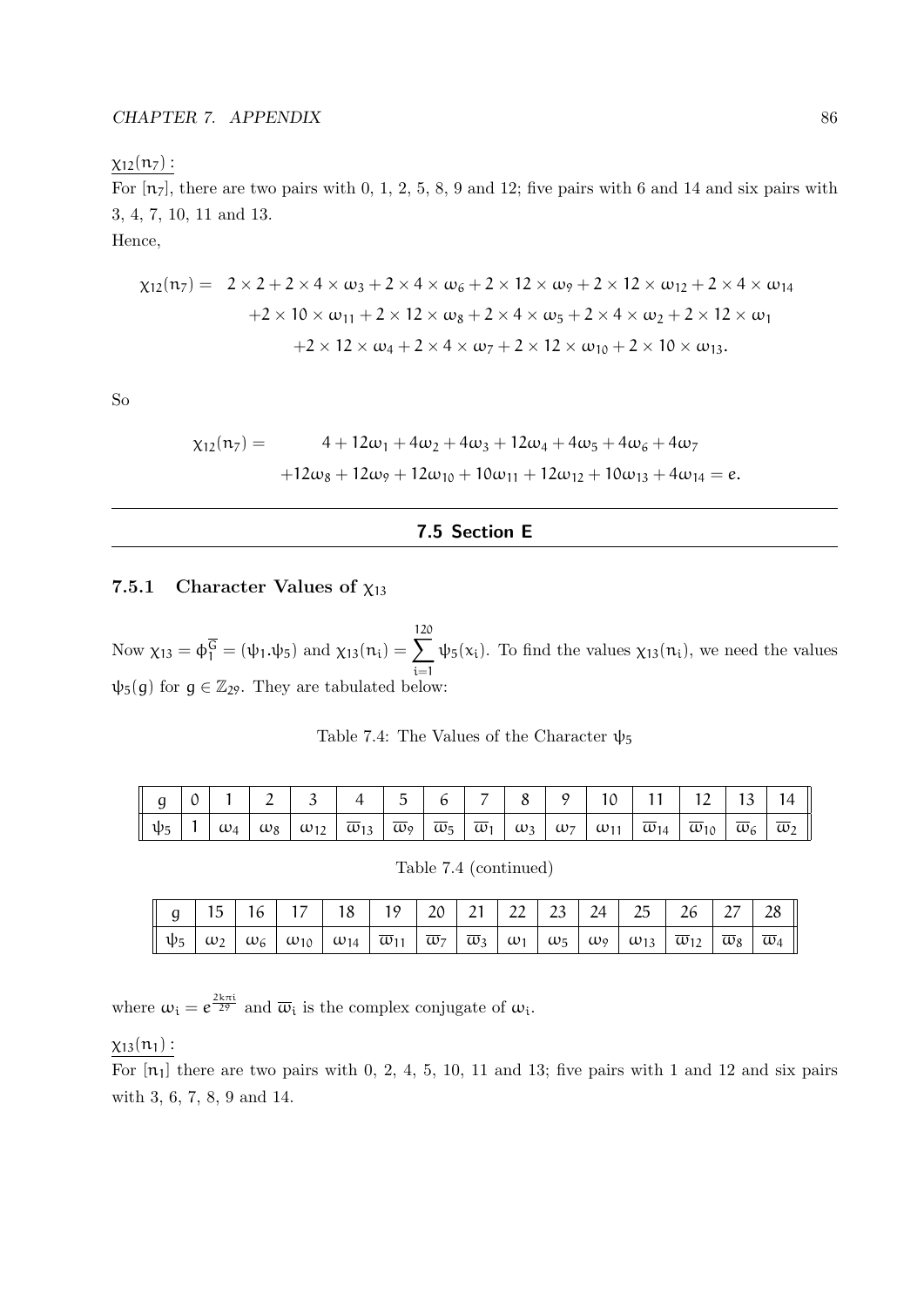Hence,

$$
\begin{aligned}\n\chi_{13}(\mathfrak{n}_1) &= 2 \times 2 + 2 \times 5 \times \omega_4 + 2 \times 2 \times \omega_8 + 2 \times 6 \times \omega_{12} + 2 \times 2 \times \omega_{13} + 2 \times 2 \times \omega_9 \\
&\quad + 2 \times 6 \times \omega_5 + 2 \times 6 \times \omega_1 + 2 \times 6 \times \omega_3 + 2 \times 6 \times \omega_7 + 2 \times 2 \times \omega_{11} \\
&\quad + 2 \times 2 \times \omega_{14} + 2 \times 5 \times \omega_{10} + 2 \times 2 \times \omega_6 + 2 \times 6 \times \omega_2.\n\end{aligned}
$$

So

$$
\begin{aligned}\n\chi_{13}(n_1) &= 4 + 12\omega_1 + 12\omega_2 + 12\omega_3 + 10\omega_4 + 12\omega_5 + 4\omega_6 + 12\omega_7 \\
&\quad + 4\omega_8 + 4\omega_9 + 10\omega_{10} + 4\omega_{11} + 12\omega_{12} + 4\omega_{13} + 4\omega_{14} = c.\n\end{aligned}
$$

## $\chi_{13}(n_2)$  :

For  $[n_2]$ , there are two pairs with 0, 3, 4, 7, 8, 9 and 10; five pairs with 2 and 5 and six pairs with 1, 6, 11, 12, 13 and 14.

Hence,

$$
\chi_{13}(n_2) = 2 \times 2 + 2 \times 6 \times \omega_4 + 2 \times 5 \times \omega_8 + 2 \times 2 \times \omega_{12} + 2 \times 2 \times \omega_{13} + 2 \times 5 \times \omega_9
$$
  
+2 \times 6 \times \omega\_5 + 2 \times 2 \times \omega\_1 + 2 \times 2 \times \omega\_3 + 2 \times 2 \times \omega\_7 + 2 \times 2 \times \omega\_{11}  
+2 \times 6 \times \omega\_{14} + 2 \times 6 \times \omega\_{10} + 2 \times 6 \times \omega\_6 + 2 \times 6 \times \omega\_2.

So

$$
\begin{aligned} \chi_{13}(n_2) &= 4 + 4\omega_1 + 12\omega_2 + 4\omega_3 + 12\omega_4 + 12\omega_5 + 12\omega_6 + 4\omega_7 \\ &+ 10\omega_8 + 10\omega_9 + 12\omega_{10} + 4\omega_{11} + 4\omega_{12} + 4\omega_{13} + 12\omega_{14} = d. \end{aligned}
$$

 $\chi_{13}(n_3)$  :

For  $[n_3]$ , there are two pairs with 0, 6, 8, 9, 11, 13 and 14; five pairs with 4 and 10 and six pairs with 1, 2, 3, 5, 7 and 12.

Hence,

$$
\chi_{13}(n_3) = 2 \times 2 + 2 \times 12 \times \omega_4 + 2 \times 12 \times \omega_8 + 2 \times 12 \times \omega_{12} + 2 \times 10 \times \omega_{13} + 2 \times 12 \times \omega_9
$$
  
+2 \times 4 \times \omega\_5 + 2 \times 12 \times \omega\_1 + 2 \times 4 \times \omega\_3 + 2 \times 4 \times \omega\_7 + 2 \times 10 \times \omega\_{11}  
+2 \times 4 \times \omega\_{14} + 2 \times 12 \times \omega\_{10} + 2 \times 4 \times \omega\_6 + 2 \times 4 \times \omega\_2.

So

$$
\chi_{13}(n_3) = 4 + 12\omega_1 + 4\omega_2 + 4\omega_3 + 12\omega_4 + 4\omega_5 + 4\omega_6 + 4\omega_7
$$

$$
+12\omega_8 + 12\omega_9 + 12\omega_{10} + 10\omega_{11} + 12\omega_{12} + 10\omega_{13} + 4\omega_{14} = e.
$$

 $\chi_{13}(n_4)$  :

For  $[n_4]$ , there are two pairs with 0, 1, 3, 7, 11, 12 and 14; five pairs with 8 and 9 and six pairs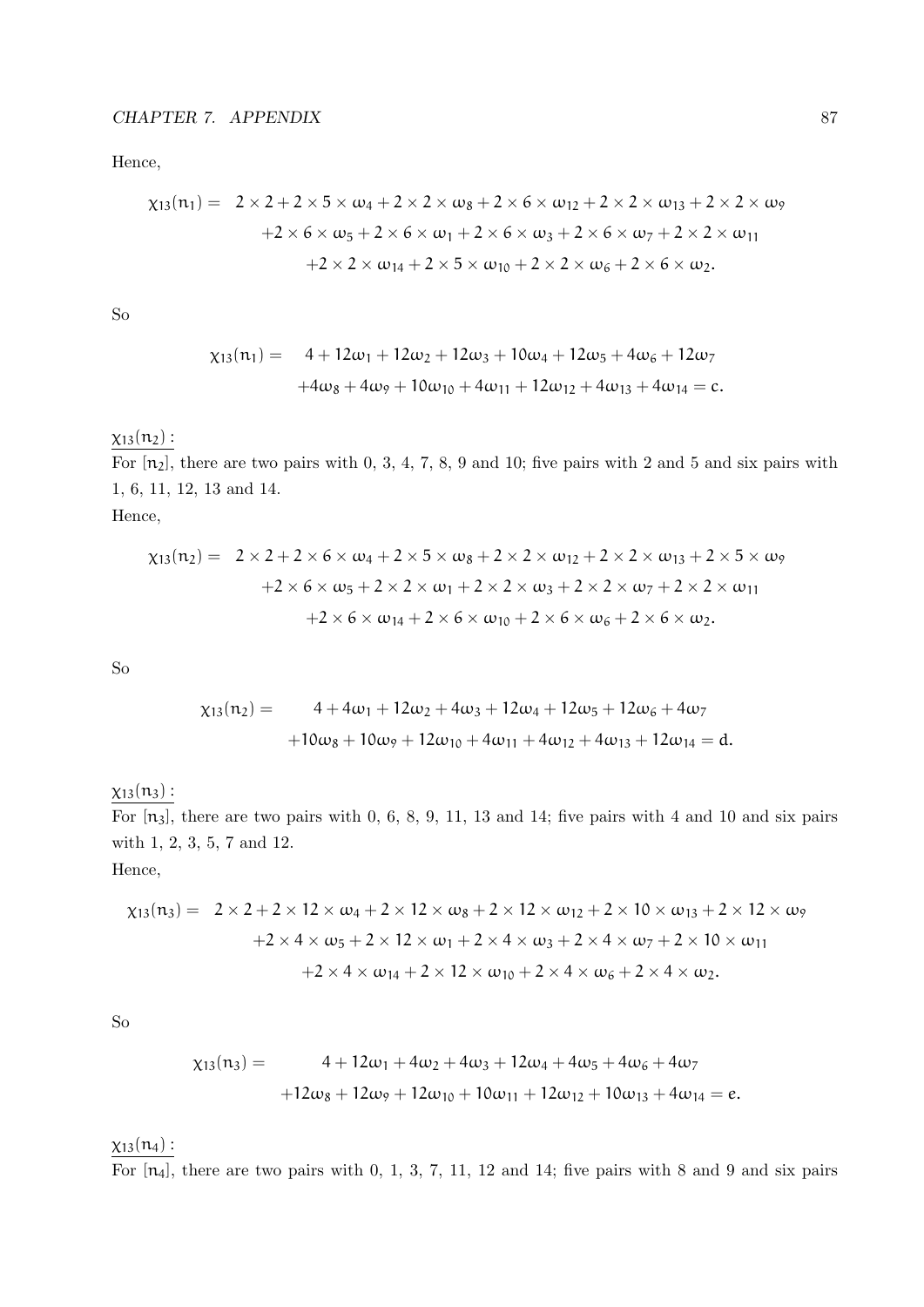with 2, 4, 5, 6, 10 and 14. Hence,

$$
\chi_{13}(\mathfrak{n}_4) = 2 \times 2 + 2 \times 4 \times \omega_4 + 2 \times 12 \times \omega_8 + 2 \times 4 \times \omega_{12} + 2 \times 12 \times \omega_{13} + 2 \times 12 \times \omega_9
$$
  
+2 \times 12 \times \omega\_5 + 2 \times 4 \times \omega\_1 + 2 \times 10 \times \omega\_3 + 2 \times 10 \times \omega\_7 + 2 \times 12 \times \omega\_{11}  
+2 \times 4 \times \omega\_{14} + 2 \times 4 \times \omega\_{10} + 2 \times 4 \times \omega\_6 + 2 \times 12 \times \omega\_2.

So

$$
\chi_{13}(n_4) = 4 + 4\omega_1 + 12\omega_2 + 10\omega_3 + 4\omega_4 + 12\omega_5 + 4\omega_6 + 10\omega_7
$$

$$
+12\omega_8 + 12\omega_9 + 4\omega_{10} + 12\omega_{11} + 4\omega_{12} + 12\omega_{13} + 4\omega_{14} = f.
$$

## $\chi_{13}(n_5)$ :

For  $[n_5]$ , there are two pairs with 0, 2, 3, 5, 6, 7 and 14; five pairs with 11 and 13 and six pairs with 2, 4, 8, 9, 10 and 12.

Hence,

$$
\chi_{13}(n_5) = 2 \times 2 + 2 \times 12 \times \omega_4 + 2 \times 4 \times \omega_8 + 2 \times 4 \times \omega_{12} + 2 \times 12 \times \omega_{13} + 2 \times 4 \times \omega_9
$$
  
+2 \times 4 \times \omega\_5 + 2 \times 4 \times \omega\_1 + 2 \times 12 \times \omega\_3 + 2 \times 12 \times \omega\_7 + 2 \times 12 \times \omega\_{11}  
+2 \times 10 \times \omega\_{14} + 2 \times 12 \times \omega\_{10} + 2 \times 10 \times \omega\_6 + 2 \times 4 \times \omega\_2.

So

$$
\begin{aligned} \chi_{13}(n_5) &= 4 + 4\omega_1 + 4\omega_2 + 12\omega_3 + 12\omega_4 + 4\omega_5 + 10\omega_6 + 12\omega_7 \\ &+ 4\omega_8 + 4\omega_9 + 12\omega_{10} + 12\omega_{11} + 4\omega_{12} + 12\omega_{13} + 10\omega_{14} = g. \end{aligned}
$$

## $χ<sub>13</sub>(n<sub>6</sub>)$ :

For  $[n_6]$ , there are two pairs with 0, 1, 4, 6, 10, 12 and 14; five pairs with 3 and 7 and six pairs with 2, 5, 8, 9, 11 and 13. Hence,

$$
\chi_{13}(\mathfrak{n}_6) = 2 \times 2 + 2 \times 4 \times \omega_4 + 2 \times 12 \times \omega_8 + 2 \times 10 \times \omega_{12} + 2 \times 4 \times \omega_{13} + 2 \times 12 \times \omega_9
$$
  
+2 \times 4 \times \omega\_5 + 2 \times 10 \times \omega\_1 + 2 \times 12 \times \omega\_3 + 2 \times 12 \times \omega\_7 + 2 \times 4 \times \omega\_{11}  
+2 \times 12 \times \omega\_{14} + 2 \times 4 \times \omega\_{10} + 2 \times 12 \times \omega\_6 + 2 \times 4 \times \omega\_2.

So

$$
\begin{aligned} \chi_{13}(n_6) &= 4 + 10\omega_1 + 4\omega_2 + 12\omega_3 + 4\omega_4 + 4\omega_5 + 12\omega_6 + 12\omega_7 \\ &+ 12\omega_8 + 12\omega_9 + 4\omega_{10} + 4\omega_{11} + 10\omega_{12} + 4\omega_{13} + 12\omega_{14} = \mathfrak{a}. \end{aligned}
$$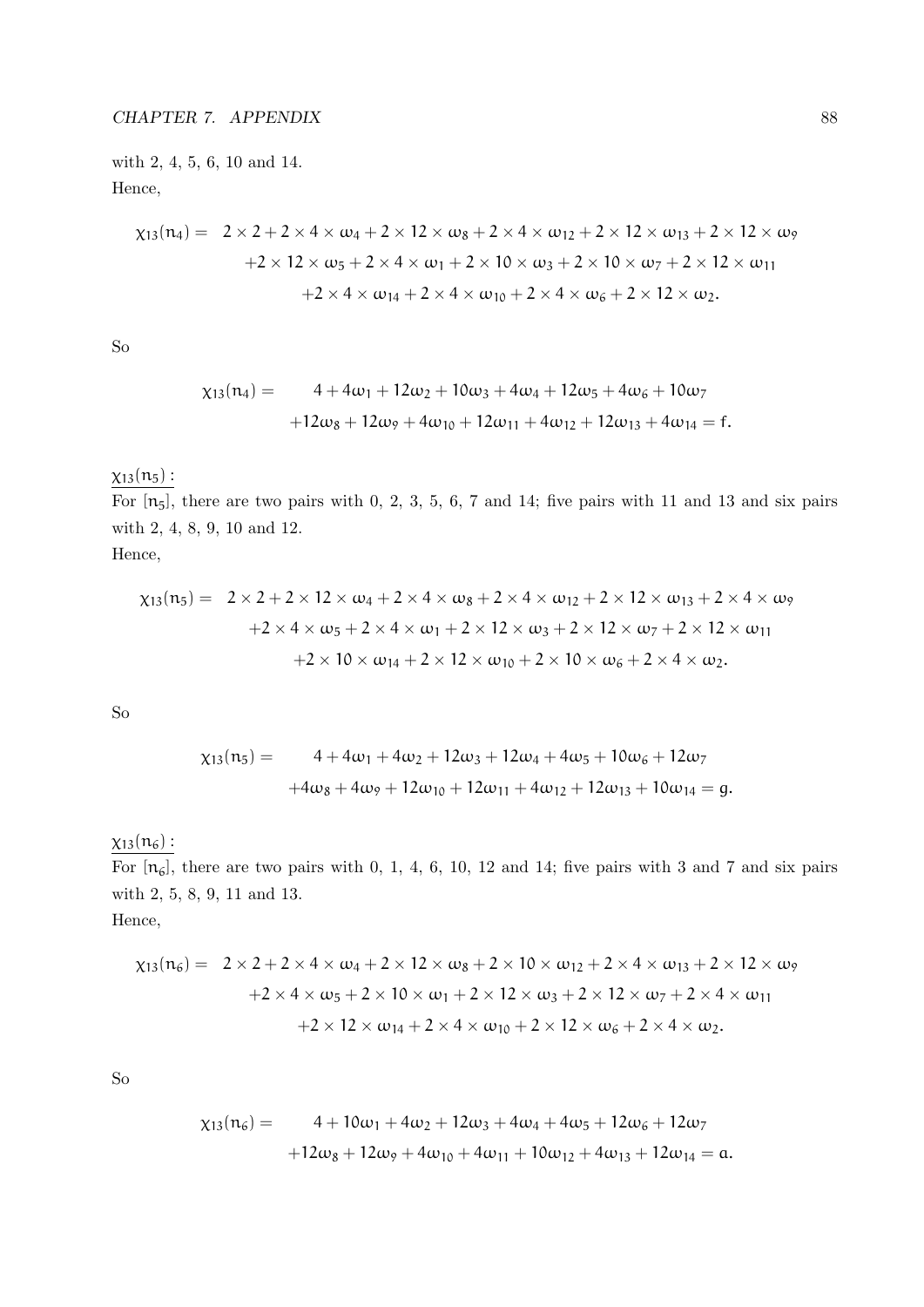#### $\chi_{13}(n_7)$  :

For  $[n_7]$ , there are two pairs with 0, 1, 2, 5, 8, 9 and 12; five pairs with 6 and 14 and six pairs with 3, 4, 7, 10, 11 and 13.

Hence,

$$
\chi_{13}(n_7) = 2 \times 2 + 2 \times 4 \times \omega_4 + 2 \times 4 \times \omega_8 + 2 \times 12 \times \omega_{12} + 2 \times 12 \times \omega_{13} + 2 \times 4 \times \omega_9
$$
  
+2 \times 10 \times \omega\_5 + 2 \times 12 \times \omega\_1 + 2 \times 4 \times \omega\_3 + 2 \times 4 \times \omega\_7 + 2 \times 12 \times \omega\_{11}  
+2 \times 12 \times \omega\_{14} + 2 \times 4 \times \omega\_{10} + 2 \times 12 \times \omega\_6 + 2 \times 10 \times \omega\_2.

So

$$
\begin{aligned} \chi_{13}(n_7) &= 4 + 12\omega_1 + 10\omega_2 + 4\omega_3 + 4\omega_4 + 10\omega_5 + 12\omega_6 + 4\omega_7 \\ &+ 4\omega_8 + 4\omega_9 + 4\omega_{10} + 12\omega_{11} + 12\omega_{12} + 12\omega_{13} + 12\omega_{14} = b. \end{aligned}
$$

#### 7.6 Section F

#### 7.6.1 The Character Values of  $\chi_{14}$

Now  $\chi_{14} = \phi_1^{\overline{G}} = (\psi_1 \cdot \psi_7)$  and  $\chi_{14}(n_i) = \sum_{i=1}^{120}$ i=1  $\psi_7(x_i)$ . To find the values  $\chi_{14}(n_i)$ , we need the values  $\psi_7(g)$  for  $g \in \mathbb{Z}_{29}$ . They are tabulated below:

|  |  |  |  |  |  | $g   0   1   2   3   4   5   6   7   8   9   10   11   12   13   14$                                                                                                                                                                                                                        |  |
|--|--|--|--|--|--|---------------------------------------------------------------------------------------------------------------------------------------------------------------------------------------------------------------------------------------------------------------------------------------------|--|
|  |  |  |  |  |  | $\mathfrak{p}_7$   1   $\omega_6$   $\omega_{12}$   $\overline{\omega}_{11}$   $\overline{\omega}_5$   $\omega_1$   $\omega_7$   $\omega_{13}$   $\overline{\omega}_{10}$   $\overline{\omega}_4$   $\omega_2$   $\omega_8$   $\omega_{14}$   $\overline{\omega}_9$   $\overline{\omega}_3$ |  |

Table 7.5: The Values of the Character  $\psi$ <sub>7</sub>

| Table 7.5 (continued) |
|-----------------------|
|                       |

|  |  | g    15    16    17    18    19    20    21    22    23    24    25    26    27    28 |  |  |  |  |  |  |
|--|--|---------------------------------------------------------------------------------------|--|--|--|--|--|--|
|  |  |                                                                                       |  |  |  |  |  |  |

where  $\omega_i = e^{\frac{2k\pi i}{29}}$  and  $\overline{\omega}_i$  is the complex conjugate of  $\omega_i$ .

#### $\chi_{14}(n_1)$ :

For  $[n_1]$  there are two pairs with 0, 2, 4, 5, 10, 11 and 13; five pairs with 1 and 12 and six pairs with 3, 6, 7, 8, 9 and 14.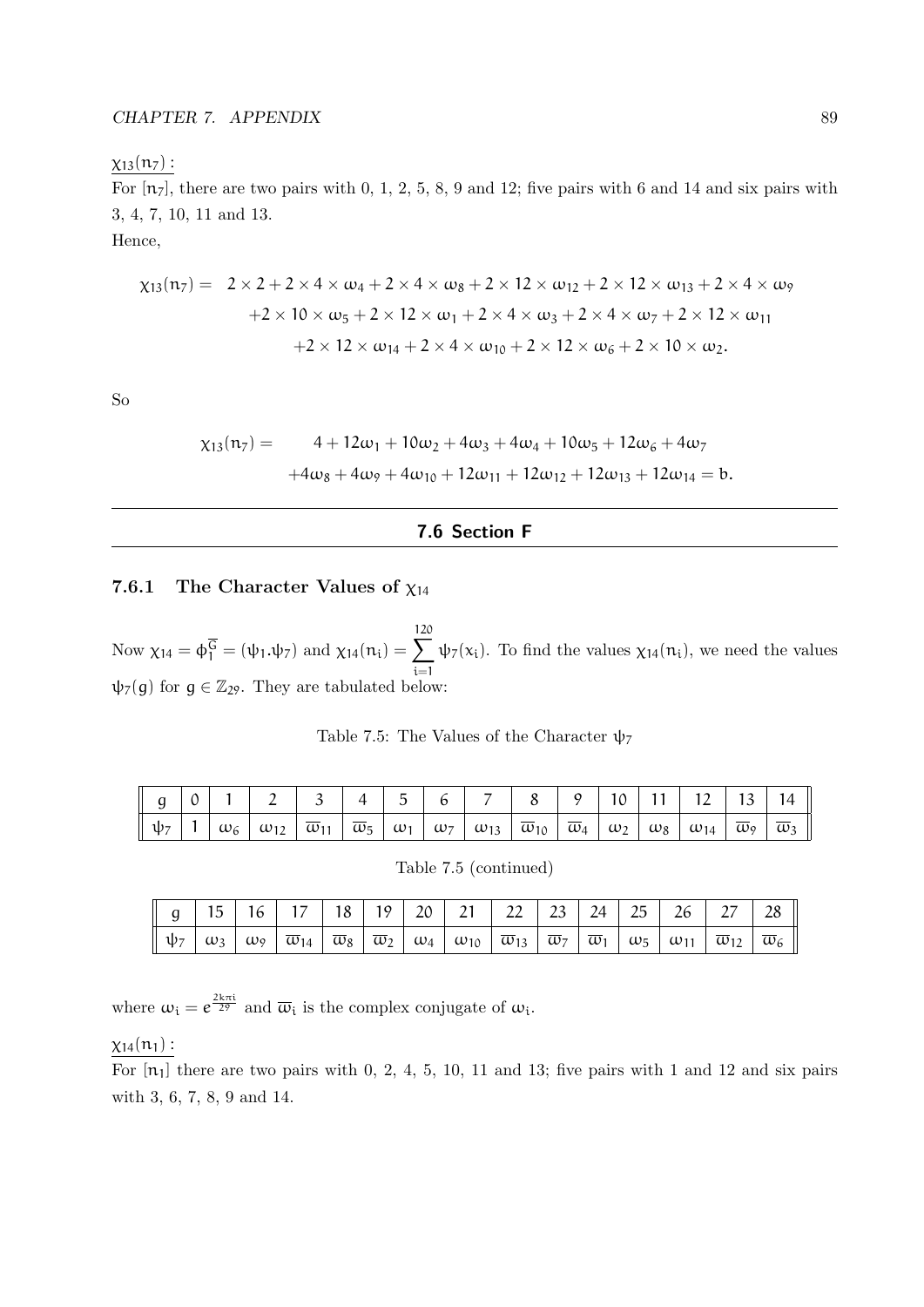Hence,

$$
\chi_{14}(\mathfrak{n}_1) = 2 \times 2 + 2 \times 5 \times \omega_6 + 2 \times 2 \times \omega_{12} + 2 \times 6 \times \omega_{11} + 2 \times 2 \times \omega_5 + 2 \times 2 \times \omega_1
$$
  
+2 \times 6 \times \omega\_7 + 2 \times 6 \times \omega\_{13} + 2 \times 6 \times \omega\_{10} + 2 \times 6 \times \omega\_4 + 2 \times 2 \times \omega\_2  
+2 \times 2 \times \omega\_8 + 2 \times 5 \times \omega\_{14} + 2 \times 2 \times \omega\_9 + 2 \times 6 \times \omega\_3.

So

$$
\begin{aligned}\n\chi_{14}(n_1) &= 4 + 4\omega_1 + 4\omega_2 + 12\omega_3 + 12\omega_4 + 4\omega_5 + 10\omega_6 + 12\omega_7 \\
&\quad + 4\omega_8 + 4\omega_9 + 12\omega_{10} + 12\omega_{11} + 4\omega_{12} + 12\omega_{13} + 10\omega_{14} = g.\n\end{aligned}
$$

## $\chi_{14}(n_2)$  :

For  $[n_2]$ , there are two pairs with 0, 3, 4, 7, 8, 9 and 10; five pairs with 2 and 5 and six pairs with 1, 6, 11, 12, 13 and 14.

Hence,

$$
\chi_{14}(\mathfrak{n}_2) = 2 \times 2 + 2 \times 6 \times \omega_6 + 2 \times 5 \times \omega_{12} + 2 \times 2 \times \omega_{11} + 2 \times 2 \times \omega_5 + 2 \times 5 \times \omega_1
$$
  
+2 \times 6 \times \omega\_7 + 2 \times 2 \times \omega\_{13} + 2 \times 2 \times \omega\_{10} + 2 \times 2 \times \omega\_4 + 2 \times 2 \times \omega\_2  
+2 \times 6 \times \omega\_8 + 2 \times 6 \times \omega\_{14} + 2 \times 6 \times \omega\_9 + 2 \times 6 \times \omega\_3.

So

$$
\chi_{14}(n_2) = 4 + 10\omega_1 + 4\omega_2 + 12\omega_3 + 4\omega_4 + 4\omega_5 + 12\omega_6 + 12\omega_7
$$

$$
+12\omega_8 + 12\omega_9 + 4\omega_{10} + 4\omega_{11} + 10\omega_{12} + 4\omega_{13} + 12\omega_{14} = a.
$$

 $x_{14}(n_3)$ :

For  $[n_3]$ , there are two pairs with 0, 6, 8, 9, 11, 13 and 14; five pairs with 4 and 10 and six pairs with 1, 2, 3, 5, 7 and 12.

Hence,

$$
\chi_{14}(n_3) = 2 \times 2 + 2 \times 12 \times \omega_6 + 2 \times 12 \times \omega_{12} + 2 \times 12 \times \omega_{11} + 2 \times 10 \times \omega_5 + 2 \times 12 \times \omega_1
$$
  
+2 \times 4 \times \omega\_7 + 2 \times 12 \times \omega\_{13} + 2 \times 4 \times \omega\_{10} + 2 \times 4 \times \omega\_4 + 2 \times 10 \times \omega\_2  
+2 \times 4 \times \omega\_8 + 2 \times 12 \times \omega\_{14} + 2 \times 4 \times \omega\_9 + 2 \times 4 \times \omega\_3.

So

$$
\chi_{14}(n_3) = 4 + 12\omega_1 + 10\omega_2 + 4\omega_3 + 4\omega_4 + 10\omega_5 + 12\omega_6 + 4\omega_7
$$
  
+4 $\omega_8$  + 4 $\omega_9$  + 4 $\omega_{10}$  + 12 $\omega_{11}$  + 12 $\omega_{12}$  + 12 $\omega_{13}$  + 12 $\omega_{14}$  = b.

 $\chi_{14}(n_4)$  :

For  $[n_4]$ , there are two pairs with 0, 1, 3, 7, 11, 12 and 14; five pairs with 8 and 9 and six pairs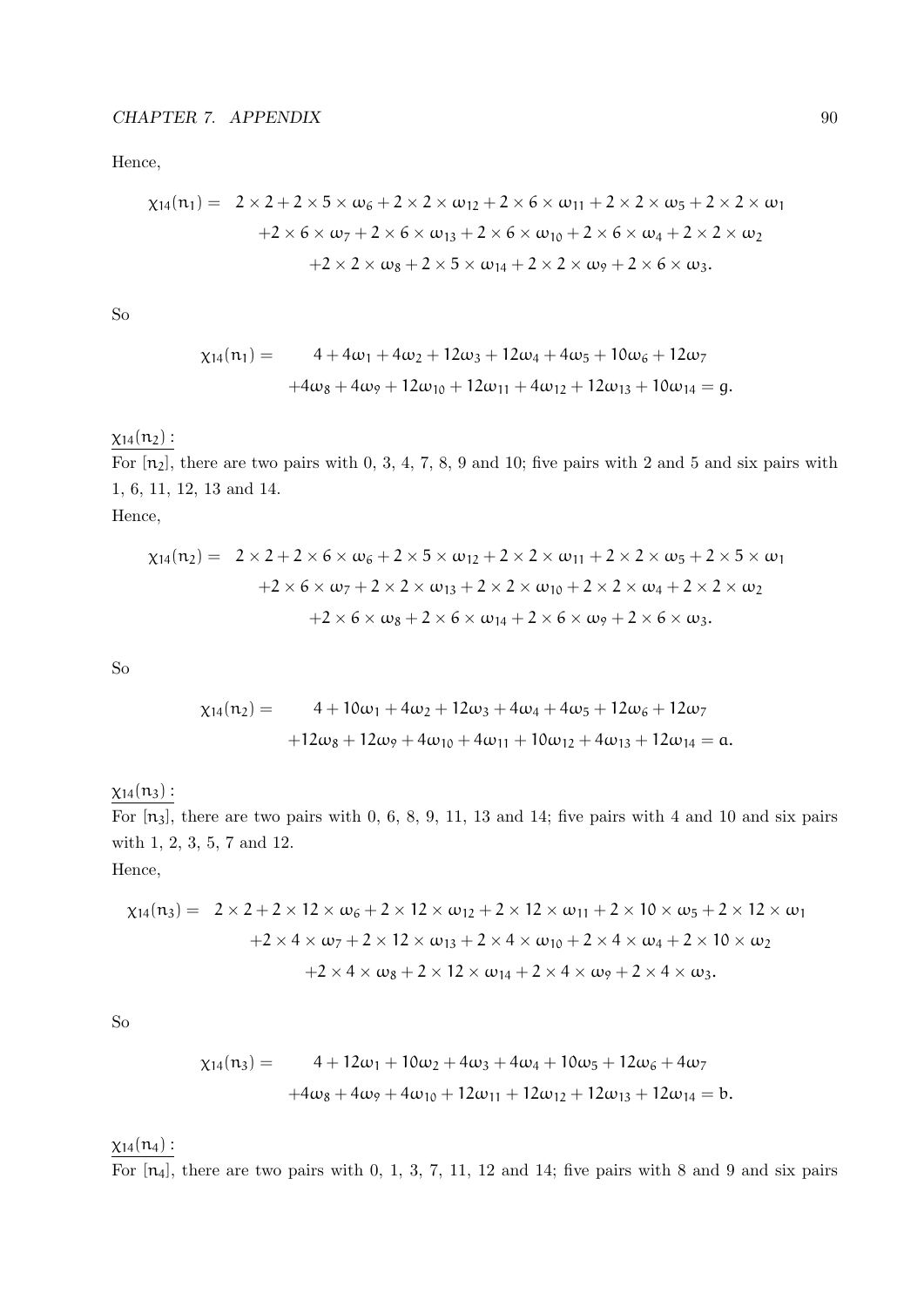with 2, 4, 5, 6, 10 and 14. Hence,

$$
\chi_{14}(n_4) = 2 \times 2 + 2 \times 4 \times \omega_6 + 2 \times 12 \times \omega_{12} + 2 \times 4 \times \omega_{12} + 2 \times 12 \times \omega_5 + 2 \times 12 \times \omega_1
$$
  
+2 × 12 ×  $\omega_7 + 2 \times 4 \times \omega_{13} + 2 \times 10 \times \omega_{10} + 2 \times 10 \times \omega_4 + 2 \times 12 \times \omega_2$   
+2 × 4 ×  $\omega_8 + 2 \times 4 \times \omega_{14} + 2 \times 4 \times \omega_9 + 2 \times 12 \times \omega_3$ .

So

$$
\begin{aligned}\n\chi_{14}(n_4) &= 4 + 12\omega_1 + 12\omega_2 + 12\omega_3 + 10\omega_4 + 12\omega_5 + 4\omega_6 + 12\omega_7 \\
&\quad + 4\omega_8 + 4\omega_9 + 10\omega_{10} + 4\omega_{11} + 12\omega_{12} + 4\omega_{13} + 4\omega_{14} = c.\n\end{aligned}
$$

## $\chi_{14}(n_5)$ :

For  $[n_5]$ , there are two pairs with 0, 2, 3, 5, 6, 7 and 14; five pairs with 11 and 13 and six pairs with 2, 4, 8, 9, 10 and 12.

Hence,

$$
\chi_{14}(n_5) = 2 \times 2 + 2 \times 12 \times \omega_6 + 2 \times 4 \times \omega_{12} + 2 \times 4 \times \omega_{11} + 2 \times 12 \times \omega_5 + 2 \times 4 \times \omega_1
$$
  
+2 \times 4 \times \omega\_7 + 2 \times 4 \times \omega\_{13} + 2 \times 12 \times \omega\_{10} + 2 \times 12 \times \omega\_4 + 2 \times 12 \times \omega\_2  
+2 \times 10 \times \omega\_8 + 2 \times 12 \times \omega\_{14} + 2 \times 10 \times \omega\_9 + 2 \times 4 \times \omega\_3.

So

$$
\begin{aligned} \chi_{14}(n_5) &= 4 + 4\omega_1 + 12\omega_2 + 4\omega_3 + 12\omega_4 + 12\omega_5 + 12\omega_6 + 4\omega_7 \\ &+ 10\omega_8 + 10\omega_9 + 12\omega_{10} + 4\omega_{11} + 4\omega_{12} + 4\omega_{13} + 12\omega_{14} = d. \end{aligned}
$$

## $\chi_{14}(n_6)$  :

For  $[n_6]$ , there are two pairs with 0, 1, 4, 6, 10, 12 and 14; five pairs with 3 and 7 and six pairs with 2, 5, 8, 9, 11 and 13. Hence,

$$
\chi_{14}(n_6) = 2 \times 2 + 2 \times 4 \times \omega_6 + 2 \times 12 \times \omega_{12} + 2 \times 10 \times \omega_{11} + 2 \times 4 \times \omega_5 + 2 \times 12 \times \omega_1
$$
  
+2 \times 4 \times \omega\_7 + 2 \times 10 \times \omega\_{13} + 2 \times 12 \times \omega\_{10} + 2 \times 12 \times \omega\_4 + 2 \times 4 \times \omega\_2  
+2 \times 12 \times \omega\_8 + 2 \times 4 \times \omega\_{14} + 2 \times 12 \times \omega\_9 + 2 \times 4 \times \omega\_3.

So

$$
\chi_{14}(n_6) = 4 + 12\omega_1 + 4\omega_2 + 4\omega_3 + 12\omega_4 + 4\omega_5 + 4\omega_6 + 4\omega_7
$$
  
+12\omega\_8 + 12\omega\_9 + 12\omega\_{10} + 10\omega\_{11} + 12\omega\_{12} + 10\omega\_{13} + 4\omega\_{14} = e.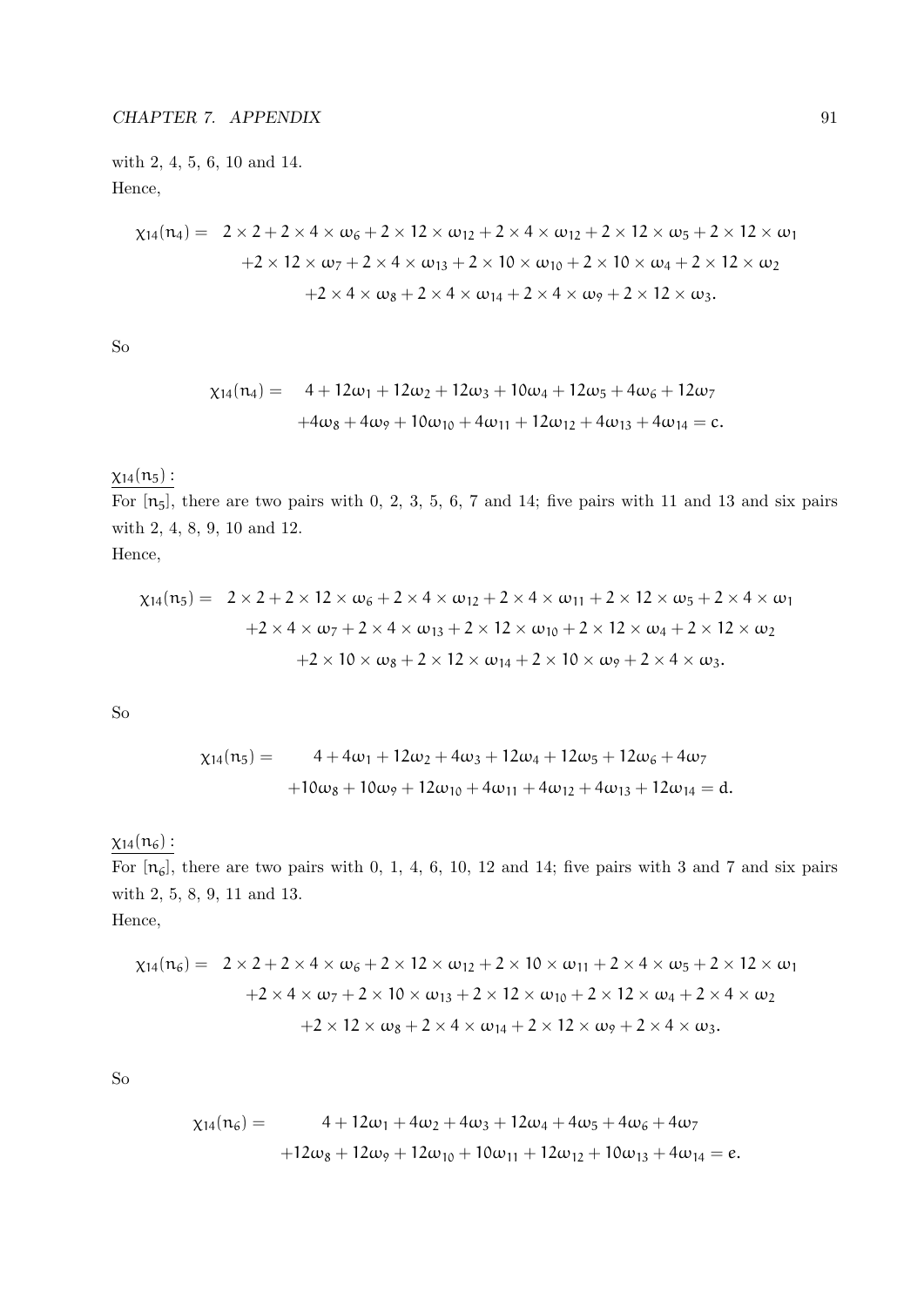#### $\chi_{14}(n_7)$  :

For  $[n_7]$ , there are two pairs with 0, 1, 2, 5, 8, 9 and 12; five pairs with 6 and 14 and six pairs with 3, 4, 7, 10, 11 and 13.

Hence,

$$
\chi_{14}(n_7) = 2 \times 2 + 2 \times 4 \times \omega_6 + 2 \times 4 \times \omega_{12} + 2 \times 12 \times \omega_{11} + 2 \times 12 \times \omega_5 + 2 \times 4 \times \omega_1
$$
  
+2 × 10 ×  $\omega_7 + 2 \times 12 \times \omega_{13} + 2 \times 4 \times \omega_{10} + 2 \times 4 \times \omega_4 + 2 \times 12 \times \omega_2$   
+2 × 12 ×  $\omega_8 + 2 \times 4 \times \omega_{14} + 2 \times 12 \times \omega_9 + 2 \times 10 \times \omega_3$ .

So

$$
\chi_{14}(n_7) = 4 + 4\omega_1 + 12\omega_2 + 10\omega_3 + 4\omega_4 + 12\omega_5 + 4\omega_6 + 10\omega_7
$$

$$
+12\omega_8 + 12\omega_9 + 4\omega_{10} + 12\omega_{11} + 4\omega_{12} + 12\omega_{13} + 4\omega_{14} = f.
$$

#### 7.7 Section G

#### 7.7.1 Character Values of  $\chi_{15}$

Now  $\chi_{15} = \phi_1^{\overline{G}} = (\psi_1.\psi_9)$  and  $\chi_{15}(n_i) = \sum_{i=1}^{120}$ i=1  $\psi_9(x_i)$ . To find the values  $\chi_{15}(n_i)$ , we need the values  $\psi_9(g)$  for  $g \in \mathbb{Z}_{29}$ . They are tabulated below:

|  | $g   0   1   2   3   4   5   6   7   8   9   10   11   12   13   14$                                                                                                                                                                                                                                                       |  |  |  |  |  |  |
|--|----------------------------------------------------------------------------------------------------------------------------------------------------------------------------------------------------------------------------------------------------------------------------------------------------------------------------|--|--|--|--|--|--|
|  | $\mathfrak{p}_{9}$   1   $\omega_{8}$   $\overline{\omega}_{13}$   $\overline{\omega}_{5}$   $\omega_{3}$   $\omega_{11}$   $\overline{\omega}_{10}$   $\overline{\omega}_{2}$   $\omega_{6}$   $\omega_{14}$   $\overline{\omega}_{7}$   $\omega_{1}$   $\omega_{9}$   $\overline{\omega}_{12}$   $\overline{\omega}_{4}$ |  |  |  |  |  |  |

Table 7.6: The Values of the Character  $\psi$ <sub>9</sub>

Table 7.6 (continued)

|  |  |  |  |  | <b>g</b> 15 16 17 18 19 20 21 22 23 24 25 26 27 28 |  |  |  |
|--|--|--|--|--|----------------------------------------------------|--|--|--|
|  |  |  |  |  |                                                    |  |  |  |

where  $\omega_i = e^{\frac{2k\pi i}{29}}$  and  $\overline{\omega}_i$  is the complex conjugate of  $\omega_i$ .

#### $\chi_{15}(n_1)$ :

For  $[n_1]$  there are two pairs with 0, 2, 4, 5, 10, 11 and 13; five pairs with 1 and 12 and six pairs with 3, 6, 7, 8, 9 and 14.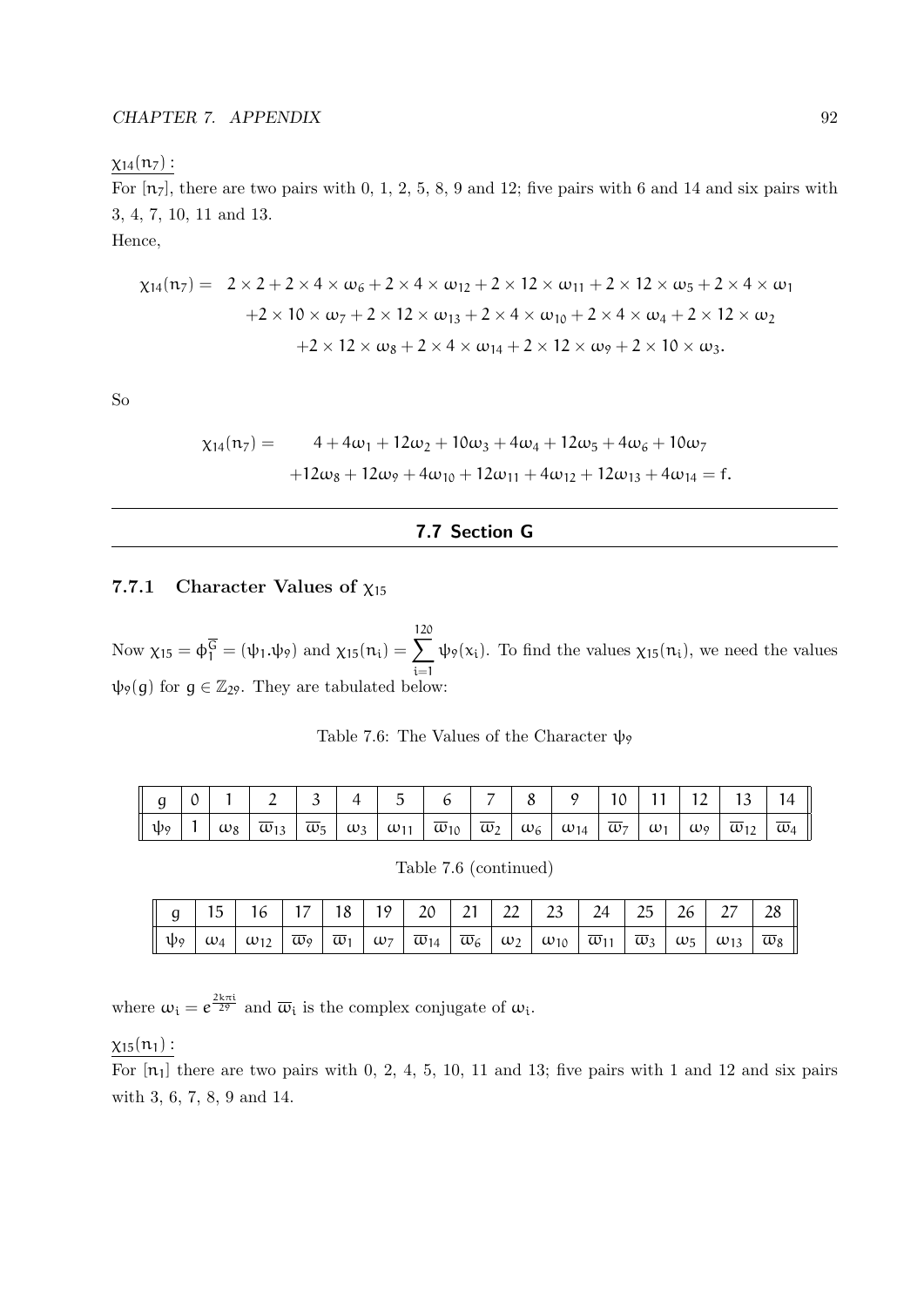Hence,

$$
\chi_{15}(n_1) = 2 \times 2 + 2 \times 5 \times \omega_8 + 2 \times 2 \times \omega_{13} + 2 \times 6 \times \omega_5 + 2 \times 2 \times \omega_3 + 2 \times 2 \times \omega_{11} \n+ 2 \times 6 \times \omega_{10} + 2 \times 6 \times \omega_2 + 2 \times 6 \times \omega_6 + 2 \times 6 \times \omega_{14} + 2 \times 2 \times \omega_7 \n+ 2 \times 2 \times \omega_1 + 2 \times 5 \times \omega_9 + 2 \times 2 \times \omega_{12} + 2 \times 6 \times \omega_4.
$$

So

$$
\begin{aligned} \chi_{15}(n_1) &= 4 + 4\omega_1 + 12\omega_2 + 4\omega_3 + 12\omega_4 + 12\omega_5 + 12\omega_6 + 4\omega_7 \\ &+ 10\omega_8 + 10\omega_9 + 12\omega_{10} + 4\omega_{11} + 4\omega_{12} + 4\omega_{13} + 12\omega_{14} = d. \end{aligned}
$$

## $\chi_{15}(n_2)$  :

For  $[n_2]$ , there are two pairs with 0, 3, 4, 7, 8, 9 and 10; five pairs with 2 and 5 and six pairs with 1, 6, 11, 12, 13 and 14.

Hence,

$$
\chi_{15}(n_2) = 2 \times 2 + 2 \times 6 \times \omega_8 + 2 \times 5 \times \omega_{13} + 2 \times 2 \times \omega_5 + 2 \times 2 \times \omega_3 + 2 \times 5 \times \omega_{11} \n+ 2 \times 6 \times \omega_{10} + 2 \times 2 \times \omega_2 + 2 \times 2 \times \omega_6 + 2 \times 2 \times \omega_{14} + 2 \times 2 \times \omega_7 \n+ 2 \times 6 \times \omega_1 + 2 \times 6 \times \omega_9 + 2 \times 6 \times \omega_{12} + 2 \times 6 \times \omega_4.
$$

So

$$
\chi_{15}(n_2) = 4 + 12\omega_1 + 4\omega_2 + 4\omega_3 + 12\omega_4 + 4\omega_5 + 4\omega_6 + 4\omega_7
$$
  
+12\omega\_8 + 12\omega\_9 + 12\omega\_{10} + 10\omega\_{11} + 12\omega\_{12} + 10\omega\_{13} + 4\omega\_{14} = e.

 $x_{15}(n_3)$ :

For  $[n_3]$ , there are two pairs with 0, 6, 8, 9, 11, 13 and 14; five pairs with 4 and 10 and six pairs with 1, 2, 3, 5, 7 and 12.

Hence,

$$
\chi_{15}(n_3) = 2 \times 2 + 2 \times 12 \times \omega_8 + 2 \times 12 \times \omega_{13} + 2 \times 12 \times \omega_5 + 2 \times 10 \times \omega_3 + 2 \times 12 \times \omega_{11} \n+ 2 \times 4 \times \omega_{10} + 2 \times 12 \times \omega_2 + 2 \times 4 \times \omega_6 + 2 \times 4 \times \omega_{14} + 2 \times 10 \times \omega_7 \n+ 2 \times 4 \times \omega_1 + 2 \times 12 \times \omega_9 + 2 \times 4 \times \omega_{12} + 2 \times 4 \times \omega_4.
$$

So

$$
\chi_{15}(n_3) = 4 + 4\omega_1 + 12\omega_2 + 10\omega_3 + 4\omega_4 + 12\omega_5 + 4\omega_6 + 10\omega_7
$$

$$
+12\omega_8 + 12\omega_9 + 4\omega_{10} + 12\omega_{11} + 4\omega_{12} + 12\omega_{13} + 4\omega_{14} = f.
$$

 $\chi_{15}(n_4)$  :

For  $[n_4]$ , there are two pairs with 0, 1, 3, 7, 11, 12 and 14; five pairs with 8 and 9 and six pairs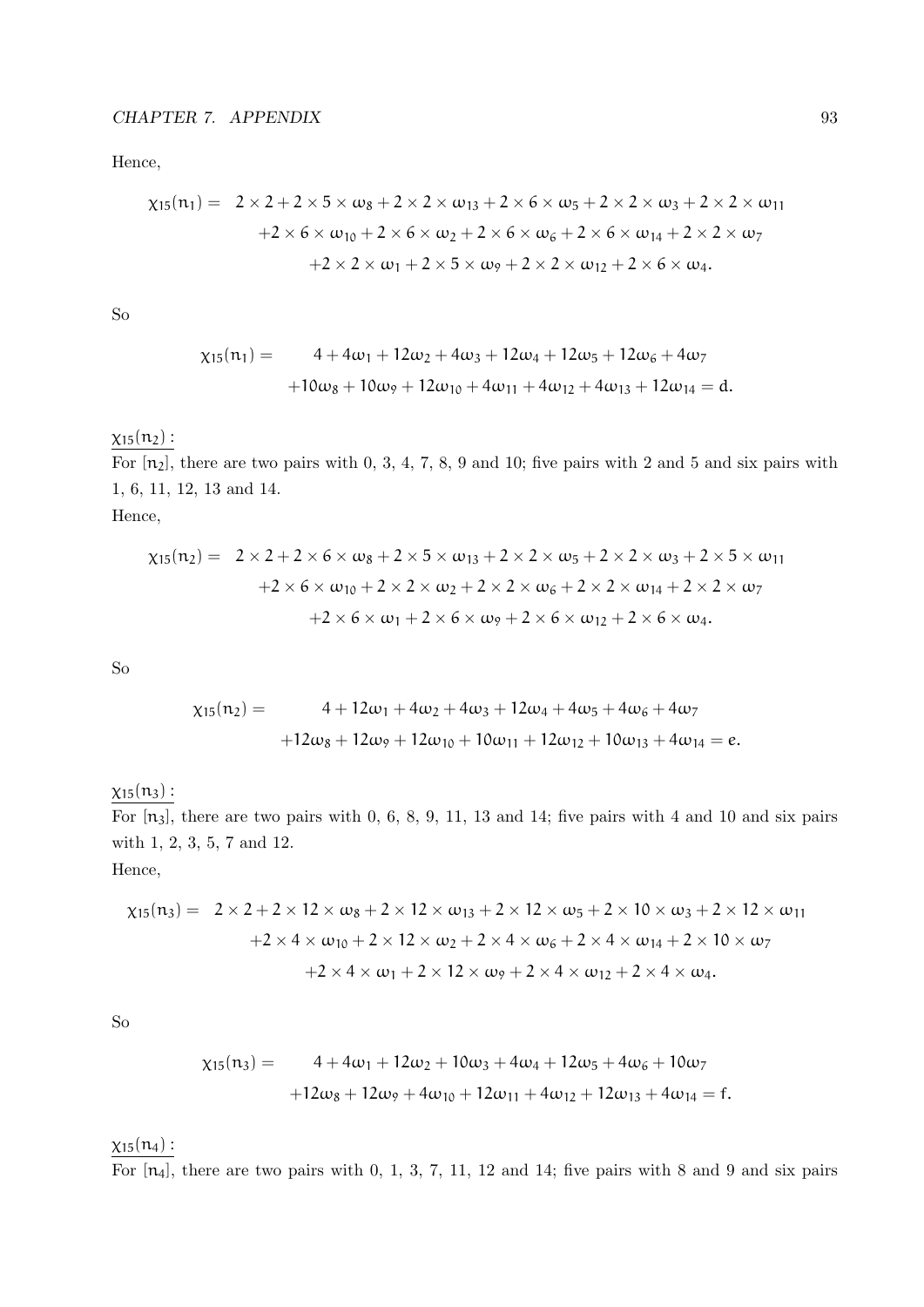with 2, 4, 5, 6, 10 and 14. Hence,

$$
\chi_{15}(\mathfrak{n}_4) = 2 \times 2 + 2 \times 4 \times \omega_8 + 2 \times 12 \times \omega_{13} + 2 \times 4 \times \omega_5 + 2 \times 12 \times \omega_3 + 2 \times 12 \times \omega_{11}
$$
  
+2 × 12 ×  $\omega_{10} + 2 \times 4 \times \omega_2 + 2 \times 10 \times \omega_6 + 2 \times 10 \times \omega_{14} + 2 \times 12 \times \omega_7$   
+2 × 4 ×  $\omega_1 + 2 \times 4 \times \omega_9 + 2 \times 4 \times \omega_{12} + 2 \times 12 \times \omega_4$ .

So

$$
\begin{aligned} \chi_{15}(n_4) &= 4 + 4\omega_1 + 4\omega_2 + 12\omega_3 + 12\omega_4 + 4\omega_5 + 10\omega_6 + 12\omega_7 \\ &+ 4\omega_8 + 4\omega_9 + 12\omega_{10} + 12\omega_{11} + 4\omega_{12} + 12\omega_{13} + 10\omega_{14} = g. \end{aligned}
$$

## $\chi_{15}(n_5)$  :

For  $[n_5]$ , there are two pairs with 0, 2, 3, 5, 6, 7 and 14; five pairs with 11 and 13 and six pairs with 2, 4, 8, 9, 10 and 12.

Hence,

$$
\chi_{15}(n_5) = 2 \times 2 + 2 \times 12 \times \omega_8 + 2 \times 4 \times \omega_{13} + 2 \times 4 \times \omega_5 + 2 \times 12 \times \omega_3 + 2 \times 4 \times \omega_{11} \n+ 2 \times 4 \times \omega_{10} + 2 \times 4 \times \omega_2 + 2 \times 12 \times \omega_6 + 2 \times 12 \times \omega_{14} + 2 \times 12 \times \omega_7 \n+ 2 \times 10 \times \omega_1 + 2 \times 12 \times \omega_9 + 2 \times 10 \times \omega_{12} + 2 \times 4 \times \omega_4.
$$

So

$$
\begin{aligned} \chi_{15}(n_5) &= 4 + 10\omega_1 + 4\omega_2 + 12\omega_3 + 4\omega_4 + 4\omega_5 + 12\omega_6 + 12\omega_7 \\ &+ 12\omega_8 + 12\omega_9 + 4\omega_{10} + 4\omega_{11} + 10\omega_{12} + 4\omega_{13} + 12\omega_{14} = \alpha. \end{aligned}
$$

## $\chi_{15}(\mathfrak{n}_6)$  :

For  $[n_6]$ , there are two pairs with 0, 1, 4, 6, 10, 12 and 14; five pairs with 3 and 7 and six pairs with 2, 5, 8, 9, 11 and 13. Hence,

$$
\chi_{15}(n_6) = 2 \times 2 + 2 \times 4 \times \omega_8 + 2 \times 12 \times \omega_{13} + 2 \times 10 \times \omega_5 + 2 \times 4 \times \omega_3 + 2 \times 12 \times \omega_{11} \n+ 2 \times 4 \times \omega_{10} + 2 \times 10 \times \omega_2 + 2 \times 12 \times \omega_6 + 2 \times 12 \times \omega_{14} + 2 \times 4 \times \omega_7 \n+ 2 \times 12 \times \omega_1 + 2 \times 4 \times \omega_9 + 2 \times 12 \times \omega_{12} + 2 \times 4 \times \omega_4.
$$

So

$$
\begin{aligned} \chi_{15}(n_6) &= 4 + 12\omega_1 + 10\omega_2 + 4\omega_3 + 4\omega_4 + 10\omega_5 + 12\omega_6 + 4\omega_7 \\ &+ 4\omega_8 + 4\omega_9 + 4\omega_{10} + 12\omega_{11} + 12\omega_{12} + 12\omega_{13} + 12\omega_{14} = b. \end{aligned}
$$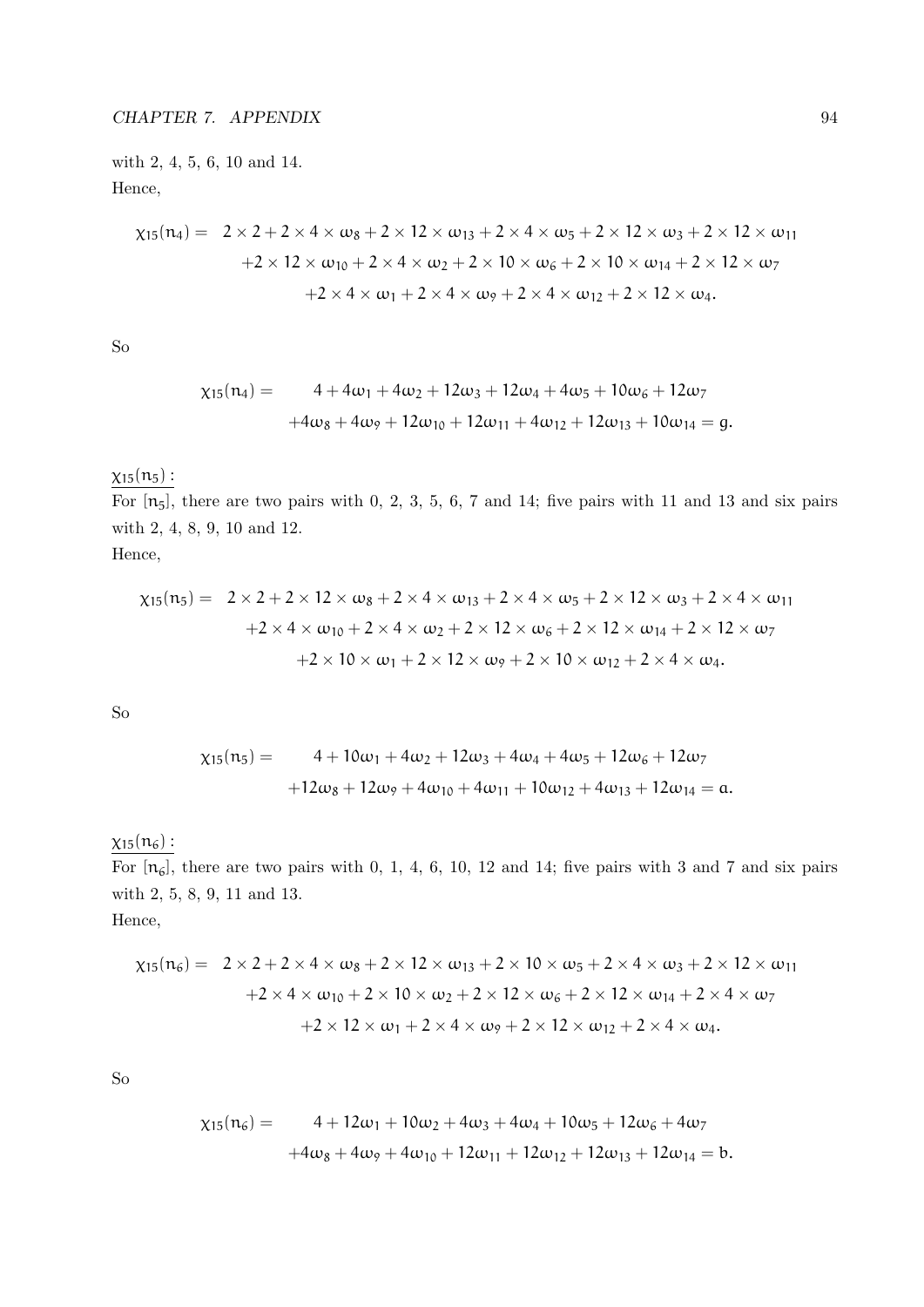#### $\chi_{15}(n_7)$  :

For  $[n_7]$ , there are two pairs with 0, 1, 2, 5, 8, 9 and 12; five pairs with 6 and 14 and six pairs with 3, 4, 7, 10, 11 and 13.

Hence,

$$
\chi_{15}(n_7) = 2 \times 2 + 2 \times 4 \times \omega_8 + 2 \times 4 \times \omega_{13} + 2 \times 12 \times \omega_5 + 2 \times 12 \times \omega_3 + 2 \times 4 \times \omega_{11} \n+ 2 \times 10 \times \omega_{10} + 2 \times 12 \times \omega_2 + 2 \times 4 \times \omega_6 + 2 \times 4 \times \omega_{14} + 2 \times 12 \times \omega_7 \n+ 2 \times 12 \times \omega_1 + 2 \times 4 \times \omega_9 + 2 \times 12 \times \omega_{12} + 2 \times 10 \times \omega_4.
$$

So

$$
\begin{aligned}\n\chi_{15}(n_7) &= 4 + 12\omega_1 + 12\omega_2 + 12\omega_3 + 10\omega_4 + 12\omega_5 + 4\omega_6 + 12\omega_7 \\
&\quad + 4\omega_8 + 4\omega_9 + 10\omega_{10} + 4\omega_{11} + 12\omega_{12} + 4\omega_{13} + 4\omega_{14} = c.\n\end{aligned}
$$

#### 7.8 Section H

#### 7.8.1 Character Values of  $\chi_{16}$

Now  $\chi_{16} = \phi_1^{\overline{G}} = (\psi_1 \cdot \psi_{12})$  and  $\chi_{16}(n_i) = \sum_{i=1}^{120}$ i=1  $\psi_{12}(x_i)$ . To find the values  $\chi_{16}(n_i)$ , we need the values  $\psi_{12}(g)$  for  $g \in \mathbb{Z}_{29}$ . They are tabulated below:

|  |  |  |  |  | $g$   0   1   2   3   4   5   6   7   8   9   10   11   12   13   14                                                                                                                                                                                                                                                                                                                                                                                                                                                                           |  |  |  |
|--|--|--|--|--|------------------------------------------------------------------------------------------------------------------------------------------------------------------------------------------------------------------------------------------------------------------------------------------------------------------------------------------------------------------------------------------------------------------------------------------------------------------------------------------------------------------------------------------------|--|--|--|
|  |  |  |  |  | $\mathfrak{p}_{12} \left[ \left. 1 \left  \right. \omega_{11} \left. \right  \left. \overline{\omega}_{7} \left. \right  \left. \omega_{4} \right. \right  \overline{\omega}_{14} \left. \right  \overline{\omega}_{3} \left. \right  \left. \omega_{8} \left. \right  \overline{\omega}_{10} \left. \right  \left. \omega_{1} \right  \left. \omega_{12} \left. \right  \overline{\omega}_{6} \left. \right  \left. \omega_{5} \left. \right  \overline{\omega}_{13} \right. \right  \overline{\omega}_{2} \left. \right  \omega_{9} \right]$ |  |  |  |

Table 7.7: The Values of the Character  $\psi_{12}$ 

| Table 7.7 (continued) |  |
|-----------------------|--|
|-----------------------|--|

| $\parallel$ g   15   16   17   18   19   20   21   22   23   24   25   26   27   28                                                                                                                                                                                                                                                                                                                      |  |  |  |  |  |  |  |
|----------------------------------------------------------------------------------------------------------------------------------------------------------------------------------------------------------------------------------------------------------------------------------------------------------------------------------------------------------------------------------------------------------|--|--|--|--|--|--|--|
| $\parallel \psi_{12}\parallel \overline{\omega}_{9}\parallel \omega_{2}\parallel \omega_{13}\parallel \overline{\omega}_{5}\parallel \omega_{6}\parallel \overline{\omega}_{12}\parallel \overline{\omega}_{1}\parallel \omega_{10}\parallel \overline{\omega}_{8}\parallel \omega_{3}\parallel \omega_{14}\parallel \overline{\omega}_{4}\parallel \omega_{7}\parallel \overline{\omega}_{11}\parallel$ |  |  |  |  |  |  |  |

where  $\omega_i = e^{\frac{2k\pi i}{29}}$  and  $\overline{\omega}_i$  is the complex conjugate of  $\omega_i$ .

#### $\chi_{16}(n_1)$ :

For  $[n_1]$  there are two pairs with 0, 2, 4, 5, 10, 11 and 13; five pairs with 1 and 12 and six pairs with 3, 6, 7, 8, 9 and 14.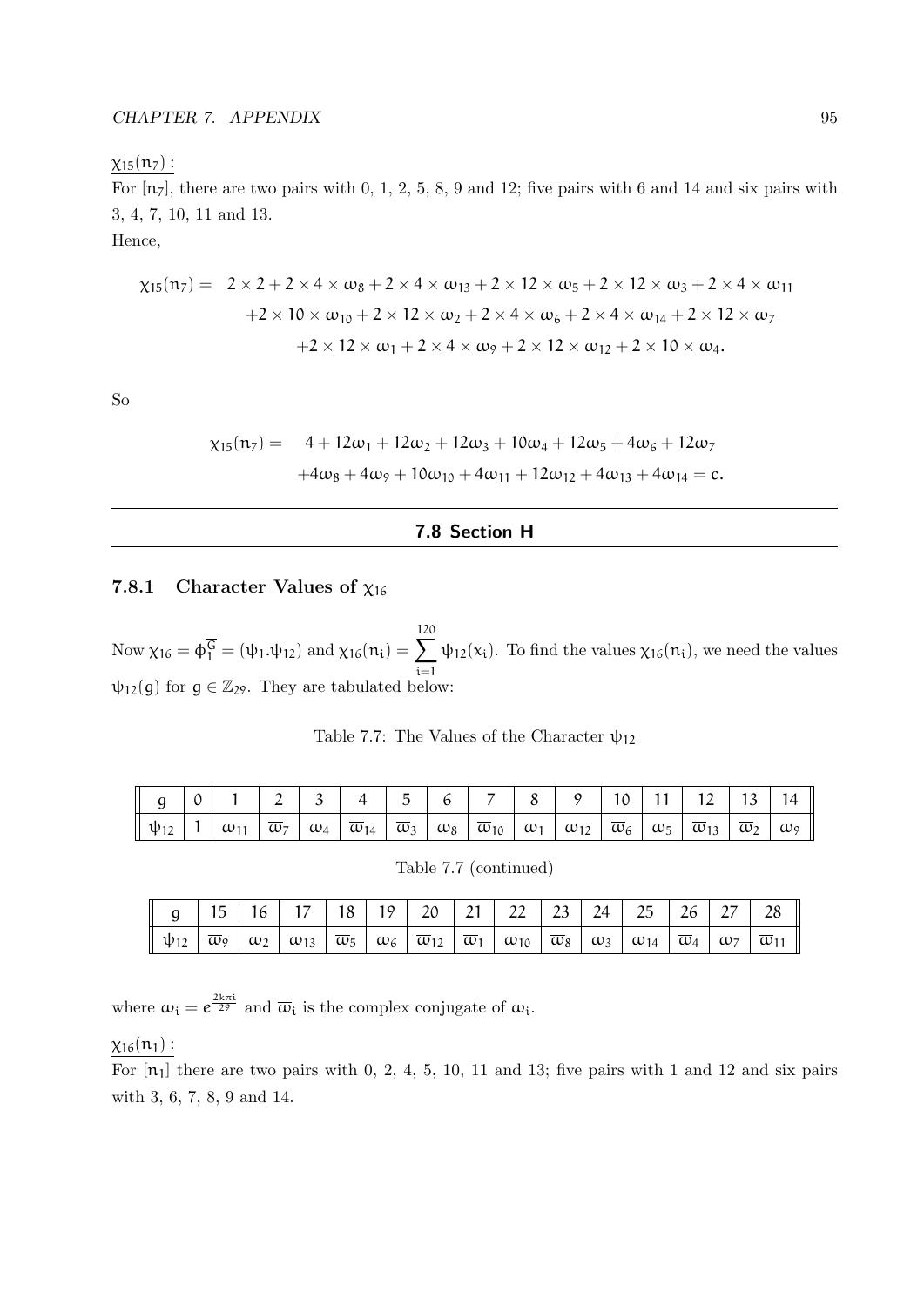Hence,

$$
\chi_{16}(n_1) = 2 \times 2 + 2 \times 5 \times \omega_{11} + 2 \times 2 \times \omega_7 + 2 \times 6 \times \omega_4 + 2 \times 2 \times \omega_{14} + 2 \times 2 \times \omega_3
$$
  
+2 \times 6 \times \omega\_8 + 2 \times 6 \times \omega\_{10} + 2 \times 6 \times \omega\_1 + 2 \times 6 \times \omega\_{12} + 2 \times 2 \times \omega\_6  
+2 \times 2 \times \omega\_5 + 2 \times 5 \times \omega\_{13} + 2 \times 2 \times \omega\_2 + 2 \times 6 \times \omega\_9.

So

$$
\chi_{16}(n_1) = 4 + 12\omega_1 + 4\omega_2 + 4\omega_3 + 12\omega_4 + 4\omega_5 + 4\omega_6 + 4\omega_7
$$
  
+12\omega\_8 + 12\omega\_9 + 12\omega\_{10} + 10\omega\_{11} + 12\omega\_{12} + 10\omega\_{13} + 4\omega\_{14} = e.

## $\chi_{16}(n_2)$  :

For  $[n_2]$ , there are two pairs with 0, 3, 4, 7, 8, 9 and 10; five pairs with 2 and 5 and six pairs with 1, 6, 11, 12, 13 and 14.

Hence,

$$
\chi_{16}(n_2) = 2 \times 2 + 2 \times 6 \times \omega_{11} + 2 \times 5 \times \omega_7 + 2 \times 2 \times \omega_4 + 2 \times 2 \times \omega_{14} + 2 \times 5 \times \omega_3
$$
  
+2 \times 6 \times \omega\_8 + 2 \times 2 \times \omega\_{10} + 2 \times 2 \times \omega\_1 + 2 \times 2 \times \omega\_{12} + 2 \times 2 \times \omega\_6  
+2 \times 6 \times \omega\_5 + 2 \times 6 \times \omega\_{13} + 2 \times 6 \times \omega\_2 + 2 \times 6 \times \omega\_9.

So

$$
\chi_{16}(n_2) = 4 + 4\omega_1 + 12\omega_2 + 10\omega_3 + 4\omega_4 + 12\omega_5 + 4\omega_6 + 10\omega_7
$$

$$
+12\omega_8 + 12\omega_9 + 4\omega_{10} + 12\omega_{11} + 4\omega_{12} + 12\omega_{13} + 4\omega_{14} = f.
$$

 $x_{16}(n_3)$ :

For  $[n_3]$ , there are two pairs with 0, 6, 8, 9, 11, 13 and 14; five pairs with 4 and 10 and six pairs with 1, 2, 3, 5, 7 and 12.

Hence,

$$
\chi_{16}(n_3) = 2 \times 2 + 2 \times 12 \times \omega_{11} + 2 \times 12 \times \omega_7 + 2 \times 12 \times \omega_4 + 2 \times 10 \times \omega_{14} + 2 \times 12 \times \omega_3
$$
  
+2 \times 4 \times \omega\_8 + 2 \times 12 \times \omega\_{10} + 2 \times 4 \times \omega\_1 + 2 \times 4 \times \omega\_{12} + 2 \times 10 \times \omega\_6  
+2 \times 4 \times \omega\_5 + 2 \times 12 \times \omega\_{13} + 2 \times 4 \times \omega\_2 + 2 \times 4 \times \omega\_9.

So

$$
\chi_{16}(n_3) = 4 + 4\omega_1 + 4\omega_2 + 12\omega_3 + 12\omega_4 + 4\omega_5 + 10\omega_6 + 12\omega_7
$$
  
+4\omega\_8 + 4\omega\_9 + 12\omega\_{10} + 12\omega\_{11} + 4\omega\_{12} + 12\omega\_{13} + 10\omega\_{14} = g.

 $\chi_{16}(n_4)$  :

For  $[n_4]$ , there are two pairs with 0, 1, 3, 7, 11, 12 and 14; five pairs with 8 and 9 and six pairs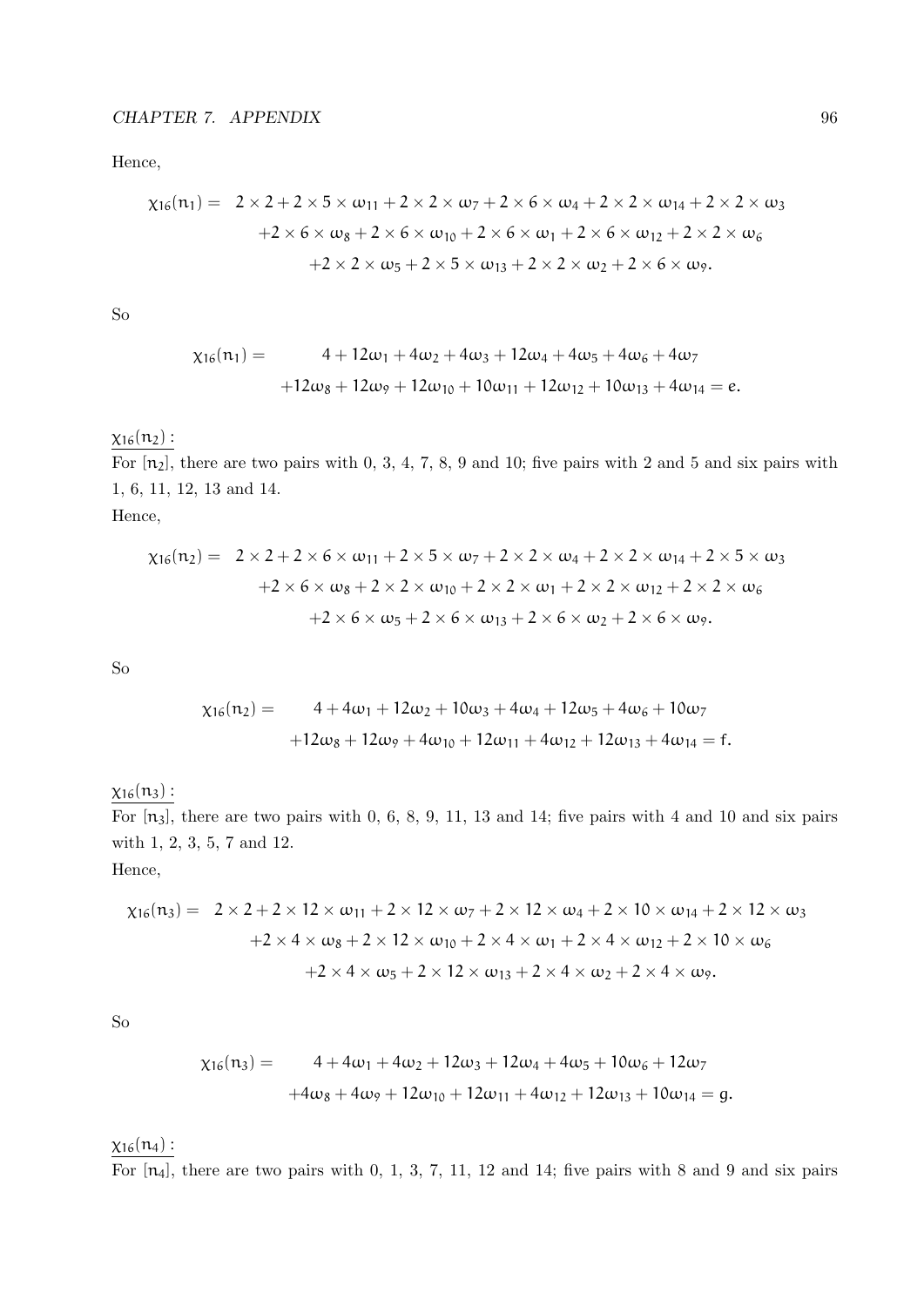with 2, 4, 5, 6, 10 and 14. Hence,

$$
\chi_{16}(n_4) = 2 \times 2 + 2 \times 4 \times \omega_{11} + 2 \times 12 \times \omega_7 + 2 \times 4 \times \omega_4 + 2 \times 12 \times \omega_{14} + 2 \times 12 \times \omega_3
$$
  
+2 \times 12 \times \omega\_8 + 2 \times 4 \times \omega\_{10} + 2 \times 10 \times \omega\_1 + 2 \times 10 \times \omega\_{12} + 2 \times 12 \times \omega\_6  
+2 \times 4 \times \omega\_5 + 2 \times 4 \times \omega\_{13} + 2 \times 4 \times \omega\_2 + 2 \times 12 \times \omega\_9.

So

$$
\begin{aligned} \chi_{16}(n_4) &= 4 + 10\omega_1 + 4\omega_2 + 12\omega_3 + 4\omega_4 + 4\omega_5 + 12\omega_6 + 12\omega_7 \\ &+ 12\omega_8 + 12\omega_9 + 4\omega_{10} + 4\omega_{11} + 10\omega_{12} + 4\omega_{13} + 12\omega_{14} = \mathfrak{a}. \end{aligned}
$$

## $\chi_{16}(n_5)$ :

For  $[n_5]$ , there are two pairs with 0, 2, 3, 5, 6, 7 and 14; five pairs with 11 and 13 and six pairs with 2, 4, 8, 9, 10 and 12.

Hence,

$$
\chi_{16}(n_5) = 2 \times 2 + 2 \times 12 \times \omega_{11} + 2 \times 4 \times \omega_7 + 2 \times 4 \times \omega_4 + 2 \times 12 \times \omega_{14} + 2 \times 4 \times \omega_3
$$
  
+2 \times 4 \times \omega\_8 + 2 \times 4 \times \omega\_{10} + 2 \times 12 \times \omega\_1 + 2 \times 12 \times \omega\_{12} + 2 \times 12 \times \omega\_6  
+2 \times 10 \times \omega\_5 + 2 \times 12 \times \omega\_{13} + 2 \times 10 \times \omega\_2 + 2 \times 4 \times \omega\_9.

So

$$
\chi_{16}(n_5) = 4 + 12\omega_1 + 10\omega_2 + 4\omega_3 + 4\omega_4 + 10\omega_5 + 12\omega_6 + 4\omega_7
$$
  
+4 $\omega_8 + 4\omega_9 + 4\omega_{10} + 12\omega_{11} + 12\omega_{12} + 12\omega_{13} + 12\omega_{14} = b.$ 

## $\chi_{16}(\mathfrak{n}_6)$  :

For  $[n_6]$ , there are two pairs with 0, 1, 4, 6, 10, 12 and 14; five pairs with 3 and 7 and six pairs with 2, 5, 8, 9, 11 and 13. Hence,

$$
\chi_{16}(n_6) = 2 \times 2 + 2 \times 4 \times \omega_{11} + 2 \times 12 \times \omega_7 + 2 \times 10 \times \omega_4 + 2 \times 4 \times \omega_{14} + 2 \times 12 \times \omega_3
$$
  
+2 \times 4 \times \omega\_8 + 2 \times 10 \times \omega\_{10} + 2 \times 12 \times \omega\_1 + 2 \times 12 \times \omega\_{12} + 2 \times 4 \times \omega\_6  
+2 \times 12 \times \omega\_5 + 2 \times 4 \times \omega\_{13} + 2 \times 12 \times \omega\_2 + 2 \times 4 \times \omega\_9.

So

$$
\chi_{16}(n_6) = 4 + 12\omega_1 + 12\omega_2 + 12\omega_3 + 10\omega_4 + 12\omega_5 + 4\omega_6 + 12\omega_7
$$
  
+4\omega\_8 + 4\omega\_9 + 10\omega\_{10} + 4\omega\_{11} + 12\omega\_{12} + 4\omega\_{13} + 4\omega\_{14} = c.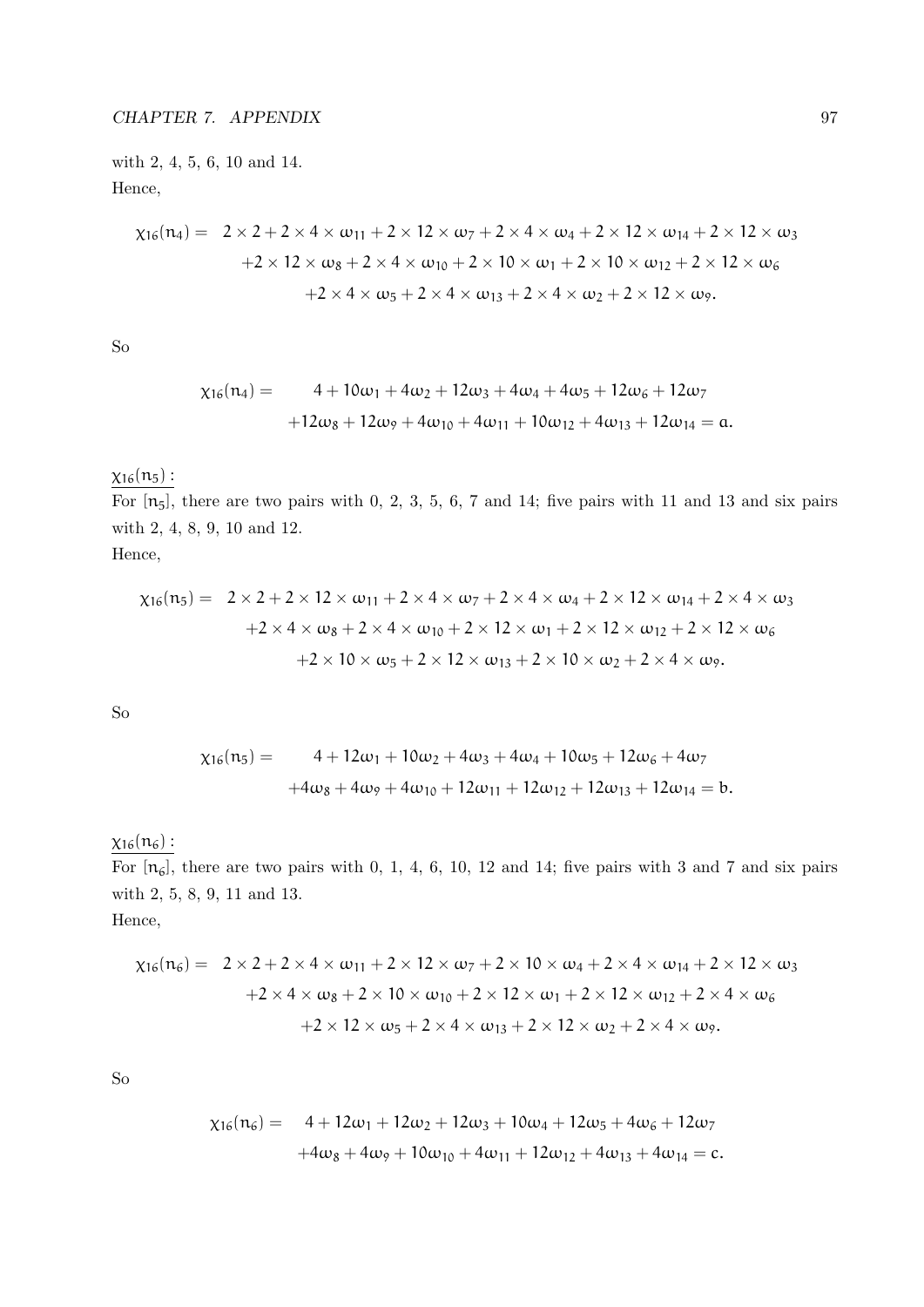## $\chi_{16}(n_7)$  :

For  $[n_7]$ , there are two pairs with 0, 1, 2, 5, 8, 9 and 12; five pairs with 6 and 14 and six pairs with 3, 4, 7, 10, 11 and 13.

Hence,

$$
\chi_{16}(n_7) = 2 \times 2 + 2 \times 4 \times \omega_{11} + 2 \times 4 \times \omega_7 + 2 \times 12 \times \omega_4 + 2 \times 12 \times \omega_{14} + 2 \times 4 \times \omega_3
$$
  
+2 \times 10 \times \omega\_8 + 2 \times 12 \times \omega\_{10} + 2 \times 4 \times \omega\_1 + 2 \times 4 \times \omega\_{12} + 2 \times 12 \times \omega\_6  
+2 \times 12 \times \omega\_5 + 2 \times 4 \times \omega\_{13} + 2 \times 12 \times \omega\_2 + 2 \times 10 \times \omega\_9.

So

$$
\begin{aligned} \chi_{16}(n_7) &= 4 + 4\omega_1 + 12\omega_2 + 4\omega_3 + 12\omega_4 + 12\omega_5 + 12\omega_6 + 4\omega_7 \\ &+ 10\omega_8 + 10\omega_9 + 12\omega_{10} + 4\omega_{11} + 4\omega_{12} + 4\omega_{13} + 12\omega_{14} = d. \end{aligned}
$$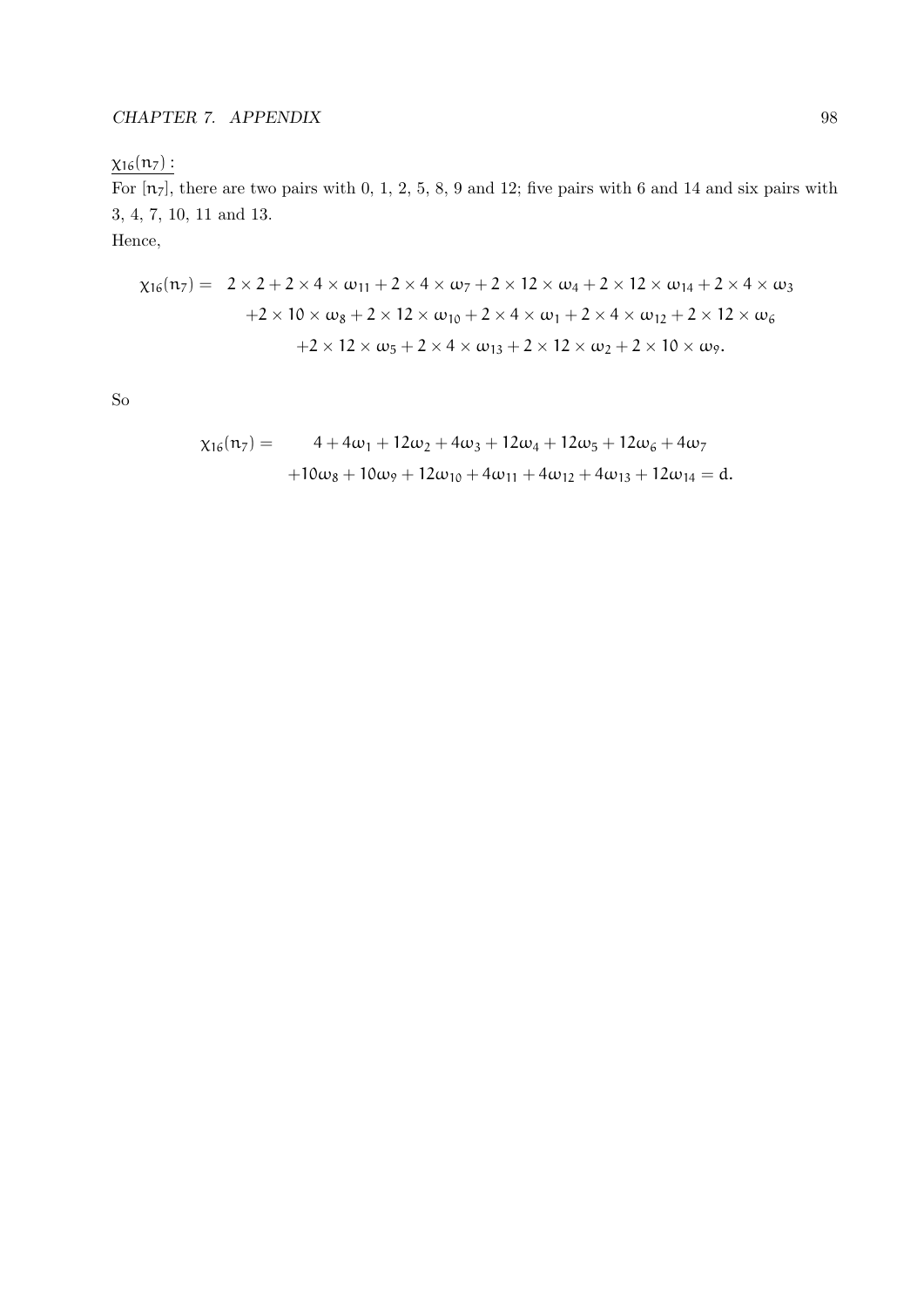## Bibliography

- [1] A.B.M. Basheer, Character Tables of the General Linear Group and some of it's Subgroups, MSc Thesis, University of Kwazulu Natal, Pietermaritzburg, 2008.
- [2] M.J. Collins, Some infinite Frobenius groups, Journal of Algebra, 131 (1990), 161-165.
- [3] K. Corradi and E. Horvath, Steps towards an elementary proof of Frobenius theorem, Comm. Algebra, 24 (1996), 2285 - 2292.
- [4] W. Feit, Characters of Finite Groups, W.A.Benjamin, New York, 1967.
- [5] P. Flavell, A note on Frobenius groups, Journal of Algebra, 228 (2000), 367-376.
- [6] L.C. Grove, Groups and Characters, John Wiley & Sons, New York, 1997.
- [7] D.F. Holt and W. Plesken, Perfect Groups, Oxford University Press, New York, 1989.
- [8] J.F. Humpherys, A Course in Group Theory, Oxford University Press Inc, New York, 1996.
- [9] I.M. Isaacs, Character Theory of Finite Groups, Academic Press, New York, Sans Francisco, London, 1967.
- [10] G. James and M. Liebeck, Representations and Characters of Groups, 2nd Edition, Cambridge Mathematical Textbooks, Cambridge University Press, 2001.
- [11] G. Karpilovsky, Group Representations Volume 1, Part B: Introduction to Group Representations and Characters, Elsevier Science Publishers B.V., The Netherlands, 1992.
- [12] G. Karpilovsky, Group Representations Volume 1, Part A: Background Material, Elsevier Science Publishers B.V., The Netherlands, 1992.
- [13] K. Wolgang and P. Schmid, A note on Frobenius groups, Journal of Group Theory, 12 (2009), 393 - 400.
- [14] H. Kurzweil and B. Stellmacher, The Theory of Finite Groups, Springer-Verlag, New York, 2004.
- [15] U. Meierfrankenfeld, Perfect Frobenius complements, Arch. Math. (Basel), 79 (2002), 19 26.